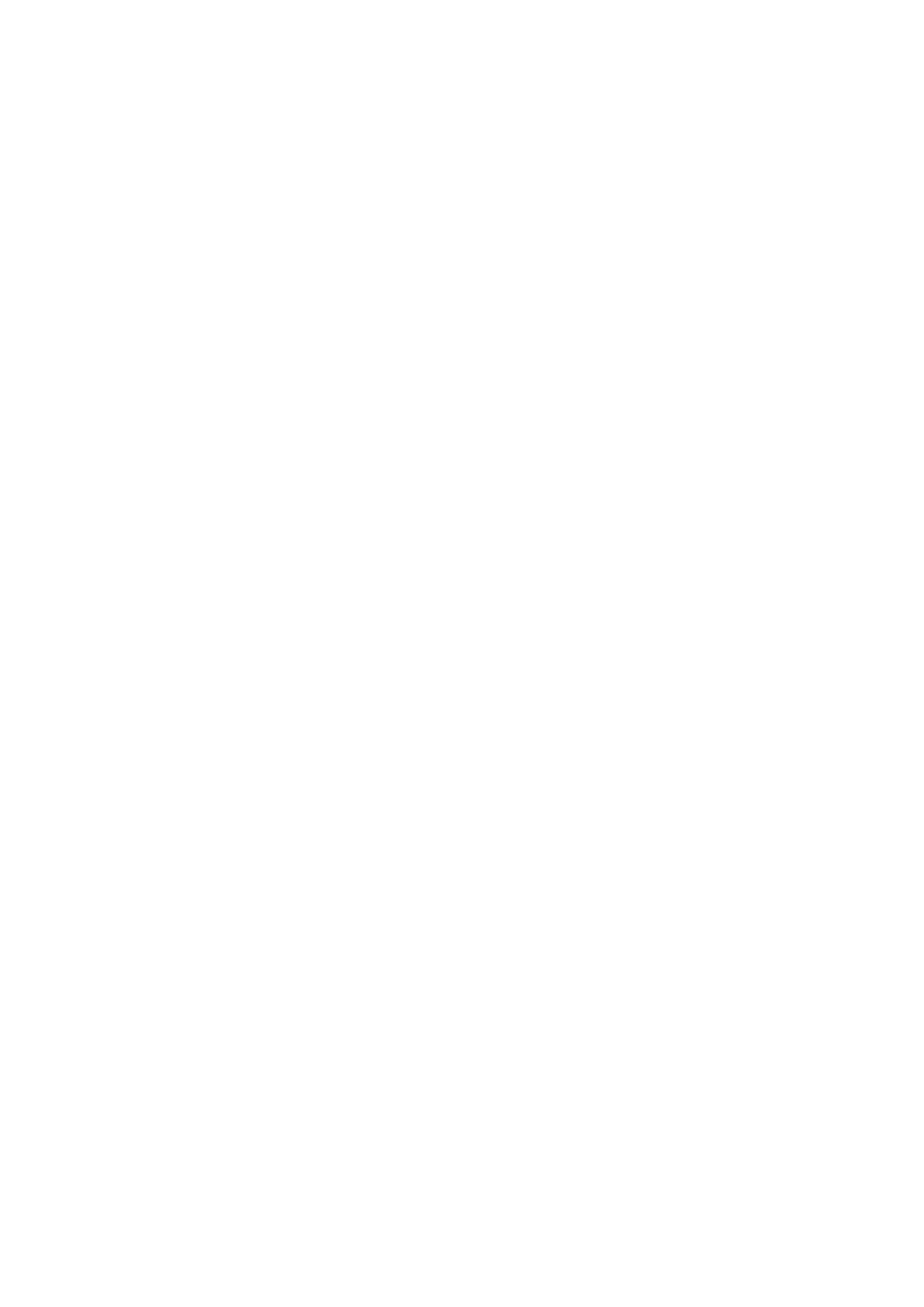# UPDATE OF 2011 SHELF-REGISTRATION DOCUMENT FINANCIAL REVIEW AT 30 JUNE 2012



AUTORITÉ<br>DES MARCHÉS FINANCIERS

Only the French version of the shelf-registration document has been submitted to the Autorité des Marchés Financiers. It is therefore the only version that is binding in law. The original French version of this update of the shelf-registration document was filed at the AMF on 31 August 2012 under number D.12-0166-01 in accordance with article 212-13 of the AMF's Internal regulations. It may be used in support of a financial transaction if accompanied by a transaction circular approved by the AMF. This document was produced by the issuer and is binding upon its signatories.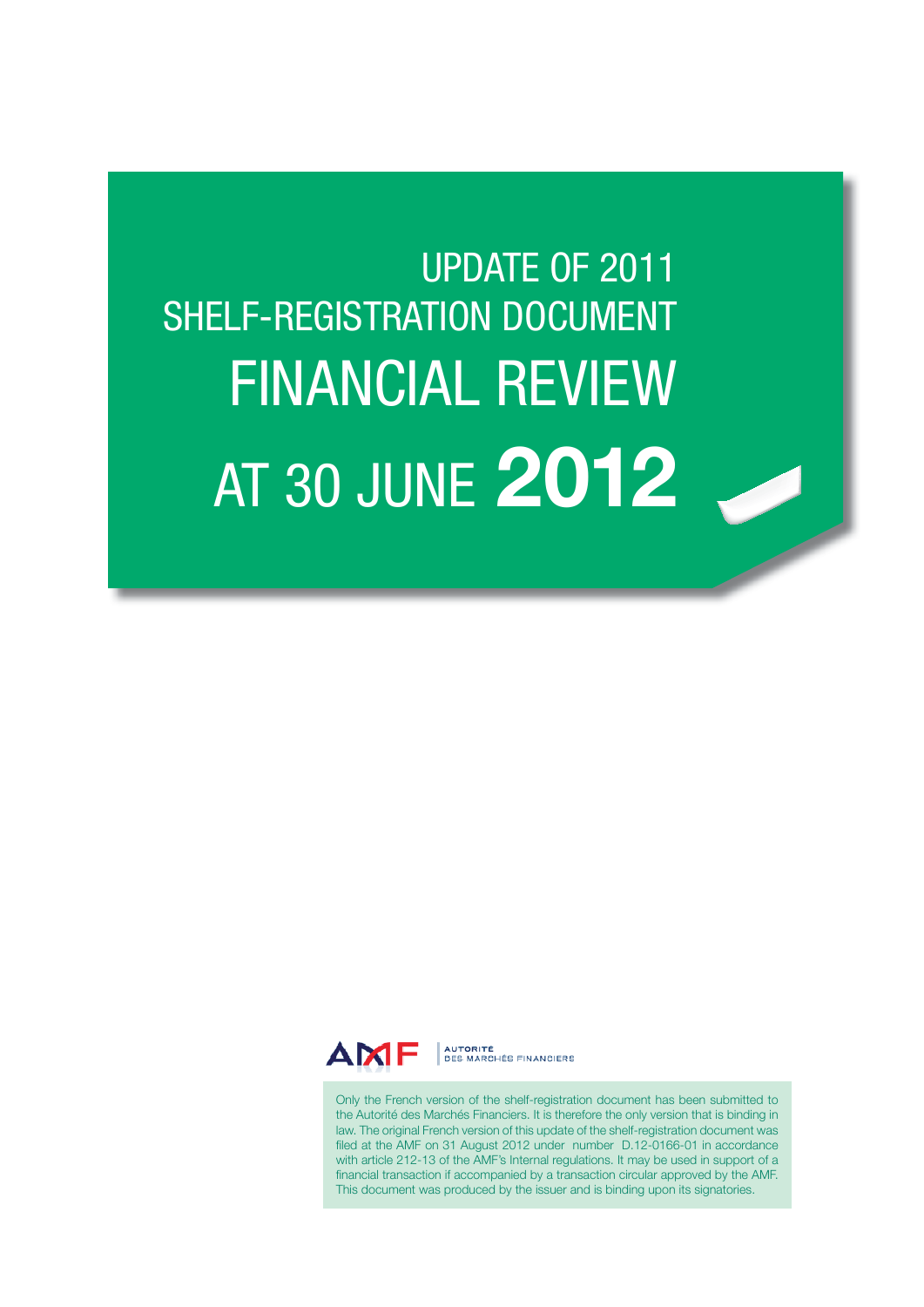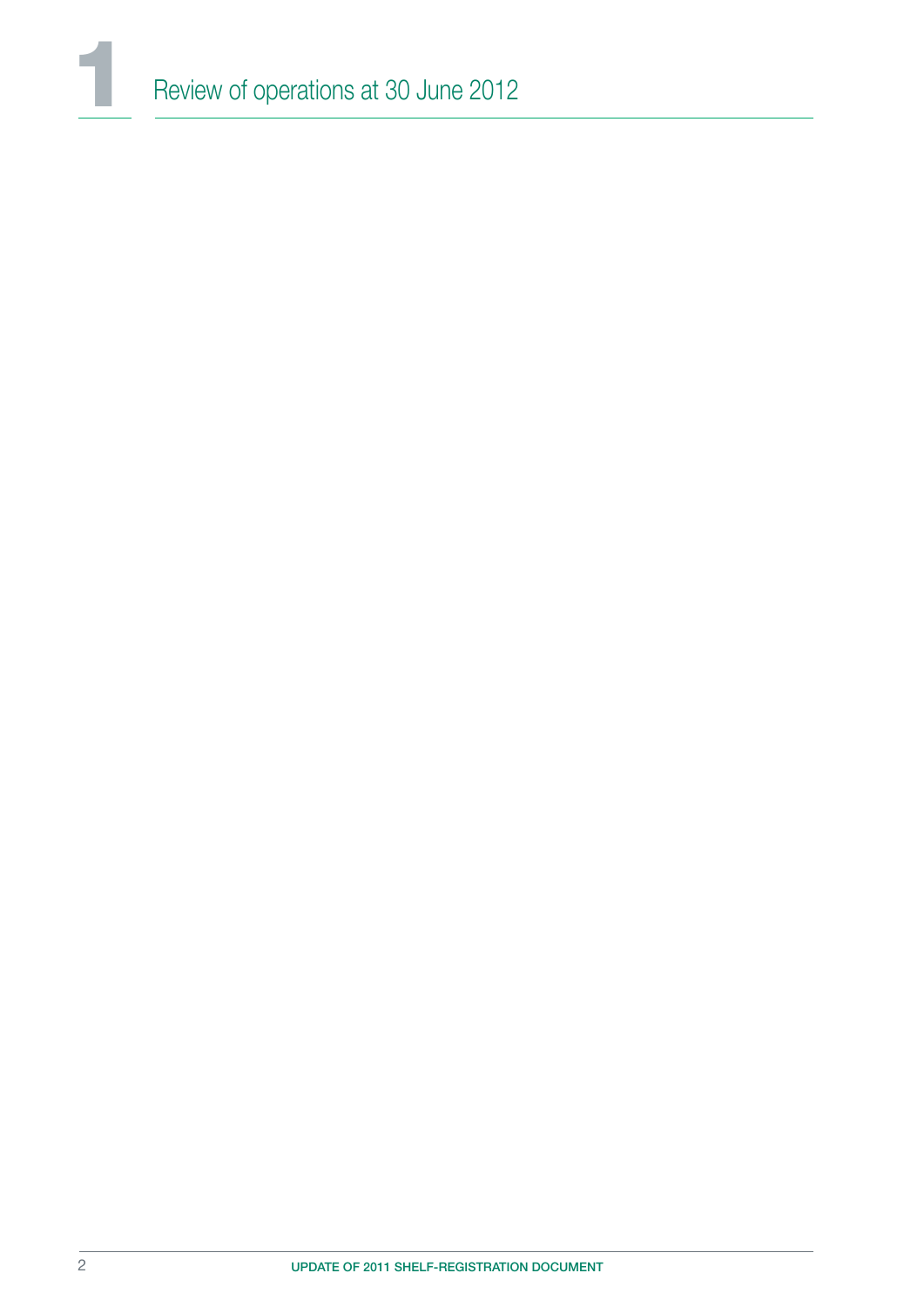

| REVIEW OF OPERATIONS FIRST HALF 2012                                     | 5                          |
|--------------------------------------------------------------------------|----------------------------|
|                                                                          | $\overline{7}$<br>15<br>31 |
| <b>CONDENSED INTERIM CONSOLIDATED FINANCIAL STATEMENTS</b>               | 33                         |
| Statutory auditors' report on the condensed interim consolidated         | 34<br>35<br>42             |
|                                                                          | 75                         |
|                                                                          | 77                         |
|                                                                          | 81                         |
| Person responsible for the update of the shelf-registration document and | 82                         |
|                                                                          | 84                         |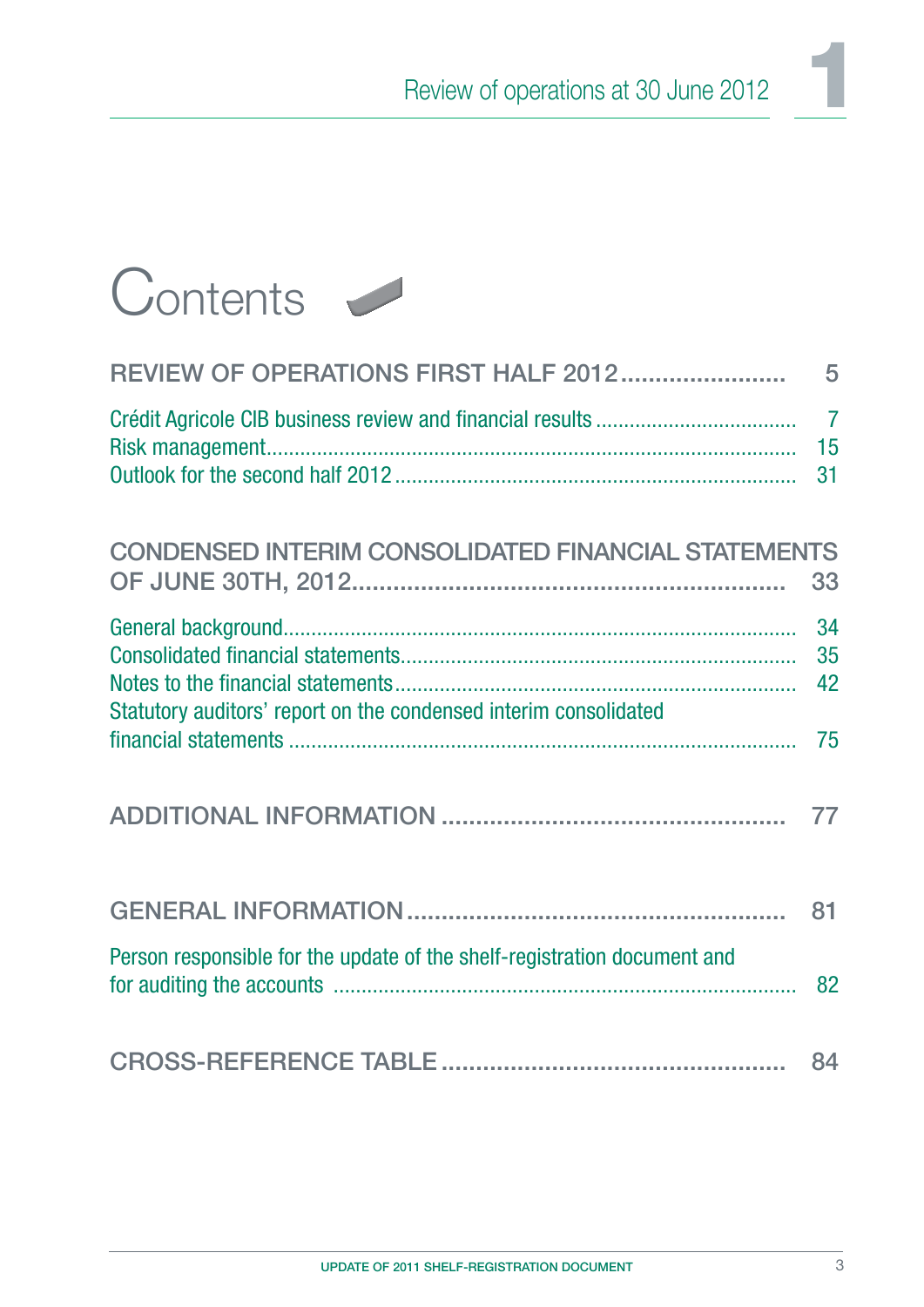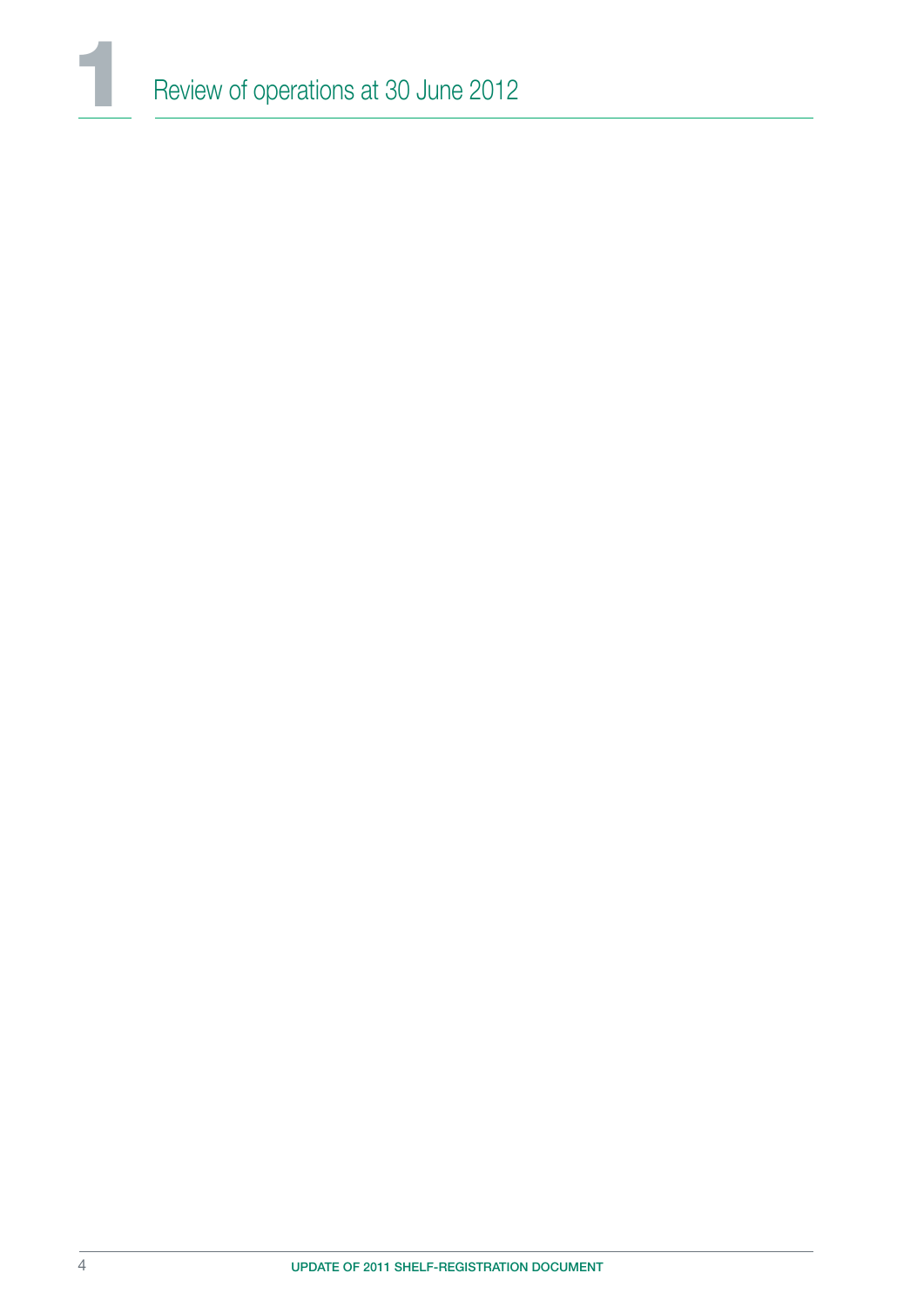### **REVIEW OF OPERATIONS**  $\mathbf 1$ AT 30 JUNE 2012

|--|--|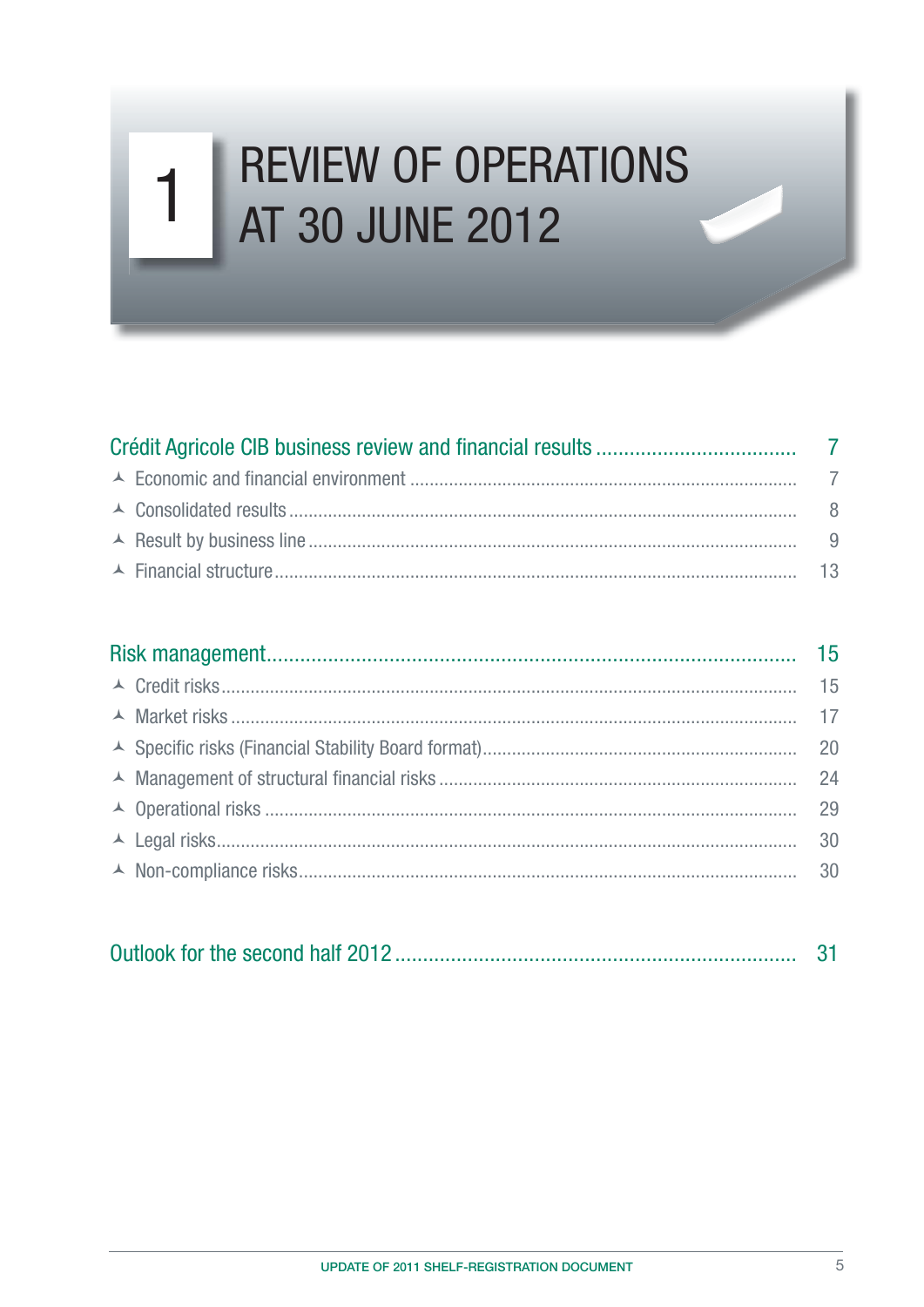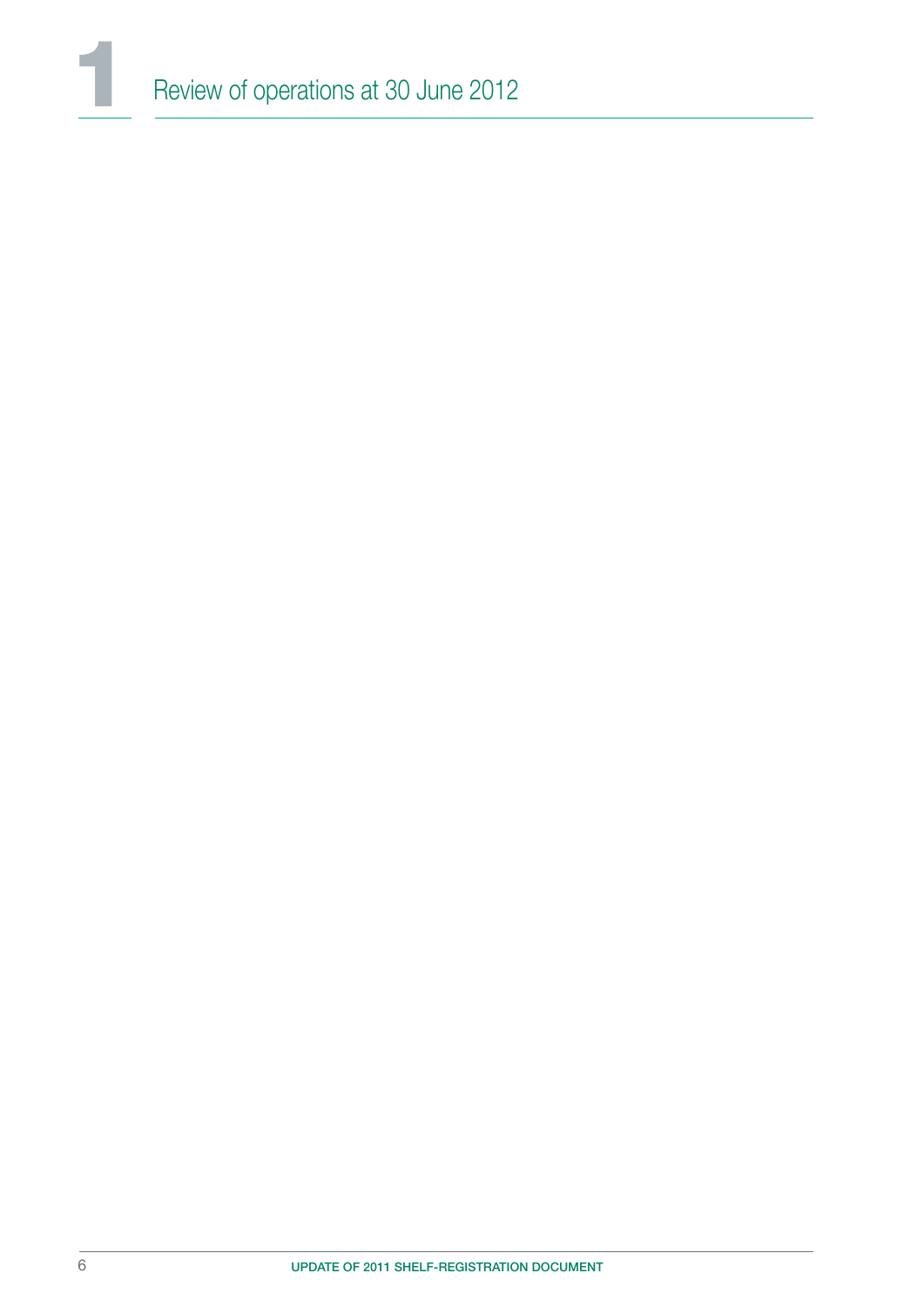# Crédit Agricole CIB business review and financial results

### $\rightarrow$  ECONOMIC AND FINANCIAL ENVIRONMENT

With the escalating financial crisis in Greece, spreading to Spain and in particular to Italy, and the domino effects which transited through the banking system, the second half of 2011 was characterised by the growing severity of the sovereign debt crisis. Faced with an extremely challenging situation, the ECB's decision in December to fully open up the liquidity gates allowed for a return to relative calm on the markets, with two long-term refinancing operations with maturities of three years, coupled with more relaxed eligibility criteria for collateral and a further cut in interest rates (following that of November). In addition, political alternation in Greece and Italy, with the installation of two transitional governments headed by technocrats, was well received.

In addition, the EU summit of 9 December set in stone budgetary discipline in the eurozone by setting "constitutional" limits for public deficits and reinforcing supervisory and sanction mechanisms. Lastly, in February, with the signing of a further 130 billion euro aid in the framework of the European support plan for Greece and the shaving of public debt granted by private creditors, fears about the country leaving the eurozone were allayed.

Budgetary restraint and monetary and financial orthodoxy remained at the heart of the strategy for finding a solution to the eurozone crisis, resulting in the joint purging of public, private and above all banks' balance sheets, with detrimental consequences on growth.

This was reflected by stagnation in eurozone GDP in the first quarter of 2012. While France managed to hold up with zero growth, Italy slid into recession with a fall of -0.8% in the first quarter of 2012 following -0.7% in the fourth quarter of 2011. Economic activity also continued to decline in Spain (-0.3%) and Portugal (-0.1%). This contrasts strongly with Germany, which saw growth of 0.5% in the first quarter following a fall of -0.5% in the fourth quarter of 2011.

This respite was only short-lived following the announcement in early March of the derailing of public finances in Spain, with a deficit representing 8.5% of GDP in 2011 compared with a target of 6%. This prompted the Spanish government to announce that the country would exceed the initial deficit target of 4.4% for 2012, which was increased to 5.3% after negotiations with EU partners. At the time of the April elections in Greece, the population's forceful rejection of austerity policies, against the backdrop of a dangerous rise of extremist and populist parties hostile to the Troika programme, also created turmoil in the markets. A favourable outcome was finally reached pursuant to a second ballot that opened up the way for the formation of a coalition government willing to pursue adjustment.

However, the situation in Spain continued to cause concern on the markets. The forecast for growth was revised drastically by the authorities to -1.7% from +2.3% in 2012, and unemployment reached new peak levels. The purge of the property market, which is far from over, has weakened the banks' balance sheets, already tested by the need to comply with new Basel III regulations. These concerns were reflected by high sovereign risk premiums which sporadically topped the symbolic 7% mark which was the threshold for triggering aid plans for Greece, Ireland and Portugal. Italy did not escape this contagion, with government bond rates also under pressure.

The EU summit of 28 and 29 June was therefore held in a climate of acute of tension. In order to break the links of interdependence between sovereign and bank risks, the European Stability Mechanism (ESM) – which will replace the European Financial Stability Facility (EFSF) in December following the decision by the German constitutional court – has been authorised to grant direct financial aid to banks without having to go through governments, under the condition of the implementation of EU-wide banking supervision under the aegis of the ECB. 100 billion euros have also been allocated to Spain to strengthen its banking sector. Lastly, the capacity of European bailout funds to intervene in the debt markets has been reasserted.

Against this backdrop of latent crisis, investors have remained highly cautious, as demonstrated by the extremely low level of risk-free rates (1.58% for 10-year government bonds in Germany and 1.65% in the United States at end-June). The euro has weakened considerably while the financial crisis, in affecting two eurozone heavyweight countries, has changed in scale and therefore nature, becoming more systemic.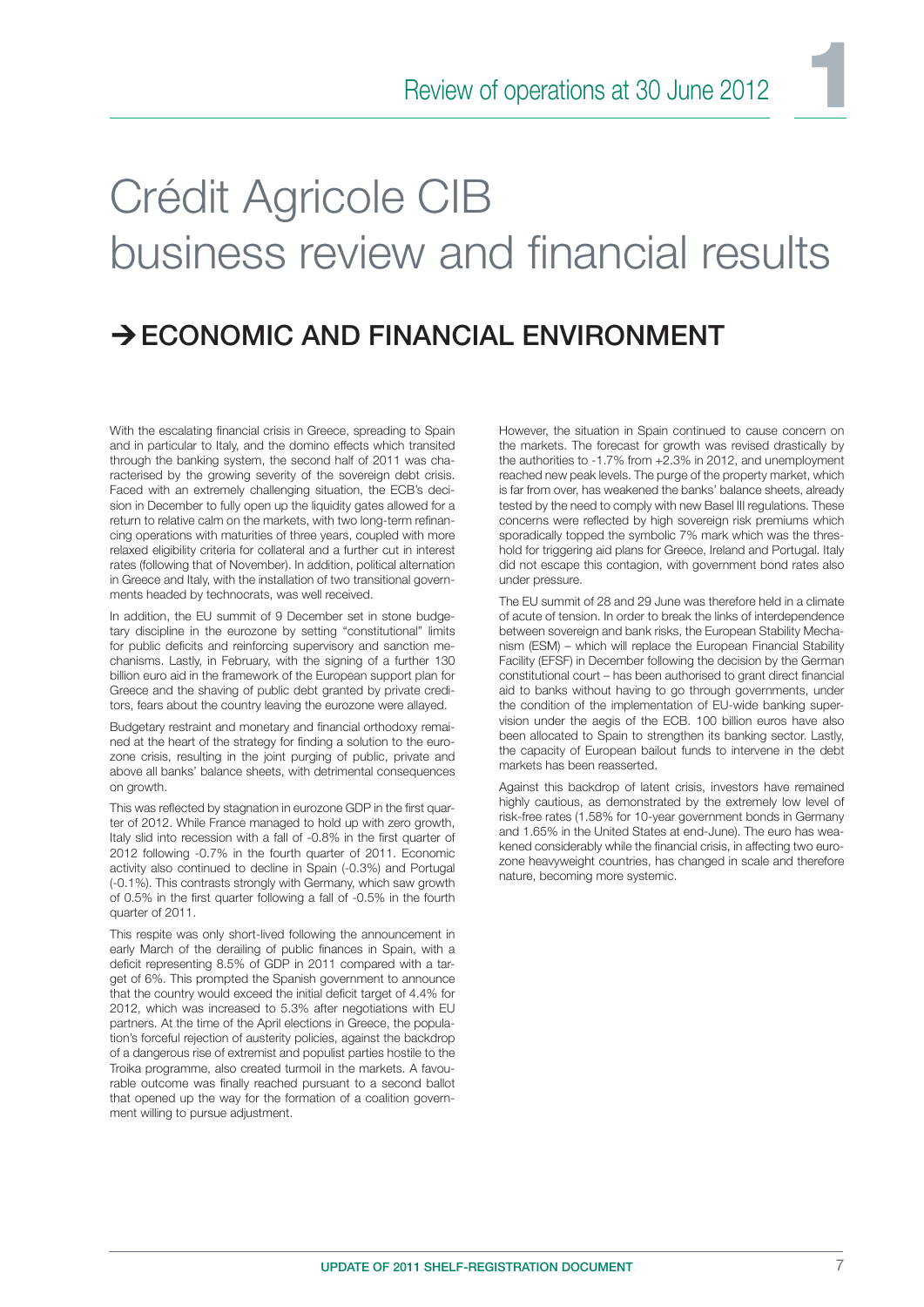### $\rightarrow$  CONSOLIDATED RESULTS

### Condensed income statement

| $\epsilon$ million            | <b>Ongoing</b><br><b>Activities</b><br>resta-<br>ted for<br><b>Financial</b><br>Manage-<br>ment <sup>(1)</sup> | Financial<br>Manage-<br>ment <sup>(1)</sup> | Discon-<br>tinuing<br>opera-<br>tions | Impacts<br>of the<br>adjus-<br>ment<br>plan | <b>Total</b><br><b>CIB</b> | Private<br><b>Banking</b> | Pro-<br>prietary<br><b>Asset</b><br>Manage-<br>ment and<br>other<br>activities | <b>CACIB</b> | Change<br>$S1-12/$<br>$S1 - 11^{(2)}$ |
|-------------------------------|----------------------------------------------------------------------------------------------------------------|---------------------------------------------|---------------------------------------|---------------------------------------------|----------------------------|---------------------------|--------------------------------------------------------------------------------|--------------|---------------------------------------|
| Net banking income            | 2,502                                                                                                          | 306                                         | 65                                    | (433)                                       | 2,440                      | 346                       | $\mathbf{0}$                                                                   | 2,786        | $-13%$                                |
| Operating expenses            | (1,680)                                                                                                        |                                             | (50)                                  | 40                                          | (1,690)                    | (261)                     | (1)                                                                            | (1,952)      | $-3%$                                 |
| <b>Gross operating income</b> | 822                                                                                                            | 306                                         | 15                                    | (393)                                       | 750                        | 85                        | (1)                                                                            | 834          | $-27%$                                |
| Cost of risk                  | (131)                                                                                                          |                                             | (39)                                  | (39)                                        | (209)                      | (4)                       | $\Omega$                                                                       | (213)        | $-4%$                                 |
| Income from equity affiliates | 80                                                                                                             |                                             | 0                                     |                                             | 80                         | $\overline{O}$            | $\Omega$                                                                       | 80           | 18%                                   |
| Gain/(losses) on other assets | 12                                                                                                             |                                             | 0                                     |                                             | 12                         | $\overline{O}$            | $\overline{4}$                                                                 | 16           | ns                                    |
| Goodwill                      | $\overline{O}$                                                                                                 |                                             |                                       | (132)                                       | (132)                      | $\overline{O}$            | $\overline{O}$                                                                 | (132)        |                                       |
| Pre-tax income                | 783                                                                                                            | 306                                         | (24)                                  | (564)                                       | 501                        | 81                        | 3                                                                              | 585          | $-26%$                                |
| Corporate Income tax          | (242)                                                                                                          | (110)                                       | 13                                    | 156                                         | (183)                      | (15)                      | (5)                                                                            | (203)        | $-33%$                                |
| Net income                    | 541                                                                                                            | 196                                         | (11)                                  | (408)                                       | 318                        | 66                        | (2)                                                                            | 382          | $-23%$                                |
| Minority interests            | (12)                                                                                                           |                                             | 0                                     |                                             | (12)                       | 5                         | $\overline{O}$                                                                 | (7)          | ns                                    |
| Net income, Group share       | 553                                                                                                            | 196                                         | (11)                                  | (408)                                       | 330                        | 61                        | (2)                                                                            | 389          | $-22%$                                |

(1) Financial Management : revaluation of debt issues and loan hedges.

<sup>(2)</sup> Ongoing Activities restated for Financial Management.

After a first quarter 2012 characterised by an upturn of the markets activity, the second quarter dealt with the slowing down of international economic growth, growing concerns on the Euro zone and a new market crisis.

These phenomenons, in addition with the always increasing regulatory requirements and the rarefaction of liquidity, tend to create a difficult and restrictive environment affecting all the financial institutions.

In this difficult context, Crédit Agricole CIB maintains its transformation strategy, in line with its goals announced in December 2011.

The first semester depicts a good resistance of the business lines with a net banking income of ongoing activities standing at €2,502 million, slightly decreasing by 13% compared to first half 2011.

Despite an unstable market environment, fixed income revenues succeed in remaining stable.

Financing activities start to reflect the impacts of the adjustment plan on its results.

The adjustment plan is carried on with the sale during the first quarter of almost all the US residential CDOs in trading and US RMBS portfolios.

Operating expenses decreased by 3%, demonstrating an efficient control of costs.

The cost of risk of ongoing activities is down by 4% illustrating the quality of the portfolio as well as a cautious strategy in the risks management.

After tax and restated for the revaluation of debt issues and loan hedges, net income Group share of ongoing activities amounts to €553 million down by 22% compared to the first half of 2011.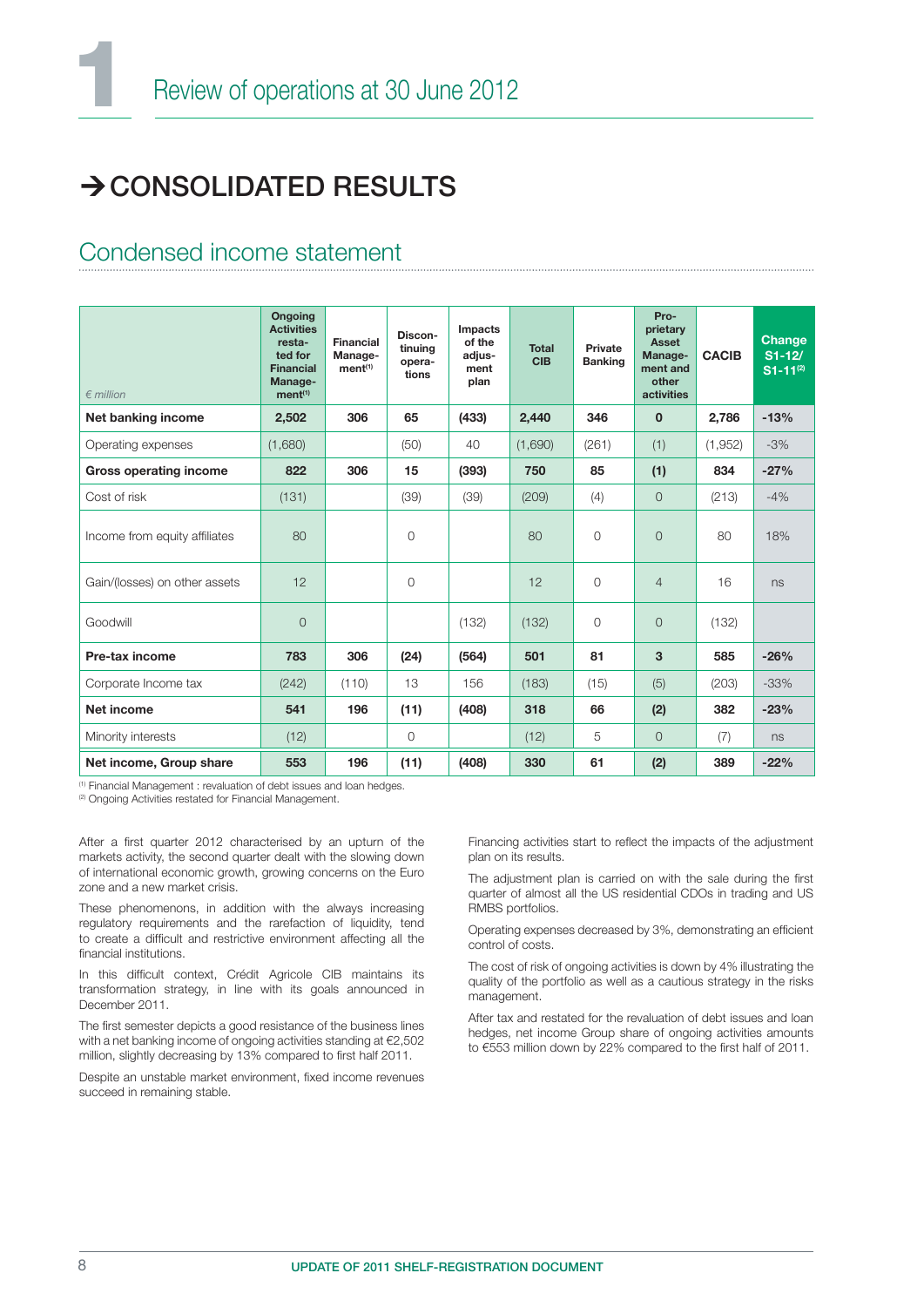### $\rightarrow$  RESULTS BY BUSINESS LINE

### **Financing**

| $\epsilon$ million            | $S1 - 12$ <sup>(*)</sup> | $S1 - 11^{(*)}$ | Change<br>S1-12/S1-11 | Change<br>$S1 - 12/$<br>$S1 - 11$<br>at constant<br>rate |
|-------------------------------|--------------------------|-----------------|-----------------------|----------------------------------------------------------|
| Net banking income            | 1,038                    | 1,283           | $-19%$                | $-21%$                                                   |
| Operating expenses            | (463)                    | (451)           | 3%                    | 0%                                                       |
| <b>Gross operating income</b> | 575                      | 832             | $-31%$                |                                                          |
| Cost of risk                  | (111)                    | (130)           | $-15%$                |                                                          |
| Income from equity affiliates | 80                       | 69              | 16%                   |                                                          |
| Gain/(losses) on other assets | $\mathbf{1}$             | (8)             | ns                    |                                                          |
| Goodwill                      | $\overline{0}$           |                 | ns                    |                                                          |
| Pre-tax income                | 545                      | 763             | $-29%$                |                                                          |
| Corporate Income tax          | (154)                    | (260)           | $-41%$                |                                                          |
| Net income                    | 391                      | 503             | $-22%$                |                                                          |
| Minority interests            | (15)                     | (5)             | x 3,0                 |                                                          |
| Net income, Group share       | 406                      | 508             | $-20%$                |                                                          |

(\*) Restated for the impact of loan hedges on Net banking income for respectively +€13 million and +€81 million for S1-2011 and S1-2012 and restated for impact of the adjustment plan for respectively -€6 million and -€70 million for S1-2011 and S1-2012.

In a difficult market environment characterised by lower volumes, financing business lines revenues decreased by 19%.

The evolution of the activity depicts the progressive implementation of the "Distribute to Originate" model leading to lower credit exposure kept on the balance sheet and a rise of distribution.

Revenues from structured finance business decreased by 12% because of liquidity constraints and costs causing notably a decrease of production and commissions.

In a context of pressure over margin and high cost of liquidity, the revenues of the commercial bank decreased (-31%) despite a light upturn of the businesses volume started at the end of the first quarter.

Syndication activities confirmed their good positioning. Crédit Agricole CIB held its position as France's leading bookrunner and regained its leading position in the EMEA zone and Western Europe (Thomson Financial).

The cost of risk is down by 15% on the period.

After tax, net income Group share, restated for the impact of loan hedges and adjustment plan amounted to €406 million down by 20% compared to 2011.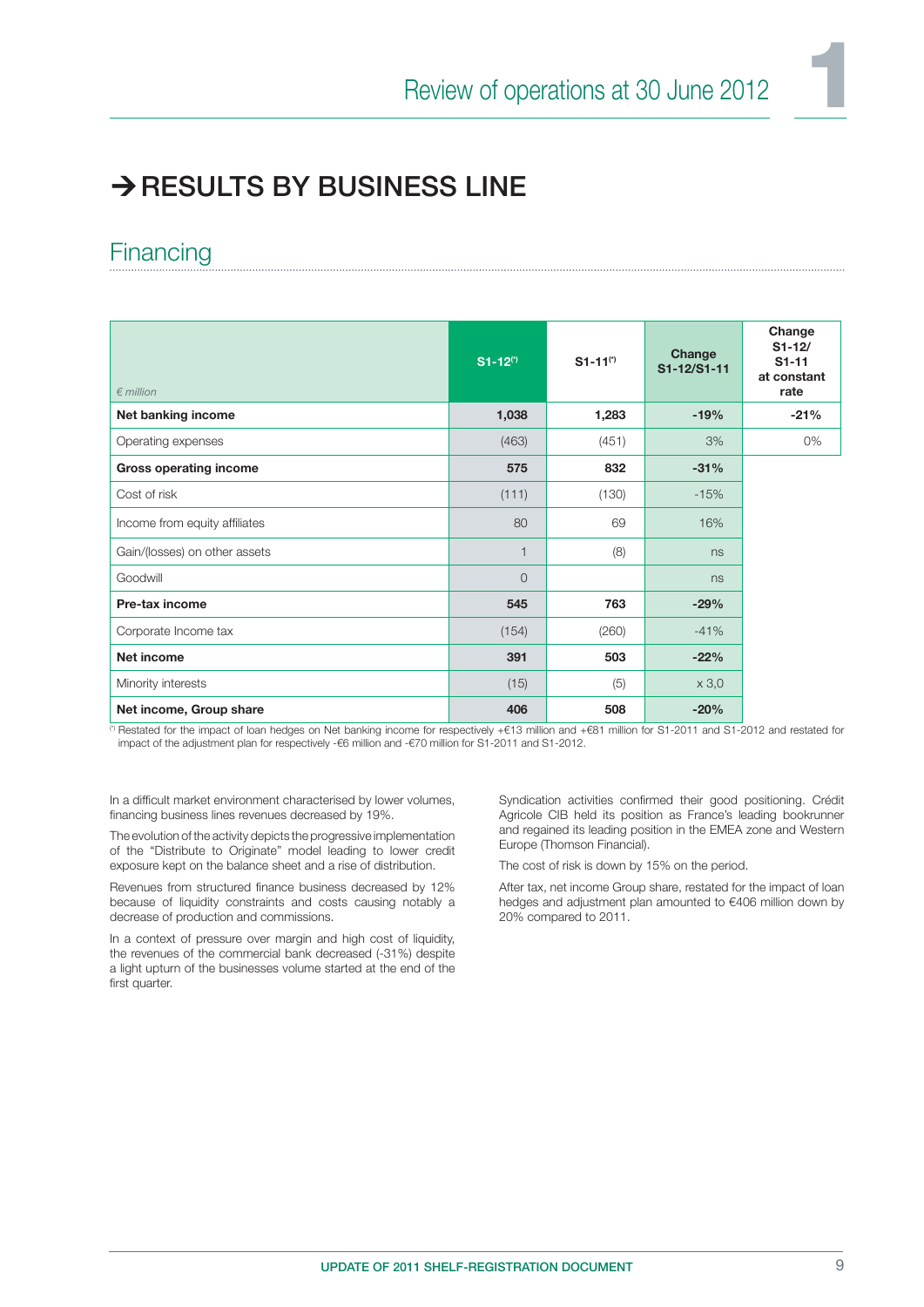### Capital markets and Investment banking

| $\epsilon$ million            | $S1 - 12^{(*)}$ | $S1 - 11^{(*)}$ | Change<br>S1-12/S1-11 | Change<br>$S1 - 12/$<br>$S1 - 11$<br>at constant<br>rate |
|-------------------------------|-----------------|-----------------|-----------------------|----------------------------------------------------------|
| Net banking income            | 1,464           | 1,587           | $-8%$                 | $-12%$                                                   |
| Operating expenses            | (1, 217)        | (1, 276)        | $-5%$                 | $-9%$                                                    |
| <b>Gross operating income</b> | 247             | 311             | $-21%$                |                                                          |
| Cost of risk                  | (20)            | (6)             | x 3,3                 |                                                          |
| Income from equity affiliates | $\mathbf 0$     | (1)             | $-100%$               |                                                          |
| Gain/(losses) on other assets | 11              | $\mathfrak{D}$  | x 5,5                 |                                                          |
| Goodwill                      | $\mathbf 0$     | 0               | ns                    |                                                          |
| Pre-tax income                | 238             | 306             | $-22%$                |                                                          |
| Corporate Income tax          | (88)            | (101)           | $-13%$                |                                                          |
| Net income                    | 150             | 205             | $-27%$                |                                                          |
| Minority interests            | 3               | $\mathbf{1}$    | x 3,0                 |                                                          |
| Net income, Group share       | 147             | 204             | $-28%$                |                                                          |

(1) Restated for revaluation of debt issues on Net banking income for respectively +€37 million and +€225 million for S1-2011 and S1-2012 and restated for impact of the adjustment plan.

In a difficult market environment and after a very good first quarter, market activities resist well with a limited decrease of their revenues by 8%.

Despite the global deterioration of market conditions during the second quarter, implying lower volumes and a new widening of credit spreads linked with a very uncertain debt market, Fixed Income revnues manage to increase on the semester (+2%) especially owing to a very good first quarter on the primary bond market.

CACIB progresses to the fourth rank as all euro bonds issues bookrunner (Thomson Financial 2012).

Concerning its brokers, CACIB has announced two structuring operations :

- On 17 July 2012, Crédit Agricole CIB has entered into exclusive negotiations with Kepler Capital Markets regarding the potential sale of Crédit Agricole Cheuvreux to Kepler, with the objective of creating the leading independent European brokerage, Kepler Cheuvreux.
- On 20 July 2012, sale by CACIB of 19.9% stake in CLSA to CITICS International, and put option granted to CACIB for the sale of the remaining 80.1% to CITICS International.

This two operations, occurred after 30 June 2012, have no financial impact on the interim financial statements.

The cost of risk remains non-significant.

After tax, net income Group share, restated for the revaluation of debt issues and adjustment plan amounted to €147 million.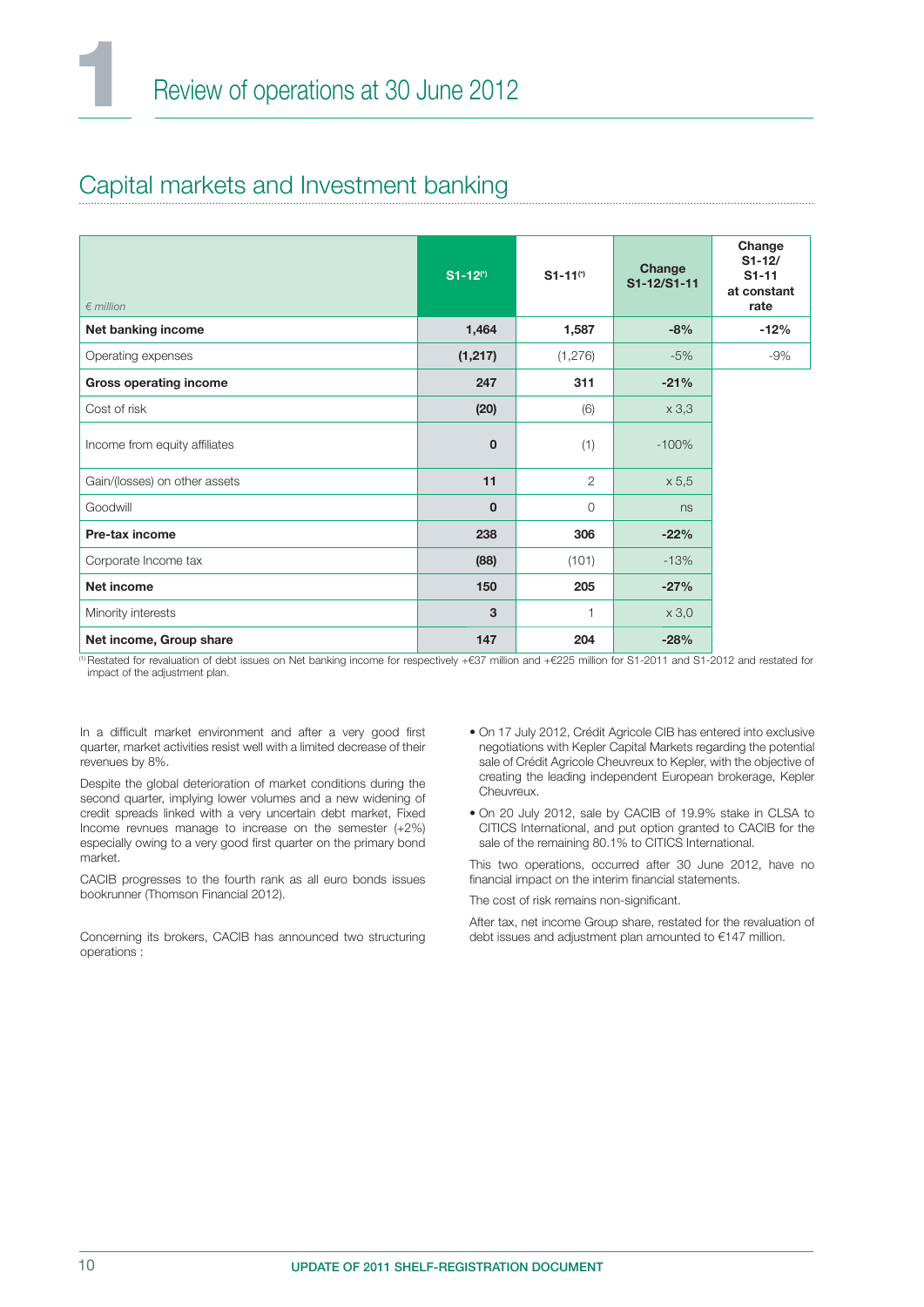### Discontinuing operations

| $\epsilon$ million            | $S1 - 12$ <sup>(*)</sup> | $S1 - 11$ | Change<br>S1-12/S1-11 |
|-------------------------------|--------------------------|-----------|-----------------------|
| Net banking income            | 65                       | 3         | x 21,8                |
| Operating expenses            | (50)                     | (50)      | 0%                    |
| <b>Gross operating income</b> | 15                       | (47)      | ns                    |
| Cost of risk                  | (39)                     | (78)      | $-50%$                |
| Pre-tax income                | (24)                     | (125)     | $-81%$                |
| Corporate Income tax          | 13                       | 42        | $-69%$                |
| Net income                    | (11)                     | (83)      | $-87%$                |
| Minority interests            | $\overline{O}$           | $\Omega$  | ns                    |
| Net income, Group share       | (11)                     | (83)      | $-87%$                |

(\*) Restated for impact of the adjustment plan.

The negative contribution of discontinuing operations keeps on reducing compared to 2011 and its cost on the semester is limited with a Net income Group share at -€11 million.

The correlation portfolio benefits from a positive impact on the period linked with the strengthening of credit spreads on the counterparty risk.

Additional information about the nature of main expositions is presented in the part entitled « Specific risks (Financial Stability Board format) » on page 20.

### Adjustment plan impacts

The adjustment plan had a negative impact of -€408 million on the semester net income Group share.

Indeed, the sale of portfolios initiated during the fourth quarter of 2011 under the adjustment plan was accelerated at the start of the first half of 2012: almost the entire portfolio of US residential CDOs in the trading book and US RMBSs were sold for a total notional of €5.9 billion (€1.1 billion in full-year 2011).

The impact of these disposals on income (before tax) for the first half of the year was -€402 million (-€257 million on net income Group share) and savings in risk-weighted assets (CRD 4 view) amounted to some €14 billion, in addition to the €3.5 billion in savings from the disposals carried out in the fourth quarter of 2011.

Moreover, the transfer of the market risk exposure of the correlation book to BlueMountain in February did have an additional €14 billion savings in risk-weighted assets (CRD 4 view).

Disposals of loans in the financing book continued in the first half of 2012, amounting to €2.6 million (notional) and making a total of €9 billion (notional). The pace of disposals slowed, but disposal terms remained satisfactory, with a negative impact of €70 million on net banking income in the first half of 2012.

On 29 March 2012, Crédit Agricole CIB and CITICS announced a change in the scope of the transaction and new talks regarding CLSA, resulting in the immediate release of the CA Cheuvreux restructuring provision in an amount of €40 million and a 100% write off of the goodwill for -€132 million.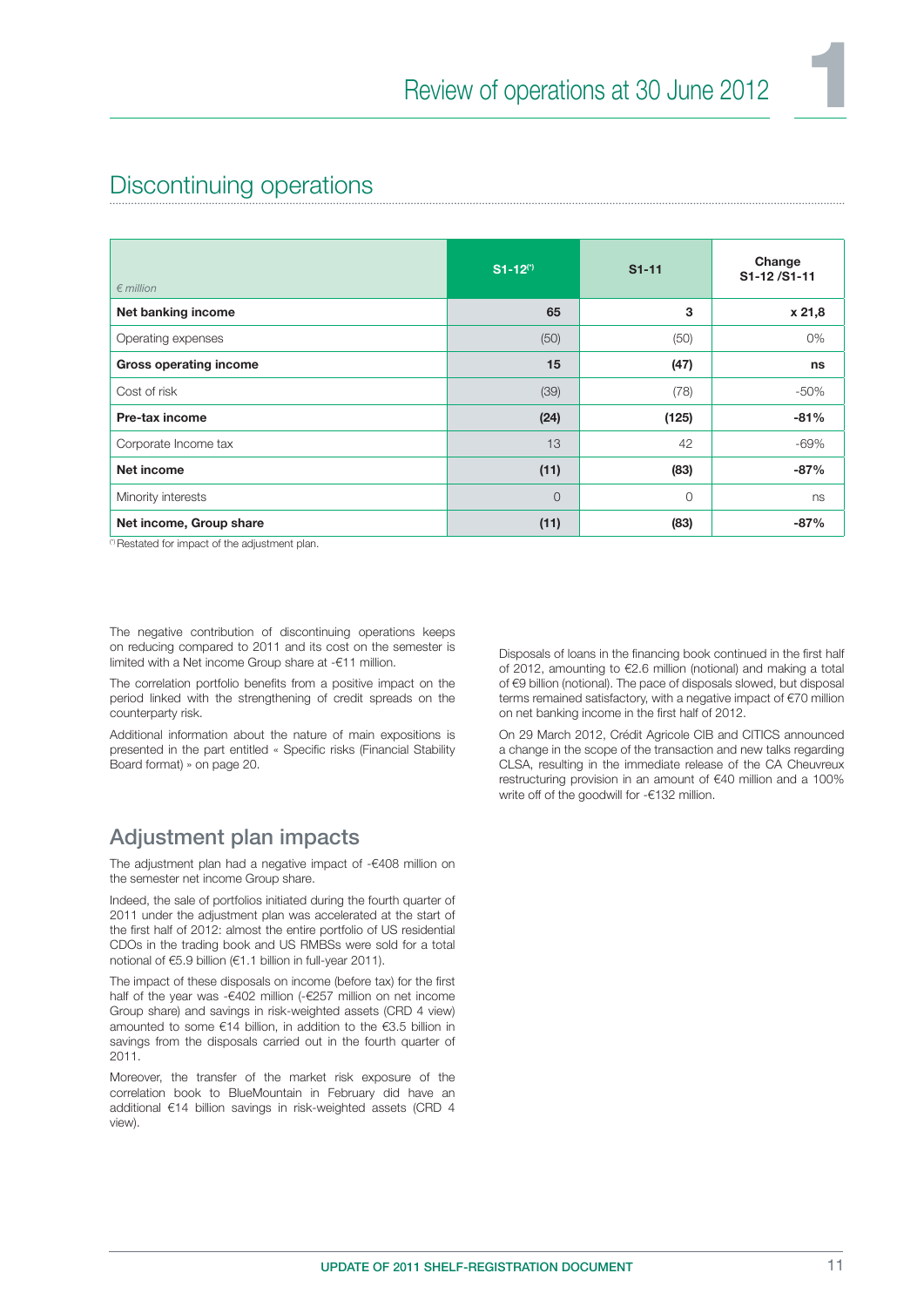### International Private Banking

| $\epsilon$ million            | $S1-12$ | $S1 - 11$ | Change<br>S1-12(*)/S1-11 | Change<br>S1-12(1)/S1-11<br>at constant<br>rate |
|-------------------------------|---------|-----------|--------------------------|-------------------------------------------------|
| Net banking income            | 346     | 293       | $1\%$                    | $-2%$                                           |
| Operating expenses            | (261)   | (211)     | 4%                       | 1%                                              |
| <b>Gross operating income</b> | 85      | 82        | $-7%$                    |                                                 |
| Cost of risk                  | (4)     | $\circ$   | ns                       |                                                 |
| Income from equity affiliates | $\circ$ | 1         | ns                       |                                                 |
| Gain/(losses) on other assets | $\circ$ | $\circ$   | ns                       |                                                 |
| Goodwill                      |         | $\circ$   | ns                       |                                                 |
| Pre-tax income                | 81      | 83        | $-13%$                   |                                                 |
| Corporate Income tax          | (15)    | (15)      | $-16%$                   |                                                 |
| Net income                    | 66      | 68        | $-12%$                   |                                                 |
| Minority interests            | 5       | 5         | 0%                       |                                                 |
| Net income, Group share       | 61      | 63        | $-13%$                   |                                                 |

(\*) restated for BGPI

On the occasion of the grouping, started on the first semester of 2011, of all private banking activities in a same holding structure (Crédit Agricole Private Banking), Crédit Agricole S.A. has sold its Banque de Gestion Privée Indosuez actions (BGPI) to Crédit Agricole Private Banking, on 22 February 2012, possessing from then on almost the totality of BGPI.

In a context of mistrust towards French banks and of lower appetence for life insurance products, assets under management at the end of June 2012 amounted to €93 billion (of which €22 billion related to BGPI) compared to €93.2 billion at the end of March 2012 and €69.1 billion at the end of December 2011.

Revenues from international private banking restated for BGPI remain stable.

Net income Group share restated for BGPI amounts to €55 million down by 13% compared to 2011.

### Proprietary Asset Management and other activities

| $\epsilon$ million            | $S1-12$        | $S1 - 11$ | Change<br>S1-12/S1-11 |
|-------------------------------|----------------|-----------|-----------------------|
| Net banking income            | $\mathbf{0}$   | 0         | ns                    |
| Operating expenses            | (1)            | $\Omega$  | ns                    |
| <b>Gross operating income</b> | (1)            | 0         | ns                    |
| Cost of risk                  | $\Omega$       | $\Omega$  | ns                    |
| Income from equity affiliates | $\Omega$       | $\circ$   | ns                    |
| Gain/(losses) on other assets | $\overline{4}$ | $\circ$   | ns                    |
| Goodwill                      |                | $\circ$   | ns                    |
| Pre-tax income                | 3              | 0         | ns                    |
| Corporate Income tax          | (5)            | (7)       | $-29%$                |
| Net income                    | (2)            | (7)       | $-71%$                |
| Minority interests            | $\Omega$       | $\Omega$  | ns                    |
| Net income, Group share       | (2)            | (7)       | $-71%$                |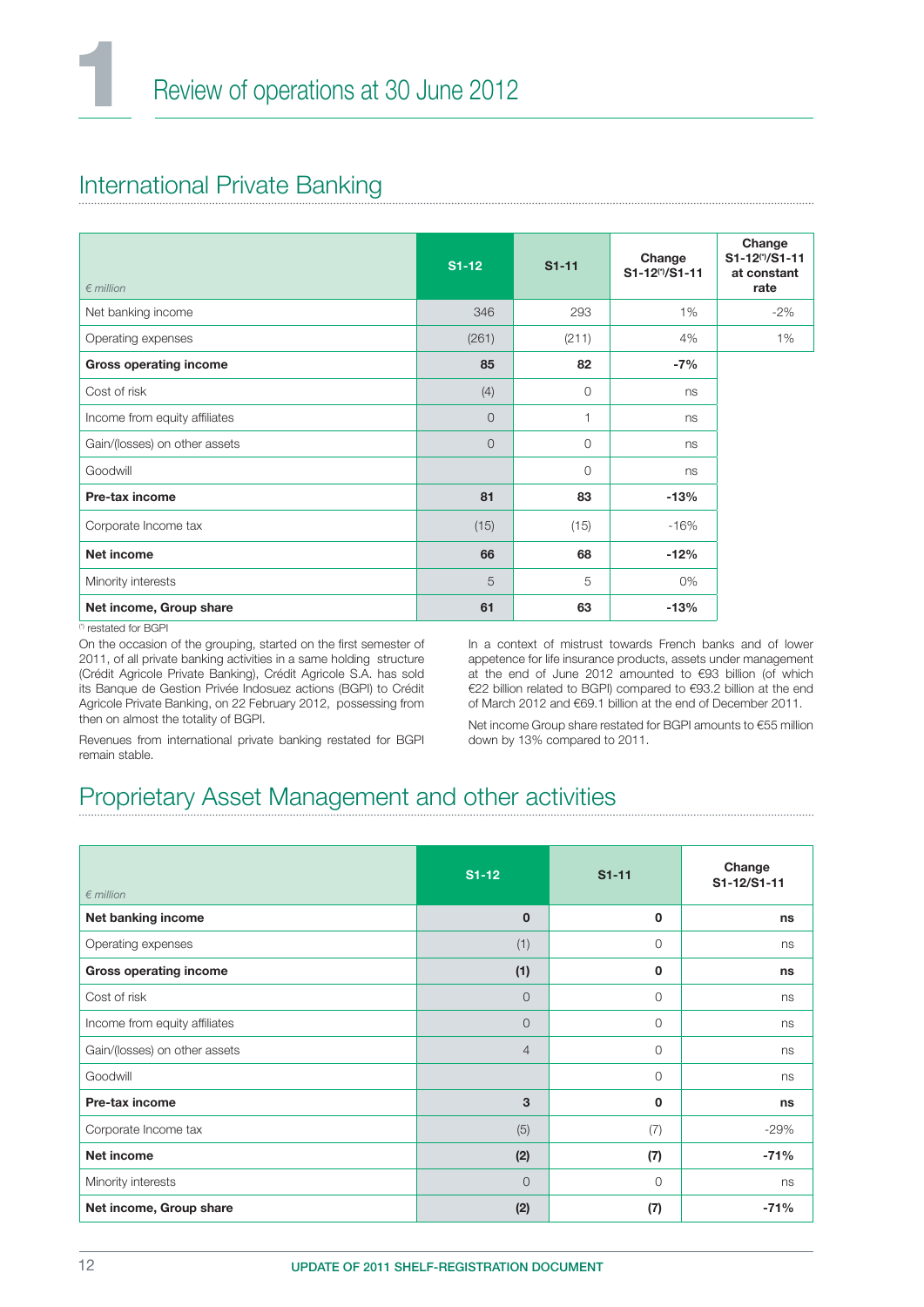### > FINANCIAL STRUCTURE

### Shareholders' equity

At 30 June 2012, Crédit Agricole CIB's shareholders' equity – Group share stands at €16.1 billion. The change in the first half of 2012 was due to a capital increase of Crédit Agricole S.A. for €0.6

billion, to a dividend distribution for -€0,6 billion, to a €0,4 billion result taken into account and to the Changes of the adjustment reserve for €0,1 billion.

### Related parties agreements

The main related parties agreements contracted as of 30 June 2012 are described in note 2.4 of the notes to the interim

consolidated financial statements for the six months ended 30 June 2012.

### European Solvency ratio (CRD)

The table below sets out the CRD solvency ratio and discusses the risks faced by the Crédit Agricole CIB Group measured on a credit-risk-equivalent basis (after counterparty weighting), along with the level of regulatory capital.

| en milliards d'euros                                           | 30.06.2012 | 31.12.2011 |
|----------------------------------------------------------------|------------|------------|
| Tier I capital [A]                                             | 18.3       | 18.5       |
| Capital and reserves, Group share                              | 15.3       | 14.9       |
| Minority interests                                             | 0.1        | 0.1        |
| Capital included in core capital with the agreement of the ACP | 0.0        | 0.0        |
| <b>Hybrid securities</b>                                       | 5.3        | 5.2        |
| Deductions of intangible assets                                | (1.7)      | (1.8)      |
| Other deductions                                               | (0.8)      |            |
| Tier II capital [B]                                            | 1.3        | 3.3        |
| <b>Tier III capital</b>                                        | 0.0        | 0.0        |
| Deductions from Tier I capital and Tier II capital             | (2.6)      | (3.7)      |
| Deductions from Tier I capital [C]                             | (1.3)      | (1.8)      |
| Deductions from Tier II capital [D]                            | (1.3)      | (1.8)      |
| Deductions of Insurance companies equity                       | 0.0        | 0.0        |
| <b>Total available capital</b>                                 | 16.9       | 18.1       |
| Tier 1 [A - C]                                                 | 16.9       | 16.6       |
| Including Core Tier 1                                          | 13.8       | 13.3       |
| Tier 2 [B - D]                                                 | 0.0        | 1.5        |
| Tier <sub>3</sub>                                              | 0.0        | 0.0        |
| Credit risks                                                   | 96.2       | 100.6      |
| Market risks                                                   | 7.4        | 31.0       |
| Operational risks                                              | 13.4       | 13.3       |
| Total risk-weighted asset pre-floor                            | 117.0      | 144.8      |
| <b>Total Basel I risks</b>                                     | 179.2      | 185.3      |
| Core Tier 1 ratio <sup>(*)</sup>                               | 11.8%      | 9.0%       |
| Tier 1 ratio <sup>(*)</sup>                                    | 14.5%      | 11.2%      |
| Overall solvency ratio <sup>(*)</sup>                          | 14.5%      | 11.8%      |

<sup>(7)</sup> Calculated from the total risks floored (80% Basel I) - the floor does not apply anymore in 2012 in accordance with the reglementation of the ACP.<br><sup>(\*)</sup> Calculated from the total risks floored (80% Basel I) + EL exce of the ACP.

At 30 June 2012, the Crédit Agricole CIB Group's solvency ratio and Tier one ratio were 14.5%.

At 31 December 2011, the Crédit Agricole CIB Group's overall ratio was 11.8% and the Tier 1 ratio was 11.2%.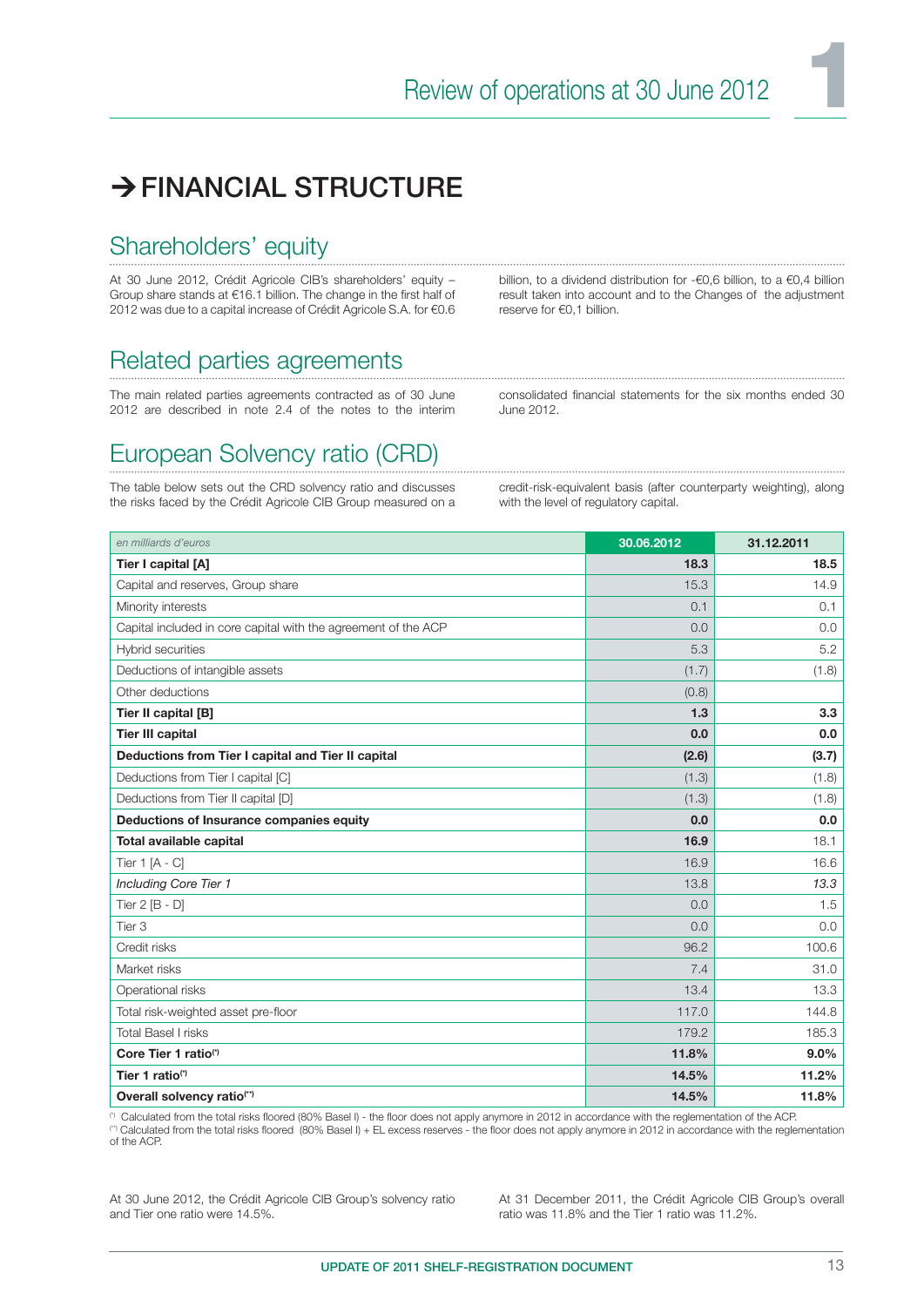### Change in risk-weighted assets

Basel II risk-weighted assets totalled €117 billion at 30 June 2012, that is a decrease of €31.2 billion compared to those at the end of 2011.

The important decrease in the 2012 first half is mainly due to:

- Credit risks decreased by €5.5 billion excluding currency effect, mainly owing to the sales realised within the framework of the adiustment plan :
- Currency effect on credit risks is estimated to be +€1.2 billion ;
- Market risks have sharply decreased (-€23.6 billion) thanks to the transfer of the market risks of the correlation portfolio to BlueMountain ;
- This overall decrease of risk-weighted assets is accentuated by the suppression of the floor (80% Basel I) in 2012 (- $€3.4$  billion respect to December 2011).

### Change in Tier 1 capital

Tier 1 capital totalled €16.9 billion at 30 June 2012, up by €0.3 billion compared with December 2011.

This evolution was due to several factors:

- The net profit at 30 June 2012 of €0.4 billion (including an hypothesis of distribution of all the dividend in shares);
- The goodwill impairment linked with the investment of Crédit Agricole CIB in Crédit Agricole Cheuvreux for €0.1 billion (reduction of the deducted capital amount);
- The cession of RMBS that were before deducted of the capital (+€0.5 billion);
- The deduction of Tier 1 capital, asked by the ACP, of the risque de retour of the correlaction portfolio (-€0.7 billion);
- The currency effect of €0.1 billion, with no impact on the ratio that is protected against currency changes thanks to the maintaining at the numerator of a USD part, similar to the one

calculated from the parts of the denominator.

Total available capital decreased by €1.2 billion, at €16.9 billion compared to €18.1 billion at the end of December 2011.

This decrease is mainly due to the anticipated reimbursement of redeemable subordinated notes, combined with a prudential amortisation effect on the notes remaining in Tier 2 capital (-€1.9 billion in total).

It is partially offset by the effect on the Tier 2 of the disposal of RMBS which were before deducted of capital (+€0.5 billion), coming in addition with the increase noted on Tier 1 capital.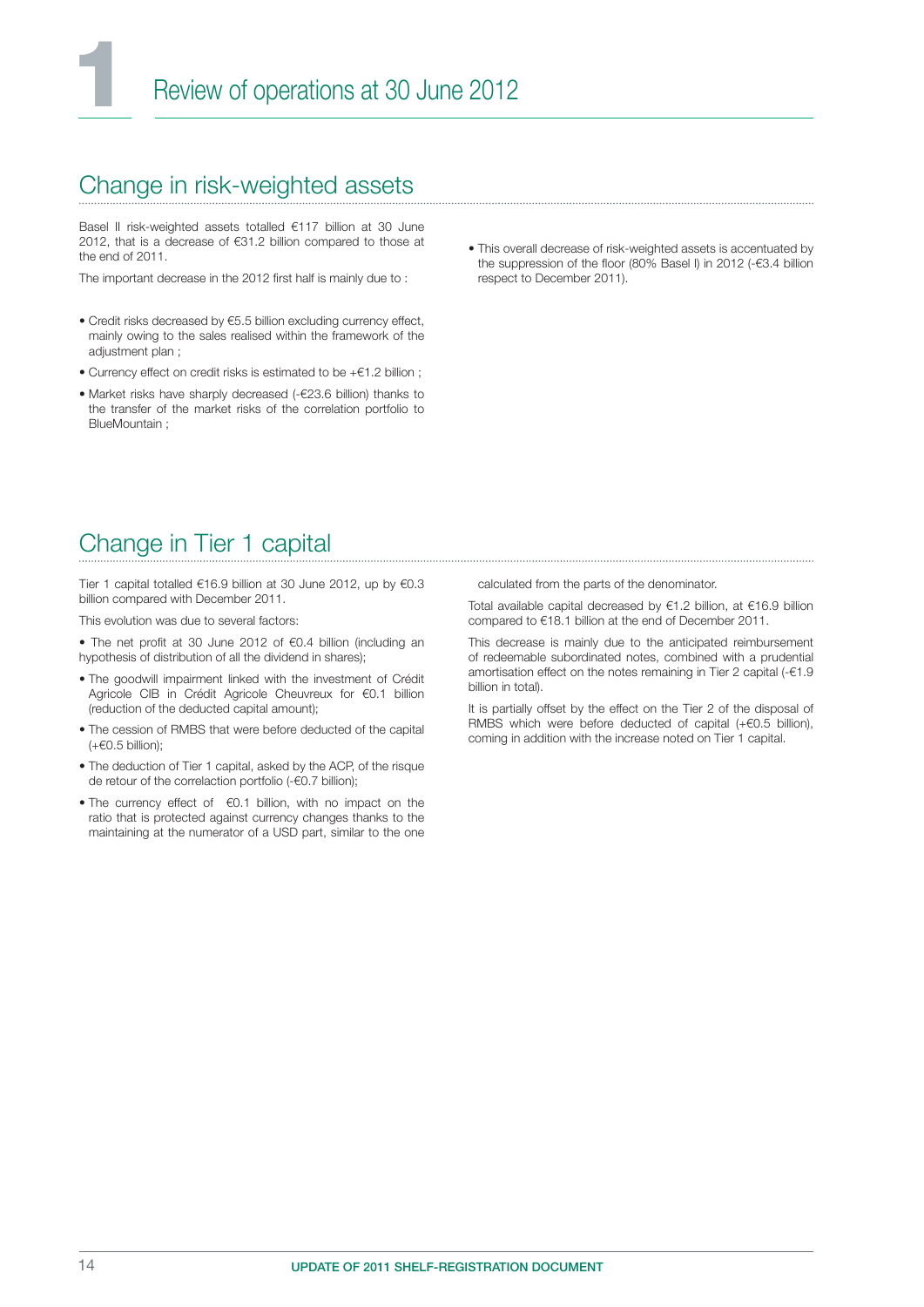# Risk management

The Crédit Agricole CIB Group is exposed to the following main risks:

- credit risk;
- market risk;
- structural asset and liability management risks (overall interest rate risk, currency risk, liquidity risk);
- specific risks presented in the format recommended by the Financial Stability Forum;
- operational and legal risks

This information is part of the interim consolidation financial statements of Crédit Agricole CIB at 30 June 2012 The main changes in the 2012 first half are described below.

### $\rightarrow$  CREDIT RISKS

Management and measurement of credit risks are described from pages 101 to 109 of the 2011 shelf-registration document.

### Scope:

The credit risk scope includes commitments excluding derivatives and securities portfolios.

It is to be noted that exposures with counterparties belonging to Crédit Agricole Group are not reported in the below tables.

### Main changes

### Breakdown of counterparty risks by geographical zone

At 30 June 2012, loans granted to customers and banks by Crédit Agricole CIB (€283 billion versus €293 billion at 31

December 2011) are broken down by geographical zone as follows:

| Répartition en %                 | 30.06.2012 | 31.12.2011 |
|----------------------------------|------------|------------|
| Other Western European countries | 31.1%      | 27.2%      |
| France                           | 25.0%      | 25.7%      |
| North America                    | 15.1%      | 18.1%      |
| Asia (excluding Japan)           | 11.4%      | 11.6%      |
| Africa and Middle-East           | 6.4%       | 7.1%       |
| Rest of Europe                   | 4.3%       | 4.5%       |
| Latin America                    | 3.5%       | 3.3%       |
| Japan                            | 3.2%       | 2.4%       |
| Other                            | 0.1%       | 0.1%       |

Source: Risk data (on- and off-balance sheet of customer and central banks commercial commitments)

The general balance of the portfolio, in terms of breakdown by geographical zone, remains globally stable over the semester, noting though a slight increase of our exposition on Western Europe countries at the expense of the North America one.

In accordance with the adjustment plan, Crédit Agricole has implemented during the 2012 first half, notably in the framework of the risks-strategies update, the volunteer policy of assets reduction in emerging countries and the closing of several entities in its international network, aiming at focusing on a more limited number of countries and counterparties.

At the same time, the implementation of the decision taken at the end of 2011 to reinforce the supervision of our activities – with modalities more or less restrictive depending on their quality – has been launched : each country, whatever its rating is, has to undergo risks-strategies and countries limits with a maximum validity period of one year, except for countries belonging to the A and B rating categories (two years validity period).

On the 2012 first half, this plan has been inflected for some new countries including Spain, Portugal and Italy. Imperative limits have been defined for them for the first time.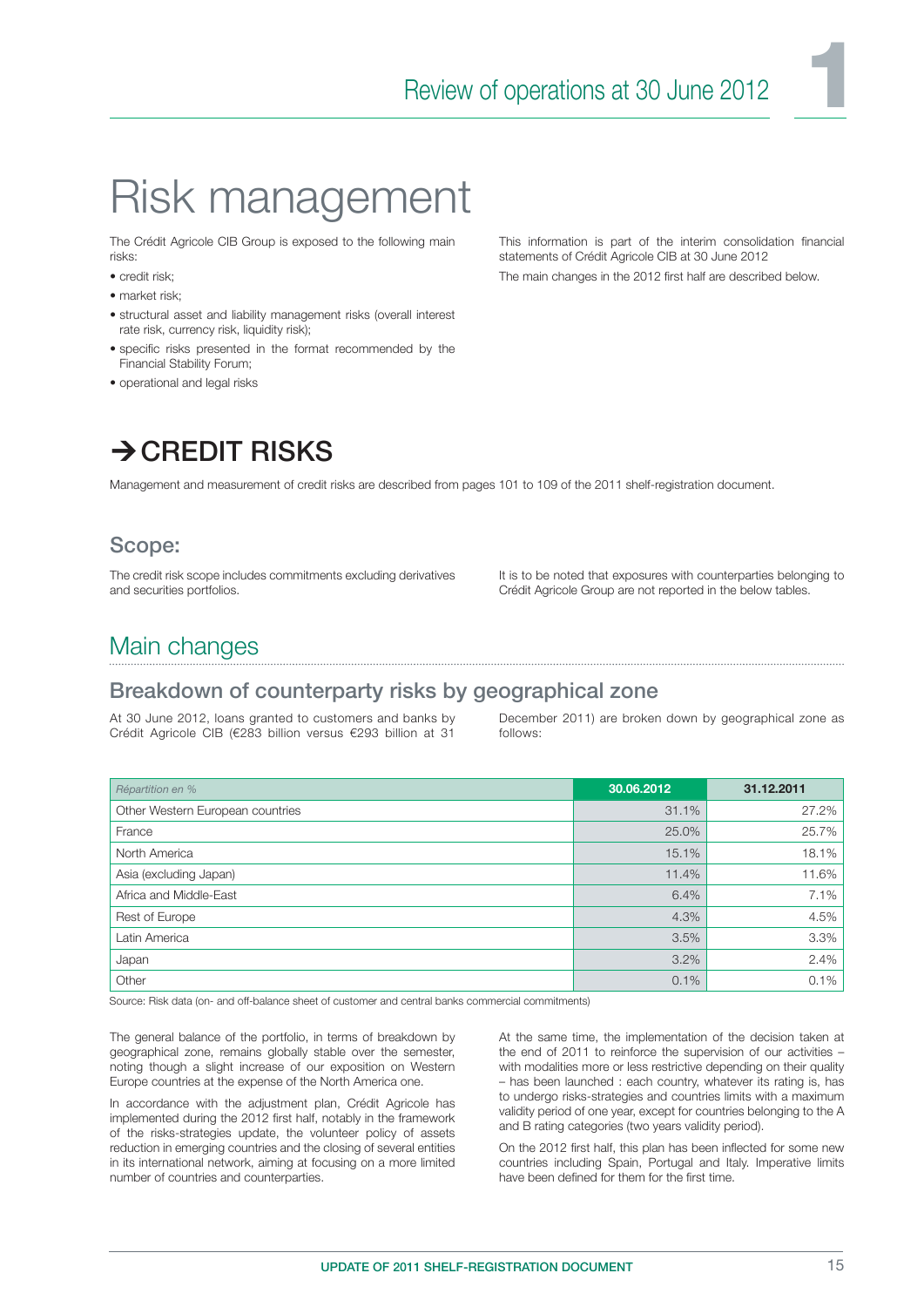### Breakdown of risks by economic sector

At 30 June 2012, loans granted to customers and banks by Crédit Agricole CIB (€283 billion versus €293 billion at 31 December 2011) are broken down by economic sector as follows:

| Percentage                                              | 30.06.2012 | 31.12.2011 |
|---------------------------------------------------------|------------|------------|
| <b>Bank</b>                                             | 18.9%      | 20.1%      |
| Energy                                                  | 16.4%      | 16.0%      |
| Other                                                   | 12.2%      | 11.2%      |
| Shipping                                                | 6.3%       | 6.5%       |
| Aircraft/Aerospace                                      | 4.8%       | 5.0%       |
| Real estate                                             | 4.7%       | 4.9%       |
| Construction                                            | 3.9%       | 4.0%       |
| Heavy industry                                          | 3.9%       | 4.2%       |
| Production and distribution of consumer goods           | 3.5%       | 2.9%       |
| Automotive                                              | 3.0%       | 2.9%       |
| Telecoms                                                | 2.8%       | 3.2%       |
| Other financial (non-banks)                             | 2.7%       | 2.4%       |
| Non-commercial services/Public sector/local authorities | 2.6%       | 2.2%       |
| Insurance                                               | 2.6%       | 2.6%       |
| Other transport                                         | 2.3%       | 2.3%       |
| Other industries                                        | 2.2%       | 2.1%       |
| Food                                                    | 1.7%       | 1.8%       |
| Healthcare and pharmaceuticals                          | 1.4%       | 1.5%       |
| Tourism, hotels and restaurant                          | 1.4%       | 1.5%       |
| IT and technology                                       | 1.1%       | 1.0%       |
| Media and publishing                                    | 0.8%       | 0.8%       |
| Utilities                                               | 0.5%       | 0.4%       |
| Wood, paper and packaging                               | 0.4%       | 0.4%       |

Source: Risk data (on- and off-balance sheet of customer and central banks commercial commitments)

At 30 June 2012, loans granted to customers and banks account for €283 billion, a slight decrease of €9.5 billion compared to the end of 2011. This evolution shows a stabilisation of our commitments.

The general balance of the portfolio, in terms of breakdown by geographical zone, remains globally stable over the semester. Nonetheless, several changes occurred:

Banks outstandings have slightly decreased since December 2011. The energy sector remains the first non financial sector remaining stable, at 16.4% in the portfolio. This figure corresponds to the size of energy in the world economy. It must be noticed that this sector gathers an important diversity of underlying instruments, actors and types of financing which the major part is protected by assets.

The "other" sector, third in size, regroups exposures on securisations (mainly lines of liquidity granted to securisation programmes financed through our conduits), as well as exposures on customers whose activity is very diversified (patrimonial holding companies/ notably financing holding companies).

The size of transport sectors (aircraft, shipping, automotive) is noticeably down, due to cautious management of exposures in these sectors that were directly subject to the crisis. The situation of the shipping sector stems from the expertise and the positioning of Crédit Agricole CIB in asset financing for shipowners. Shipping transportation has been subject to a market reversal since the end of 2008. However, our portfolio is relatively protected by the quality of financing structures. Indeed, our financings in the shipping sector are mainly protected by the financed assets, which are recent and diversified. Aircraft financing deals with financing of assets, which are very good quality, financing of important manufacturers among world leaders, or financing of leading airports. The automotive portfolio is also voluntarily focused on important car manufacturers, mainly European ones with a reduced development in the USA, and on leading equipment manufacturers.

Real estate is slightly decreasing on the semester. The quality of our exposures in real estate is deeply improving and is still under serious monitoring.

Heavy industry mainly concerns large companies in the steel, metalworking and chemical industries. The evolution of our risks in this business was positive along the past semester.

The "Production and Distribution of consumer goods" sector concerns essentially large French retailers that have global operations. Their ratings remain good, despite the competitive environment in which they evolve.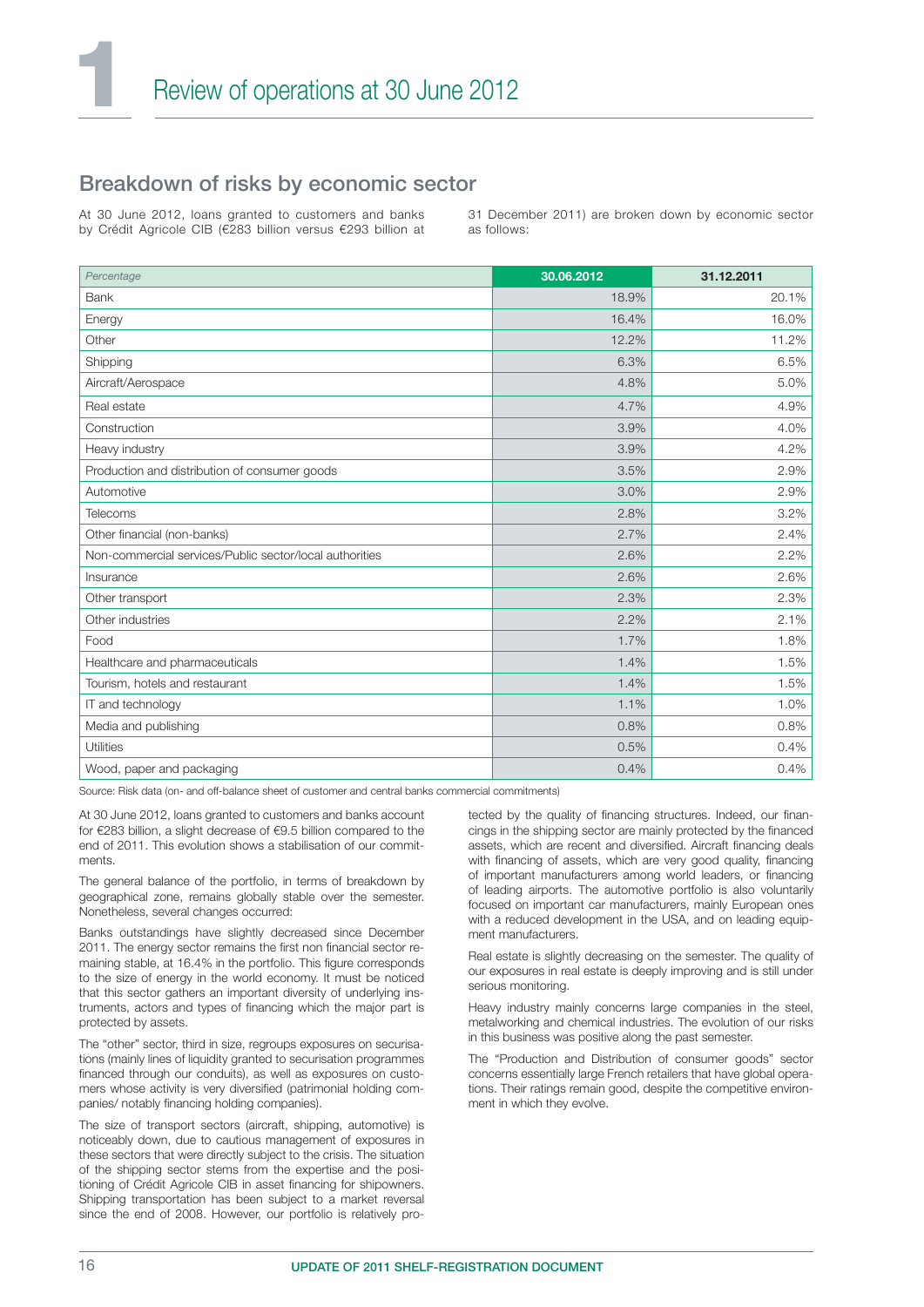### Growth prospects for the second half

Crédit Agricole CIB will continue to lead its prudential policy concerning risks during the second half of 2012, given a difficult economic context with a bad visibility and an important slowdown in the international economic growth and most especially of the euro zone. The update of risks-strategies of countries and businesses, in accordance with the new strategic orientations of the bank, will go on during the 2012 second semester. The follow up of concentration risk will be closely monitored in the context of sharp refocusing on targeted economic sectors.

### $\rightarrow$  MARKET RISKS

The methods for measuring and managing market risks are described on pages 110 to 114 of the 2011 shelf-registration document.

Market risk is the risk of a negative impact on the income statement or balance sheet caused by adverse fluctuations in the value of financial instruments following changes in market parameters:

- Interest rates : interest-rate risk is the risk of a change in the fair value of a financial instrument or the future cash flows from a financial instrument due to a change in the interest rate;
- Exchange rates : currency risk is the risk of a change in the fair value of a financial instrument due to a change in an exchange rate;
- Prices : price risk is the risk of a change in the price or volatility of equities and commodities, baskets of equities or stock indexes. The instruments most exposed to this risk are variable-

income securities, equity derivatives and commodity derivatives;

• Credit risks : credit risk is the risk of a change in the fair value of a financial instrument due to a change in the credit spreads of indexes or issuers. For more exotic credit products, there is also the risk of a change in fair value arising from a change in the correlation between issuer defaults.

### Main changes

### Risk management policy and objectives

#### ▲ Organisation and monitoring System

No material changes occurred in the organisation of the market risk control System during the 2012 first half. With the adjustment plan, a 5% decrease in the headcount of the market risks department must be underlined, in line with the Group strategy aiming at stopping some activities.

On the first semester, a first part of the market risks department budget has been affected to the VaR CVA, in production since 28 June 2012. This implementation corresponds to the regulatory requirements.

A second part of the market risks department budget has been dedicated to the recognition of the collateral cost in the Mark-to-Market calculation.

#### Methodology and measurement System

Risk measurement methods did not undergo any material changes during the first half.

In accordance with Crédit Agricole S.A. policy, a €30 million limit is affected to the regulatory VaR since 13 June 2012.

VaR of investment portfolios is followed separately. The risk pertaining to these portfolios has been reduced on the semester.

The transfer of the market risks of the correlation portfolio made to the fund manager BlueMountain on the first semester contributes to an important decrease of the regulatory capital requirements.

In a context of high volatility on markets, the extreme stress consumption of Crédit Agricole CIB is in mean of 45% of its limit, a level considered as acceptable.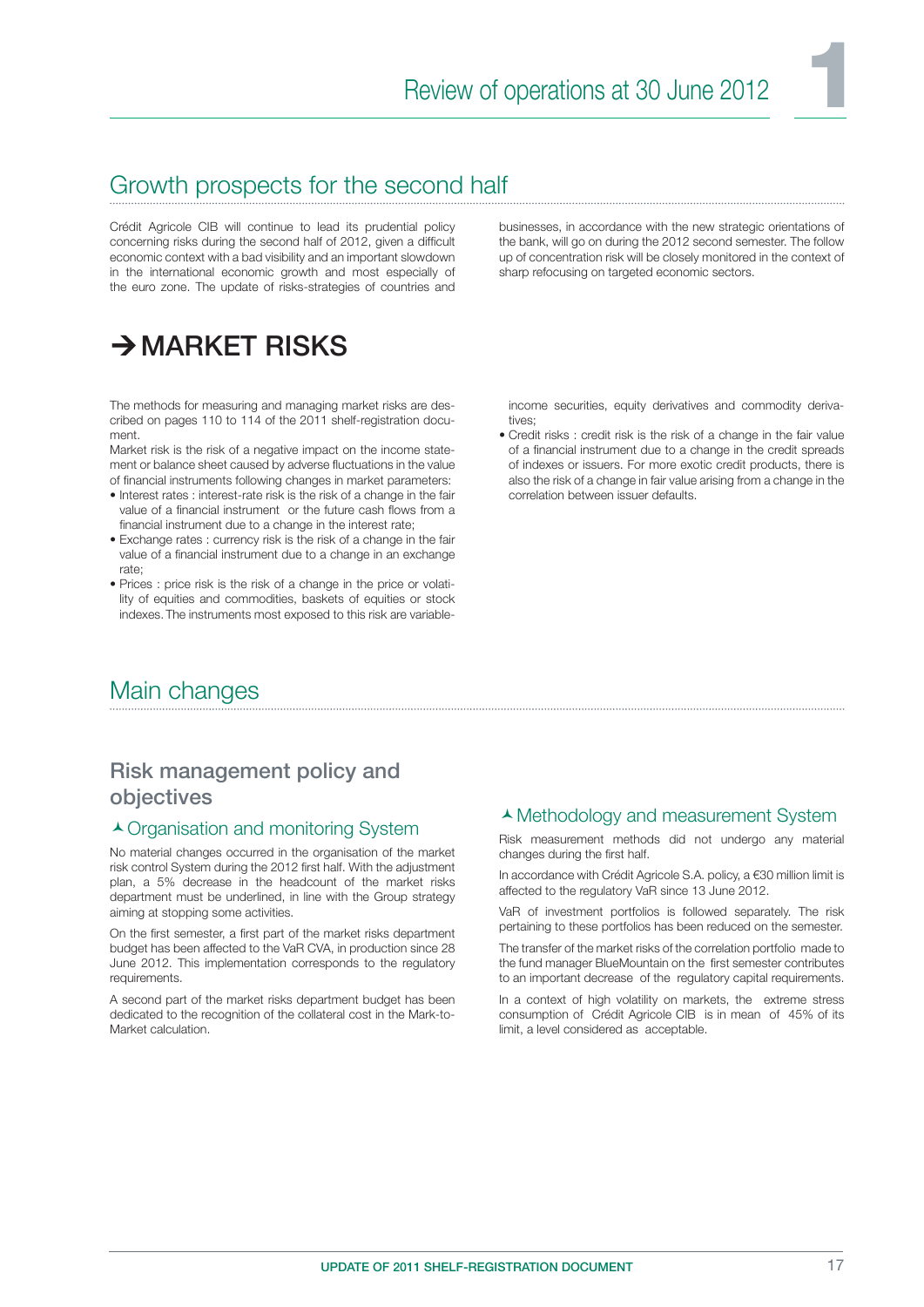### Exposure (Value at Risk)

#### ▲ Crédit Agricole CIB regulatory VaR during the first half of 2012

| $\epsilon$ million         | 30/06/2012 | <b>Minimum</b> | <b>Maximum</b> | Average<br>H1 2012 |
|----------------------------|------------|----------------|----------------|--------------------|
| Interest rate              | 13         |                | 18             | $12 \overline{ }$  |
| Equities                   | 2          | ⌒              | 6              | 3                  |
| Forex                      | 5          |                |                | З                  |
| Credit                     | 6          | 4              | 16             |                    |
| Commodities                |            |                | 5              | 3                  |
| Compensation               | $-13$      |                |                |                    |
| <b>Crédit Agricole CIB</b> | 16         | 11             | 25             | 16                 |

Regulatory VaR amounts to €16 million on the 2012 first half. The changes of the VaR can be divided in two periods :

- Before the unwind of the correlation portfolio: from 1 January 2012 to the beginning of February 2012, the VaR changes within a range going from €16 million to €25 million with an average of €21 million.The VaR increase on this scope can be explained by an increase of the positions made to hedge the exposition to the costs of collateral.
- 2. After the unwind of the correlation portfolio: from the end of February 2012 to the end of June 2012, the VaR changes within a range going from €11 million and €16 million with an average of €13 million. On this period, the VaR has benefited from the transfer of correlation portfolio market risk to the

fund manager BlueMountain. This is the most significant event on the period.

The market risks linked to the correlation portfolio have been sharply reduced on the 2012 first half. As a consequence, the VaR linked with this scope has decreased (going from €10 million to €0.1 million) as well as the capital requirements.

The other businesses (Equity, Forex and Commodities) show very low risk levels.

#### Daily change in Crédit Agricole CIB VaR

#### $\triangleright$  Regulatory VaR – 2012 first half (in  $\epsilon$  million)

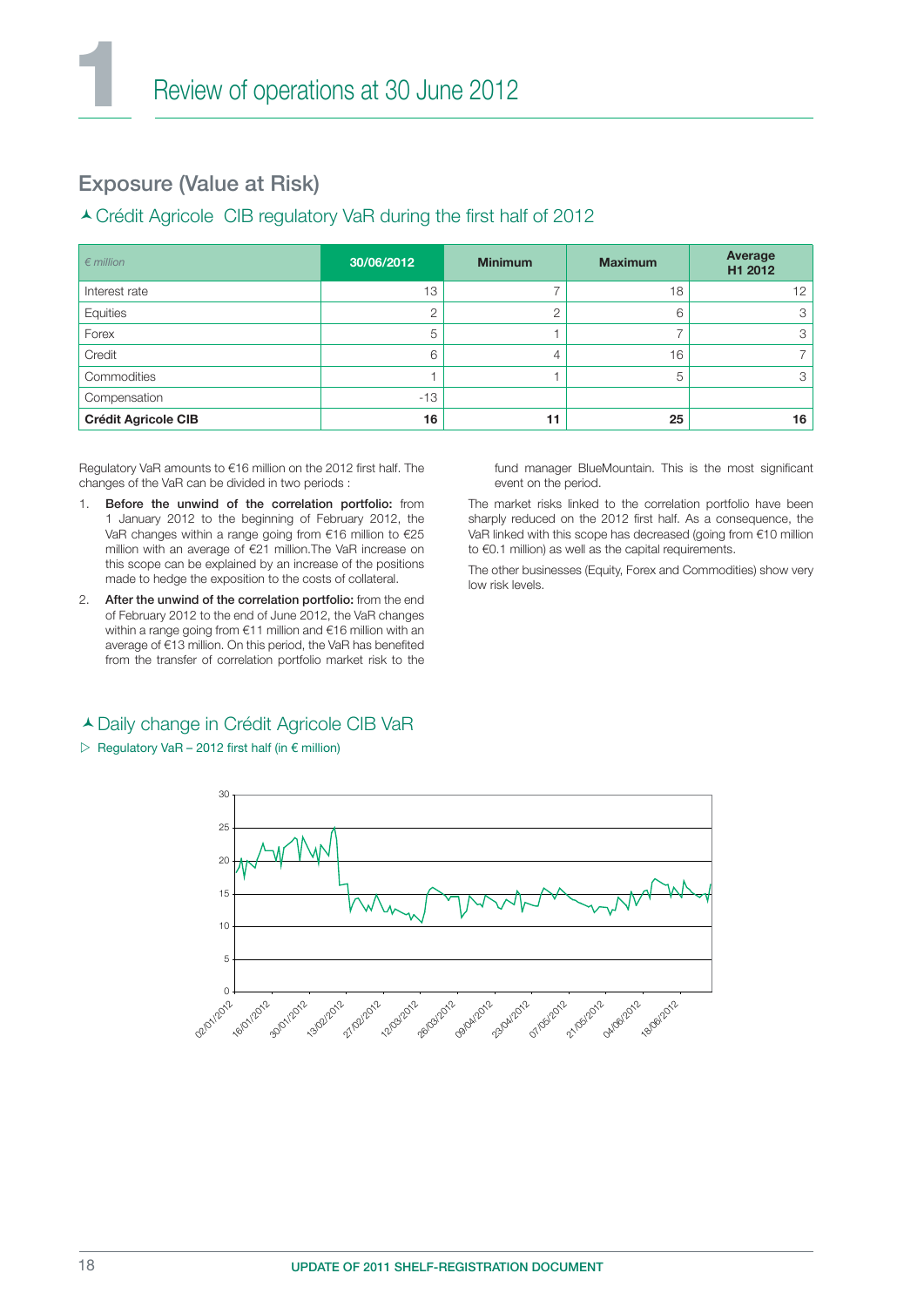#### SVaR exposure

#### Lorédit Agricole CIB stressed regulatory VaR during the first half of 2012

In accordance with the regulatory requirements, the SVaR (Stressed Value at Risk) is produced on a weekly basis.

Just as the VaR, the SVaR has sharply decreased after the transfer of the correlation portfolio market risk. After this event, the significant gap between the VaR and the SVaR has disappeared.

This gap reduction between the VaR and the SVaR depicts an important reduction of negative convexity, and consequently, a real improvement of the market risks.

#### $\triangleright$  Crédit Agricole CIB VaR and stressed VaR – 2012 first half (in  $\epsilon$  million)



#### IRC exposure

#### ▲ Crédit Agricole CIB IRC on regulatory scope during the first half of 2012

Following the new regulatory requirements, Crédit Agricole CIB has implemented in 2011 the IRC measurement. This measurement indicates the incremental losses linked to the change of a portfolio credit quality.

The IRC generally follows a downward trend, which tends to €31.6 million at the end of the first half.



#### $\triangleright$  IRC - 2012 first half (in  $\epsilon$  million)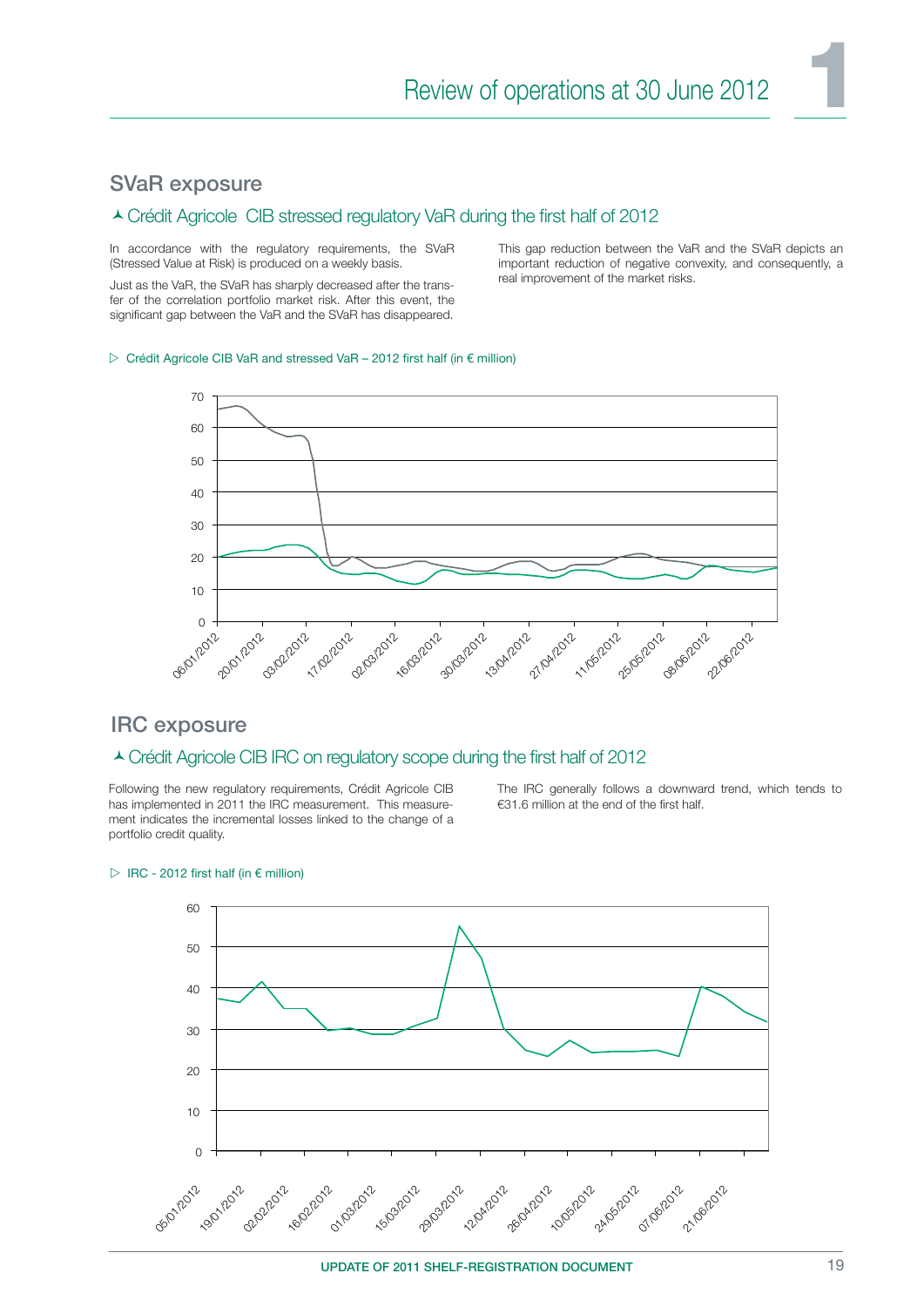### Growth prospects for the 2012 second half

Crédit Agricole CIB will carry on the deployment of its several projects linked to the new Basel III regulation (CRD IV).

### $\rightarrow$  SENSITIVE EXPOSURES BASED ON THE FINANCIAL STABILITY BOARD RECOMMENDATIONS

The following disclosures are made in accordance with the recommendations of the Financial Stability Board. They form an integral part of Crédit Agricole CIB's consolidated financial statements for the period ended 30 June 2012 and are covered by the Statutory auditors' report on the interim financial information.

### Summary table of exposures:

| $\epsilon$ million                                  | Assets under loans and receivables |                 |                              |                        | Accounting |                   | Assets at fair value |                        | <b>Accounting</b> |
|-----------------------------------------------------|------------------------------------|-----------------|------------------------------|------------------------|------------|-------------------|----------------------|------------------------|-------------------|
|                                                     | <b>Gross</b><br>exposure           | <b>Discount</b> | <b>Collective</b><br>reserve | <b>Net</b><br>exposure | category   | Gross<br>exposure | <b>Discount</b>      | <b>Net</b><br>exposure | category          |
| <b>RMBS</b>                                         | 480                                | (104)           | (60)                         | 316                    | (1)        | 226               | (157)                | 69                     |                   |
| <b>CMBS</b>                                         | 175                                | (5)             | (35)                         | 135                    |            | 11                | (2)                  | 9                      |                   |
| Unhedged super senior CDOs <sup>(1)</sup>           | 2,809                              | (1, 246)        | (518)                        | 1,045                  |            | 1,203             | (1, 178)             | 25                     | (3)               |
| Unhedged mezzanine CDOs                             |                                    |                 |                              |                        | (2)        | 690               | (690)                |                        |                   |
| Unhedged CLOs                                       | 968                                | (41)            | (11)                         | 916                    |            | 417               | (30)                 | 387                    |                   |
| Protections purchased from monolines <sup>(*)</sup> |                                    |                 |                              |                        |            | 193               | (133)                | 60                     |                   |
| Protections purchased from CDPC <sup>(*)</sup>      |                                    |                 |                              |                        |            | 634               | (78)                 | 556                    | (4)               |

 $(0.1)$  pans and receivables to credit institutions and to customers - securities not traded in an active market (see, note 5.3 to the consolidated financial statements).

(2) Loans and receivables to customers - securities not traded in an active market (see note 5.3 to the consolidated fi nancial statements).

(1) The table above presents the CDOs consolidated by Crédit Agricole CIB. To enable the readability of the financial information and the comparability with the previous financial periods, the presentation of the CDOs in consolidated balance sheet is made by refering to the legal structure of these vehicles. The line by line consolidation of each of the underlying assets of

these CDOs, mainly RMBS, has no significant impact on the consolidated balance sheet of Crédit Agricole CIB.<br>© Financial assets at fair value through profit or loss - bonds and other fixed-income securities and derivatives

(4) Financial assets at fair value through profit or loss - derivatives (see note 5.1 to the consolidated financial statements).

<sup>(\*)</sup> Gross exposures correspond to the protections at fair value before adjustment.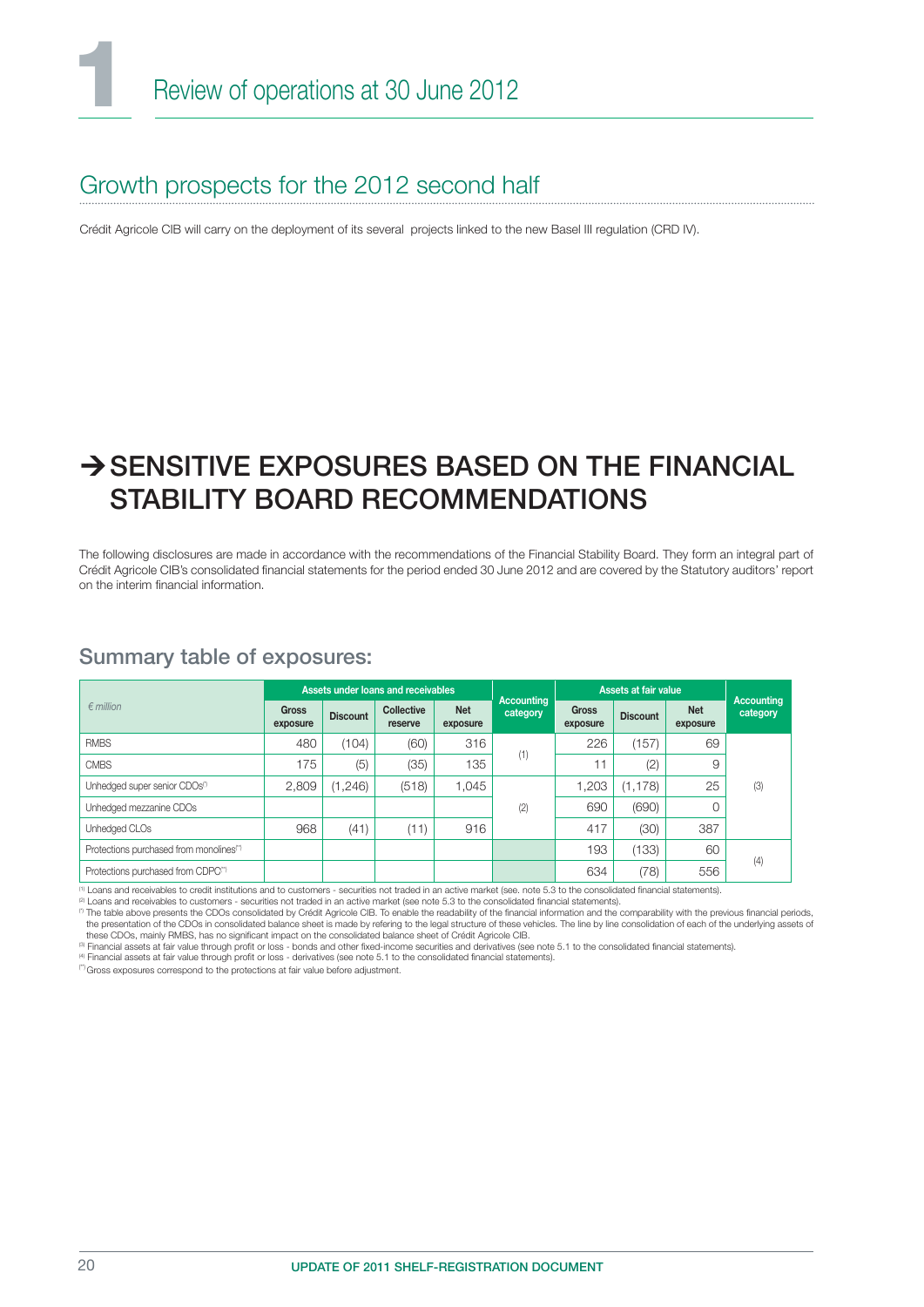### Mortgage ABS

| $\epsilon$ million                             |            | <b>United States</b> | <b>United Kingdom</b> |            | <b>Spain</b> |              |
|------------------------------------------------|------------|----------------------|-----------------------|------------|--------------|--------------|
| <b>RMBS</b>                                    | 31.12.2011 | 30.06.2012           | 31.12.2011            | 30.06.2012 | 31.12.2011   | 30.06.2012   |
| Recognised under loans and receivables         |            |                      |                       |            |              |              |
| Gross exposure                                 | 430        | 150                  | 197                   | 194        | 172          | 136          |
| Discount*                                      | (132)      | (74)                 | (68)                  | (40)       | (47)         | (50)         |
| Net exposure in millions of euros              | 298        | 76                   | 129                   | 154        | 125          | 86           |
| Recognised under assets measured at fair value |            |                      |                       |            |              |              |
| Gross exposure                                 | 214        | 153                  | 66                    | 43         | 31           | 43           |
| <b>Discount</b>                                | (185)      | (146)                | (7)                   | (6)        | (5)          | (6)          |
| Net exposure in millions of euros              | 29         | $\overline{7}$       | 59                    | 37         | 26           | 37           |
| % underlying subprime on net exposure          | 98%        | 85%                  |                       |            |              |              |
| Breakdown of gross exposure, by rating         |            |                      |                       |            |              |              |
| AAA                                            | 5%         | 8%                   | 7%                    |            | 34%          |              |
| AA                                             | 2%         | 6%                   | 34%                   | 17%        | 19%          | 45%          |
| Α                                              | 7%         | 5%                   | 41%                   | 63%        | 19%          | 22%          |
| <b>BBB</b>                                     | 3%         | 5%                   |                       |            |              |              |
| <b>BB</b>                                      | 1%         |                      | 18%                   | 20%        | 3%           | 4%           |
| B                                              | 4%         |                      |                       |            | 25%          |              |
| CCC                                            | 21%        | 1%                   |                       |            |              |              |
| CC                                             | 9%         | 1%                   |                       |            |              |              |
| C                                              | 28%        | 45%                  |                       |            |              |              |
| Not rated                                      | 20%        | 29%                  |                       |            |              | 29%          |
| $\epsilon$ million                             |            | <b>United States</b> | <b>United Kingdom</b> |            |              | <b>Other</b> |
| <b>CMBS</b>                                    | 31.12.2011 | 30.06.2012           | 31.12.2011            | 30.06.2012 | 31.12.2011   | 30.06.2012   |
| Recognised under loans and receivables         |            |                      |                       |            |              |              |
| Net exposure*                                  |            |                      | 63                    | 42         | 97           | 93           |
| Recognised under assets measured at fair value |            |                      |                       |            |              |              |
| Net exposure                                   |            |                      | 5                     | 5          | 4            | 4            |

\* of which €95m of collective reserves at 30 June 2012 comapared with €93 m at 31 December 2011.

Purchases of RMBS and CMBS credit protections measured at fair value:

Real-estate ABS measured at fair value are valued on the basis of data from external contributors.

• 30 June 2012 : gross exposure =  $£137$  million ; fair value = €113 million.

• 31 December 2011 : gross exposure = €320 million ; fair value  $= 687$  million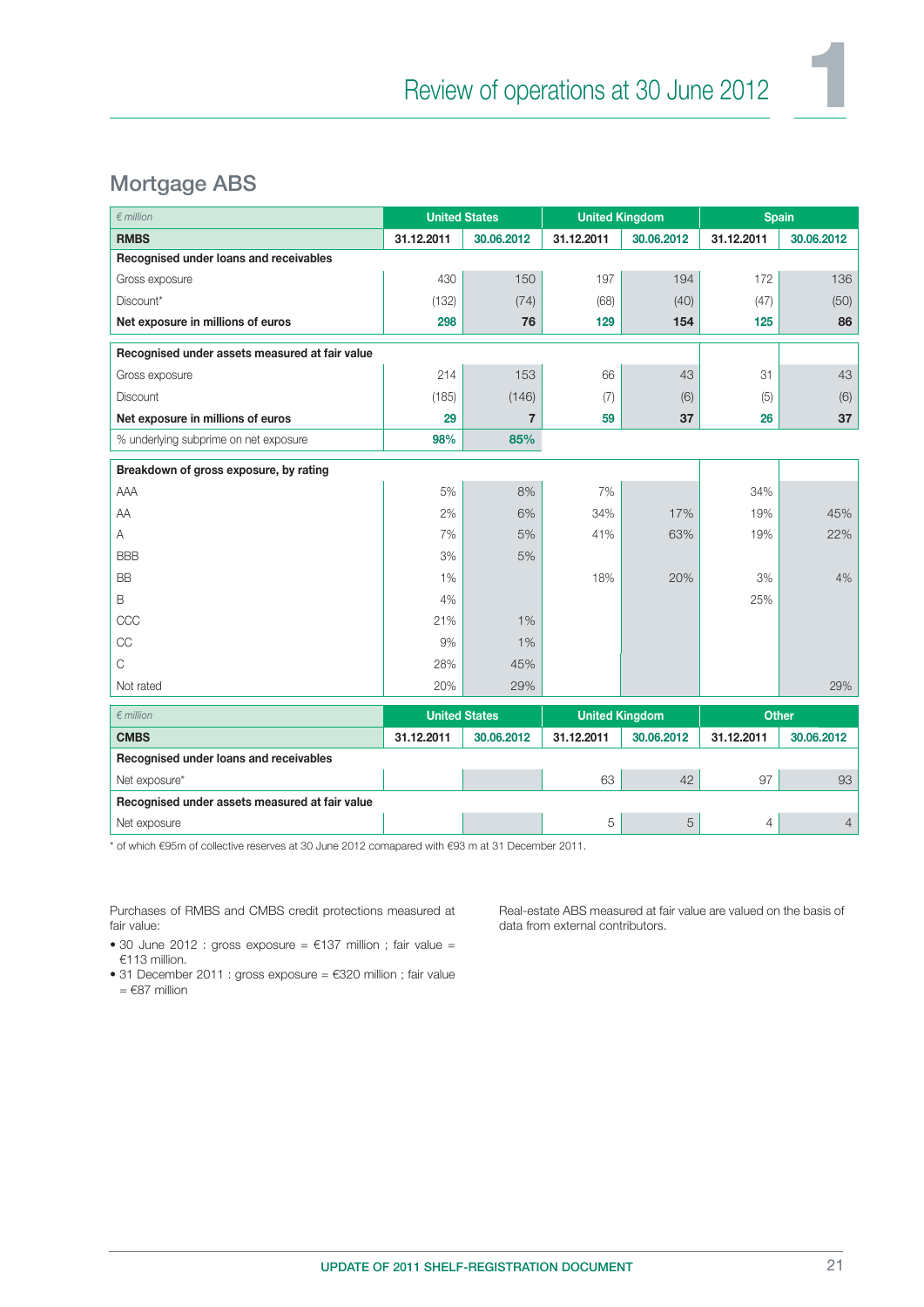#### Method used to measure super senior CDOs with US residential mortgages underlyings

Super senior CDOs measured at fair value

Discounts were calculated by applying a credit scenario to the underlying (mainly residential mortgages) of the ABSs making up each CDO.

Final loss rates on continuing loans are adjusted based on:

- the quality and origination date of each loan;
- past performance (early redemptions, repayments, actual losses).

As from late March 2011, loss rates are expressed as a percen-

tage of the loans' current nominal amounts due (before that date, the rates were estimated as a percentage of the loans' original nominal amounts). In particular, this approach enables the assessment of loss assumptions on the basis of the risks remaining in the balance sheet of the Bank.

|                     | Loss rate<br>on subprime produced in |      |      |  |  |
|---------------------|--------------------------------------|------|------|--|--|
| <b>Closing date</b> | 2005                                 | 2006 | 2007 |  |  |
| 31.12.2011          | 50%                                  | 60%  | 60%  |  |  |
| 30.06.2012          | 50%                                  | 60%  | 60%  |  |  |

Super senior CDOs measured at amortised cost These are impaired if there is an identified credit risk.

### Unhedged super senior CDOs with US residential mortgages underlying

At 30 June 2012, Crédit Agricole CIB net exposure on unhedged super senior CDOs with US residential mortgages underlying was €1,1 billion (after a collective reserve of €518 billion).

#### Breakdown of super senior CDOs

| $\epsilon$ million                                        | <b>Assets at fair value</b> | <b>Assets in loans and</b><br>receivables |
|-----------------------------------------------------------|-----------------------------|-------------------------------------------|
| <b>Nominal</b>                                            | 1,203                       | 2,809                                     |
| <b>Discount</b>                                           | 1,178                       | 1,246                                     |
| Collective reserves                                       |                             | 518                                       |
| <b>Net value</b>                                          | 25                          | 1,045                                     |
| Net value (31.12.2011)                                    | 975                         | 1,290                                     |
| Discount rate <sup>(1)</sup>                              | 98%                         | 69%                                       |
| <b>Underlying</b>                                         |                             |                                           |
| % of underlying subprime assets produced before 2006      | 40%                         | 40%                                       |
| % of underlying subprime assets produced in 2006 and 2007 | 12%                         | 13%                                       |
| % of underlying Alt A assets                              | 1%                          | 19%                                       |
| % of underlying Jumbo assets                              | 0%                          | 2%                                        |

(1) After inclusion of fully written down tranches

### Other exposure at 30 June 2012

| $\epsilon$ million                                | <b>Nominal</b> | <b>Discount</b> | <b>Collective</b><br><b>reserves</b> | <b>Net</b> |
|---------------------------------------------------|----------------|-----------------|--------------------------------------|------------|
| Unhedged CLOs measured at fair value              | 417            | (30)            |                                      | 387        |
| Unhedged CLOs recognised as loans and receivables | 968            | (41)            | (11)                                 | 916        |
| Unhedged mezzanine CDOs                           | 690            | (690)           |                                      |            |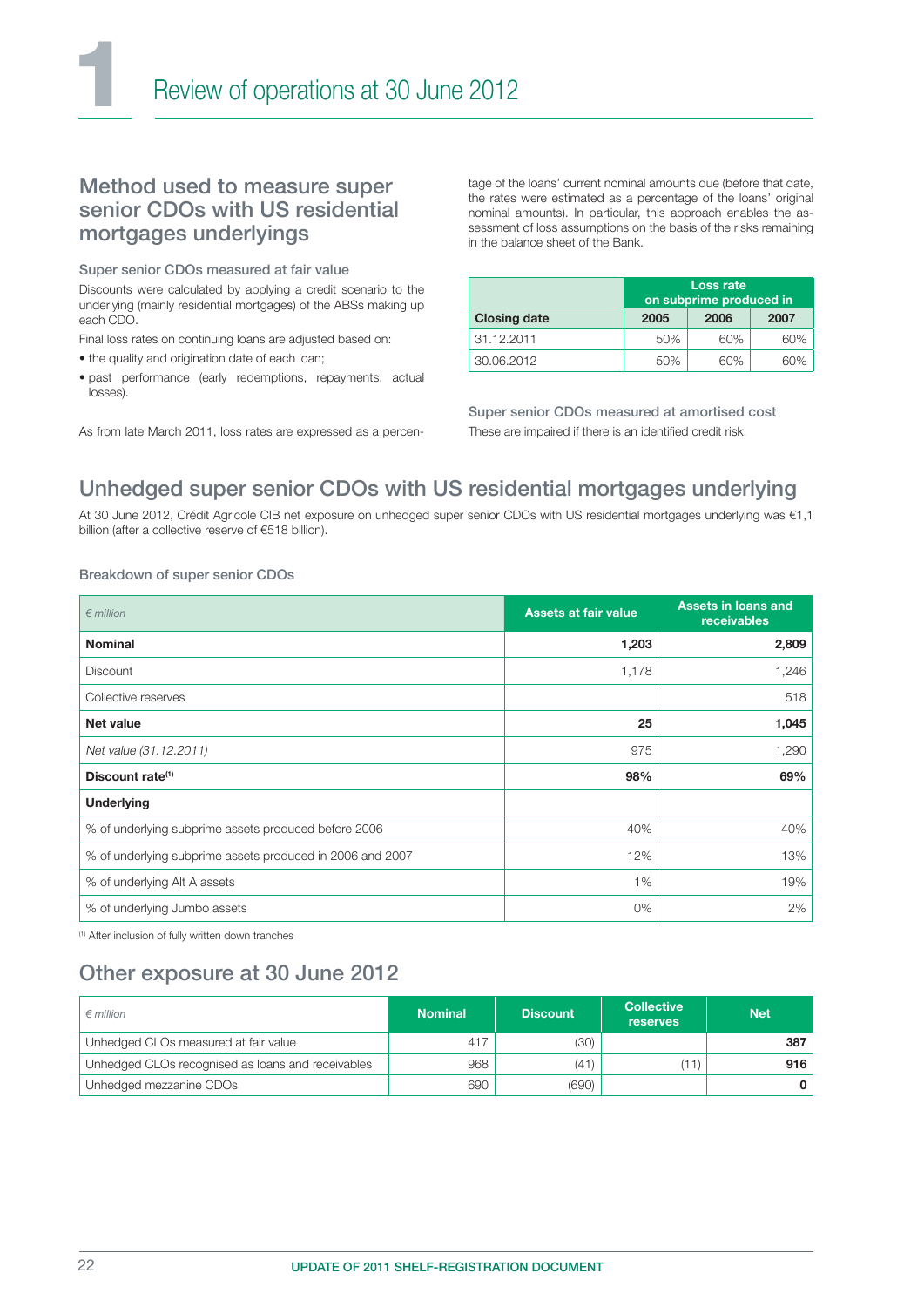|                                                                 |                                    | <b>Monolines to hedge</b>     |                        |                               |                            |  |
|-----------------------------------------------------------------|------------------------------------|-------------------------------|------------------------|-------------------------------|----------------------------|--|
| $\epsilon$ million                                              | US residential<br>CDO <sub>s</sub> | Corporate<br>CDO <sub>s</sub> | <b>CLO<sub>s</sub></b> | Other under-<br><b>lyings</b> | acquired from<br>monolines |  |
| Gross notional amount of purchased protection                   | 112                                | 5,587                         | 287                    | 356                           | 6,342                      |  |
| Gross notional amount of hedged items                           | 112                                | 5,587                         | 287                    | 356                           | 6,342                      |  |
| Fair value of hedged items                                      | 101                                | 5,555                         | 264                    | 229                           | 6,149                      |  |
| Fair value of protection before value<br>adjustments and hedges | 11                                 | 32                            | 23                     | 127                           | 193                        |  |
| Value adjustments recognised on protection                      | (3)                                | (18)                          | (21)                   | (91)                          | (133)                      |  |
| Residual exposure to counterparty risk on<br>monolines          | 8                                  | 14                            | $\overline{2}$         | 36                            | 60                         |  |

### Protections on monolines at 30 June 2012

#### $\triangleright$  Breakdown of net exposure to monolines at 30 June 2012\*



\* Lowest rating issued by Standards & Poor's or Moody's at 30 June 2012

### Protections purchased from CDPC (Credit Derivative Product Companies)

At 30 June 2012, net exposure to CDPC was €556m (compared to €985m at 31 December 2011), mainly on corporate CDOs after a discount of €78m (compared to €160m at 31 December 2011).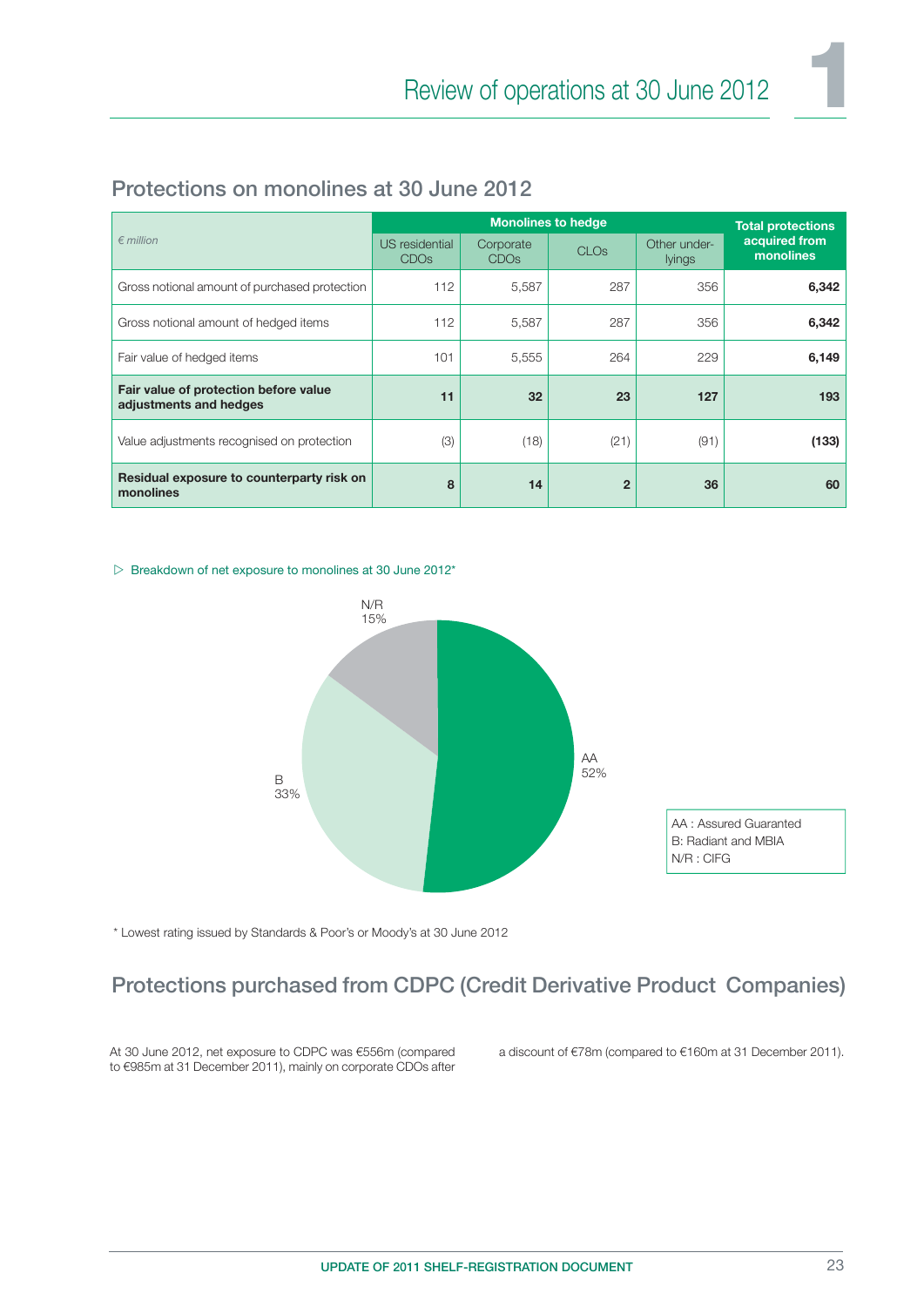### $\rightarrow$  MANAGEMENT OF STRUCTURAL FINANCIAL RISKS

### Global interest-rate risks

Global interest-rate risk management aims to protect commercial margins against rate variations and to ensure a better stability over time of the equity and long-term financing components' intrinsic value.

### Main changes

#### Method

Crédit Agricole CIB uses the gap method (fixed rate) to measure its global interest-rate risk. This consists of determining maturity schedules and interest rates for ail assets, liabilities and hedging derivatives at fixed, adjustable and inflation-linked interest rates: until the adjustment date for adjustable-rate items, until the contractual date for fixed-rate items and using model-based conventions for items without a contractual maturity.

The gap measurement includes the rate hedging effect on fair value and cash flow hedges.

### Exposition

Crédit Agricole CIB exposure to interest-rate risk on customer operations is limited given the standard of rate backing CA-CIB's exposure to interest-rate risk in these customer transactions is limited through interest-rate matching on customer assets by its market teams, and through the low level of non-interest bearing deposits.

Interest-rate risk mainly derives from equity capital and equity investments and for Treasury activities of the banking portfolio for less than one year maturities.

The Group is mainly exposed to changes in interest rates in the euro currency zone, and to a lesser extent to changes in US dollar interest rates.

Interest-rate gaps measure the surplus or déficit of fixed-rate resources. Conventionally, a positive gap represents an exposure to a risk of falling interest rates during the period under consideration.

The results of these measurements at 30 June 2012 show that Crédit Agricole CIB is exposed to an increase in interest rate for the first year and to a fall the years after:

| $\n  hillion\n$                              | 0-1 year | $1 - 5$ years | $5 - 10$<br><b>vears</b> |
|----------------------------------------------|----------|---------------|--------------------------|
| US.<br>Average<br>gaps<br>Dollar             | $+1.3$   | $+0.4$        | $+0.1$                   |
| Average gaps<br>Euro<br>and other currencies | $-1.2$   | $+0.8$        | $+0.6$                   |

#### Sensitivity and Stress scenarios

In terms of net banking income sensitivity for the first half of 2012 Crédit Agricole CIB could lose €195 million of revenues in case of a long-lasting 200-basis-point decrease in the interest rates, that is to say a 3.50% sensitivity for a reference net banking income of €5,572 million at 30 June 2012.

In addition, the income impacts of eight stress scenarios (five historical and three hypothetical) regarding the interest rate gap are measured on a quarterly basis and reported to the ALM **Committee** 

The scenarios are those used by Crédit Agricole CIB's Treasury department:

- The historical scenarios are: a major equity market crash (Black Monday in 1987); a surge in interest rates (bond crash in 1994); a sharp increase in issuer spreads (rise in credit spreads in 1998); the financial crisis of 2008 linked to the US mortgage market.
- Hypothetical scenarios: one is based on the assumption of an economy recovery (rise of the equity market, of rates in general, of the USD spot, of oil and decrease of issuer spreads) and the other on a liquidity crisis following the Central Bank decision to increase its key rates; a tension of international relations between the United States and China (increase of US rates, drop of the US equity market, widening of credit spreads and devaluation of the USD respect to other currencies and especially the EUR).

Simulations are made using the sensitivity of Crédit Agricole CIB's interest-rate mismatch. Sensitivity is defined as the gain or loss arising from a 2% change in interest rates. This sensitivity is calculated in EUR and USD. The calculation is based on average outstandings over a rolling 1 -year period.

The shocks contained in these scenarios are calculated on a 10-day basis, according to Crédit Agricole CIB' stress scenario methodology. Sensitivity is « shocked » in various ways. The result of a stress test corresponds to the net present value of changes in the scenario's characteristics.

These stress scenarios show relatively limited impacts, since the net present value of the maximum potential loss equalled 0.67% of core regulatory capital and 2.00% of net banking income at 30 June 2012.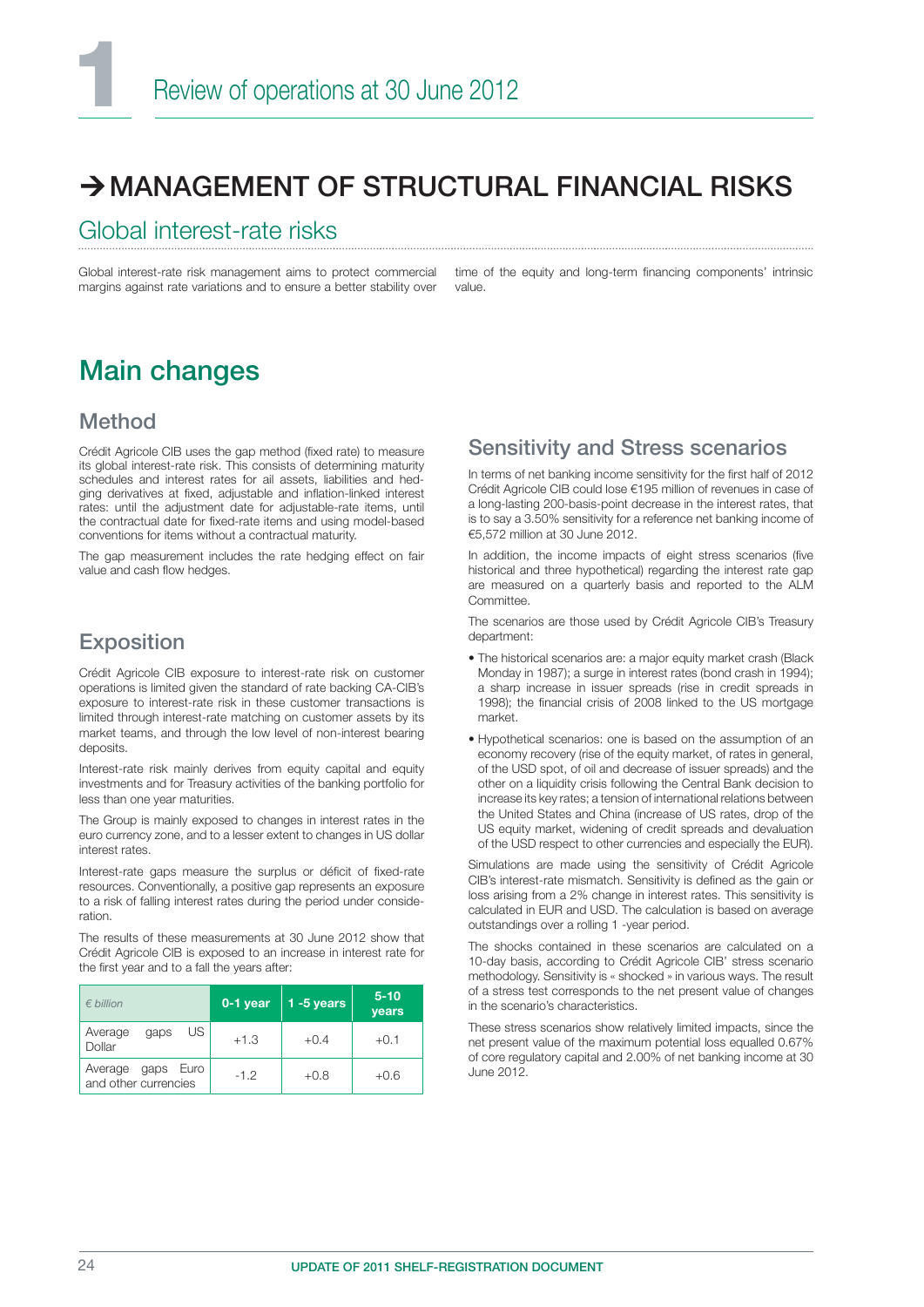### Liquidity risk

Liquidity and financing risk is the risk of loss if a company is unable to meet its financial commitments in a timely fashion and at reasonable prices when they become due.

These commitments include obligations to depositors and suppliers, as well as commitments in respect of loans and investments.

Crédit Agricole CIB, as a credit institution, complies with the liquidity requirements set out in the following texts:

- CRBF regulation 88-01 of 22 February 1988 relating to liquidity (abrogated at 30 June 2010),
- Commission Bancaire instruction 88-03 of 22 April 1988 on liquidity (abrogated at 30 June 2010),
- Commission Bancaire instruction 89-03 of 20 April 1989 on how to take account of refinancing agreements in calculating liquidity (abrogated at 30 June 2010),
- Commission Bancaire instruction 2009-05 of 20 June 2009, application with effect from 30 June 2010.

### Policy and objectives

Crédit Agricole CIB's policy for managing its short-term and medium-term liquidity risk is set by its Asset-Liability Management Committee as part of the Crédit Agricole Group's policy.

### Liquidity management

The Financing Committee shared by the Treasury Department and the Finance Department's Asset-Liability Management unit meets monthly to analyze developments in long-term resource requirements and in market conditions. It sets the financial terms of new transactions.

#### Medium- and long-term management

Crédit Agricole CIB's medium-to long-term liquidity management is performed centrally by the Asset-Liability Management Department of the Finance Division. It defines internal transformation policies, rules and procedures, both on an overall basis for major currencies and on a specific basis for certain local currencies. It determines medium-and long-term financing needs, as well as needs arising from financial transactions concerning equity and long-term financing.

#### ▲ Short-term management

Short-term liquidity management is handled by the Bank's Treasury Department. It renews financing and manages portfolios of liquid assets.

It sets rules and limits for the Bank's various global liquidity centers. It ensures compliance with the applicable regulatory liquidity coefficient

#### **Methodology**

#### Liquidity risk measurement: short term (from intraday to one year)

In accordance with the order of 5 May 2009, the French Prudential Supervisory Authority General Secretariat allows institutions to replace the calculation of the regulatory liquidity ratio with an advanced approach based on internal methods. These methods are based on stress scenarios that must cover time horizons from intraday to 1-year and at least three types of crisis: systemic liquidity crisis, bank credit crisis and a combination of the two.

The Crédit Agricole S.A. group has developed a plan to ensure that ail its subsidiaries comply with this order, and Crédit Agricole CIB is an integral part of the plan. The bank capitalizes on a number of existing tools that are already being used for the operational management of liquidity risk.

- every day, the Treasury department calculates liquidity gaps on time horizons from intraday to 1-year, assuming a total lack of a market access in the first two weeks. Potential sources of additional liquidity are assets from central banks, followed by gaps with longer time horizons of up to 1 year, with variable assumptions regarding the renewal of maturing assets and liabilities corresponding to a liquidity crisis scenario. The calculation of these liquidity gaps is based on the bank's five liquidity centres, which make up most of the Consolidated balance sheet. Crédit Agricole CIB's other entities are taken into account via intragroup items.
- Crédit Agricole CIB also has several measurement tools which simulate the impact of a severe rating crisis for Crédit Agricole CIB over a three-month period (short-term ratings falling to A2/ P2 at the end of the second month.) thanks to Contingency Funding Plan produced monthly by the liquidity centers of New York, Tokyo, London and Hong Kong and thanks to the stress tests produced and analyzed by the Paris center. The calculation of the Treasury department's liquidity gaps is based on the same scope as the Contingency Funding Plan, resulting in a daily proforma CFP calculation.
- Crédit Agricole CIB also takes into account the fact that not ail of the currencies in which it operates can be considered totally fungible. National regulators will seek to limit international outflows of cash in order to preserve the liquidity situation of their national financial Systems. As a result, specific simulations are carried out for the US dollar, the balance-sheet impact of which is significant. The Treasury department calculates liquidity gaps for 1-15 days in USD, and Crédit Agricole CIB USA implements a specific USD stress scenario as part of a 1 -month simulation of a complete closure of the USD market.

#### Liquidity risk measurement: medium-and long-term risk

Medium- and long-term risk is measured by calculating the Bank's 1 - and 5-year transformation mismatches.

These mismatches are the difference between long-term uses of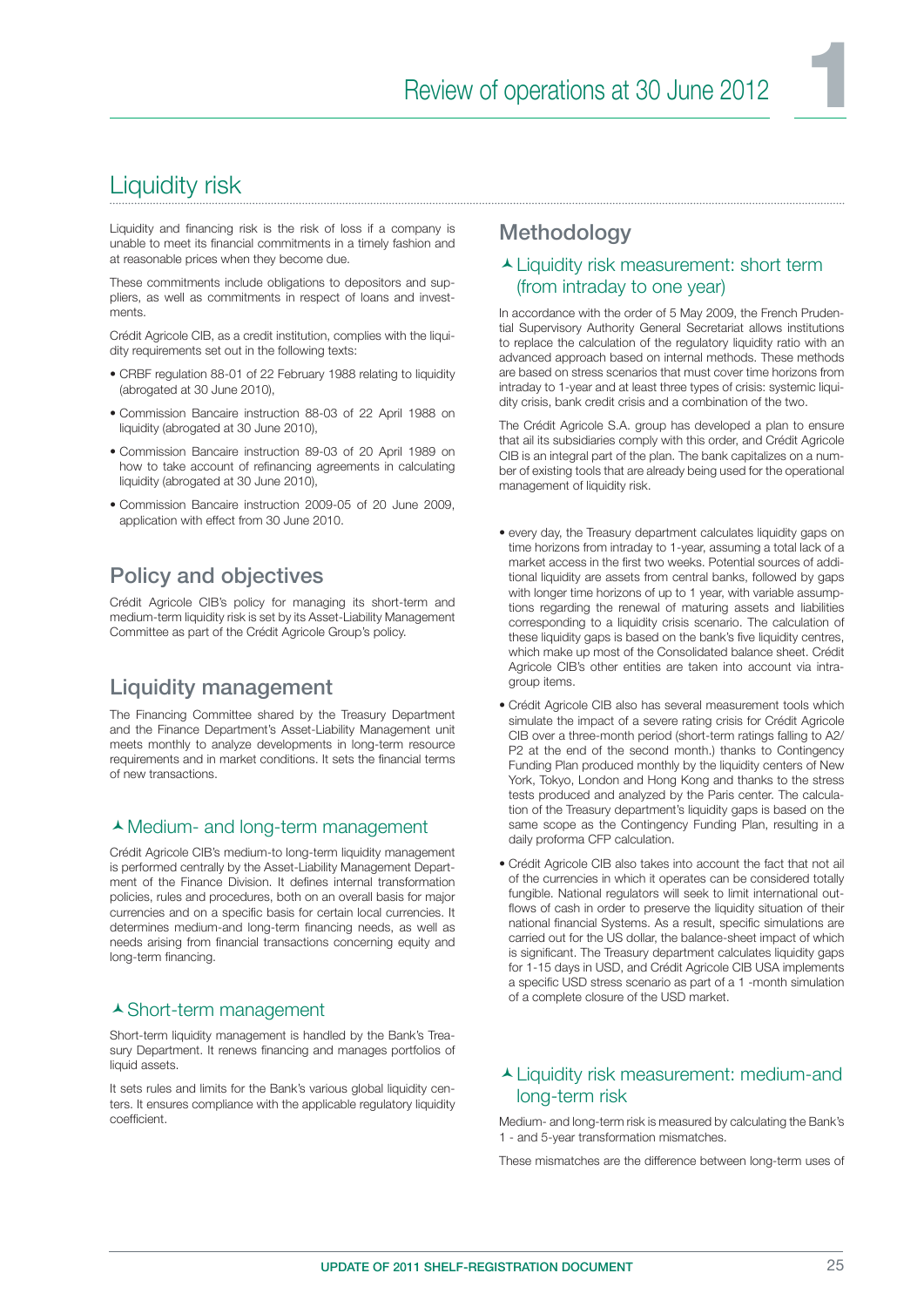funds (comprising bank lending, securities and non-current assets) and available long-term financial resources. The transformation mismatch is calculated by applying various run-off assumptions to assets and liabilities with no contractual maturity, and by taking into account the contingent financing commitments made by the Bank. Exceptionally, run-off assumptions are also applied to sight and term deposits in the private banking business.

The 1-year transformation mismatch must remain below a set limit, taking into account the pressure placed on short-term markets by treasury operations. Specific sets of limits are applied to the most sensitive areas of Crédit Agricole CIB's activities.

This approach is now complemented by a limit on the amount of short-term financing that Crédit Agricole CIB can use to finance its balance sheet, as part of the common approach of the Crédit Agricole S.A. group.

This method aims to ensure surplus liquidity over a 1-year time horizon in a market stress scenario, and results from the following principles:

- the Treasury department will always maintain a minimum amount of short-term financing from its usual sources;
- the surplus must be covered by net cash inflows in the following 12-month period, based on maturing assets and liabilities, to which a set of renewal assumptions is applied;
- asset and liability renewal assumptions, along with the stable portion of short-term resources, may vary between Crédit Agricole S.A. group entities.

This method is consistent with the calculation of the 1-year-plus transformation mismatch. It analyses more accurately the pressure created by cash requirements in the short-term markets. Checks that the short-term financing limit is being complied with may be carried out daily. These checks use the same IT resources as those used to calculate liquidity gaps.

Moreover, medium- to long-term liquidity risk assessment has been fined-tuned by validating and applying new run-off assumptions specific to certain business Units (particularity commodities and export finance). Besides, the Bank calculates MLT liquidity risk indicators for currencies considered as significant.

#### **Exposures**

#### ▲ Liquidity ratio

In accordance with the ministerial decree of 5 May 2009, the calculation of the liquidity ratio has changed in its definition of a standardised method. Crédit Agricole CIB must comply with this approach from 30 June 2010 up to the approval of the Crédit Agricole Group liquidity management and monitoring system which will lead to an advanced method.

The liquidity ratio equals to short-term cash available divided by short-term cash out. It is calculated monthly, 100% is the minimum requirement. It includes prudential capital and it is calculated on a stand alone basis.

At 31 December 2011, the Crédit Agricole CIB liquidity ratio amounted to 114%.

#### $\blacktriangle$  Issuances

#### Short-term financing

In addition to traditional sources of short-term liquidity, Crédit Agricole CIB also has a policy of actively diversifying its financing sources. This resulted in a program of structured issues specific to the US market, a domestic commercial paper issuance program in Japan and a CD program based in London and intended for sale in Asia.

#### Medium-and long-term risk

Crédit Agricole CIB's long-term liquidity sources consist of customer deposits, interbank borrowings and issues of various types of debt securities (e.g. certificates of deposit, BMTNs and EMTNs). Because of the duration of the crisis that began in August 2007, Crédit Agricole CIB has stepped up issuance of products with liquidity options (EMTNs that can be called or put at the investor's discretion).

Crédit Agricole CIB makes extensive use of its Euro Medium Term Notes (EMTN) programs: at 30 June 2012, amounts issued as part of EMTN programs represent approximately €22 billion under English law and €8 billion under French law.

Unless stated otherwise, issues carried out under these programs for Crédit Agricole CIB 's international and domestic customers are «structured», meaning that the coupon paid and/or the amount redeemed on maturity comprises a component which is linked to one or more market indexes (equity, interest rate, currency or commodity indexes).Similarly, certain issues are termed «Crédit Linked Notes», meaning that the amount redeemed is reduced in the event of default on the part of a third party that is contractually defined at the time of issue.

#### ▲ Recent developments

The difficulties encountered by certain eurozone countries when trying to finance their debt, together with the speed up of the financial crisis led to new tensions appearing on the funding markets from the middle of 2011. Over this period, Crédit Agricole CIB, like all financial institutions, suffered from the consequences of a significant rise in long-term spreads on its issues, a fall in available volumes especially for short-term maturities and problems in obtaining dollar funding.

Since May 2011, Crédit Agricole CIB has had to cope with a combination of events that made tensions on the liquidity market even higher than during the post-Lehman period in 2008. Crédit Agricole CIB, working in coordination with Crédit Agricole S.A., decided to put in place a number of measures, starting in July, aimed at securing its liquidity position and in anticipating worsening market conditions. These included in particular: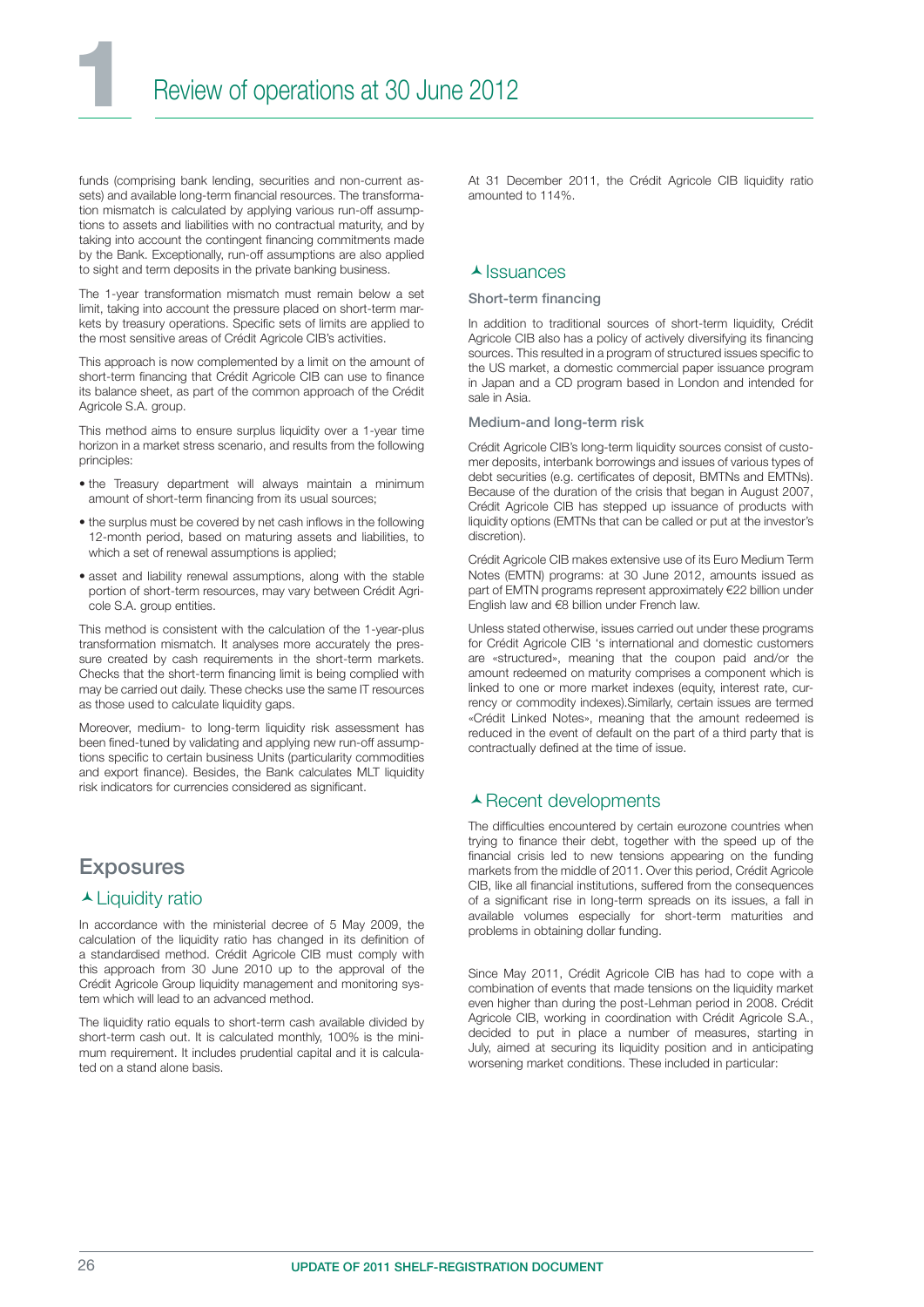• Actions aimed at securing liquidity by limiting the impact on client activity (reducing the positions of the Global Equity Derivatives trading business, reorganizing Treasury portfolios);

• The adoption of stricter measures with a strategic or commercial impact (targets for reducing liquidity consumption for each business line at Crédit Agricole CIB; implementation of a loan disposal program) and setting additional reduction targets for certain business lines and constraints on outstandings for securitisation activities.

Since autumn, these measures are part of the wider scope of the Crédit Agricole S.A group's adjustment plan.

Moreover, Crédit Agricole CIB, in consultation with Crédit Agricole S.A. group analyzes the liquidity impacts of future regulatory evolutions: Liquidity Coverage Ratio (LCR) and Net Funding Ratio (NSFR).

### Exchange-rate risk

Currency risk is assessed mainly by measuring net residual exposure, taking into account gross foreign exchange positions and hedging.

#### Structural exchange-rate risk

The Group's structural exchange-rate risk results from its otherthan-temporary investments in assets denominated in foreign currencies, mainly the equity of its foreign operating entities, whether they result from acquisitions, transfers of funds from Head Office or the capitalisation of local earnings.

In most cases, the Group's policy is to borrow the currency in which the investment is made in order to immunise that investment from currency risk. These borrowings are documented as investment hedging instruments. In some cases, particularly for illiquid currencies, the investment gives rise to purchases of the local currency. Currency risk is then hedged, if possible, through forward transactions. In addition, The Group uses forex derivatives hedges for a major part of exposures due to the results of its foreign subsidiaries, which currency is not euro.

The Group's main gross structural foreign exchange positions are denominated in US dollar, in US dollar-linked currencies (mainly Middle Eastern and some Asian currencies), in sterling and in Swiss franc.

The Group's policy for managing structural foreign exchange positions aims to achieve two main goals:

- first, to protect prudential ratios by neutralizing the Group's solvency ratio from currency fluctuations; unhedged structural currency positions will be scaled so as to equal the proportion of risk-weighted assets denominated in the currencies concerned and unhedged by other types of equity in the same currency.
- second, to protect assets by reducing the risk of a fall in value in the assets under consideration;

Hedging of structural currency risk is managed centrally and arranged following decisions by the Bank's Asset and Liability Management Committee.

Crédit Agricole CIB's structural currency positions are also included with those of Crédit Agricole S.A., which are presented five times a year to its Asset and Liability Management Committee, chaired by its CEO.

#### Operational exchange-rate risk

The Bank is further exposed to operational exchange-rate positions on its foreign-currency income and expenses, both at Head Office and in its foreign operations.

The Group's general policy is to limit net operational exchangerate positions as far as possible by periodically hedging them, usually without prior hedging of earnings not yet generated except if they have a high probability and a high risk of impairment.

Rules and authorizations applicable to the management of operational positions are put in place by decision of the Crédit Agricole CIB Asset-Liability Management Committee.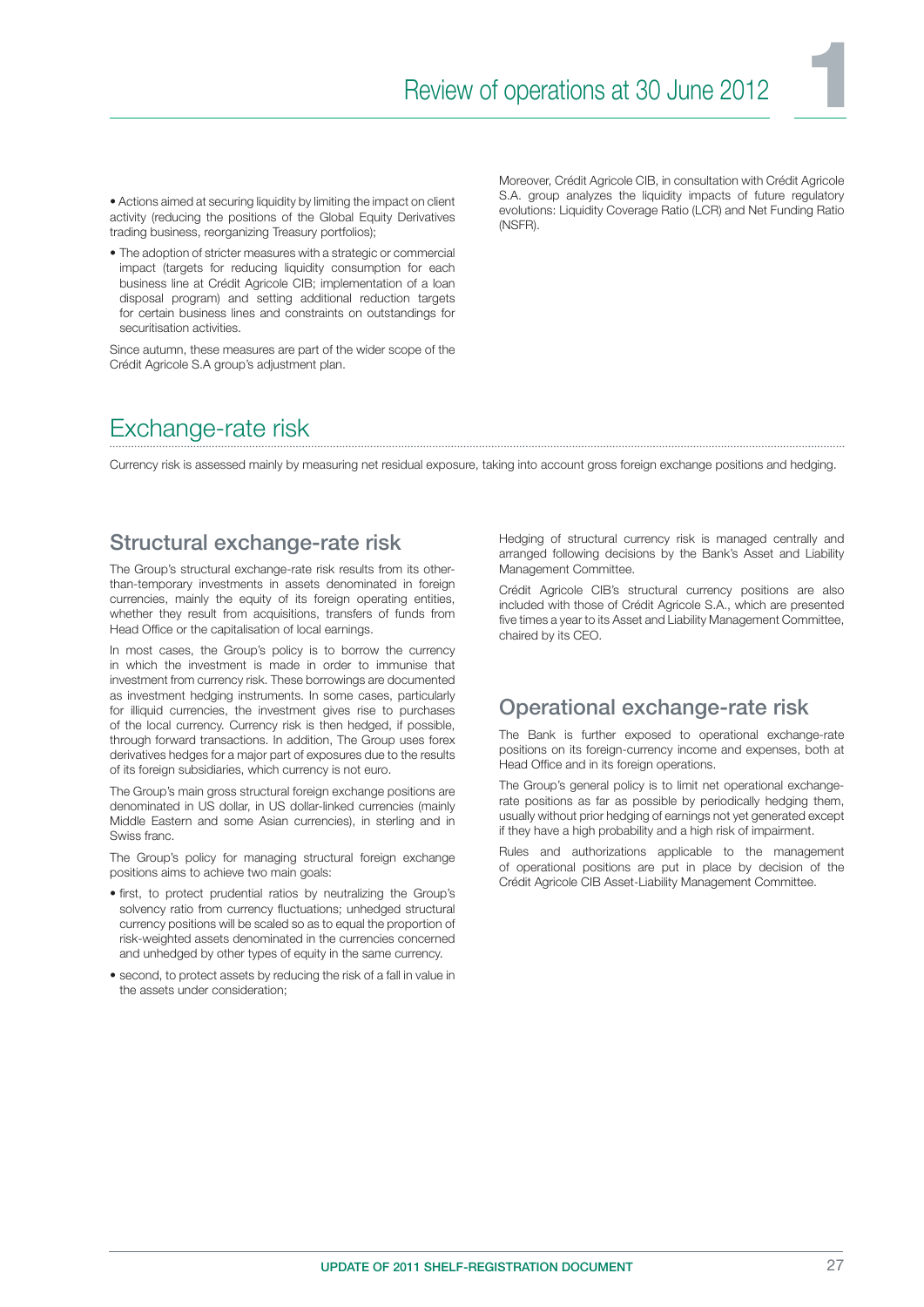### Rate and change risks hedging

In managing its financial risks, Crédit Agricole CIB uses interestrate swaps and forex transactions, as hedging operations as regards the intention for which they are undertaken.

### Fair value hedges

The aim is to protect the intrinsic value of fixed-rate financial assets and liabilities that are sensitive to changes in interest rates, by hedging them with instruments that are also at fixed rate. When hedging takes place through derivatives (swaps), the derivatives are termed fair value hedging derivatives.

Hedging carried out in this respect by Asset-Liability Management relates to non-interest-bearing private-banking customer deposits, which are analyzed as fixed-rate financial liabilities.

### **Cash flow hedges**

The second aim is to protect interest margin so that interest flows generated by variable-rate assets financed by fixed-rate liabilities (working capital in particular) are not affected by the future fixing of interest rates on these items.

When the required neutralisation takes place through derivatives (swaps), these derivatives are termed cash flow hedging derivatives.

According to IFRS 7, future interests related to balance sheet items under cash flow hedge strategy are detailed, by maturity, in the table below:

|                                 | 30.06.2012                |                          |                                   |              |
|---------------------------------|---------------------------|--------------------------|-----------------------------------|--------------|
| $\n  emillion\n$                | 0 <sub>to 1</sub><br>year | 1 to $5$<br><b>vears</b> | Over <sub>5</sub><br><b>vears</b> | <b>Total</b> |
| Hedged cash flows<br>to receive | 45                        | 325                      | 238                               | 608          |
| Hedged cash flows<br>to pay     | (1)                       | (2)                      |                                   | (3)          |

#### $\triangleright$  Documentation under IFRS of fair value and cash flows hedges

As regards macro-hedges managed by Asset- Liability Management, hedge relationships are documented from inception and checked quarterly through forward-and backwardlooking tests.

For this purpose, hedged items are classified by maturity, using the characteristics of contracts or, for items without contractual maturities (such as demand deposits), runoff models based on each product's behaviour. The comparison between this maturity schedule and that of the derivative instrument allows efficiency of hedging to be assessed.

### Hedging of net investments in foreign currencies

The instruments used to manage structural exchange-rate risk are classified as hedges of net investments in foreign currencies. The effectiveness of these hedges is documented every quarter.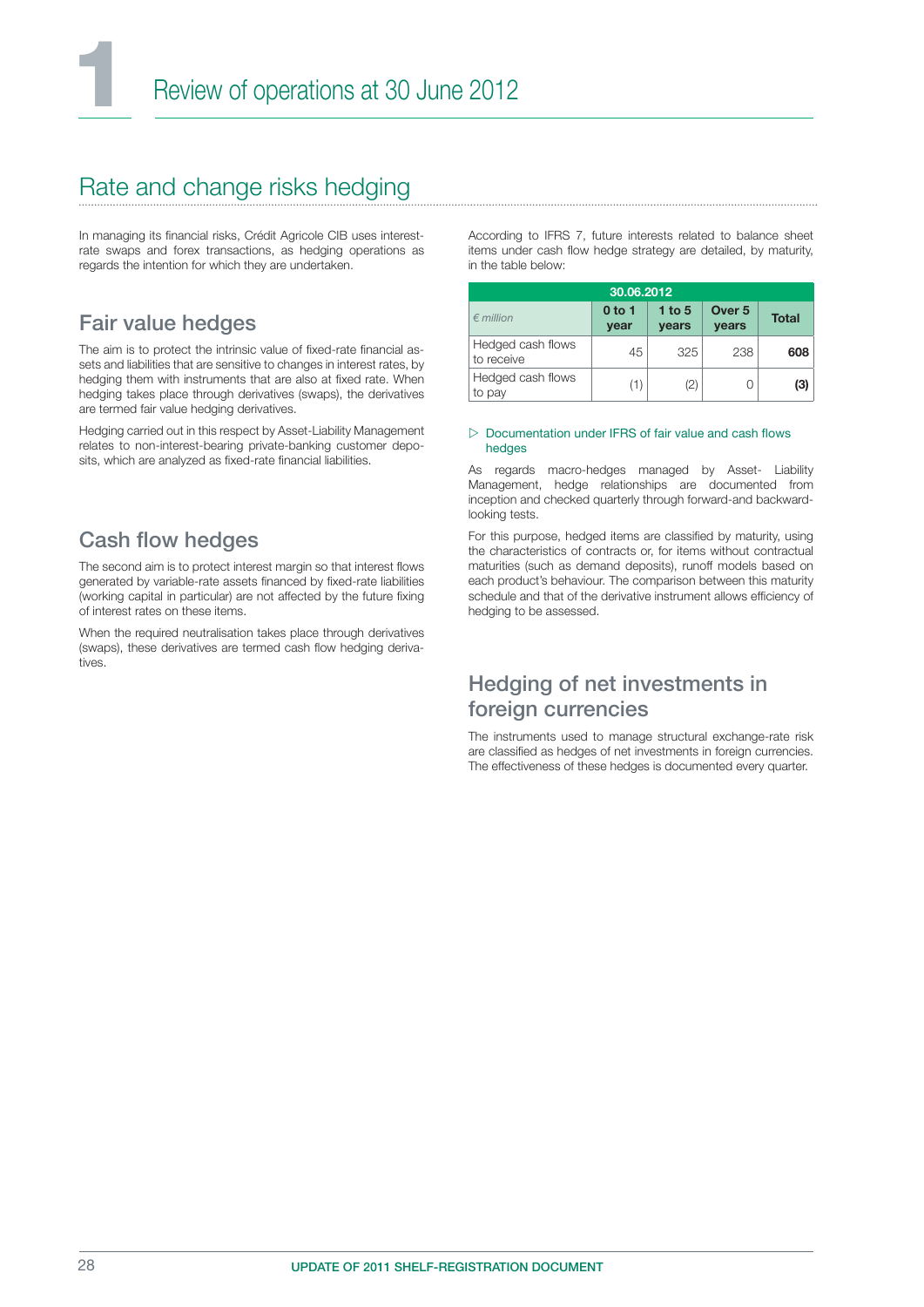### $\rightarrow$  OPERATIONAL RISK

Operational risk is the risk of loss resulting from shortcomings in internal procedures or information Systems, human error or

### Management of operational risks

The Risk Management and Permanent Controls division is responsible for supervising the System, and it is overseen by the Management Board through the operational risk section of Crédit Agricole CIB's Internal Control committee.

Operational risk management specifically relies on a network of permanent controllers, who also perform the functions of operational risk managers, covering all Group subsidiaries and business lines, and who are supervised by the Risk Management and Permanent Controls division.

The system is monitored by internal control committees under the authority of each entity's management. Head office control functions are invited to the meetings of these committees.

### Risk identification and qualitative assessments

In accordance with principles in force within the Crédit Agricole S.A. Group, Crédit Agricole CIB's Risk and Permanent Control Department implemented a qualitative and quantitative System designed to identify, assess, prevent and monitor operational risk, as required by the Basel II reform.

The operational risk mapping process is applied to ail group entities. These risk maps allow Crédit Agricole CIB to supervise the most sensitive processes and to draw up control plans. They are updated every year.

### Operational loss detection and significant incident reporting

A unified procedure for loss detection and for reporting significant incidents has been set up across the whole scope of Crédit Agricole CIB. The data required by the internal model for calculating the economic capital allocation, in accordance with the Basel II advanced method, are consolidated into a single database that provides five years of historical data.

external events that are not linked to a credit, market or liquidity risk.

### Calculation and allocation of economic capital with respect to operational risks

Capital requirements are calculated annually at the Crédit Agricole CIB level, based on historical loss data together with risk scenarios. They are then allocated by Crédit Agricole CIB Paris business line and entity.

Capital requirement is calculated using the internal AMA methodology (Advanced Measurement Approach) of Crédit Agricole Group applied on Crédit Agricole CIB's perimeter. This model has been validated at the end of 2007 by the Commission Bancaire (French Banking Authority).

### Production of operational scorecards

The Risk Management and Permanent Controls division produces a quarterly operational risk scorecard, highlighting key events and movements in costs related to these risks. These scorecards provide global confirmation of the main sources of risks: litigation with customers and management of processes (including those relating to market transactions) which determine the priorities of preventative or remedial action plans.

### Quantitative figures

Breakdown of operational losses by nature over 2009-first half 2012 period.

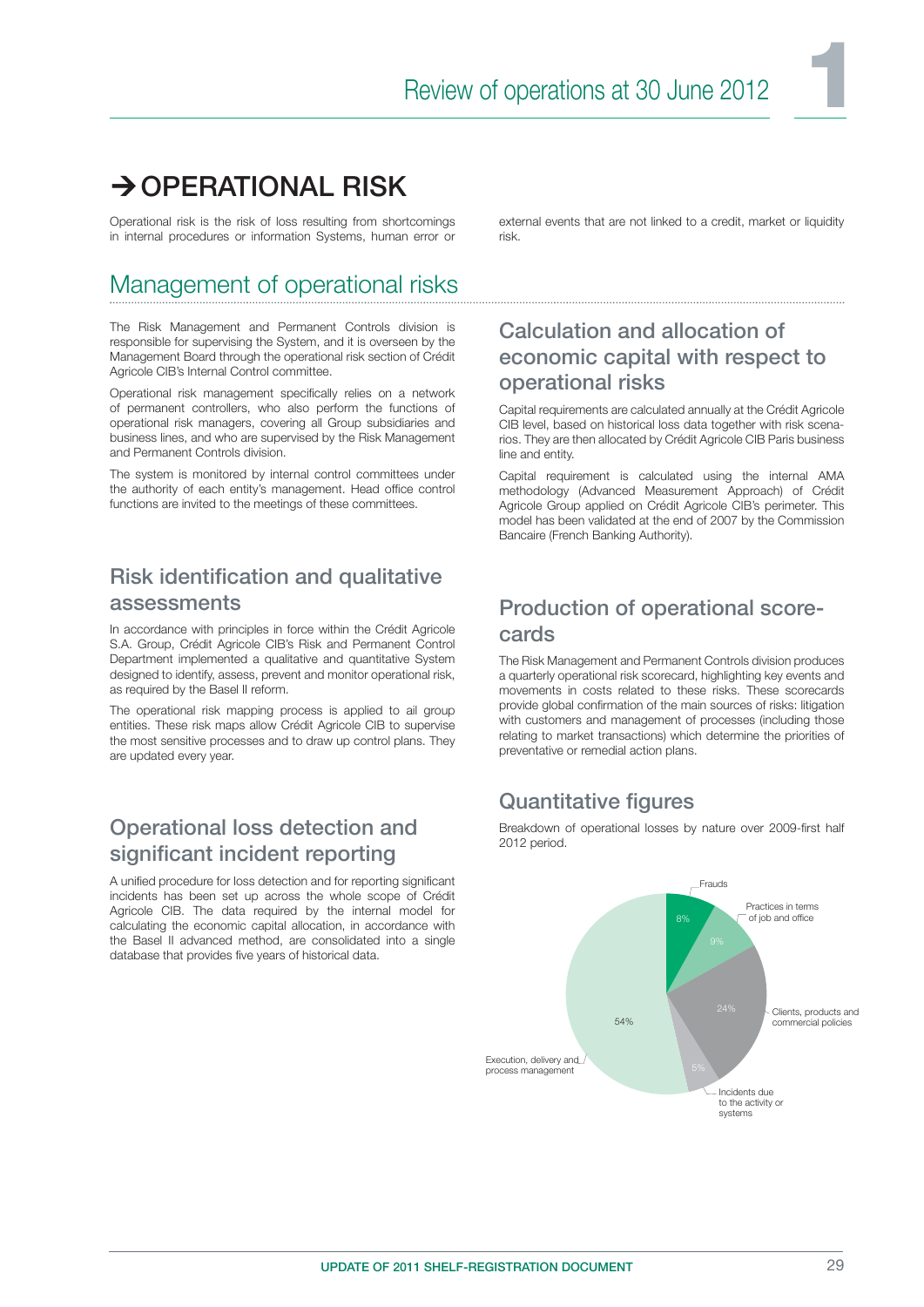### $\rightarrow$ I FGAL RISKS

Main ongoing legal and tax procedures of Crédit Agricole CIB and its fully consolidated entities are given in the section "Risk factors and Pillar 3" section of the 2011 shelf-registration document, filed at the AMF on 16 March 2012.

Two new procedures have to be mentioned from 1 January 2012:

• On April 9 2012, Intesa Sanpaolo S.P.A ("Intesa") filed a lawsuit, in the Federal Court of New York, against CACIB, Crédit Agricole Securities (USA), various Magnetar entities and The Putnam Advisory Company LLC, regarding a CDO structured by CACIB, called Pyxis ABS CDO 2006-1.

Intesa agreed to enter into a Credit Default Swap with CACIB in which Intesa provided a protection for a notional amount of USD 180 million on the super senior tranche of the CDO. Intesa alleges it suffered a prejudice resulting from the manner in which the CDO was structured and requests the payment of USD 180 million, with interests, with compensatory and punitive damages, reimbursement of attorney fees and expenses (as of today, these amounts are not determined)

• As contributors to several interbank rates, Crédit Agricole CIB and its parent-company Crédit Agricole S.A. have received requests for information from various authorities within the framework of enquiries concerning the setting of certain LIBOR rates (London Interbank Offered Rates) and the Euribor rate (Euro Interbank Offered Rate) and related transactions. These requests cover several periods from 2005 to the present day. Crédit Agricole is cooperating with the authorities.

At 30 June 2012, any legal risks that could have a negative impact on Group assets were covered by adequate provisions based on the information available to general management.

As of this date, to Crédit Agricole CIB's knowledge, there are no other governmental, legal or arbitration proceedings (including any procedure known by the company, in abeyance or threating the company) that are liable to produce, or that have produced in the last six months, a material impact on the financial condition or profitability of the Company and/or the Crédit Agricole CIB group.

### $\rightarrow$  NON-COMPLIANCE RISKS

Non-compliance risk is the risk associated with failure to comply with banking or financial regulations, internal and external policies and procedures or rules of conduct which may lead to criminal

#### Management of non-compliance risks

Compliance business line oversees compliance with the abovementioned obligations applicable to Crédit Agricole CIB's activities. Its work enables stakeholders (customers, staff, investors, regulators and suppliers) to be confident that these laws and regulations are being complied with and enforced. Compliance has two main missions:

- To protect Crédit Agricole CIB from potentially damaging or illegal external activities. It has to deal in particular with the following missions: fraud prevention and financial security which involves the prevention of money laundering and terrorist financing, and the management of asset freezes and embargos. Financial security relies on ongoing in-depth knowledge of customers;
- To protect the interests of customers and its reputation in the markets by combating internal ethical breaches (insider trading, internal fraud, conflicts of interest, unsuitable advice etc.).

Compliance also ensures that the Systems in place for preventing these risks are efficient by:

- translating laws and regulations into procedures and compliance manuals;
- training staff in compliance matters:
- providing opinions on transactions referred to it;
- checking that the compliance System operates correctly.

penalties, penalties assessed by the regulatory authorities, legal disputes with customers and, more broadly, reputational damage.

#### Risk indicators

Non-compliance analysis and risk monitoring involves structured Systems in place as follows:

- governance texts and rules implemented and concerning compliance;
- risk mapping, which allows the identification and the assessment of non-compliance risks within the Group;
- reporting, which allows the assessment of the global compliance system;
- financial security tools designed to generate and report alerts and handle them;
- tools for monitoring sensitive or complex transactions and specific market transactions.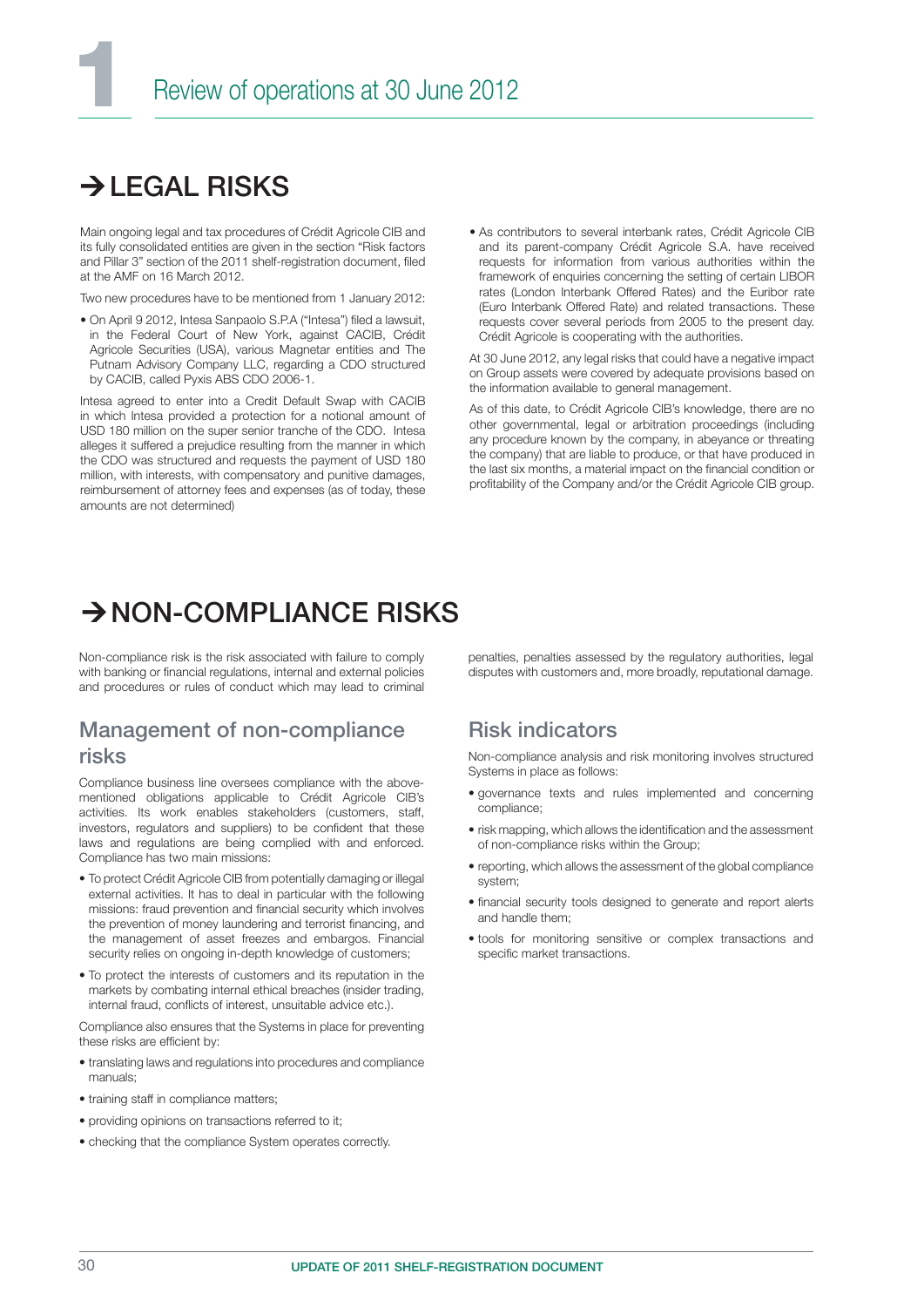# **Outlook** for the second half of 2012

The decisions made during the EU summit in late June paved the way for further action by the ECB. On 5 July, it further cut its key rates – the refinancing rate to  $0.75\%$  and the deposit facility to zero – and extended the eligibility criteria for collateral in order to ensure at all costs refinancing for banks excluded from the wholesale liquidity market.

With every breach that closes, another one opens. While banking risk in Spain appears to have been contained, investors are now worried about the sustainability of Spain's public finances, particularly those of the autonomous regions that have no choice but to ask for central government aid to meet their financial commitments. This then gives rise to doubts concerning the capacity of EU firewalls, considering their limited size, to cope with the challenge of bailing out one or several major eurozone states. This fear was further conveyed by Moody's, which decided in late July to put the sovereign ratings of Europe's creditor states, including Germany, on negative watch.

The ECB is currently the only institution with sufficient ammunition to block contagion. In the short term, it should show more flexibility, agreeing to reactivate its Securities Market Programme (SMP) and/or opting for another long-term refinancing operation (LTRO) to stabilise market expectations and relax global financial conditions. In any case, we expect a final rate cut in September.

Economic statistics released over the summer give a bleak picture of the economic situation. Eurozone GDP fell by 0.2% in the second quarter, with a persistent gap between central countries, which almost seem to be marking time (Germany +0.3%, France 0.0%), and southern countries, which are failing to find their way out of recession (Spain -0.4%, Italy -0.7% and Portugal -1.2%). Survey data remain unfavourable, with recovery in the eurozone looking set to be laborious, still curbed by fiscal austerity. In the United States, recent indicators point towards weakening of the economic climate. The acute question therefore arises of consolidating the country's public finances, a challenge that will have to be tackled by the new President elected in November. In order to accommodate the cycle, the Fed may decide in September to introduce another round of quantitative easing (QE3).

This very accommodating policy is likely to curb the rise in the dollar, with a target of 1.26 against the euro at the end of the year. The implementation of the European Stability Mechanism, aggressive action by the ECB, the gradual application of agreements reached during the EU summit in late June and steps towards greater EU integration (firstly in banking, then fiscal and political) could help to calm the markets. The return of risk appetite – even to a limited extent - is likely to result in an upward trend in bond yields for the top quality sovereign issuers (1.75% for the German bund in December) and the gradual deflation of risk premiums for countries with weak finances.

### For Crédit Agricole CIB

Crédit Agricole CIB results on 2012 first half are in line with the targets defined by the adjustment plan announced in December 2011. If the 2012 first quarter results have been particularly good, it must be underscored that the Financing but also the Capital market activities have well resisted during the second half, despite difficult market conditions.

We have used the last months of the year to forge ahead the implementation of our adjustment plan, regarding the liquidity reduction as well as the risk-weighted assets one, with a decrease of €30 billion for RWA on our discontinuing activities.

This advance enables us to face the 2012 second half in good conditions.

For the Financing activities, we accelerate the implementation of our distribution model with new partnerships and an internal ratemaking policy conducing to reduce the balance sheet, in order to limit our liquidity use but to increase our balance sheet productivity at the same time.

Regarding Capital markets and investment banking activities, we get actively prepared to the Basel III requirements so as to be in line with the adjustment plan targets.

Eventually, concerning the brokers, the projects regarding CLSA and Crédit Agricole Cheuvreux will be concluded.

As a conclusion, we should be able to demonstrate at the end of the year that Crédit Agricole CIB has fully adopted and implemented its new model.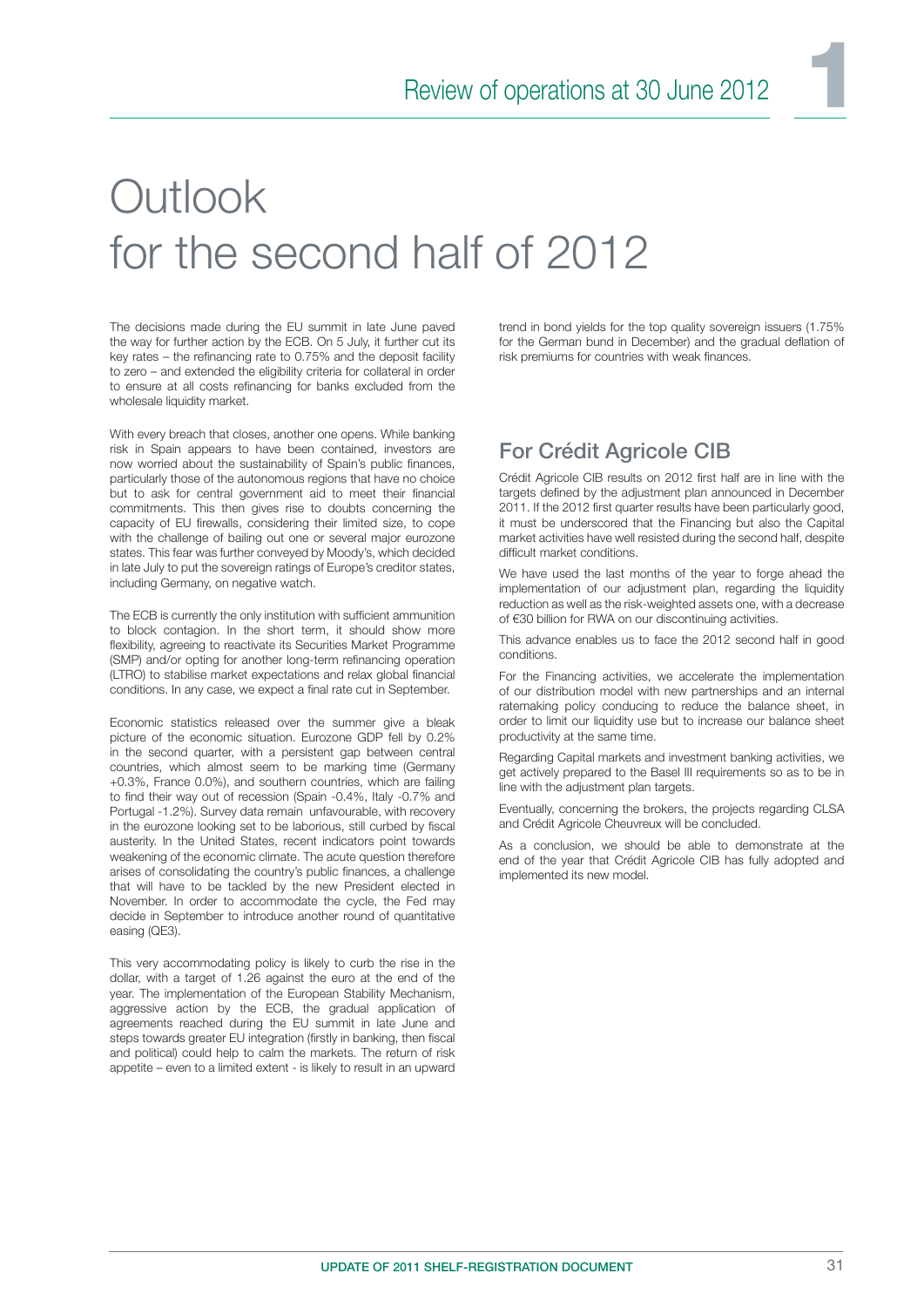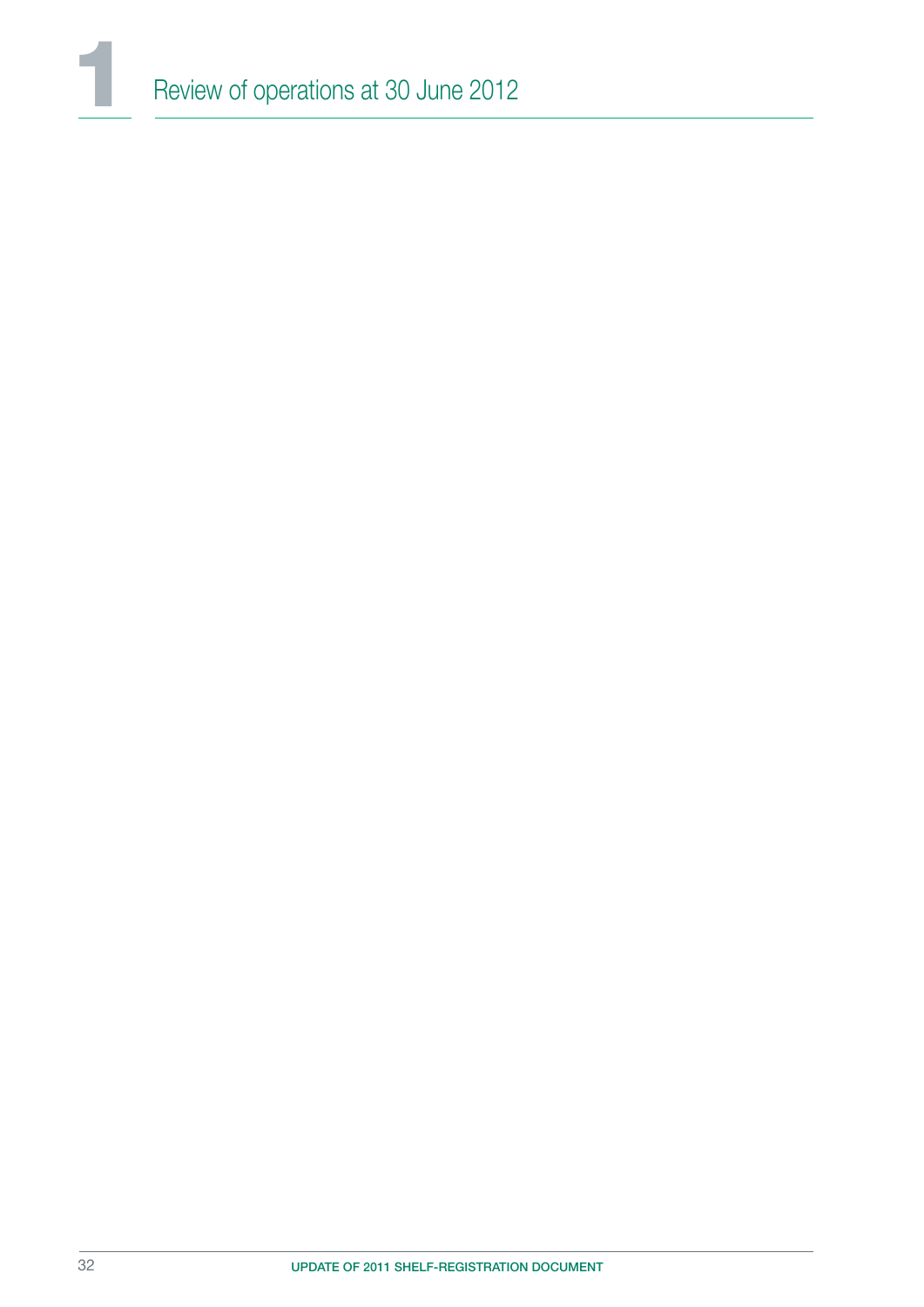# Consolidated fi nancial statements at 30 june 2012 2 CONDENSED INTERIM 2 CONSOLIDATED FINANCIAL STATEMENTS OF JUNE 30TH 2012

examined by the Board of Directors at its meeting of 22 August 2012

|                    | 34 |
|--------------------|----|
|                    | 34 |
|                    | 35 |
|                    | 35 |
|                    | 36 |
|                    | 37 |
|                    | 37 |
|                    | 38 |
|                    | 40 |
|                    | 42 |
| $\lambda$ Note 1   | 42 |
| $\triangle$ Note 2 | 44 |
| $\triangle$ Note 3 | 46 |
| $\triangle$ Note 4 | 52 |
| $\triangle$ Note 5 | 54 |
| $\triangle$ Note 6 | 65 |
| $\triangle$ Note 7 | 66 |
| $\triangle$ Note 8 | 68 |
| $\triangle$ Note 9 | 71 |
|                    | 72 |
|                    |    |

| Statutory auditors' report on the condensed |  |
|---------------------------------------------|--|
|                                             |  |

Information required under IFRS 7 is disclosed in the Management report (pages 20 to 23) and are part of the financial statements.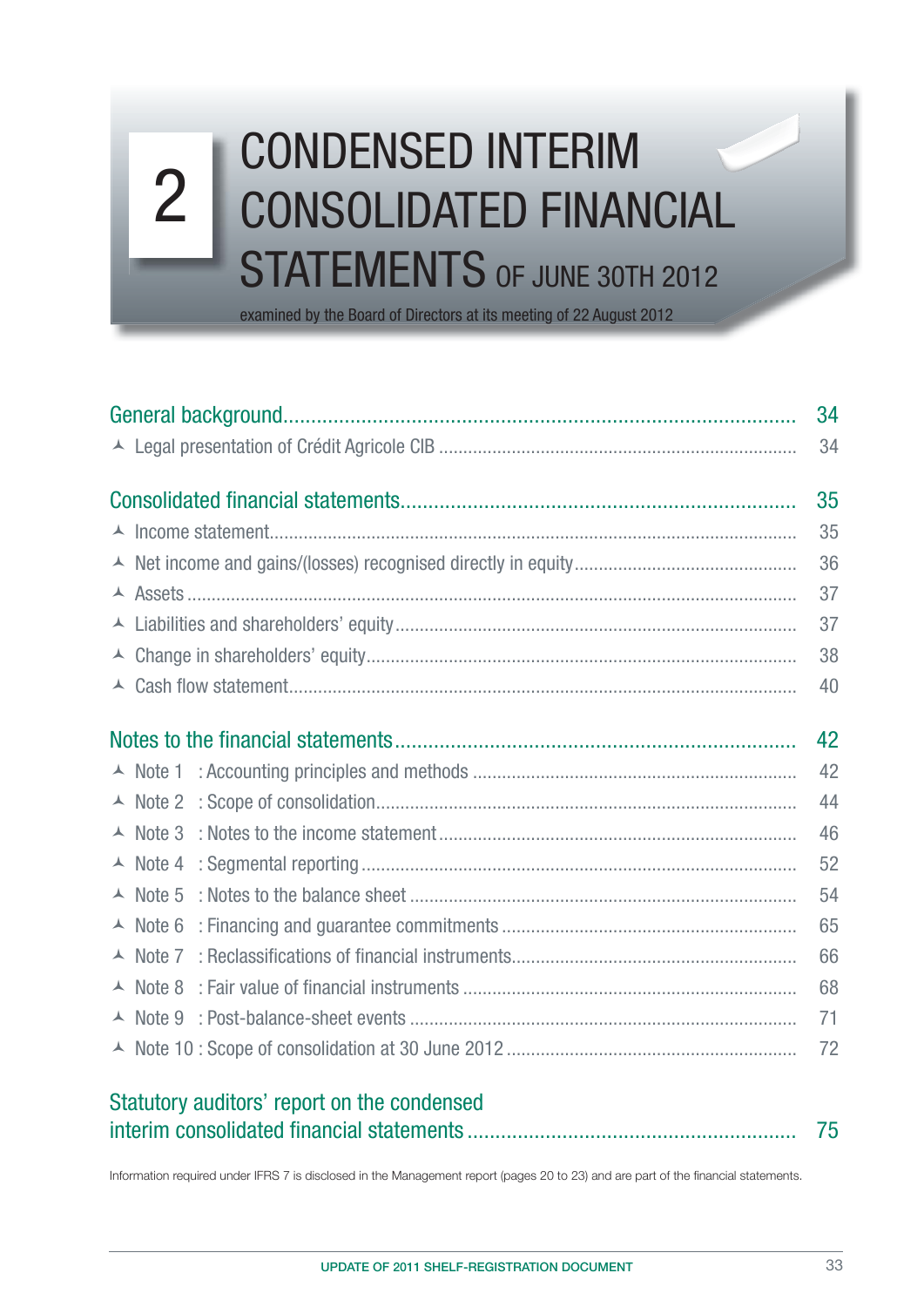The financial statements consist of the general background, Consolidated financial statements and the notes to the financial statements.

# General background

### LEGAL PRESENTATION OF CRÉDIT AGRICOLE CORPORATE AND INVESTMENT BANK

Company's name: Crédit Agricole Corporate and Investment Bank.

Brand names Crédit Agricole Corporate and Investment Bank - Crédit Agricole CIB - CACIB

Address and registered office:

9, quai du Président Paul Doumer 92920 Paris La Défense Cedex - France.

Registration number: 304 187 701 Nanterre Trade and Companies

Registry. NAF Code: 6419 Z (APE)

#### Corporate form:

Crédit Agricole Corporate and Investment Bank CIB is a société anonyme (limited company) with a Board of Directors, governed by the laws and regulations applicable to credit institutions and limited company and by its Articles of Association.

Share capital: EUR 7.254.575.271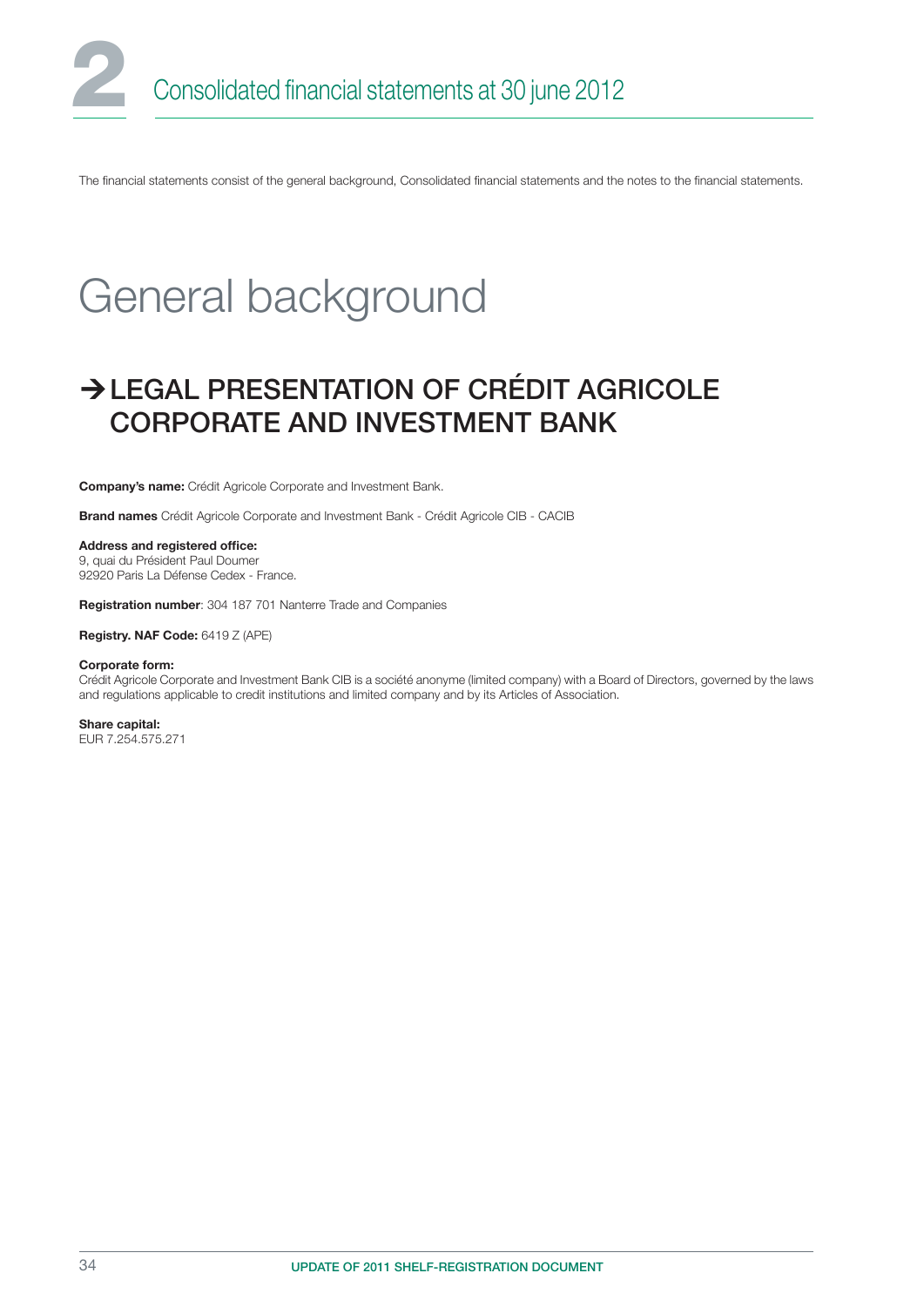# Consolidated financial statements

## $\rightarrow$  INCOME STATEMENT

| $\epsilon$ million                                                                                  | <b>Notes</b> | 30.06.2012 | 31.12.2011     | 30.06.2011   |
|-----------------------------------------------------------------------------------------------------|--------------|------------|----------------|--------------|
| Interest receivable and similar income                                                              | 3.1          | 3,049      | 5,735          | 2,691        |
| Interest payable and similar expense                                                                | 3.1          | (1, 977)   | (3,608)        | (1,677)      |
| Fee and commission income                                                                           | 3.2          | 1,627      | 3,961          | 1,859        |
| Fee and commission expense                                                                          | 3.2          | (861)      | (1,708)        | (714)        |
| Net gains/ (losses) on financial instruments at fair value<br>through profit and loss               | 3.3          | 1,031      | 1,782          | 1,022        |
| Net gains/ (losses) on available-for-sale financial assets                                          | 3.4          | (65)       | (212)          | 55           |
| Income related to other activities                                                                  | 3.5          | 39         | 66             | 37           |
| Expenses related to other activities                                                                | 3.5          | (57)       | (130)          | (63)         |
| <b>NET BANKING INCOME</b>                                                                           |              | 2,786      | 5,886          | 3,210        |
| Operating expenses                                                                                  | 3.6          | (1,885)    | (3,999)        | (1,916)      |
| Depreciation, amortization and impairment of property,<br>plant and equipment and intangible assets | 3.7          | (67)       | (153)          | (72)         |
| <b>GROSS OPERATING INCOME</b>                                                                       |              | 834        | 1,734          | 1,222        |
| Cost of risk                                                                                        | 3.8          | (213)      | (507)          | (214)        |
| <b>NET OPERATING INCOME</b>                                                                         |              | 621        | 1,227          | 1,008        |
| Share of net income of affiliates                                                                   |              | 80         | 133            | 69           |
| Net income on other assets                                                                          | 3.9          | 16         | $\overline{2}$ | (6)          |
| Goodwill                                                                                            | 2.3          | (132)      | (295)          |              |
| <b>PRE-TAX INCOME</b>                                                                               |              | 585        | 1,067          | 1,071        |
| Income tax                                                                                          |              | (203)      | (387)          | (356)        |
| Net income from discontinuing or held-for-sale operations                                           |              |            |                |              |
| <b>NET INCOME</b>                                                                                   |              | 382        | 680            | 715          |
| Minority interests                                                                                  |              | (7)        | (2)            | $\mathbf{1}$ |
| <b>NET INCOME - GROUP SHARE</b>                                                                     |              | 389        | 682            | 714          |
| Earnings per share (in $\epsilon$ )                                                                 | 5.10         | 1.54       | 2.87           | 3.00         |
| Diluted earnings per share (in $\epsilon$ )                                                         | 5.10         | 1.54       | 2.87           | 3.00         |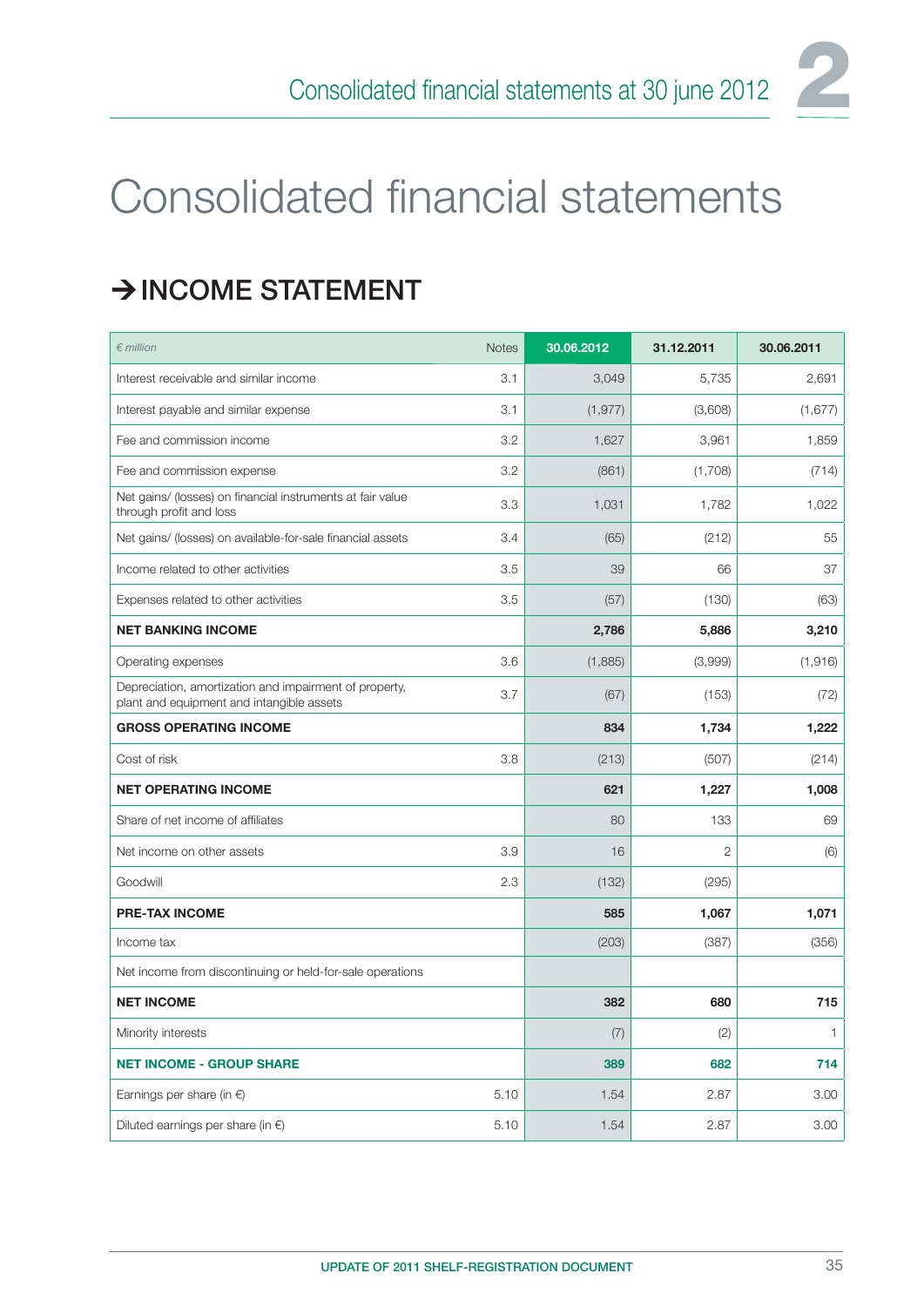## → NET INCOME AND GAINS/ (LOSSES) RECOGNISED DIRECTLY IN EQUITY

| $\epsilon$ million                                                                         | <b>Notes</b> | 30.06.2012 | 31.12.2011 | 30.06.2011 |
|--------------------------------------------------------------------------------------------|--------------|------------|------------|------------|
| Net Income - Group Share                                                                   |              | 389        | 682        | 714        |
| Gains/ (losses) on currency translation adjustment                                         |              | 76         | 139        | (87)       |
| (Gains)/ losses on available for-sale-assets                                               |              | 49         | (3)        | (8)        |
| (Gains)/ losses on derivative hedging instruments                                          |              | 58         | 149        | (34)       |
| Actuarial (gains)/ losses on post-employment benefits                                      |              | (50)       | (40)       |            |
| (Gains)/ losses recognised directly in equity, Group share<br>without affiliates           |              | 133        | 245        | (129)      |
| Share of net gains/ (losses) recognised directly in equity of<br>affiliates <sup>(1)</sup> |              | 54         | 54         | (63)       |
| Total gains/ (losses) recognised directiy in equity, Group<br>share                        | 3.10         | 187        | 299        | (192)      |
| Net income and gains/ (losses) recognised directly in<br>equity, Group share               |              | 576        | 981        | 522        |
| Net income and gains/ (losses) recognised directly in equity,<br>minorities interests      |              | 5          | 46         | (38)       |
| Net income and gains/ (losses) recognised directly in<br>equity                            |              | 581        | 1,027      | 484        |

(1) At 30 June 2011, the «share of other comprehensive income on investments accounted for under the equity method» is included in Crédit Agricole CIB Consolidated reserves.

Amounts are disclosed after tax.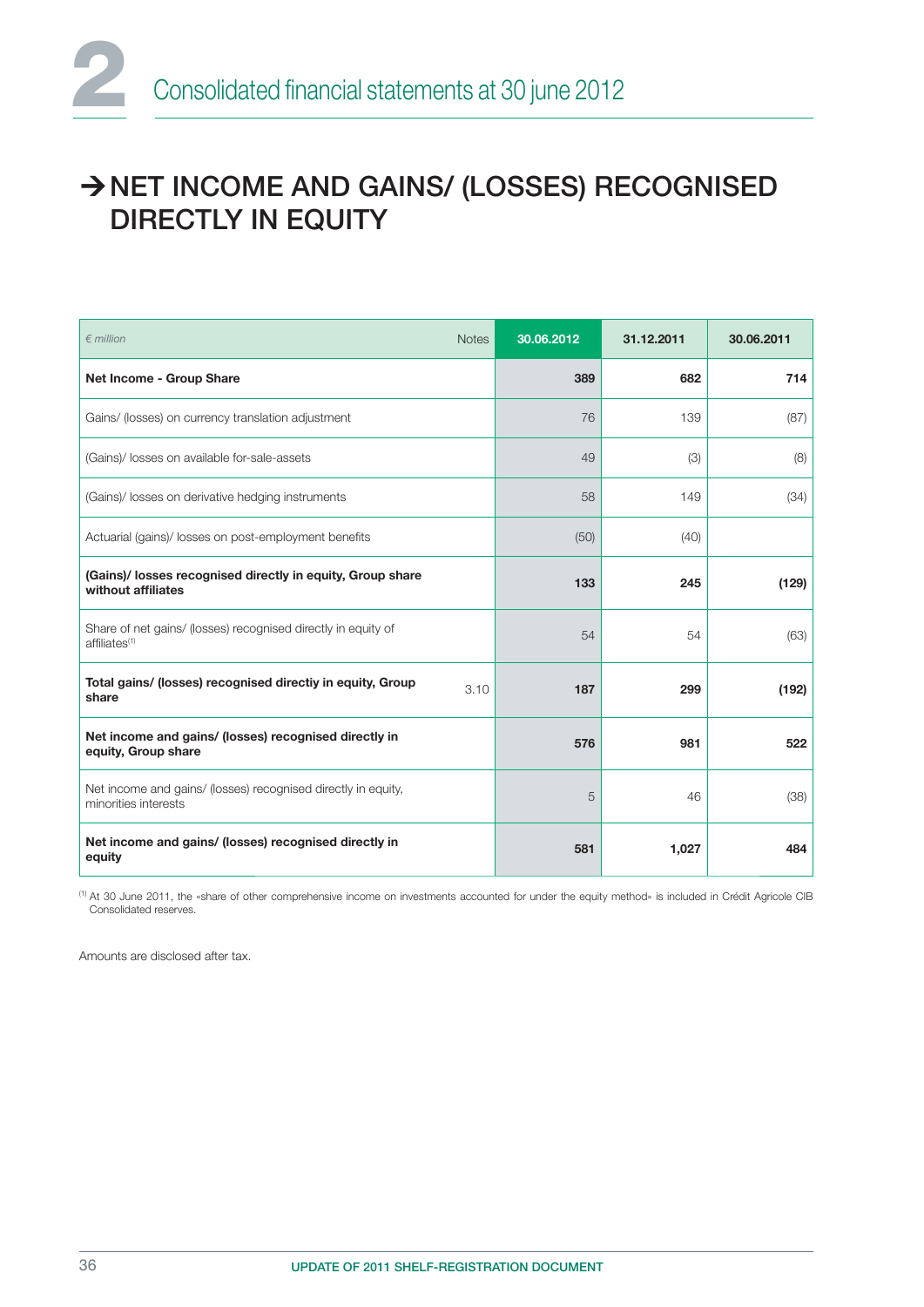

## $\rightarrow$  ASSET

| $\notin$ million                                      | <b>Notes</b>      | 30.06.2012 | 31.12.2011 |
|-------------------------------------------------------|-------------------|------------|------------|
| Cash, due from central banks                          |                   | 17,921     | 21,867     |
| Financial assets at fair value through profit or loss | $5.1 - 5.5$       | 499.946    | 462,043    |
| Derivative hedging instruments                        |                   | 1,678      | 1,639      |
| Available-for-sale financial assets                   | $5.2 - 5.4 - 5.5$ | 17,739     | 14,264     |
| Due from banks                                        | $5.3 - 5.4 - 5.5$ | 84,611     | 79,570     |
| Loans and advances to customers                       | $5.3 - 5.4$       | 173,015    | 168,216    |
| Valuation adjustment on portfolios of hedged items    |                   | 76         | 23         |
| Held-to-maturity financial assets                     |                   |            |            |
| Current and deferred tax assets                       |                   | 1,937      | 2,710      |
| Accruals, prepayments and sundry assets               |                   | 88,150     | 71,917     |
| Non-current assets held for sale                      |                   |            |            |
| Deferred profit-sharing                               |                   |            |            |
| Investments in affiliates                             |                   | 1,392      | 1,263      |
| Investment property                                   |                   |            | 2          |
| Property, plant and equipment                         | 5.8               | 722        | 703        |
| Intangible assets                                     | 5.8               | 179        | 171        |
| Goodwill                                              | 2.3               | 1,485      | 1,616      |
| <b>TOTAL ASSETS</b>                                   |                   | 888,851    | 826,004    |

## $\rightarrow$  LIABILITIES

| $\epsilon$ million<br><b>Notes</b>                                 | 30.06.2012 | 31.12.2011     |
|--------------------------------------------------------------------|------------|----------------|
| Due to central banks                                               | 401        | 81             |
| Financial liabilities at fair value through profit and loss<br>5.1 | 509,745    | 466,678        |
| Derivative hedging instruments                                     | 1,351      | 1,602          |
| Due to banks<br>5.6                                                | 90,140     | 86,894         |
| 5.6<br>Customer accounts                                           | 163,829    | 157,613        |
| Debt securities in issue<br>5.7                                    | 20,087     | 25,036         |
| Valuation adjustment on portfolios of hedged items                 | 73         | 13             |
| Current and deferred tax liabilities                               | 534        | 514            |
| Accruals, deferred income and sundry liabilities                   | 78,414     | 61,888         |
| Liabilities associated with non-current assets held for sale       |            |                |
| Insurance companies' technical reserves                            | 10         | $\overline{7}$ |
| 5.9<br>Reserves                                                    | 1,358      | 1,369          |
| Subordinated debt<br>5.7                                           | 6,295      | 8,183          |
| <b>Total debt</b>                                                  | 872,237    | 809,878        |
| Shareholders'equity                                                |            |                |
| Shareholders' equity, Group share                                  | 16,058     | 15,567         |
| Share capital and reserves                                         | 8,160      | 7,513          |
| Consolidated reserves                                              | 6,585      | 6,635          |
| Gains/ (losses) recognised directly in equity                      | 924        | 737            |
| Net income for the year                                            | 389        | 682            |
| Minority interests                                                 | 556        | 559            |
| Total shareholders' equity                                         | 16,614     | 16,126         |
| <b>TOTAL LIABILITIES AND SHAREHOLDERS' EQUITY</b>                  | 888,851    | 826,004        |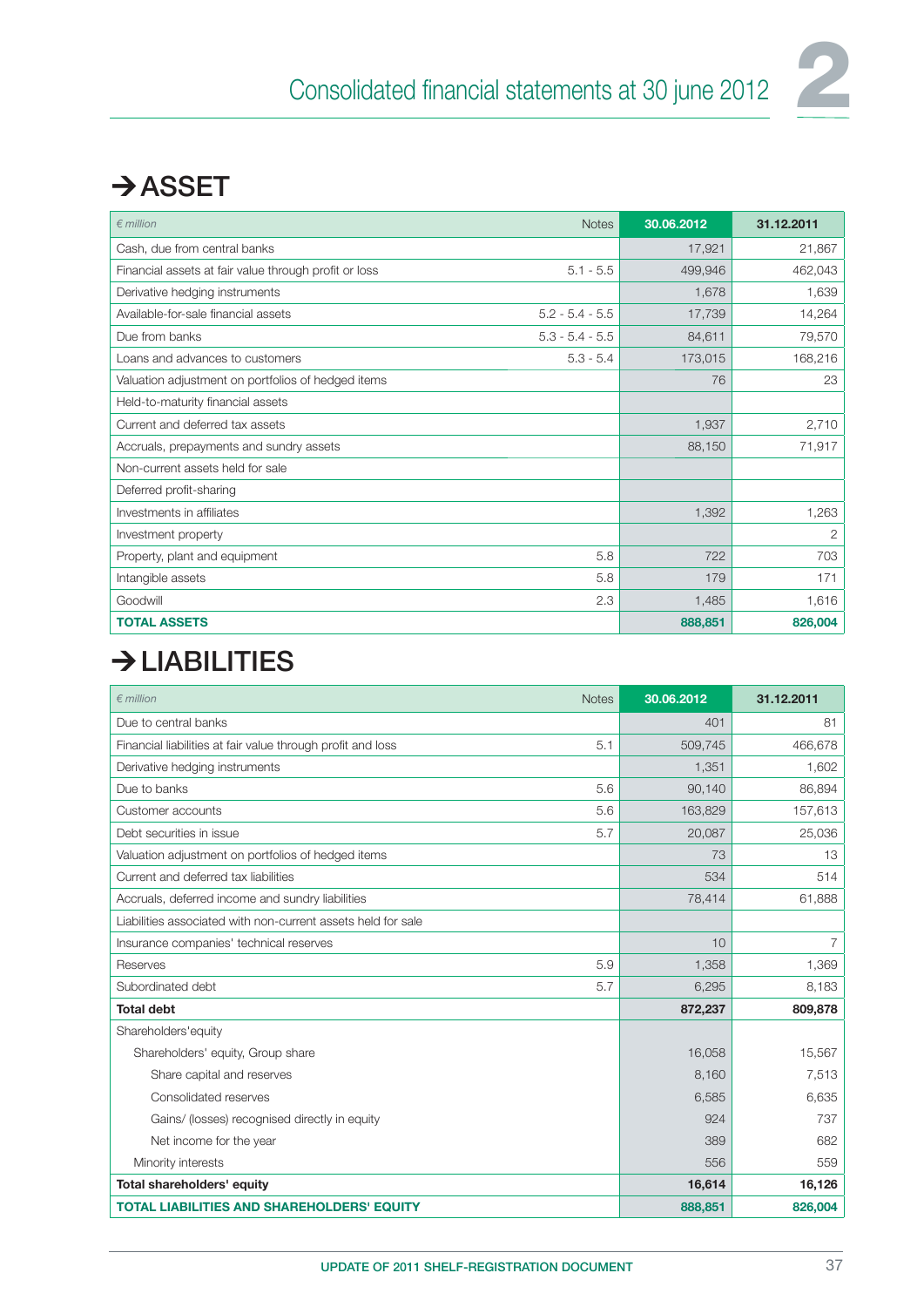## CHANGE IN SHAREHOLDERS' EQUITY

|                                                                                     |                  | Share capital and reserves           |                                      | Retained                    | Total gains/                                   | <b>Net</b>               | Total                     | Minority                      | Total share-                                     |
|-------------------------------------------------------------------------------------|------------------|--------------------------------------|--------------------------------------|-----------------------------|------------------------------------------------|--------------------------|---------------------------|-------------------------------|--------------------------------------------------|
| $\notin$ million                                                                    | Share<br>capital | Share<br>premiums<br>and<br>reserves | Elimination<br>of treasury<br>shares | earnings,<br>Group<br>share | (losses) reco-<br>gnised directly<br>in equity | income<br>Group<br>share | Equity,<br>Group<br>share | interests<br>Share<br>capital | holders'<br>equity pre-<br>miums and<br>reserves |
| Shareholders' equity at 1<br>January 2011                                           | 6,056            | 8,112                                |                                      | 14,168                      | 438                                            |                          | 14,606                    | 704                           | 15,310                                           |
| Capital increase <sup>(1)</sup>                                                     | 719              | 236                                  |                                      | 955                         |                                                |                          | 955                       |                               | 955                                              |
| Dividends paid in 2011 first half                                                   |                  | (955)                                |                                      | (955)                       |                                                |                          | (955)                     | (19)                          | (974)                                            |
| Impact of acquisitions/ disposais<br>on minority interests                          |                  |                                      |                                      |                             |                                                |                          |                           |                               |                                                  |
| Movement related to stock<br>options                                                |                  |                                      |                                      |                             |                                                |                          |                           |                               |                                                  |
| Movements related to share-<br>holders' items                                       | 719              | (719)                                |                                      |                             |                                                |                          |                           | (19)                          | (19)                                             |
| Change in gains/ (losses)<br>recognised directly in equity                          |                  |                                      |                                      |                             | (129)                                          |                          | (129)                     | (39)                          | (168)                                            |
| Share of change in equity of<br>associates accounted for under<br>the equity method |                  | (63)                                 |                                      | (63)                        |                                                |                          | (63)                      |                               | (63)                                             |
| 2011 first half net income                                                          |                  |                                      |                                      |                             |                                                | 714                      | 714                       | 1                             | 715                                              |
| Other changes                                                                       |                  |                                      |                                      |                             |                                                |                          |                           |                               |                                                  |
| Shareholders' equity at 30<br><b>June 2011</b>                                      | 6,775            | 7,330                                |                                      | 14,105                      | 309                                            | 714                      | 15,128                    | 647                           | 15,775                                           |
| Capital increase                                                                    |                  |                                      |                                      |                             |                                                |                          |                           | (5)                           | (5)                                              |
| Dividends paid in 2011 second<br>half                                               |                  |                                      |                                      |                             |                                                |                          |                           | (10)                          | (10)                                             |
| Impact of acquisitions/ disposais<br>on minority interests                          |                  |                                      |                                      |                             |                                                |                          |                           |                               |                                                  |
| Movement related to stock<br>options                                                |                  |                                      |                                      |                             |                                                |                          |                           |                               |                                                  |
| Movements related to share-<br>holders' items                                       |                  |                                      |                                      |                             |                                                |                          |                           | (15)                          | (15)                                             |
| Change in gains/ (losses)<br>recognised directly in equity                          |                  |                                      |                                      |                             | 374                                            |                          | 374                       | 87                            | 461                                              |
| Share of change in equity of<br>associates accounted for under<br>the equity method |                  | 63                                   |                                      | 63                          | 54                                             |                          | 117                       |                               | 117                                              |
| 2011 second half net income                                                         |                  |                                      |                                      |                             |                                                | (32)                     | (32)                      | (3)                           | (35)                                             |
| Other changes                                                                       |                  | (20)                                 |                                      | (20)                        |                                                |                          | (20)                      | (157)                         | (177)                                            |
| Shareholders' equity at 31<br>December 2011                                         | 6,775            | 7,373                                |                                      | 14,148                      | 737                                            | 682                      | 15,567                    | 559                           | 16,126                                           |
| Appropriation of 2011 earnings                                                      |                  | 682                                  |                                      | 682                         |                                                | (682)                    |                           |                               |                                                  |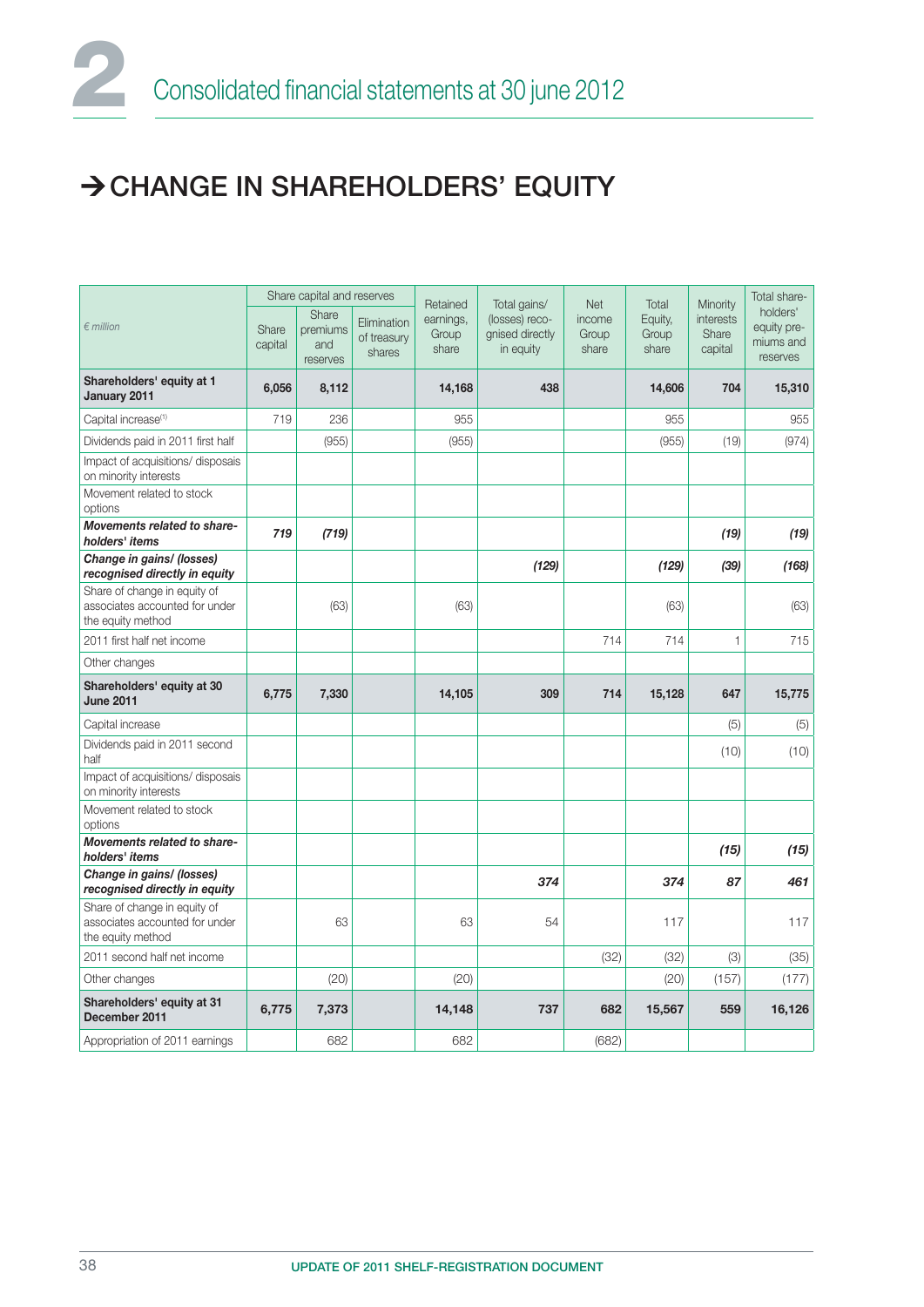

|                                                                                     |                  | Share capital and reserves           |                                      |                                         |                                                              |                                        |                                    |                                           | Total share-                                     |
|-------------------------------------------------------------------------------------|------------------|--------------------------------------|--------------------------------------|-----------------------------------------|--------------------------------------------------------------|----------------------------------------|------------------------------------|-------------------------------------------|--------------------------------------------------|
| $\n  emillion\n$                                                                    | Share<br>capital | Share<br>premiums<br>and<br>reserves | Elimination<br>of treasury<br>shares | Retained<br>earnings,<br>Group<br>share | Total gains/<br>(losses)<br>recognised<br>directly in equity | <b>Net</b><br>income<br>Group<br>share | Total<br>Equity,<br>Group<br>share | Minority<br>interests<br>Share<br>capital | holders'<br>equity pre-<br>miums and<br>reserves |
| Shareholders' equity at 1<br>January 2012                                           | 6,775            | 8,055                                |                                      | 14,830                                  | 737                                                          |                                        | 15,567                             | 559                                       | 16,126                                           |
| Capital increase <sup>(2)</sup>                                                     | 480              | 168                                  |                                      | 648                                     |                                                              |                                        | 648                                | 8                                         | 656                                              |
| Dividends paid in 2012 first half                                                   |                  | (647)                                |                                      | (647)                                   |                                                              |                                        | (647)                              | (16)                                      | (663)                                            |
| Impact of acquisitions/ disposais<br>on minority interests                          |                  |                                      |                                      |                                         |                                                              |                                        |                                    |                                           |                                                  |
| Movement related to stock<br>options                                                |                  |                                      |                                      |                                         |                                                              |                                        |                                    |                                           |                                                  |
| Movements related to share-<br>holders' items                                       | 480              | (479)                                |                                      | 1                                       |                                                              |                                        | 1                                  | (8)                                       | (7)                                              |
| Change in gains/ (losses)<br>recognised directly in equity                          |                  |                                      |                                      |                                         | 133                                                          |                                        | 133                                | 12                                        | 145                                              |
| Share of change in equity of<br>associates accounted for under<br>the equity method |                  |                                      |                                      |                                         | 54                                                           |                                        | 54                                 |                                           | 54                                               |
| 2012 first half net income                                                          |                  |                                      |                                      |                                         |                                                              | 389                                    | 389                                | (7)                                       | 382                                              |
| Other changes <sup>(3)</sup>                                                        |                  | (86)                                 |                                      | (86)                                    |                                                              |                                        | (86)                               |                                           | (86)                                             |
| Shareholders' equity at 30<br><b>June 2012</b>                                      | 7,255            | 7,490                                |                                      | 14,745                                  | 924                                                          | 389                                    | 16,058                             | 556                                       | 16,614                                           |

(1) In the second quarter of 2011, Crédit Agricole CIB made a €955 million capital increase with a share premium of €236 million.

<sup>(2)</sup> In the second quarter of 2012, Crédit Agricole CIB made a €648 million capital increase with a share premium of €168 million.

(3) Corresponds to the contributions of the Private Banking entities (BGPI, GPI and SCI La Baume) accounted for under the pooling of interest method.

Consolidated reserves mainly include undistributed profits from priors years, amounts arising from the first time application of IFRS, and consolidation adjustments. Amounts deducted from

shareholders' equity and transferred to the income statement and that relate to cash flow hedges are included in the net banking income.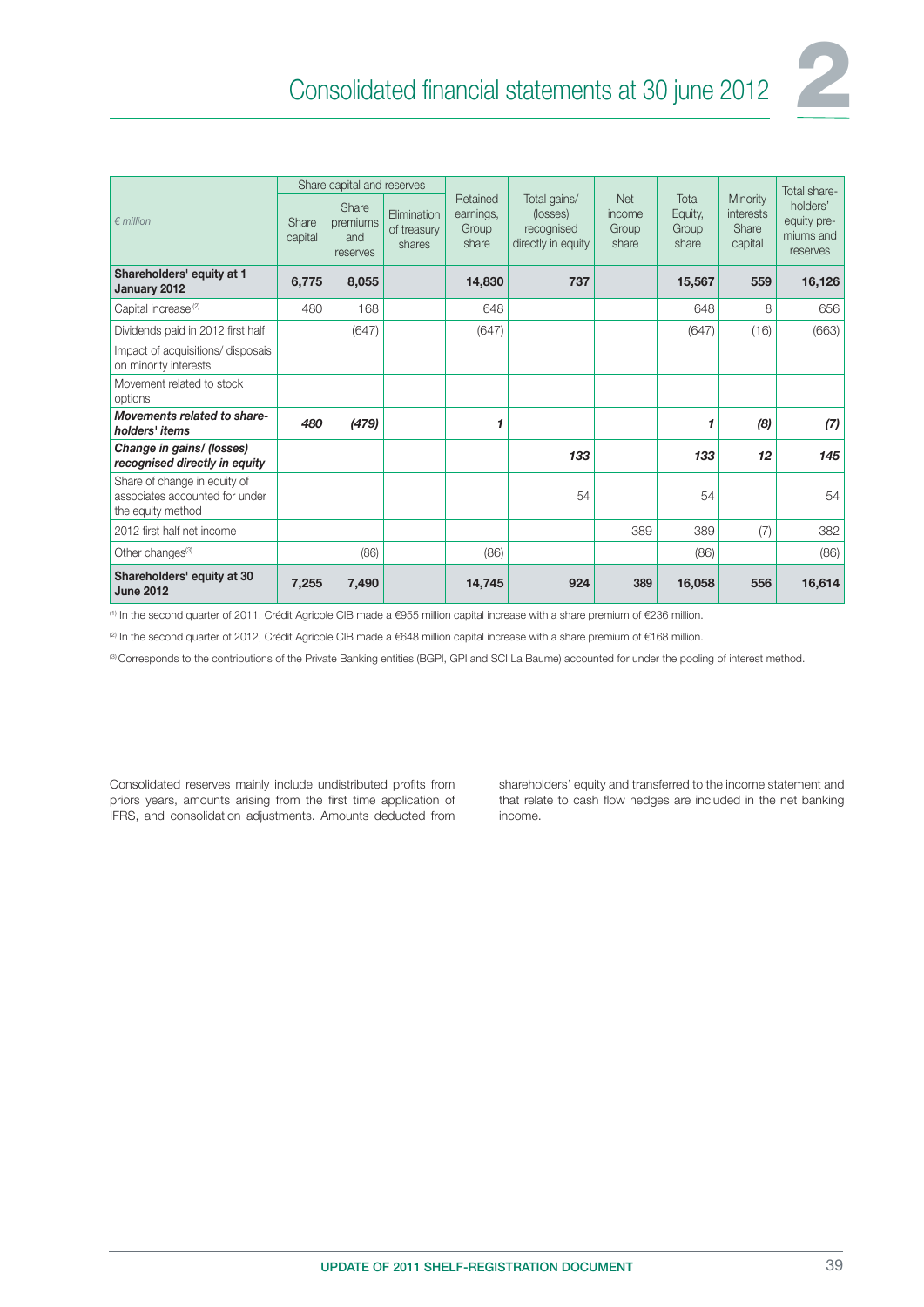## $\rightarrow$  CASH FLOW STATEMENT

The cash flow statement is presented using the indirect method.

**Operating activities** are Crédit Agricole CIB's revenue generating activities. Tax inflows and outflows are included in full within operating activities.

Investing activities show the impact of cash inflows and outflows associated with purchases and sales of investments in Consolidated and non-consolidated companies, property, plant and equipment and intangible assets. This section includes strategic investments classified as available for sale.

Financing activities show the impact of cash inflows and outflows associated with shareholders' equity and long-term financing.

Net cash and cash equivalents include cash, debit and credit balances with central banks, and debit and credit sight balances with banks.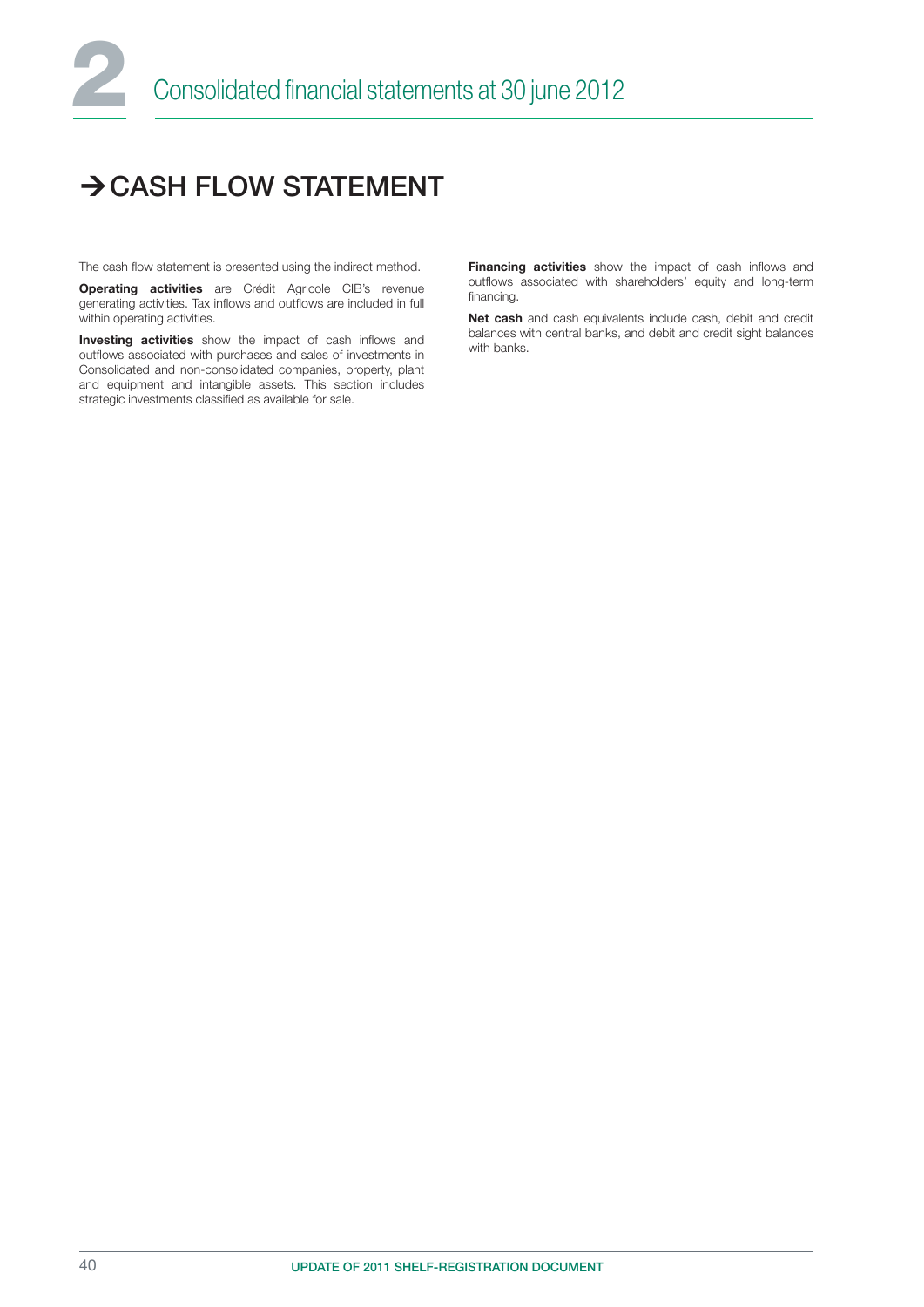

| $\epsilon$ million                                                                                  | <b>First half</b><br>2012 | <b>First half</b><br>2011 | 31.12.2011 |
|-----------------------------------------------------------------------------------------------------|---------------------------|---------------------------|------------|
| Pre-tax income                                                                                      | 585                       | 1,071                     | 1,067      |
| Depreciation, amortisation and impairment of property, plant and equipment and<br>intangible assets | 67                        | 72                        | 153        |
| Impairment of goodwill and other fixed assets                                                       | 132                       |                           | 294        |
| Net charge to impairment                                                                            | 149                       | 168                       | 711        |
| Share of net income of affiliates                                                                   | (80)                      | (69)                      | (133)      |
| Net loss/(gain) on investing activities                                                             | (12)                      | 8                         | 51         |
| Net loss/(gain) on financing activities                                                             | 155                       | 132                       | 296        |
| Other movements <sup>(3)</sup>                                                                      | (632)                     | 144                       | 1,026      |
| Total non-cash items included in pre-tax income and other adjustments                               | (221)                     | 455                       | 2,398      |
| Change in interbank items                                                                           | (5,397)                   | (14, 618)                 | 10,300     |
| Change in customer items                                                                            | 1,845                     | (4,657)                   | (1, 725)   |
| Change in financial assets and liabilities                                                          | (2,896)                   | 22,642                    | 3,423      |
| Change in non-financial assets and liabilities                                                      | (326)                     | (9, 915)                  | (5,675)    |
| Dividends received from affiliates                                                                  |                           | 12                        | 81         |
| Taxes paid                                                                                          | 595                       | 1,204                     | 1,042      |
| Net decrease/(increase) in assets and liabilities used in operating activities                      | (6, 179)                  | (5, 332)                  | 7,446      |
| TOTAL net cash provided/(used) by OPERATING activities [A]                                          | (5, 815)                  | (3,806)                   | 10,911     |
| Change in equity investments <sup>(4)</sup>                                                         | (184)                     | 15                        | 826        |
| Change in property, plant and equipment and intangible assets                                       | (55)                      | (54)                      | (116)      |
| TOTAL net cash provided/(used) by INVESTING activities [B]                                          | (239)                     | (39)                      | 710        |
| Cash received from/(paid to) shareholders <sup>(5)</sup>                                            | (11)                      | (15)                      | (33)       |
| Other cash provided/(used) by financing activities <sup>(6)</sup>                                   | (2, 115)                  | (213)                     | (934)      |
| TOTAL net cash provided/(used) by FINANCING activities [C]                                          | (2, 126)                  | (228)                     | (967)      |
| Effect of exchange rate changes on cash and cash equivalents [D]                                    | 327                       | (1,057)                   | 588        |
| Net increase/(decrease) in cash and cash equivalents $[A + B + C + D]$                              | (7, 853)                  | (5, 130)                  | 11,242     |
| Opening cash and cash equivalents                                                                   | 31,250                    | 20,008                    | 20,008     |
| Net gain/ (losses) on cash and central banks (assets and liabilities) <sup>(1)</sup>                | 21,783                    | 18,638                    | 18,638     |
| Net gain/ (losses) on interbank sight balances (assets and liabilities) <sup>(2)</sup>              | 9,467                     | 1,370                     | 1,370      |
| Closing cash and cash equivalents                                                                   | 23,397                    | 14,878                    | 31,250     |
| Net gains/ (losses) on cash and central banks (assets and liabilities)(1)                           | 17,519                    | 19,030                    | 21,783     |
| Net gains/ (losses) on interbank sight balances (assets and liabilities) <sup>(2)</sup>             | 5,878                     | (4, 152)                  | 9,467      |
| <b>CHANGE IN NET CASH AND CASH EQUIVALENTS</b>                                                      | (7, 853)                  | (5, 130)                  | 11,242     |

<sup>(1)</sup> Composed of the net balance of the «Cash and central banks» items, excluding accrued interest.<br><sup>മ</sup> This is the balance of «Debit balances on performing current customer accounts and performing overnight accounts and

and «Customer current accounts in credit and overnight accounts and borrowings» as detailed in note 5.6.<br><sup>(a)</sup> This line reflects notably the unrealised currency gains and losses for -€418 million. (a) This line reflects n sold for -€81 million).

<sup>(5)</sup> The cash flow coming or destinated to the shareholders comprises the dividends paid to the minority shareholders for €16 million et the emission of new Alcor capital shares underwritten by external investors (€9 million). The main dividend payments are related to the Crédit Foncier de Monaco, CACIB Preferred Funding LLC I and II.

(6) During the first half of 2012, no subordinated debt or bond issues have been realised. This line takes mainly into account a term subordinated debt reimbursment to CASA for €1,890 million, and the associated interests payments.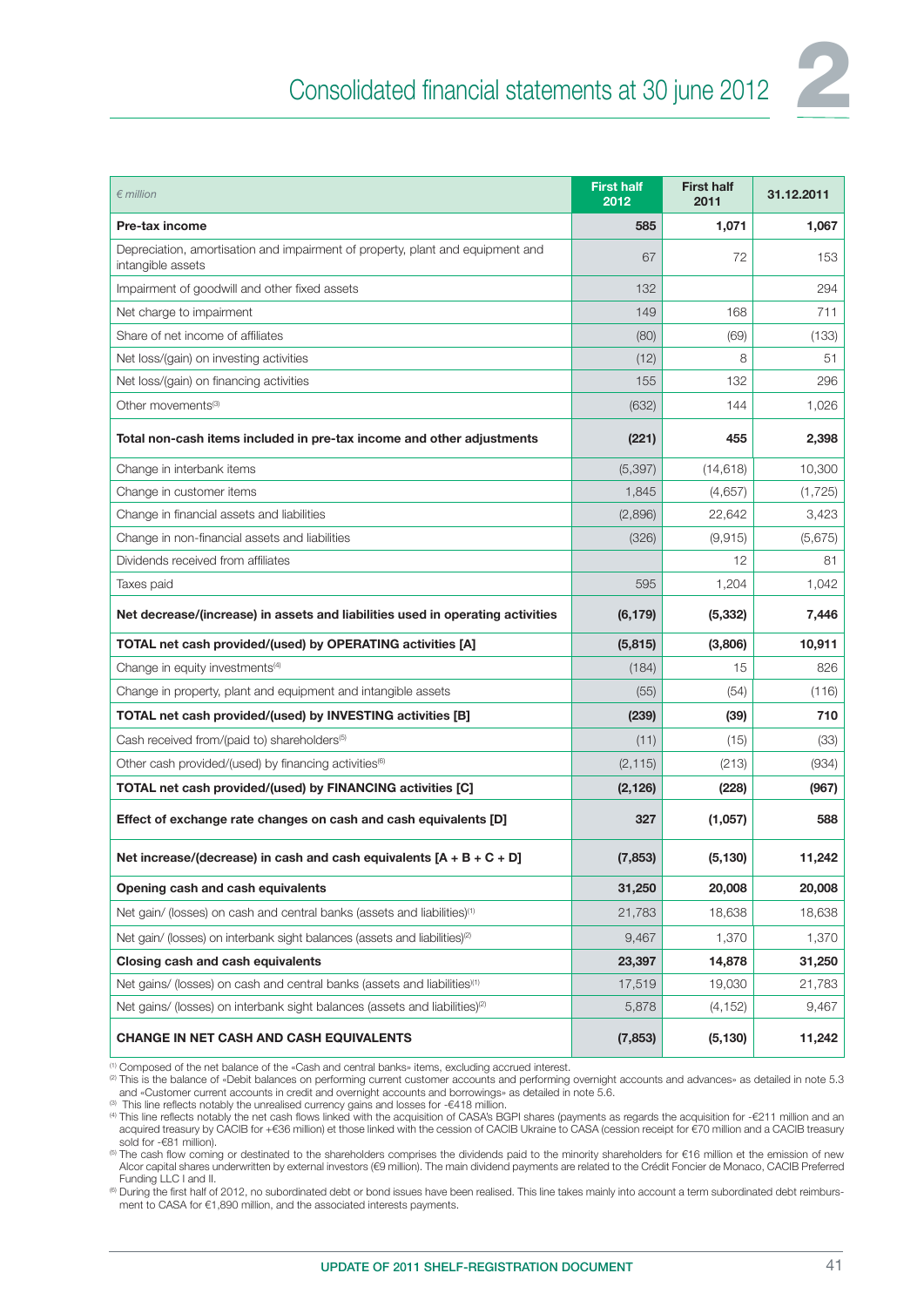

# Notes to the financial statements

## $\rightarrow$  NOTE 1: ACCOUNTING PRINCIPLES AND METHODS APPLICABLE

The condensed interim Consolidated financial statements of the Crédit Agricole CIB for the six months ended 30 June 2012 have been prepared and are presented in accordance with IAS 34, Interim Financial Reporting, which prescribes the minimum content and the principles for recognition and measurement for an interim report.

Pursuant to EC Regulation 1606/2002, the standards and interpretations used to prepare the condensed interim Consolidated financial statements are the same as those applied to the Crédit Agricole group's financial statements for the year ended 31 December 2011, which were prepared in accordance with IAS/IFRS and FRIC, including the «carve out» version of IAS 39 as endorsed by the European Union, which allows for certain exceptions in the application of macro-hedge accounting.

These standards and interpretations are supplemented by the provisions of those IFRS as endorsed by the European Union as of 30 June 2012 and that must be applied in 2012 for the first time. These cover the following:

| Standards, amendments or interpretations                                                      | Date of publication<br>by the European Union | Date of the first-time<br>compulsory application: financial<br>years commencing on |
|-----------------------------------------------------------------------------------------------|----------------------------------------------|------------------------------------------------------------------------------------|
| Amendment of IFRS 7 relating to additional disclosures about<br>transfers of financial assets | 22 November 2011 (UE<br>1205/2011)           | 1 January 2012                                                                     |

Where the early application of standards and interpretations is optional in a given period, the Group has not selected this option unless otherwise mentioned. The standards that can be applied early are as follows:

| Standards, amendments or interpretations                                                                                               | Date of publication<br>by the European Union | Date of the first-time<br>compulsory application: financial<br>years commencing on |
|----------------------------------------------------------------------------------------------------------------------------------------|----------------------------------------------|------------------------------------------------------------------------------------|
| Amendment of IAS 1 relating to the presentation of other<br>elements of comprehensive income and the new breakdown of<br>other capital | 5 June 2012<br>(UE n°475/2012)               | 1 July 2012                                                                        |
| Amendment of IAS 19 relating to pension liabilities (defined-<br>benefit plans)                                                        | 5 June 2012<br>(UE n°475/2012)               | 1 January 2013                                                                     |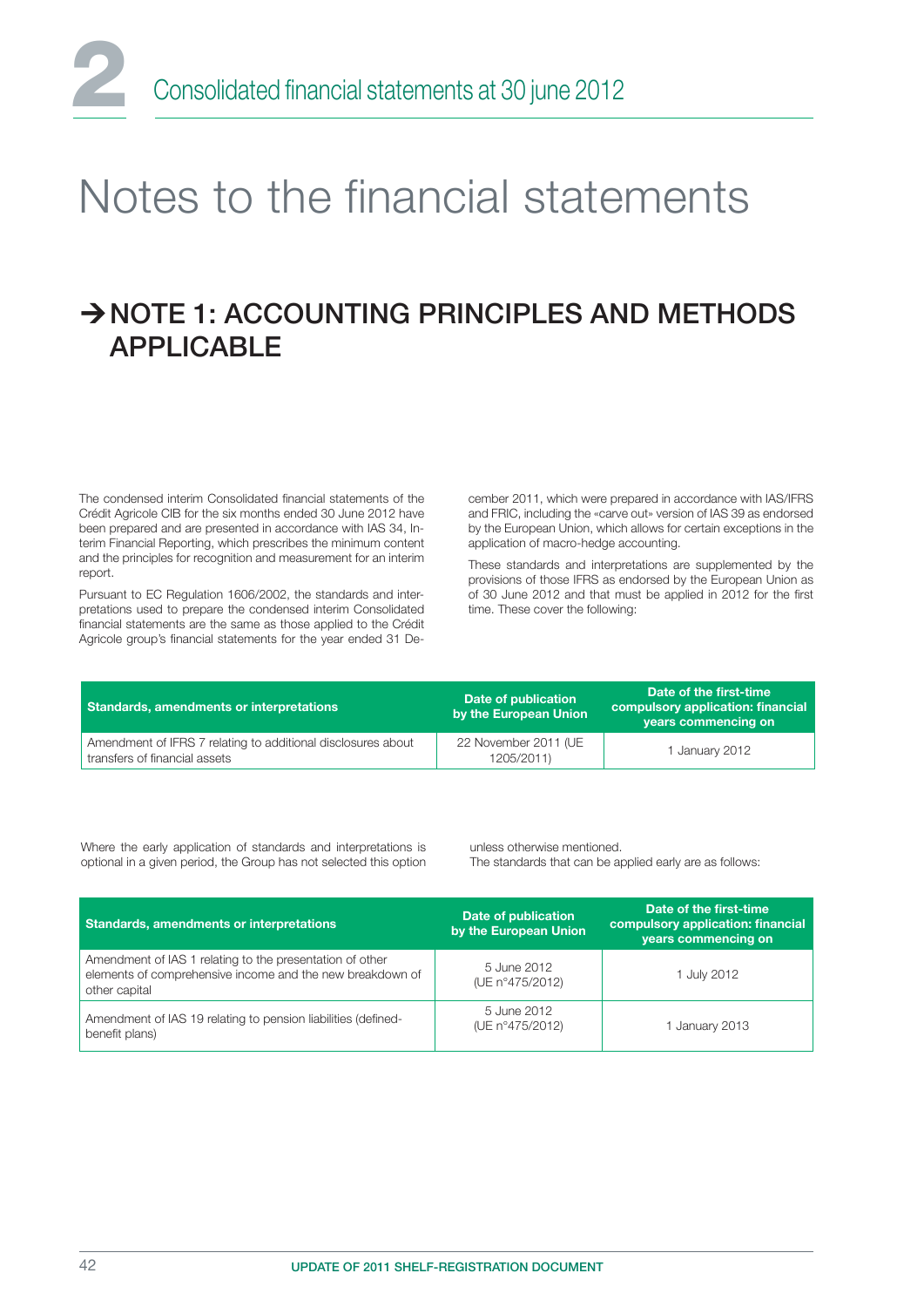

These amendments are not expected to have significant impacts for the Group, both on profit or loss and on shareholders' equity. Indeed:

- The amendment of IAS 1 requires a distinction between recyclable and non-recyclable gains and losses taken directly to equity.
- The amendment to IAS 19 requires actuarial gains and losses relating to defined-benefit plans to be recorded under other comprehensive income. This method is already applied by the Group (optional in the current version of IAS 19).

Besides, standards and interpretations that have been published by the IASB, but not yet been adopted by the European Union, will become mandatory only as from the date of such adoption. The Group has not applied them as of 30 June 2012.

The condensed interim Consolidated financial statements are intended to update the information supplied in the Consolidated financial statements of 31 December 2011 of the Crédit Agricole CIB and must be read as a supplement to these last ones. So, only the most significant information on the evolution of the financial situation and the performances of the Group are mentioned in these half-year statements.

A certain number of estimates have been made by management to draw up the financial statements. These estimates are based on certain assumptions and involve risks and uncertainties as to whether they will be achieved in the future. Accounting estimates based on assumptions are principally used to value the financial instruments measured at fair value, investments in non-consolidated companies, pension schemes and other future employee benefits, stock option plans, impairment of securities available for sale and held to maturity, impairment of unrecoverable debts, provisions, impairment of goodwill and deferred tax assets.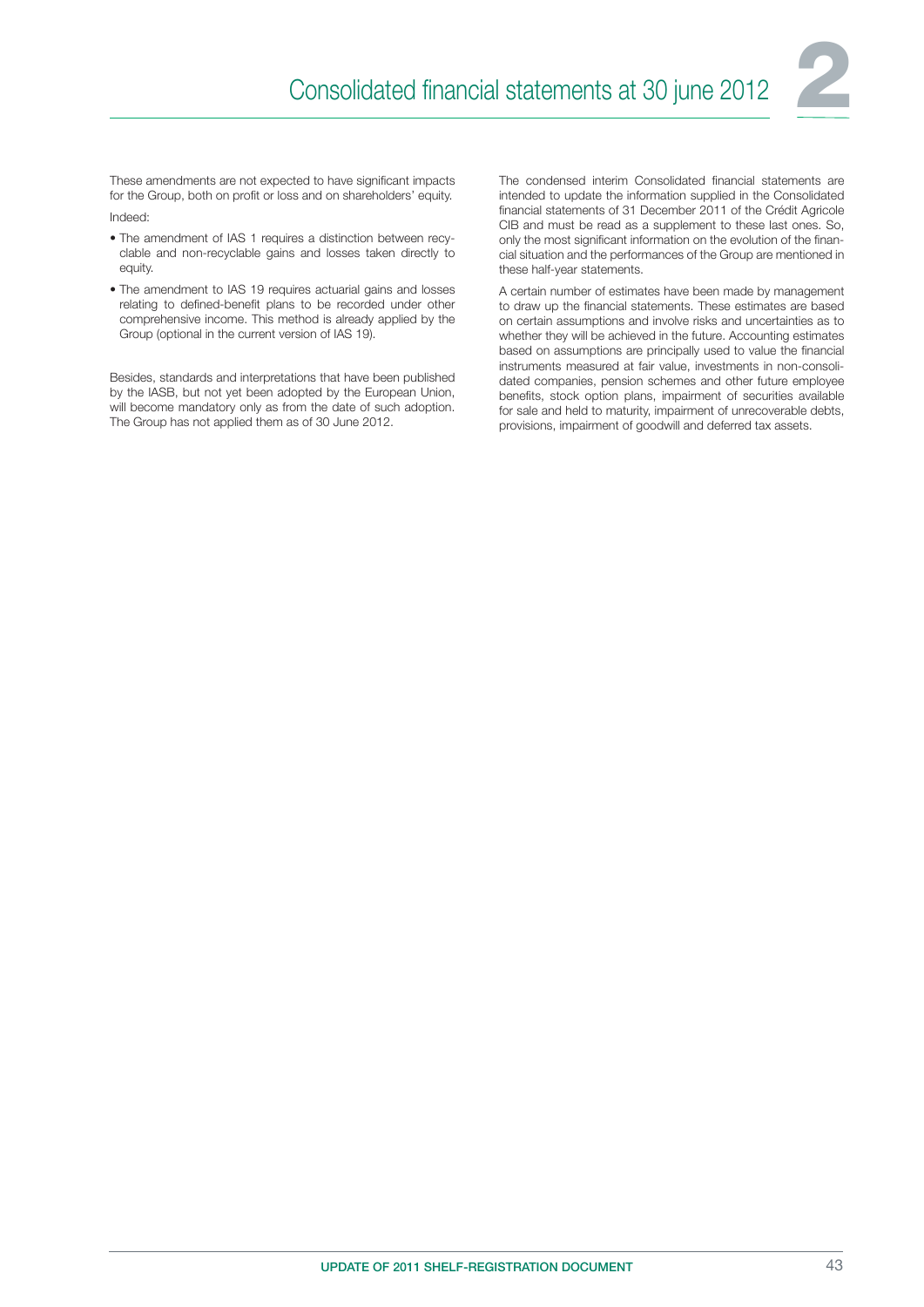## $\rightarrow$  NOTE 2: SIGNIFICANT INFORMATION RELATING TO THE FIRST HALF OF 2012

The detailed scope of consolidation at June 30th, 2012 is given in note 10.

## 2.1 Significant events in the period

#### Crédit Agricole CIB adjustment plan

In accordance with the objectives announced on 14 December 2011 by Crédit Agricole Group, Crédit Agricole CIB is actively pursuing its adjustment plan.

In addition to the elements reported in 2011, the plan had a  $€408$ million negative impact on net income Group share in the first half of 2012.

Indeed, the sale of the discontinuing operations portfolio that began in the fourth quarter of 2011 accelerated in 2012: almost all of US residential CDOs and US RMBSs were sold for a nominal amount of €5.9 billion (€1.1 billion in 2011).

These sales had a negative impact of €402 million on pre-tax income (-€257 million in terms of net income Group share).

Disposals of loans in the financing activities continued in the first half of 2012, amounting to €2.6 million and making a total of €9 billion. The pace of disposals slowed, but disposal terms remained satisfactory, with a negative impact of €70 million on net banking income in the first half of 2012.

On 29 March 2012, Crédit Agricole CIB and CITICS announced a change in the scope of the transaction and new talks regarding CLSA, resulting in two main consequences:

- the immediate release of the CA Cheuvreux restructuring provision in an amount of €40 million;
- the 100% impairment of CA Cheuvreux goodwill for -€132 million.

#### ▲ Correlation Book

The transfer of the correlation book' market risk exposure to Blue Mountain in February did not have a material impact on the first-half 2012 financial statements.

### 2.2 Main external transactions

No significant event since 1 January 2012.

## 2.3 Goodwill

| $\epsilon$ million                      | 31.12.2011<br><b>GROSS</b> | 31.12.2011<br><b>NET</b> | Increase<br>(Acquisitions) | Decreases<br>(Disposals) | Impairment<br>losses<br>during the<br>period | <b>Translation</b><br>adjustments | Other move-<br>ments | 30.06.2012<br><b>GROSS</b> | 130.06.2012<br><b>NET</b> |
|-----------------------------------------|----------------------------|--------------------------|----------------------------|--------------------------|----------------------------------------------|-----------------------------------|----------------------|----------------------------|---------------------------|
| Corporate and Invest-<br>ment Banking   | 644                        | 589                      |                            |                          |                                              |                                   |                      | 644                        | 589                       |
| Equity brokers                          | 174                        | 173                      |                            | (1)                      | (132)                                        | (1)                               |                      | 172                        | 39                        |
| Brokers, other                          | 664                        | 370                      |                            |                          |                                              |                                   |                      | 665                        | 371                       |
| <b>International Private</b><br>Banking | 484                        | 484                      |                            |                          |                                              | 2                                 |                      | 486                        | 486                       |
| <b>TOTAL</b>                            | 1,966                      | 1,616                    | 0                          | (1)                      | (132)                                        | $\overline{2}$                    | O                    | 1,967                      | 1,485                     |

Goodwill is the subject of impairment tests at least once per year, based on the assessment of the fair value or value in use of the Cash-Generating Units (CGUs) to which they are attached.

• Fair value corresponds to the amount that could be obtained from the sale of a cash generating unit in a transaction in normal market conditions. It is based on observed prices in recent transactions for comparable entities, or on standard valuation multiples in the market in which the unit operates (e.g. a certain percentage of assets under management).

• Value in use was determined by discounting the CGU's estimated future cash flows calculated from medium term plans.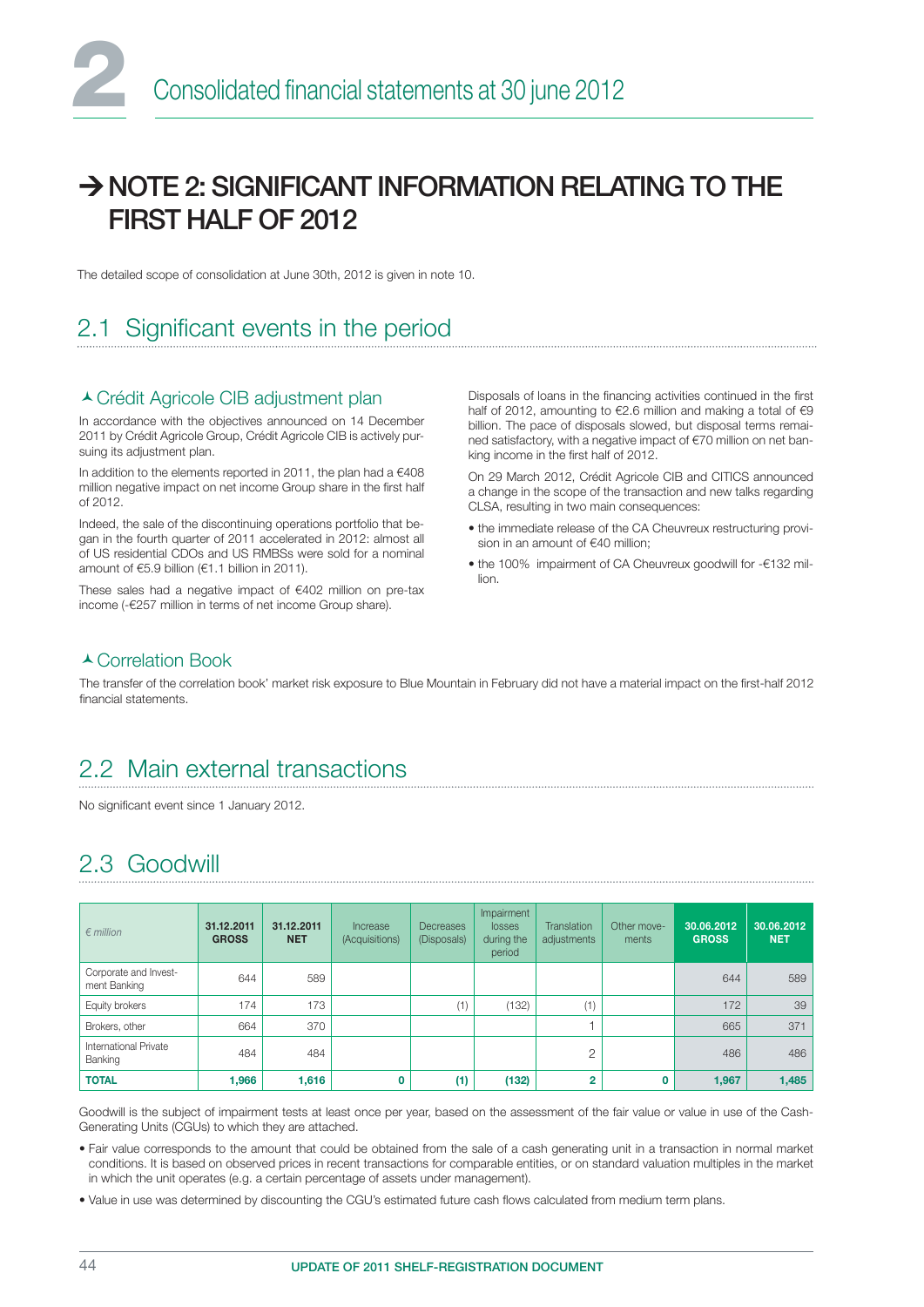The following assumptions were used:

- estimated future cash flows: projections between 3 and 6 years; used for the Group's adjustment plan announced at the end of September 2011;
- capital allocation to the various business lines: 7% of RWA for banking activities;
- perpetual growth rates : between 2% and 3%;
- discount rate : between 10% and 13%.

Crédit Agricole CIB favors the methods based on the most representative value-in-use according to business lines, which are as follows:

- CIB: on the basis of the medium-term plan projections for CIB ongoing activities (excluding brokers).
- Equity brokers: on the basis of present valuations as shown in the structuration process.
- Other brokers: on the basis of multicriteria analyses (earning projections, PER, external sources valuations).
- Private banking: on the basis of multicriteria analyses (earning projections, percentage of assets under management, other management indicators).

These tests led to an impairment charge in 2012 first half on the "Equity brokers" CGU of €132 million.

The sensitivity tests conducted on goodwill - Group share of CIB, Brokers and Others show that:

- a variation of +/- 50 basis points in the discount rates would not lead to a variation of the impairment charge recorded at 30 June 2012.
- a variation of +/- 50 basis points in the perpetual growth rate would not lead to a variation of the impairment charge recorded at 30 June 2012.
- a variation of 100 basis points in the level of equity allocated to the CIB's CGUs (Brokers excluded) would notably reinforce excess observed on those entities. On the contrary, a variation of + 100 basis points in the level of equity allocated would lead to a variation of about +27% in the impairment charge.

## 2.4 Related Parties

The Crédit Agricole CIB's related parties comprise group companies that are fully integrated or Consolidated under proportional or equity method as well as main senior executives of the Group.

#### Relations with the Crédit Agricole S.A. Group

On-and off-balance sheet amounts representing transactions between the Crédit Agricole CIB Group and the rest of the Crédit Agricole S.A. Group are summarized in the following table:

| $∈$ million                                       | 30.06.2012 |
|---------------------------------------------------|------------|
| <b>ASSETS</b>                                     |            |
| Loans and advances                                | 25,192     |
| Derivative financial instruments held for trading | 36,661     |
| <b>LIABILITIES</b>                                |            |
| Loans and advances                                | 30,190     |
| Derivative financial instruments held for trading | 33,555     |
| Subordinated debt                                 | 5,893      |
| Preferred shares                                  | 437        |
| <b>FINANCING COMMITMENTS</b>                      |            |
| Other guarantees given                            | 791        |
| Guarantees received                               | 3.840      |

Figures for loans and advances represent cash relations between Crédit Agricole CIB and Crédit Agricole S.A.

Figures for trading derivatives mainly represent Crédit Agricole Group interest-rate hedging transactions arranged by Crédit Agricole CIB in the market.

Information concerning preferred shares appears in note 5.10.

#### Relations between consolidated companies within the Crédit Agricole CIB Group

A list of the Crédit Agricole CIB Group's consolidated companies can be found in note 10.

Transactions between two fully consolidated entities are eliminated in full.

Period-end outstandings between fully consolidated and proportionnally consolidated companies are only eliminated to the extent of the interests held by group shareholders. The remaining balances are included in Crédit Agricole CIB's consolidated financial statements. At 30 June 2012, noneliminated outstandings with UBAF and Newedge on the balance sheet were as follows:

- Due from banks:  $\epsilon$  €565 million<br>• Due to banks:  $\epsilon$   $\epsilon$  702 million
- Due to banks:

End of period outstandings between fully consolidated companies and companies consolidated by equity method are not eliminated in the Group's consolidated financial statements.

On 30 June 2012, Crédit Agricole CIB Paris non-eliminated outstandings with its partner BSF (Bank Saudi Fransi) on and off the balance sheet are :

Derivative financial instruments held for trading (assets):  $€216$ million

Derivative financial instruments held for trading (liabilities): €211 million

Other guarantees received: €114 million.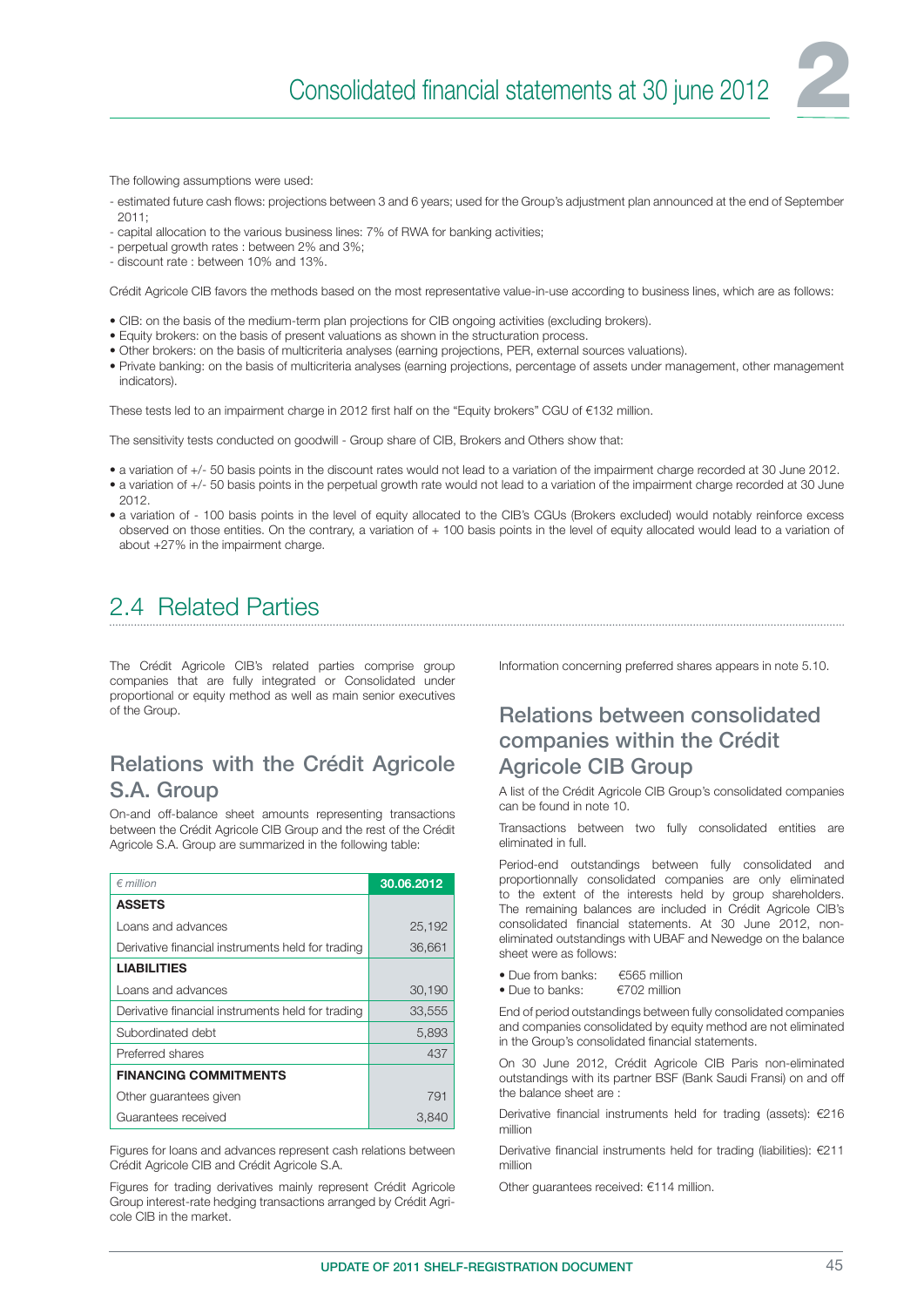## $\rightarrow$  NOTE 3: NOTES TO THE INCOME STATEMENT

## 3.1 Interest income and expense

| $\epsilon$ million                                                                | 30.06.2012 | 31.12.2011 | 30.06.2011 |
|-----------------------------------------------------------------------------------|------------|------------|------------|
| Loans and advances to banks <sup>(1)</sup>                                        | 550        | 1,145      | 553        |
| Accrued interest receivable on available-for-sale financial assets <sup>(2)</sup> | 2,061      | 3,743      | 1,750      |
| Accrued interest receivable on available-for-sale financial assets                | 197        | 483        | 235        |
| Accrued interest receivable on hedging instruments                                | 220        | 312        | 131        |
| Lease finance                                                                     | 21         | 52         | 22         |
| Interest income <sup>(3)</sup>                                                    | 3,049      | 5,735      | 2,691      |
| Deposits by banks <sup>(1)</sup>                                                  | (560)      | (925)      | (438)      |
| Customer accounts <sup>(2)</sup>                                                  | (524)      | (998)      | (436)      |
| Debt securities in issue                                                          | (395)      | (937)      | (483)      |
| Subordinated debt                                                                 | (155)      | (295)      | (132)      |
| Accrued interest payable on hedging instruments                                   | (326)      | (408)      | (172)      |
| Lease finance                                                                     | (15)       | (40)       | (16)       |
| Other interest and similar expenses                                               | (2)        | (5)        |            |
| Interest expense <sup>(3)</sup>                                                   | (1, 977)   | (3,608)    | (1,677)    |

<sup>(1)</sup> Commitment fees formerly classified under fees are now classified under Interest income and expense at 30 June 2012.

The fees incomes on commitments with financial institutions amount to €27 million at 30 June 2012 compared to €49 million at 31 December 2011 and €55 million at 30 June 2011. The expenses amount -€44 million at 30 June 2012 compared to -€95 million at 31 December 2011 and -57 million at 30 June 2011. The above-mentioned amounts for the 31 December 2011 and 30 June 2011 periods are not presented with a pro forma. <sup>(2)</sup> Commitment fees formerly classified under fees are now classified under Interest income and expense at 30 June 2012.

The fees incomes on commitments with customers amoun to €340 million at 30 June 2012 compared to €691 million at 31 December 2011 and €322 million at 30 June 2011. The expenses amount to -€8 million at 30 June 2012 compared to -€18 million at 31 December 2011 et -€7 million at 30 June 2011. The above-mentioned amounts for the 31 December 2011 and 30 June 2011 periods are not presented with a pro forma.

(3) Of which €1 million on individually impaired receivables at 30.06.2012 compared to €96 million at 31.12.2011 and €56 million at 30.06.2011.

## 3.2 Net fee and commission income

|                                                                                                                              | 30.06.2012    |                | 31.12.2011 |               |                | 30.06.2011 |        |                |            |
|------------------------------------------------------------------------------------------------------------------------------|---------------|----------------|------------|---------------|----------------|------------|--------|----------------|------------|
| $\epsilon$ million                                                                                                           | <b>Income</b> | <b>Expense</b> | <b>Net</b> | <b>Income</b> | <b>Expense</b> | <b>Net</b> | Income | <b>Expense</b> | <b>Net</b> |
| Interbank transactions                                                                                                       | 21            | (9)            | 12         | 58            | (36)           | 22         | 22     | (15)           |            |
| Customer transactions                                                                                                        | 157           | (47)           | 110        | 430           | (78)           | 352        | 206    | (40)           | 166        |
| Securities transactions (including brokerage)                                                                                | 392           | (137)          | 255        | 1,291         | (730)          | 561        | 569    | (282)          | 287        |
| Foreign exchange transactions                                                                                                | 6             | (6)            |            | 10            | (9)            |            | 4      | (4)            |            |
| Transactions on derivative instruments and<br>other off-balance sheet transactions (inclu-<br>ding brokerage) <sup>(1)</sup> | 704           | (537)          | 167        | 1.575         | (641)          | 934        | 827    | (327)          | 500        |
| Payment instruments and other banking<br>and financial services                                                              | 220           | (119)          | 101        | 385           | (206)          | 179        | 190    | (40)           | 150        |
| Trust and similar activities                                                                                                 | 127           | (6)            | 121        | 212           | (8)            | 204        | 41     | (6)            | 35         |
| Net fee and commission income                                                                                                | 1,627         | (861)          | 766        | 3,961         | (1,708)        | 2,253      | 1,859  | (714)          | 1,145      |

 $(1)$  Commitment fees formerly classified under fees are now classified under Interest income and expense at 30 June 2012.

The fees incomes on commitments amount to €367 million at 30 June 2012 compared to €740 million at 31 December 2011 and €377 million at 30 June 2011. Expenses amount to -€52 million at 30 June 2012 compared to -€113 million at 31 December 2011 and -€64 million at 30 June 2011.

The above-mentioned amounts for the 31 December 2011 and 30 June 2011 periods are not presented with a pro forma.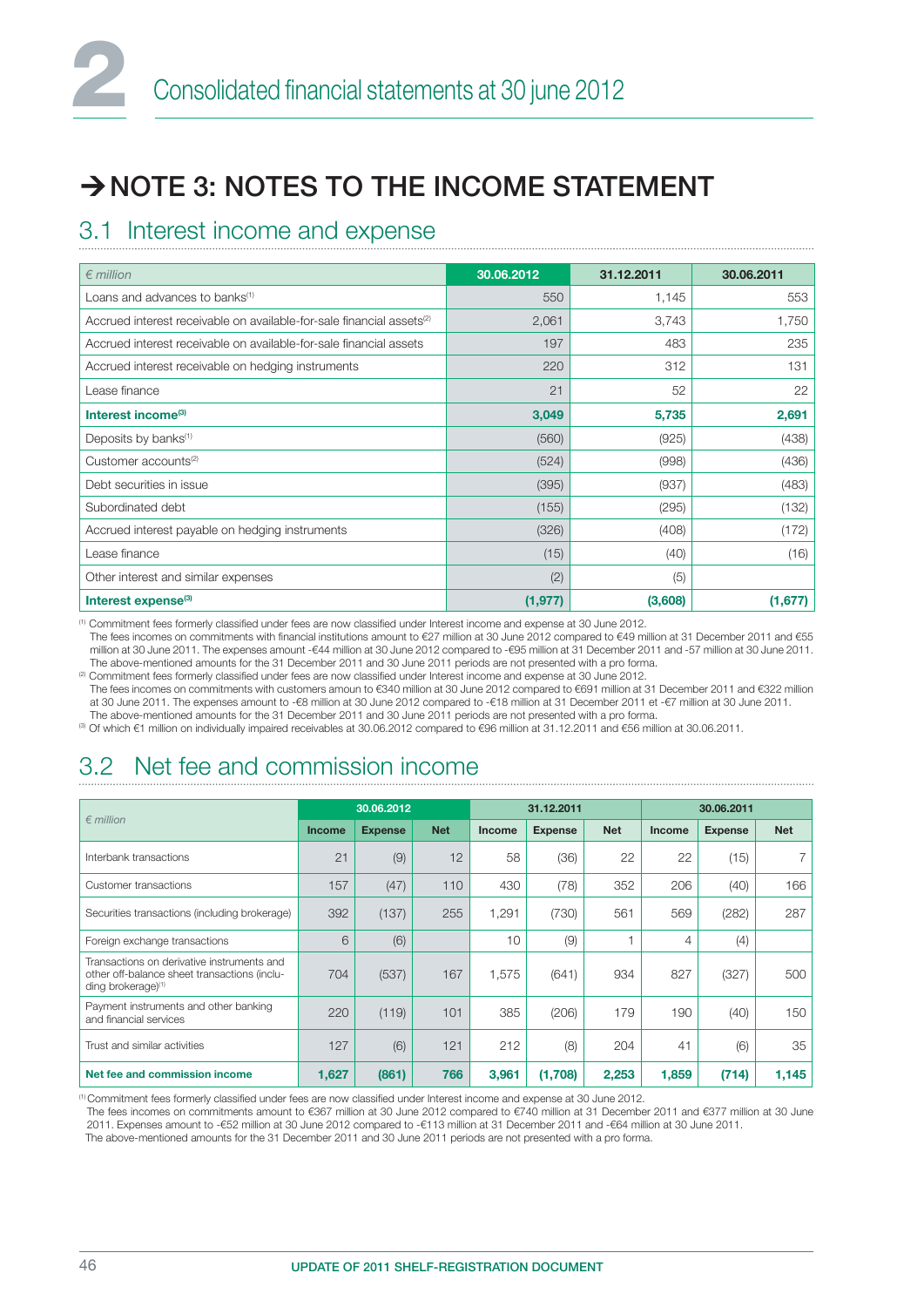

### 3.3 Net gains /(losses) on financial instruments at fair value through profit and loss

| $\epsilon$ million                                                                                                                                                   | 30.06.2012 | 31.12.2011 | 30.06.2011 |
|----------------------------------------------------------------------------------------------------------------------------------------------------------------------|------------|------------|------------|
| Dividends received                                                                                                                                                   | 126        | 340        | 281        |
| Unrealised or realised gains or losses on financial assets/liabilities at fair value<br>through profit and loss(1)                                                   | 378        | 1.982      | 1,631      |
| Unrealised or realised gains or losses on financial assets/liabilities designated as<br>at fair value through profit and loss                                        | (4)        | (18)       | (4)        |
| Gain/(loss) on currency transactions and similar financial instruments (excluding<br>gain/ (loss) on hedges on net investments in foreign activities) <sup>(1)</sup> | 533        | (521)      | (887)      |
| Hedge accounting gain/(loss)                                                                                                                                         | (2)        | (1)        |            |
| Net gains/(losses) on financial instruments at fair value through profit and<br>loss                                                                                 | 1,031      | 1.782      | 1.022      |

Changes in issuer spreads resulted in a profit of €225 million at 30 June 2012 (net banking income) on structured issuances measured at fair value, compared with a profit of €671 million at 31 December 2011 and a profit of €37 million at 30 June 2011.

 $^{\left(\text{i}\right)}$  At 30 June 2011, CACIB UK swaps performances result was registered under «Unrealised or realised gains or losses on financial assets/liabilities at fair value through profit and loss» for €513 million and under «Gain/(loss) on currency transactions and similar financial instruments (excluding gain/ (loss) on hedges on net investments in foreign activities» for -€513 million.

At 30 June 2012, the entire amount of swaps performances result is recognised under «Gain/(loss) on currency transactions and similar financial instruments (excluding gain/ (loss) on hedges on net investments in foreign activities)».

### Net gain/(loss) resulting from hedge accounting

|                                                                                                  | 30.06.2012 |               |            |  |  |
|--------------------------------------------------------------------------------------------------|------------|---------------|------------|--|--|
| $\epsilon$ million                                                                               | Gains      | <b>Losses</b> | <b>Net</b> |  |  |
| Fair value hedges                                                                                |            |               |            |  |  |
| Changes in the fair value of hedged items attributable to hedged risks                           | 199        | (137)         | 62         |  |  |
| Changes in the fair value of hedging derivatives (including termination of<br>coverage)          | 137        | (201)         | (64)       |  |  |
| Cash flow hedges                                                                                 |            |               |            |  |  |
| Changes in the fair value of hedging derivatives - ineffective portion                           |            |               |            |  |  |
| Hedging of net investments in a foreign activity                                                 |            |               |            |  |  |
| Changes in the fair value of hedging derivatives - ineffective portion                           |            |               |            |  |  |
| Fair-value hedging of the interest-rate risk exposure of a portfolio<br>of financial instruments |            |               |            |  |  |
| Changes in the fair value of hedged items                                                        | 12         | (9)           | 3          |  |  |
| Changes in the fair value of hedging derivatives                                                 | 9          | (12)          | (3)        |  |  |
| Cash-flow hedging of the interest-rate risk exposure of a<br>portfolio of financial instruments  |            |               |            |  |  |
| Changes in the fair value of the hedging instrument - ineffective<br>portion                     |            |               |            |  |  |
| Termination of coverage accounting in case of cash flow hedges                                   |            |               |            |  |  |
| Total hedge accounting gain/(loss)                                                               | 357        | (359)         | (2)        |  |  |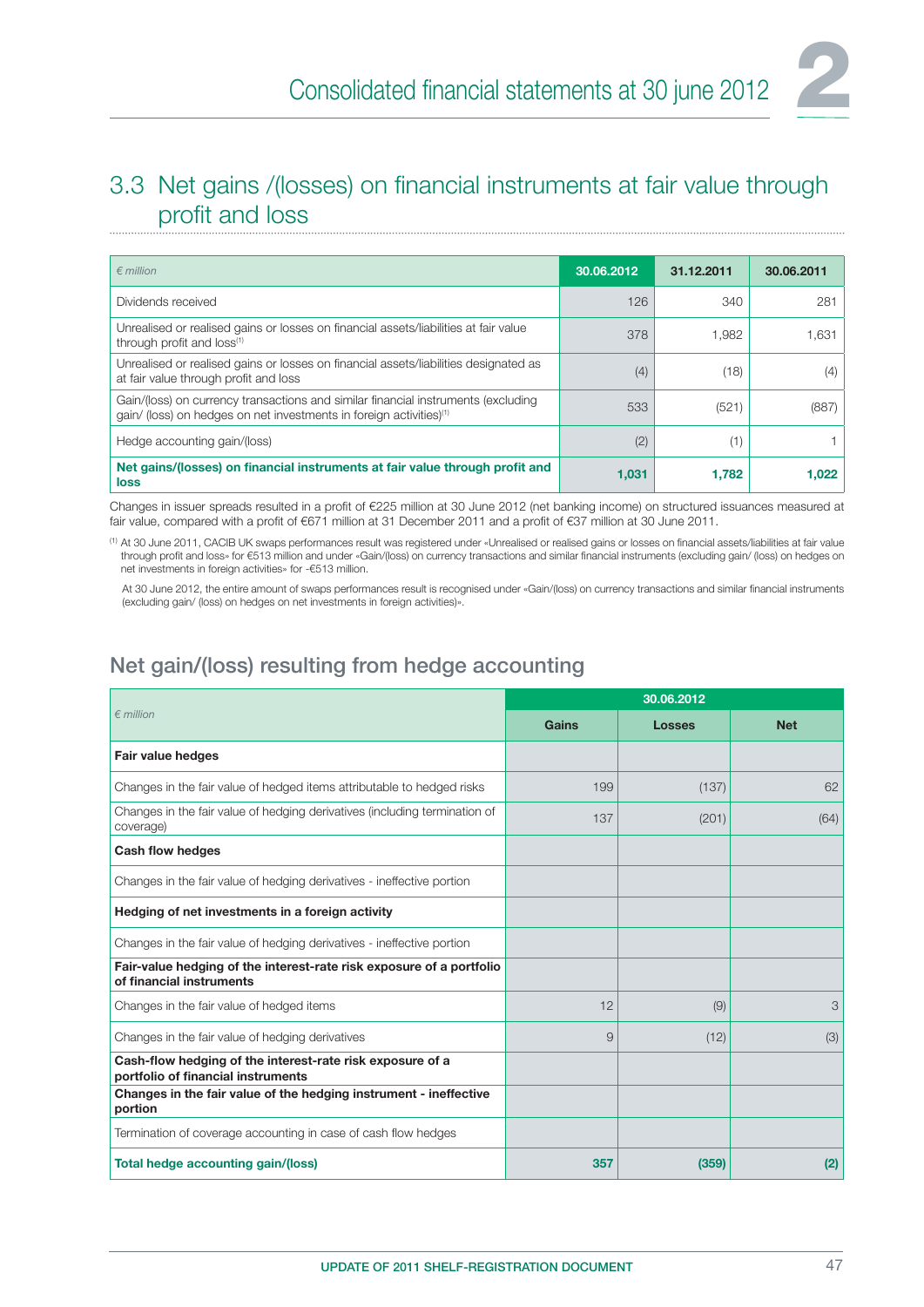| $\n  emillion\n$                                                                                 |       | 31,12,2011    |            |
|--------------------------------------------------------------------------------------------------|-------|---------------|------------|
|                                                                                                  | Gains | <b>Losses</b> | <b>Net</b> |
| Fair value hedges                                                                                |       |               |            |
| Changes in the fair value of hedged items attributable to hedged risks                           | 212   | (495)         | (283)      |
| Changes in the fair value of hedging derivatives (including termination of<br>coverage)          | 498   | (216)         | 282        |
| Cash flow hedges                                                                                 |       |               |            |
| Changes in the fair value of hedging derivatives - ineffective portion                           |       |               |            |
| Hedging of net investments in a foreign activity                                                 |       |               |            |
| Changes in the fair value of hedging derivatives - ineffective portion                           |       |               |            |
| Fair-value hedging of the interest-rate risk exposure of a portfolio<br>of financial instruments |       |               |            |
| Changes in the fair value of hedged items                                                        | 29    | (10)          | 19         |
| Changes in the fair value of hedging derivatives                                                 | 10    | (29)          | (19)       |
| Cash-flow hedging of the interest-rate risk exposure of a<br>portfolio of financial instruments  |       |               |            |
| Changes in the fair value of the hedging instrument - ineffective portion                        |       |               |            |
| Termination of coverage accounting in case of cash flow hedges                                   |       |               |            |
| Total hedge accounting gain/(loss)                                                               | 749   | (750)         | (1)        |

| $\epsilon$ million                                                                               |       | 30.06.2011    |            |
|--------------------------------------------------------------------------------------------------|-------|---------------|------------|
|                                                                                                  | Gains | <b>Losses</b> | <b>Net</b> |
| Fair value hedges                                                                                |       |               |            |
| Changes in the fair value of hedged items attributable to hedged risks                           | 117   | (228)         | (111)      |
| Changes in the fair value of hedging derivatives (including termination of<br>coverage)          | 228   | (116)         | 112        |
| Cash flow hedges                                                                                 |       |               |            |
| Changes in the fair value of hedging derivatives - ineffective portion                           |       |               |            |
| Hedging of net investments in a foreign activity                                                 |       |               |            |
| Changes in the fair value of hedging derivatives - ineffective portion                           |       |               |            |
| Fair-value hedging of the interest-rate risk exposure of a portfolio<br>of financial instruments |       |               |            |
| Changes in the fair value of hedged items                                                        | 69    | (43)          | 26         |
| Changes in the fair value of hedging derivatives                                                 | 43    | (69)          | (26)       |
| Cash-flow hedging of the interest-rate risk exposure of a portfolio<br>of financial instruments  |       |               |            |
| Changes in the fair value of the hedging instrument - ineffective portion                        |       |               |            |
| Termination of coverage accounting in case of cash flow hedges                                   |       |               |            |
| Total hedge accounting gain/(loss)                                                               | 457   | (456)         |            |

## 3.4 Net gains/(losses) on available-for-sale financial assets

| $\epsilon$ million                                                             | 30.06.2012 | 31.12.2011 | 30.06.2011      |
|--------------------------------------------------------------------------------|------------|------------|-----------------|
| Dividends received                                                             | 28         | 52         | 37              |
| Realised gains or losses on available-for-sale financial assets <sup>(1)</sup> | 45         | 17         | 24              |
| Impairment losses on variable-income securities                                | (24)       | (64)       | (23)            |
| Disposal (gains)/losses on loans and advances                                  | (114)      | (217)      | 17 <sub>1</sub> |
| Net gains/(losses) on available-for-sale financial assets                      | (65)       | (212)      | 55              |

<sup>(1)</sup> Excluding realised gains or losses on long-term impaired fixed-income securities recognised as available-for-sale financial assets given in note 3.8.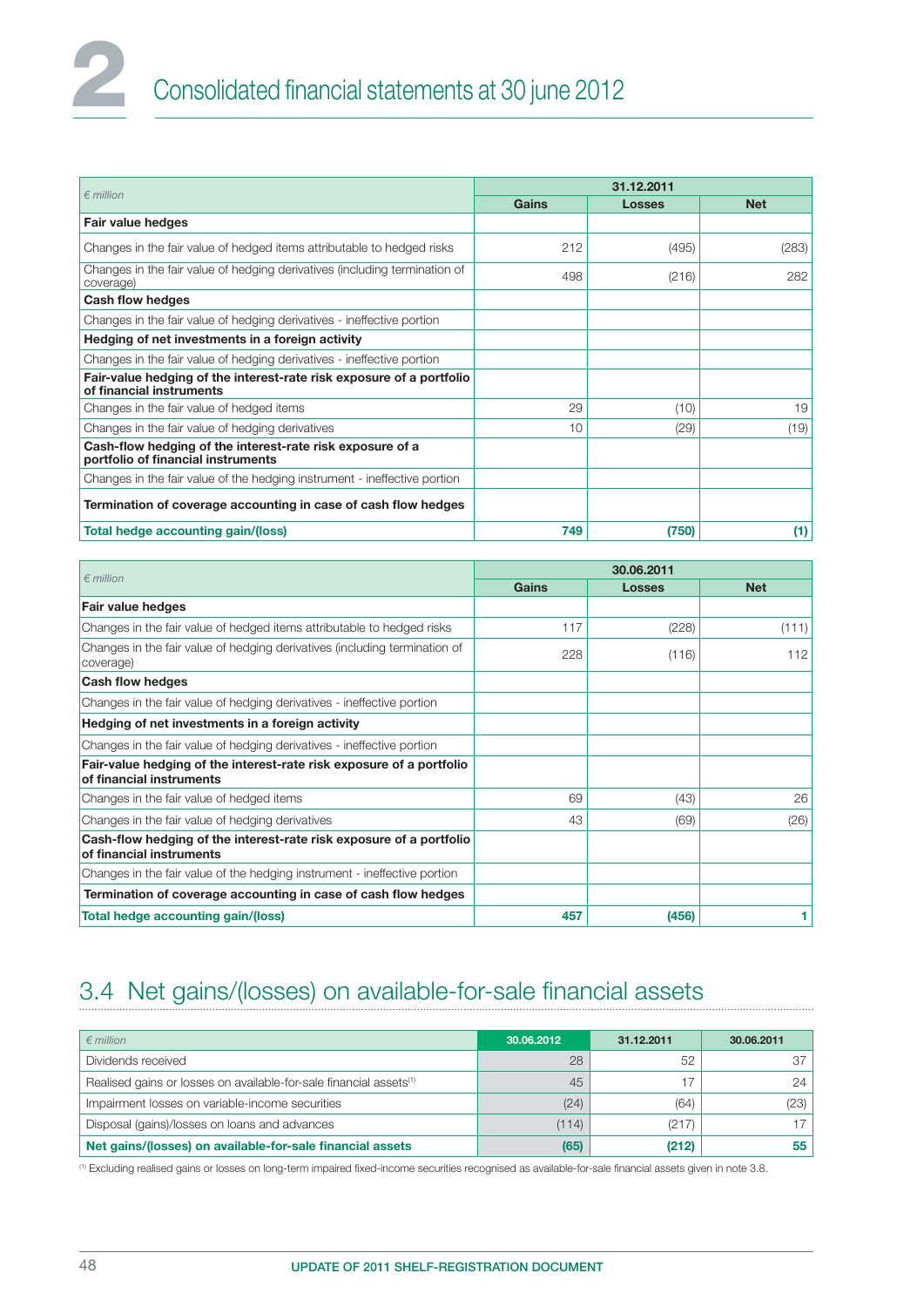

### 3.5 Net income and expenses related to other activities

| $\epsilon$ million                               | 30.06.2012 | 31.12.2011 | 30.06.2011 |
|--------------------------------------------------|------------|------------|------------|
| Other net income from insurance activities       |            | 6          |            |
| Change in insurance technical reserves           | (3)        | (2)        |            |
| Net income from investment properties            |            |            |            |
| Other net income (expense)                       | (18)       | (69)       | (29)       |
| Net income (expense) related to other activities | (18)       | (64)       | (26)       |

## 3.6 General operating expenses

| $\epsilon$ million                         | 30.06.2012 | 31.12.2011 | 30.06.2011 |
|--------------------------------------------|------------|------------|------------|
| Staff costs                                | (1,252)    | (2,745)    | (1,323)    |
| Taxes other than income or payroll-related | (52)       | (79)       | (25)       |
| External services and other expenses       | (581)      | (1, 175)   | (568)      |
| <b>Operating expenses</b>                  | (1,885)    | (3,999)    | (1, 916)   |

#### Detailed staff costs

| $\epsilon$ million                | 30.06.2012 | 31.12.2011 | 30.06.2011 |
|-----------------------------------|------------|------------|------------|
| Salaries <sup>(1)</sup>           | (1,028)    | (2,326)    | (1,036)    |
| Other social security expenses    | (195)      | (346)      | (252)      |
| Incentive plan and profit-sharing | (9)        | (40)       | (19)       |
| Payroll-related tax               | (20)       | (33)       | (16)       |
| <b>Total staff costs</b>          | (1,252)    | (2,745)    | (1, 323)   |

(1) Including €40.6 million in charge for stock option plans at 30 June 2012 compared with €69.6 million at 31 December 2011 and €54 million at 30 June 2011.

Expenses related to share-based payments include deferred variable compensation given to certain categories of employees.

The measurement of employee benefits does not take into account French decree 2012-847 relating to pension eligibility at 60 years, adopted on 2 July 2012 and published in France's official journal on 3 July 2012. Crédit Agricole CIB does not expect this application to have a significant effect on its net income or shareholders' equity.

### 3.7 Depreciation, amortisation and impairment of property, plant and equipments and intangible assets

| $\epsilon$ million              | 30.06.2012 | 31.12.2011 | 30.06.2011 |
|---------------------------------|------------|------------|------------|
| Depreciation and amortisation   | (72)       | (148)      | (73)       |
| - Property, plant and equipment | (47)       | (98)       | (48)       |
| - Intangible assets             | (25)       | (50)       | (25)       |
| Impairment                      | 5          | (5)        |            |
| - Property, plant and equipment |            |            |            |
| - Intangible assets             | 5          | (5)        |            |
| <b>Total</b>                    | (67)       | (153)      | (72)       |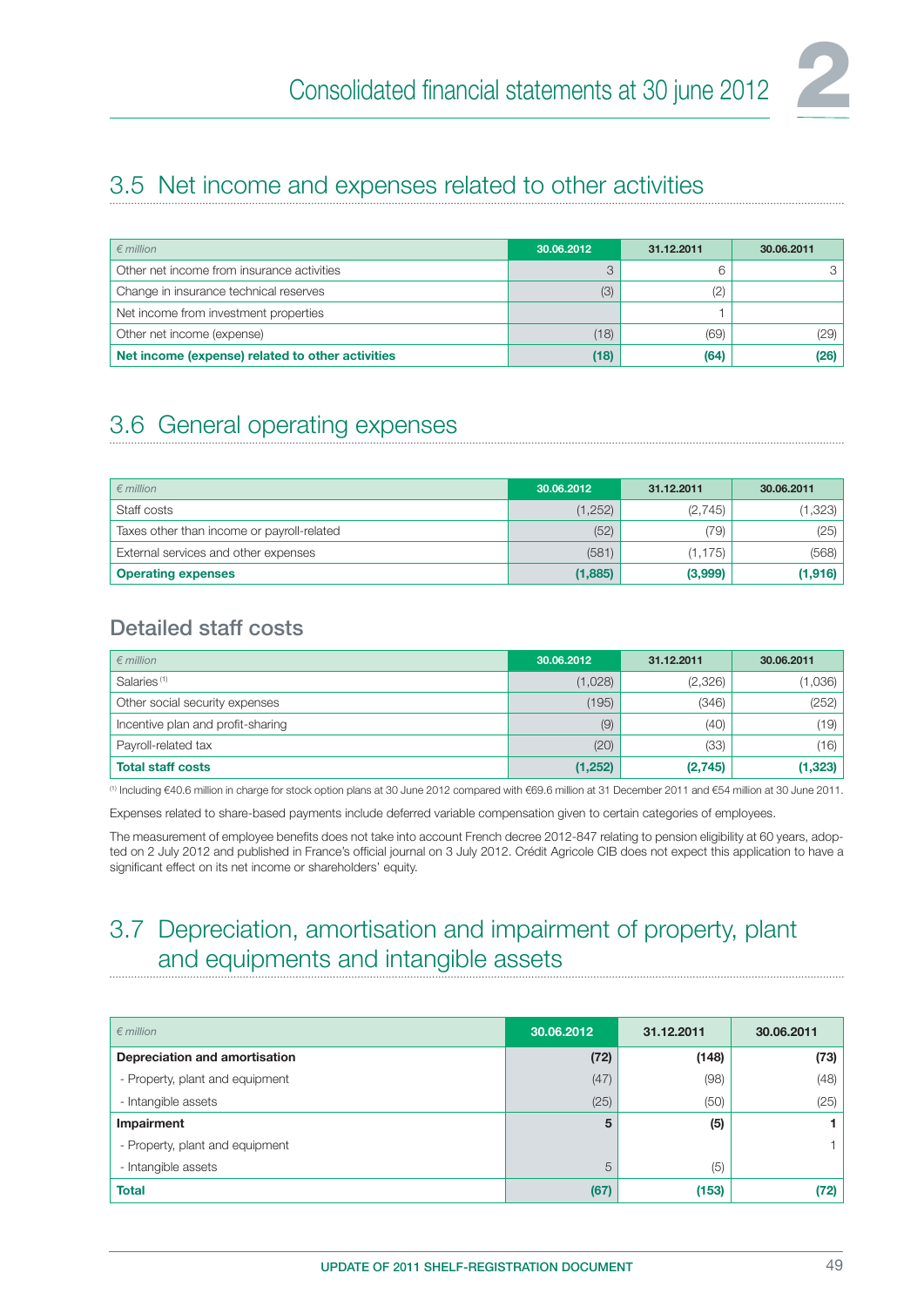## 3.8 Cost of risk

| $\epsilon$ million                                                 | 30.06.2012     | 31.12.2011 | 30.06.2011 |
|--------------------------------------------------------------------|----------------|------------|------------|
| Charge to reserves and impairment                                  | (208)          | (636)      | (319)      |
| Available-for-sale financial assets                                | (6)            | (5)        | (2)        |
| Loans and advances                                                 | (171)          | (421)      | (309)      |
| Other assets                                                       | (2)            | (8)        |            |
| Financing commitments                                              | (7)            | (15)       | (3)        |
| Risks and expenses                                                 | (22)           | (187)      | (5)        |
| Write-backs of reserves and impairment                             | 361            | 305        | 135        |
| Available-for-sale financial assets                                | 41             | 37         | 33         |
| Loans and advances <sup>(2)</sup>                                  | 315            | 199        | 85         |
| Other assets                                                       |                | 15         | 1          |
| Financing commitments                                              | $\mathbf{1}$   | 8          | 5          |
| Risks and expenses                                                 | $\overline{4}$ | 46         | 11         |
| Charges to reserves and impairment net of write-backs              | 153            | (331)      | (184)      |
| Gains or losses on disposal of available-for-sale financial assets | (34)           | (32)       | (31)       |
| Bad debts written off-not impaired <sup>(1)</sup>                  | (353)          | (124)      | (4)        |
| Recoveries on bad debts written off                                | 27             | 39         | 12         |
| Other losses                                                       | (6)            | (59)       | (7)        |
| <b>Cost of risk</b>                                                | (213)          | (507)      | (214)      |

(1) Losses on loans and receivables include €325 million of capital losses on CDOs and RMBSs.

(2) The reversal of provisions and impairment on loans and receivables includes a €297 million net release of collective impairment recognised on the CDO and RMBS portfolios.

## 3.9 Net gains/(losses) on other assets

| $\epsilon$ million                                  | 30.06.2012     | 31.12.2011   | 30.06.2011 |
|-----------------------------------------------------|----------------|--------------|------------|
| Property, plant and equipment and intangible assets |                |              |            |
| Gains                                               | $\overline{2}$ |              |            |
| Losses                                              | (1)            |              |            |
| <b>Consolidated equity investments</b>              | 15             | $\mathbf{2}$ | (6)        |
| Gains                                               | 16             |              | 2          |
| Losses                                              | (1)            | (5)          | (8)        |
| Net gains/(losses) on other assets                  | 16             | 2            | (6)        |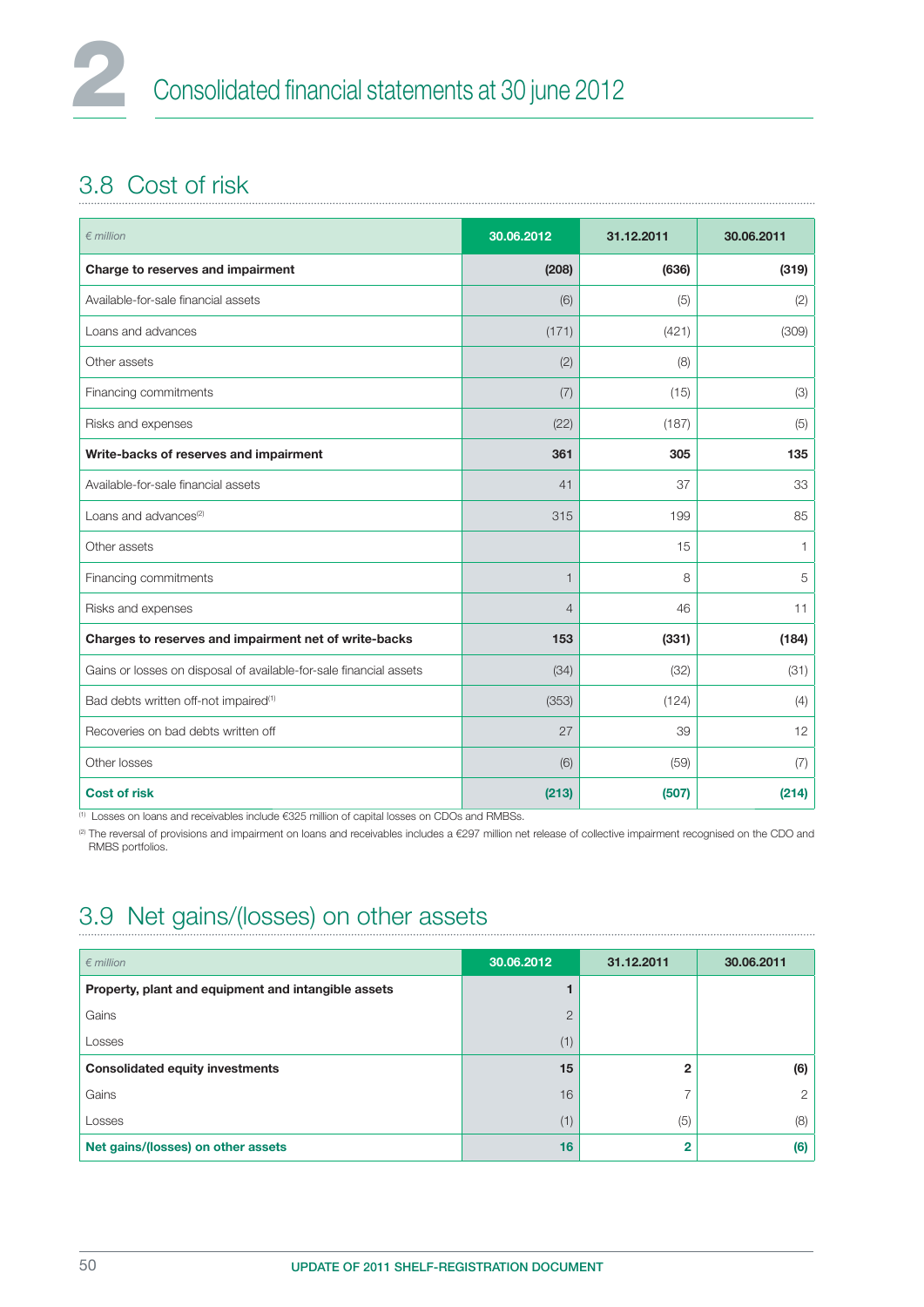

## 3.10 Change in gains/ (losses) recognised directly in equity

Gains and losses for the period are disclosed below, after tax.

|                                                                                                        | Gains/(losses) recognised directly in equity |                                                                             |                                                      |                                                                                |                                                              |
|--------------------------------------------------------------------------------------------------------|----------------------------------------------|-----------------------------------------------------------------------------|------------------------------------------------------|--------------------------------------------------------------------------------|--------------------------------------------------------------|
| $\epsilon$ million                                                                                     | On foreign<br>exchange                       | Change in<br>fair value of<br>available-<br>for-sale<br>financial<br>assets | Change in<br>fair value<br>of hedging<br>instruments | <b>Actuarial</b><br>gains /<br>(losses) on<br>post-em-<br>ployment<br>benefits | Total gains/<br>losses reco-<br>gnised directly<br>in equity |
| Change in fair value                                                                                   |                                              | 64                                                                          | 58                                                   |                                                                                | 122                                                          |
| Reclassified to income statement                                                                       |                                              | (15)                                                                        |                                                      |                                                                                | (15)                                                         |
| Change in currency translation adjustment                                                              | 76                                           |                                                                             |                                                      |                                                                                | 76                                                           |
| Change in actuarial gains /(losses) on post-employment benefits                                        |                                              |                                                                             |                                                      | (50)                                                                           | (50)                                                         |
| Share of gains/(losses) on equity affiliâtes recognised directly in equity                             | 43                                           | 1                                                                           | 10                                                   |                                                                                | 54                                                           |
| Gains / (losses) recognised directly in the first half 2012 equity (Group share)                       | 119                                          | 50                                                                          | 68                                                   | (50)                                                                           | 187                                                          |
| Gains / (losses) recognised directly in the first half 2012 equity (minority share-<br>holders' share) | 12                                           | 1                                                                           | (1)                                                  |                                                                                | 12                                                           |
| Total gains/(losses) recognised directly in 2012 first half equity (1)                                 | 131                                          | 51                                                                          | 67                                                   | (50)                                                                           | 199                                                          |
|                                                                                                        |                                              |                                                                             |                                                      |                                                                                |                                                              |
| Change in fair value                                                                                   |                                              | (54)                                                                        | 149                                                  |                                                                                | 95                                                           |
| Reclassified to income statement                                                                       |                                              | 51                                                                          |                                                      |                                                                                | 51                                                           |
| Change in currency translation adjustment                                                              | 139                                          |                                                                             |                                                      |                                                                                | 139                                                          |
| Change in actuarial gains /(losses) on post-employment benefits                                        |                                              |                                                                             |                                                      | (40)                                                                           | (40)                                                         |
| Share of gains/(losses) on equity affiliâtes recognised directly in equity                             | 44                                           | (7)                                                                         | 17                                                   |                                                                                | 54                                                           |
| Gains / (losses) recognised directly in 2011 equity (Group share)                                      | 183                                          | (10)                                                                        | 166                                                  | (40)                                                                           | 299                                                          |
| Gains / (losses) recognised directly in 2011 equity (minority shareholders' share)                     | 46                                           | (1)                                                                         | $\overline{2}$                                       | 1                                                                              | 48                                                           |
| Total gains/(losses) recognised directly in 2011 equity (1)                                            | 229                                          | (11)                                                                        | 168                                                  | (39)                                                                           | 347                                                          |
|                                                                                                        |                                              |                                                                             |                                                      |                                                                                |                                                              |
| Change in fair value                                                                                   |                                              | (7)                                                                         | (34)                                                 |                                                                                | (41)                                                         |
| Reclassified to income statement                                                                       |                                              | (1)                                                                         |                                                      |                                                                                | (1)                                                          |
| Change in currency translation adjustment                                                              | (87)                                         |                                                                             |                                                      |                                                                                | (87)                                                         |
| Change in actuarial gains /(losses) on post-employment benefits                                        |                                              |                                                                             |                                                      |                                                                                |                                                              |
| Share of gains/(losses) on equity affiliates recognised directly in equity                             |                                              |                                                                             |                                                      |                                                                                |                                                              |
| Gains / (losses) recognised directly in the first half 2011 equity (Group share)                       | (87)                                         | (8)                                                                         | (34)                                                 |                                                                                | (129)                                                        |
| Gains / (losses) recognised directly in the first half 2011 equity (minority share-<br>holders' share) | (38)                                         |                                                                             | (1)                                                  |                                                                                | (39)                                                         |
| Total gains/(losses) recognised directly in the first half 2011 equity <sup>(1)</sup>                  | (125)                                        | (8)                                                                         | (35)                                                 |                                                                                | (168)                                                        |

(1) Gains and losses recognised in other comprehensive income for available-for-sale financial assets are disclosed below:

| $\epsilon$ million | 30.06.2012 | 31.12.2011 | 30.06.2011 |
|--------------------|------------|------------|------------|
| Gross amount       | 80         | (3)        | (8)        |
| Tax charge         | (29)       | (8)        |            |
| <b>Total net</b>   | 51         | (11)       | (8)        |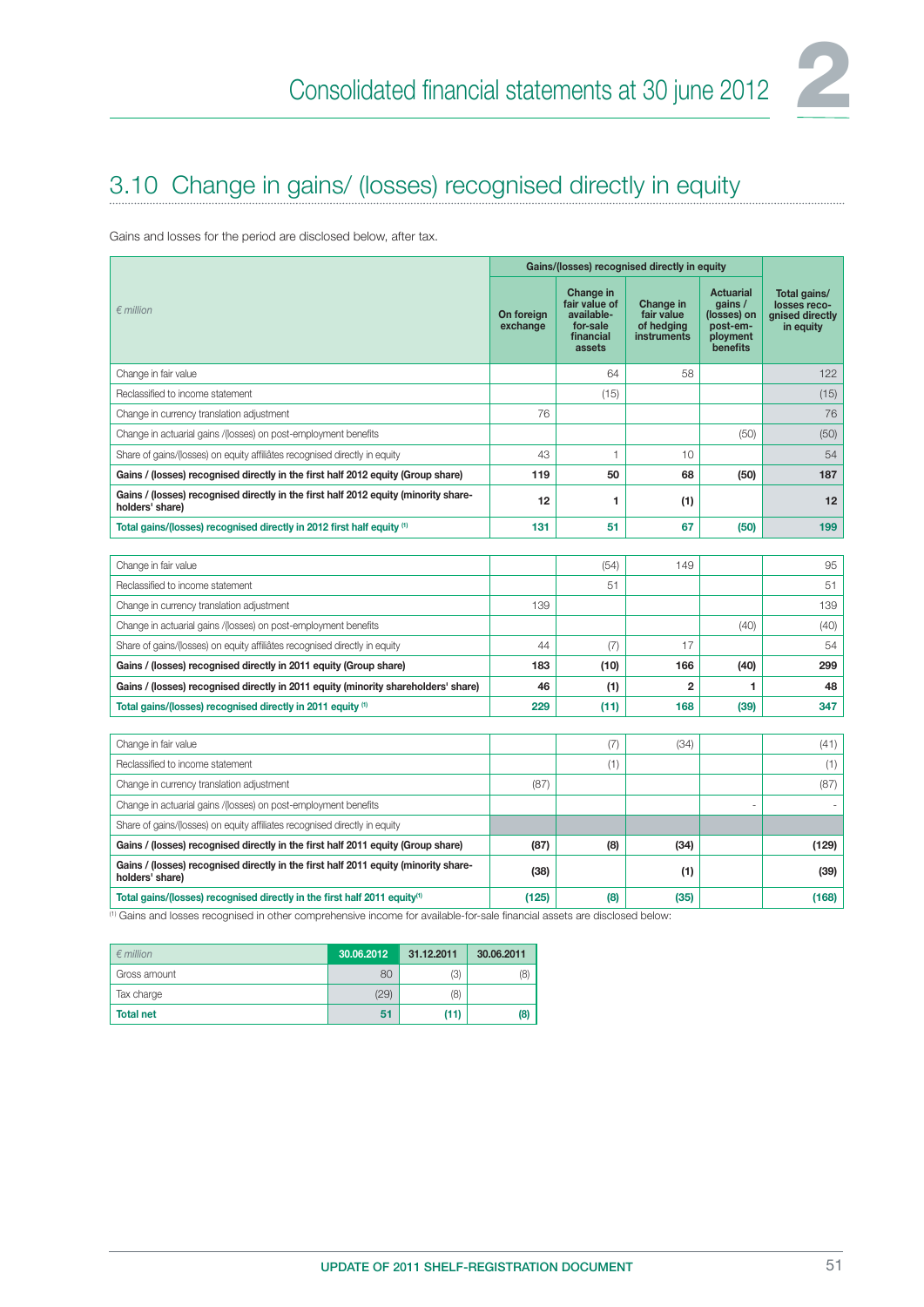## NOTE 4: SEGMENTAL REPORTING

#### Definition of business

The naming of Crédit Agricole CIB's business lines corresponds to the definitions applied within the Crédit Agricole S.A. Group.

#### Presentation of business Lines

Operations are broken down into five business lines.

Financing activities includes French and international commercial banking and structured finance: project finance, aircraft finance, ship finance, acquisition finance, property finance, and international trade.

Capital markets and investment banking encompasses capital markets activities (treasury, foreign exchange, commodities, interest-rate derivatives, debt markets, and equity derivatives), investment banking activities (mergers and acquisitions and equity capital markets), as well as equity brokerage activities carried out by CA Cheuvreux and CLSA and futures brokerage activities carried out by Newedge.

Since the refocusing plan was implemented in September 2008, discontinuing operations have been segregated into a separate business line, which includes exotic equity derivatives, correlation activities and the CDO, CLO and ABS portfolios.

These three business lines makeup nearly 100% of the Corporate and investment banking business line of Crédit Agricole S.A.

Crédit Agricole CIB is also present in international private banking through its establishments in Switzerland, Luxembourg, Monaco, Spain and Brazil.

Proprietary asset management and other activities encompass the non-operational activities of the above business lines.

## Analysis by business line

Transactions between business lines are conclued at market conditions.

|                                     | 30.06.2012   |                                              |                             |                                                     |                                     |                                                               |                |
|-------------------------------------|--------------|----------------------------------------------|-----------------------------|-----------------------------------------------------|-------------------------------------|---------------------------------------------------------------|----------------|
| $\epsilon$ million                  | Financing    | Capital markets<br>and investment<br>banking | Discontinuing<br>operations | <b>Total Corporate</b><br>and investment<br>banking | International<br>Private<br>Banking | Proprietary<br>asset<br>management<br>and other<br>activities | <b>Total</b>   |
| Net banking income                  | 1,049        | 1,689                                        | (298)                       | 2,440                                               | 346                                 |                                                               | 2,786          |
| Operating expenses                  | (463)        | (1, 177)                                     | (50)                        | (1,690)                                             | (261)                               | (1)                                                           | (1,952)        |
| Gross operating income              | 586          | 512                                          | (348)                       | 750                                                 | 85                                  | (1)                                                           | 834            |
| Cost of risk                        | (111)        | (20)                                         | (78)                        | (209)                                               | (4)                                 |                                                               | (213)          |
| Operating income                    | 475          | 492                                          | (426)                       | 541                                                 | 81                                  | (1)                                                           | 621            |
| Share of net income of affiliates   | 80           |                                              |                             | 80                                                  |                                     |                                                               | 80             |
| Net (gains)/ losses on other assets | $\mathbf{1}$ | 11                                           |                             | 12                                                  |                                     | 4                                                             | 16             |
| Goodwill                            |              | (132)                                        |                             | (132)                                               |                                     |                                                               | (132)          |
| Pre-tax income                      | 556          | 371                                          | (426)                       | 501                                                 | 81                                  | 3                                                             | 585            |
| Income tax                          | (158)        | (183)                                        | 158                         | (183)                                               | (15)                                | (5)                                                           | (203)          |
| Net income                          | 398          | 188                                          | (268)                       | 318                                                 | 66                                  | (2)                                                           | 382            |
| Minority interests                  | 15           | (3)                                          |                             | 12                                                  | (5)                                 |                                                               | $\overline{7}$ |
| <b>Net Income, Group Share</b>      | 413          | 185                                          | (268)                       | 330                                                 | 61                                  | (2)                                                           | 389            |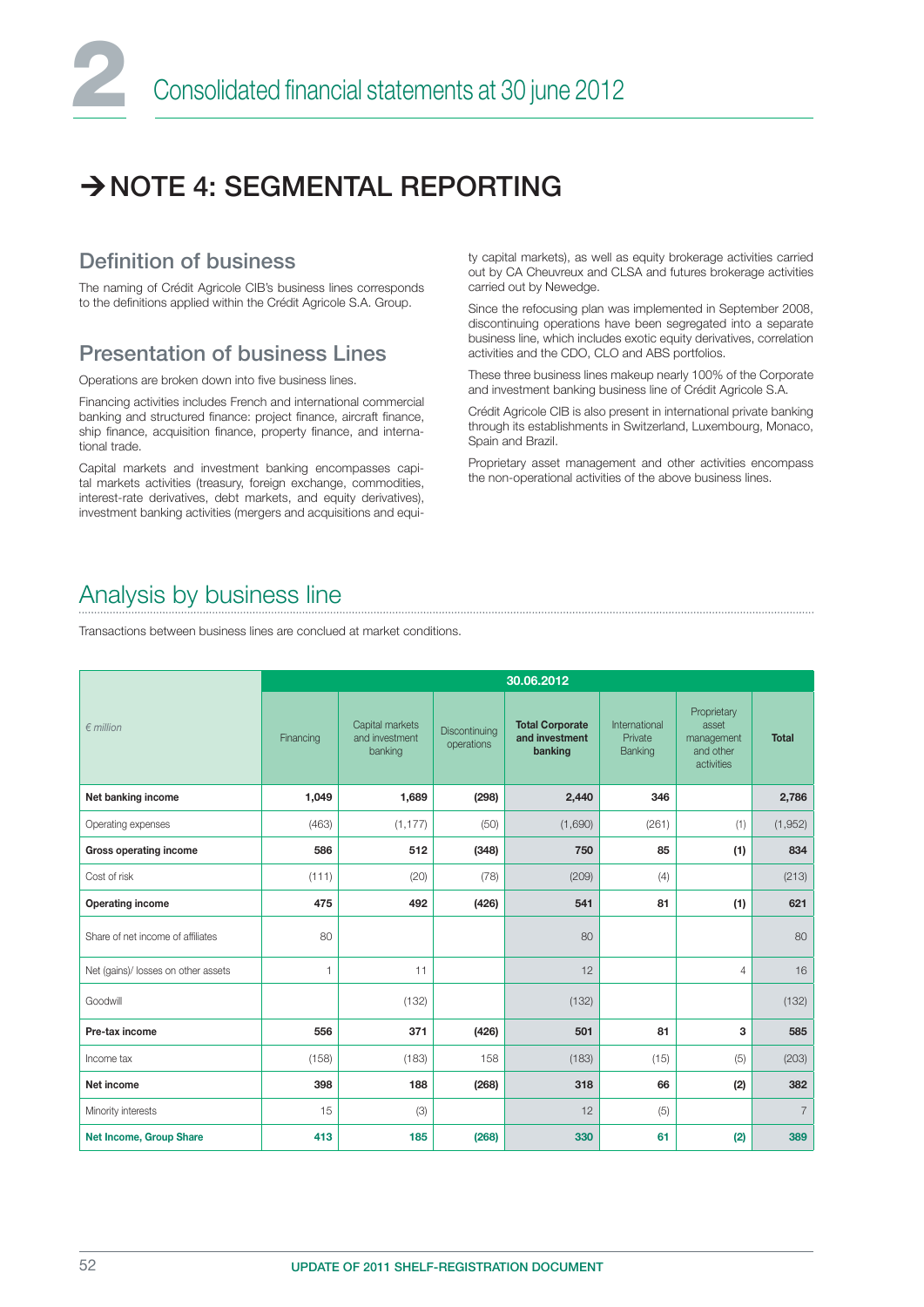

|                                     | 31.12.2011     |                                              |                             |                                                     |                                     |                                                               |                |  |
|-------------------------------------|----------------|----------------------------------------------|-----------------------------|-----------------------------------------------------|-------------------------------------|---------------------------------------------------------------|----------------|--|
| $∈$ million                         | Financing      | Capital markets<br>and investment<br>banking | Discontinuina<br>operations | <b>Total Corporate</b><br>and investment<br>banking | International<br>Private<br>Banking | Proprietary<br>asset<br>management<br>and other<br>activities | <b>Total</b>   |  |
| Net banking income                  | 2,434          | 3,194                                        | (314)                       | 5,314                                               | 572                                 |                                                               | 5,886          |  |
| Operating expenses                  | (972)          | (2,644)                                      | (108)                       | (3, 724)                                            | (428)                               |                                                               | (4, 152)       |  |
| Gross operating income              | 1,462          | 550                                          | (422)                       | 1,590                                               | 144                                 |                                                               | 1,734          |  |
| Cost of risk                        | (319)          | (11)                                         | (175)                       | (505)                                               | (2)                                 |                                                               | (507)          |  |
| Operating income                    | 1,143          | 539                                          | (597)                       | 1,085                                               | 142                                 |                                                               | 1,227          |  |
| Share of net income of affiliates   | 134            | (1)                                          |                             | 133                                                 |                                     |                                                               | 133            |  |
| Net (gains)/ losses on other assets | $\overline{2}$ |                                              |                             | $\overline{2}$                                      |                                     |                                                               | $\mathbf{2}$   |  |
| Goodwill                            |                | (295)                                        |                             | (295)                                               |                                     |                                                               | (295)          |  |
| Pre-tax income                      | 1,279          | 243                                          | (597)                       | 925                                                 | 142                                 |                                                               | 1,067          |  |
| Income tax                          | (412)          | (150)                                        | 202                         | (360)                                               | (25)                                | (2)                                                           | (387)          |  |
| Net income                          | 867            | 93                                           | (395)                       | 565                                                 | 117                                 | (2)                                                           | 680            |  |
| Minority interests                  | 14             | (4)                                          |                             | 10                                                  | (8)                                 |                                                               | $\overline{c}$ |  |
| Net Income, Group Share             | 881            | 89                                           | (395)                       | 575                                                 | 109                                 | (2)                                                           | 682            |  |

|                                     | 30.06.2011 |                                              |                             |                                                     |                                     |                                                               |              |  |  |
|-------------------------------------|------------|----------------------------------------------|-----------------------------|-----------------------------------------------------|-------------------------------------|---------------------------------------------------------------|--------------|--|--|
| $\epsilon$ million                  | Financing  | Capital markets<br>and investment<br>banking | Discontinuing<br>operations | <b>Total Corporate</b><br>and investment<br>banking | International<br>Private<br>Banking | Proprietary<br>asset<br>management<br>and other<br>activities | <b>Total</b> |  |  |
| Net banking income                  | 1,290      | 1,624                                        | 3                           | 2,917                                               | 293                                 |                                                               | 3,210        |  |  |
| Operating expenses                  | (451)      | (1,276)                                      | (50)                        | (1, 777)                                            | (211)                               |                                                               | (1,988)      |  |  |
| Gross operating income              | 839        | 348                                          | (47)                        | 1,140                                               | 82                                  |                                                               | 1,222        |  |  |
| Cost of risk                        | (130)      | (6)                                          | (78)                        | (214)                                               |                                     |                                                               | (214)        |  |  |
| Operating income                    | 709        | 342                                          | (125)                       | 926                                                 | 82                                  |                                                               | 1,008        |  |  |
| Share of net income of affiliates   | 69         | (1)                                          |                             | 68                                                  | 1                                   |                                                               | 69           |  |  |
| Net (gains)/ losses on other assets | (8)        | $\mathbf{2}$                                 |                             | (6)                                                 |                                     |                                                               | (6)          |  |  |
| Pre-tax income                      | 770        | 343                                          | (125)                       | 988                                                 | 83                                  |                                                               | 1,071        |  |  |
| Income tax                          | (262)      | (114)                                        | 42                          | (334)                                               | (15)                                | (7)                                                           | (356)        |  |  |
| Net income                          | 508        | 229                                          | (83)                        | 654                                                 | 68                                  | (7)                                                           | 715          |  |  |
| Minority interests                  | 5          | (1)                                          |                             | 4                                                   | (5)                                 |                                                               | (1)          |  |  |
| Net Income, Group Share             | 513        | 228                                          | (83)                        | 658                                                 | 63                                  | (7)                                                           | 714          |  |  |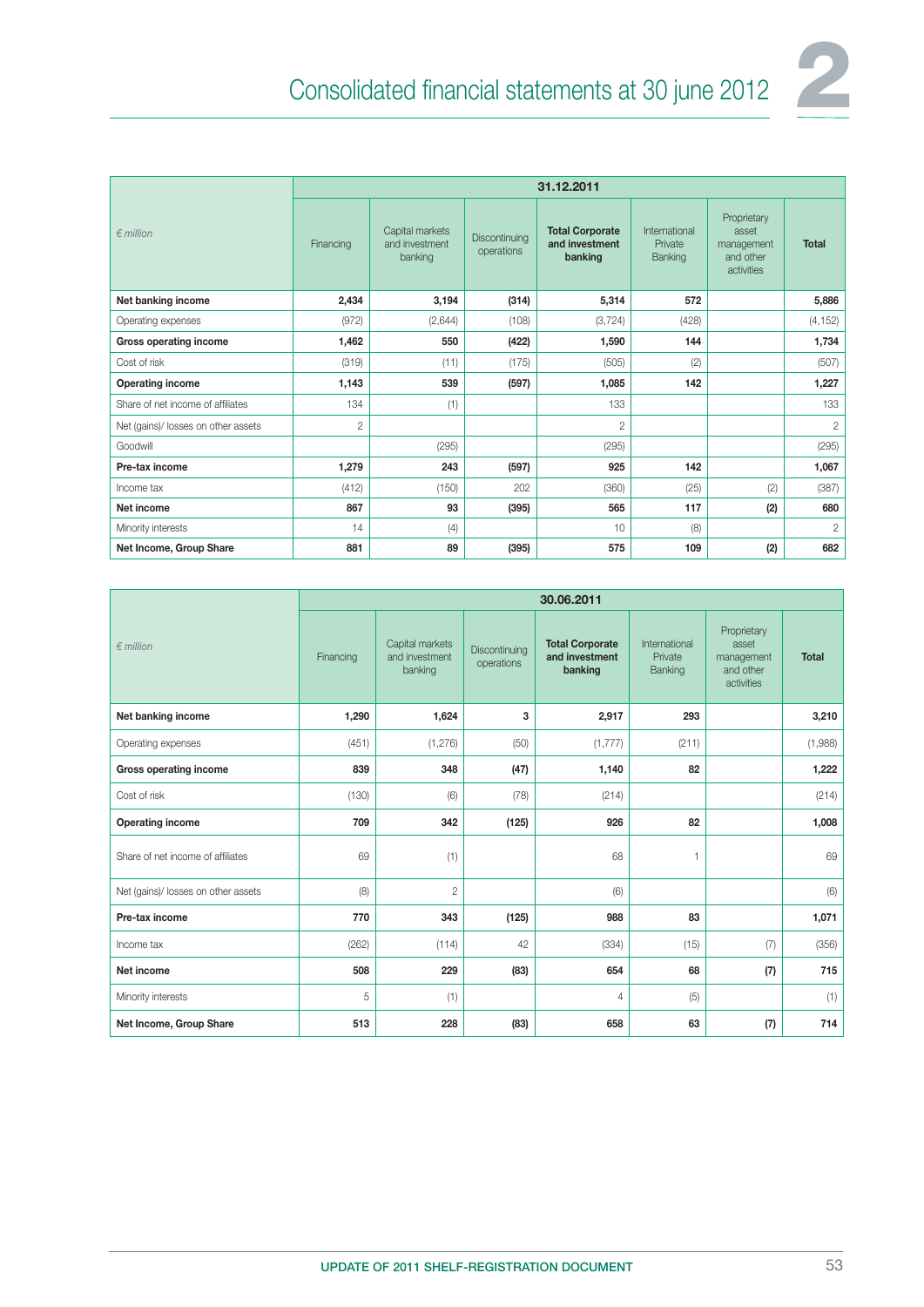## $\rightarrow$  NOTE 5: NOTES TO THE BALANCE SHEET

### 5.1 Financial assets and liabilities at fair value through profit or loss

#### Financial assets at fair value through profit and loss

| $\epsilon$ million                           | 30.06.2012 | 31.12.2011 |
|----------------------------------------------|------------|------------|
| Financial assets held for trading            | 499.865    | 461,855    |
| Financial assets designated as at fair value | 81         | 188        |
| <b>Book value</b>                            | 499,946    | 462,043    |
| Of which lent securities                     | 335        | 720        |

#### Financial assets held for trading

| $\epsilon$ million                                  | 30.06.2012 | 31.12.2011 |
|-----------------------------------------------------|------------|------------|
| Loans and advances to customers (1)                 | 257        | 263        |
| Securities brought under repurchase agreements      | 24,903     | 38,027     |
| Securities held for trading                         | 54,064     | 49,550     |
| - Treasury bills and similar items                  | 33,442     | 25,465     |
| - Bond and other fixed-income securities (2)        | 12,848     | 14,878     |
| - Equities and other variable-income securities (3) | 7,774      | 9,207      |
| Derivative instruments                              | 420,641    | 374,015    |
| <b>Book value</b>                                   | 499,865    | 461,855    |

(1) Including loans being syndicated.

<sup>(2)</sup> Including monetary mutual funds.

<sup>(3)</sup> Including equity mutual funds.

### Financial assets designated at fair value

| $\epsilon$ million                                             | 30.06.2012     | 31.12.2011 |
|----------------------------------------------------------------|----------------|------------|
| Securities held for trading                                    | 8 <sup>1</sup> | 188        |
| - Bonds and other fixed-income securities <sup>(1)</sup>       |                |            |
| - Equities and other variable-income securities <sup>(2)</sup> | 76             |            |
| <b>Book value</b>                                              | 81             | 188        |

(1) Including monetary mutual funds.

(2) Including equity mutual funds.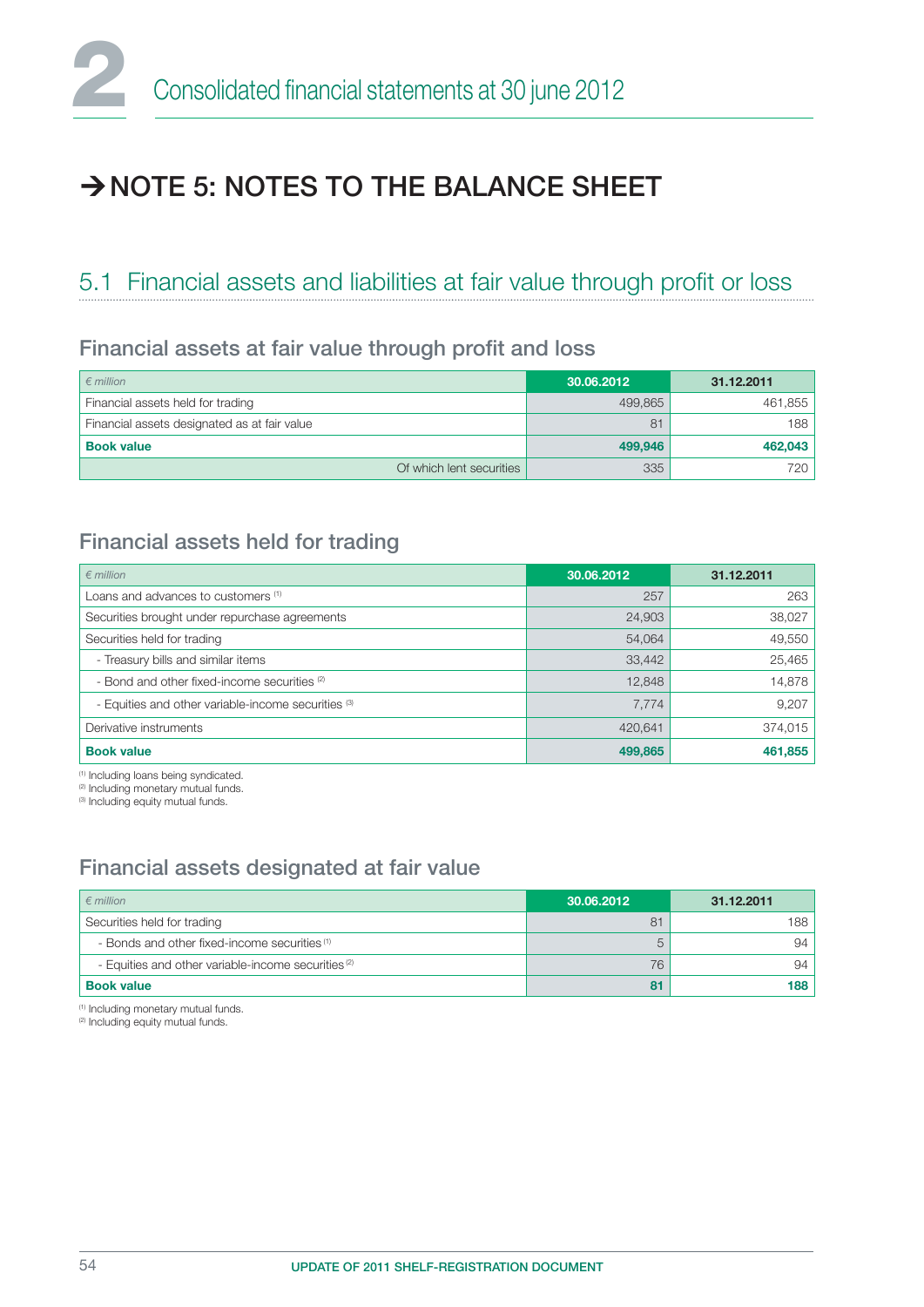

#### Financial liabilities at fair value through profit and loss

| $\epsilon$ million                                | 30.06.2012 | 31.12.2011 |
|---------------------------------------------------|------------|------------|
| Financial liabilities held for trading            | 509.745    | 466,678    |
| Financial liabilities designated as at fair value |            |            |
| <b>Book value</b>                                 | 509,745    | 466,678    |

#### Financial liabilities held for trading

| $\epsilon$ million                          | 30.06.2012 | 31.12.2011 |
|---------------------------------------------|------------|------------|
| Securities sold short                       | 29,262     | 26,259     |
| Securities sold under repurchase agreements | 26,561     | 36,013     |
| Debt securities in issue <sup>(1)</sup>     | 33,089     | 32,530     |
| Derivatives instruments                     | 420,833    | 371,876    |
| <b>Book value</b>                           | 509,745    | 466,678    |

(1) Revaluation adjustments relating to the Group's issuer credit risk are assessed using models based on the Group's refinancing conditions. They also take into account the residual term of the relevant liabilities. The revaluation of existing structured issues is based on issue spreads in force at the accounting closing date.

## 5.2 Unrealised gains and losses on available-for-sale financial assets

|                                                                                | 30.06.2012    |                                                           |                                            | 31.12.2011    |                                                           |                                            |  |
|--------------------------------------------------------------------------------|---------------|-----------------------------------------------------------|--------------------------------------------|---------------|-----------------------------------------------------------|--------------------------------------------|--|
| $\epsilon$ million                                                             | Fair<br>value | Gains reco-<br>gnised in other<br>comprehensive<br>income | Losses in other<br>comprehensive<br>income | Fair<br>value | Gains reco-<br>gnised in other<br>comprehensive<br>income | Losses in other<br>comprehensive<br>income |  |
| Treasury bills and similar items                                               | 6,544         | 19                                                        | 18                                         | 5,128         |                                                           | 50                                         |  |
| Bonds and other fixed-income securities                                        | 9,980         | 91                                                        | 70                                         | 7,905         | 89                                                        | 83                                         |  |
| Equities and other variable-income securities                                  | 492           | 121                                                       | 19                                         | 524           | 127                                                       | 16                                         |  |
| Non-consolidated investments                                                   | 723           | 139                                                       | 9                                          | 707           | 116                                                       | 9                                          |  |
| Book value of available-for-sale financial<br>assets                           | 17,739        | 370                                                       | 116                                        | 14,264        | 332                                                       | 158                                        |  |
| Deferred tax                                                                   |               | (88)                                                      | (30)                                       |               | (69)                                                      | (41)                                       |  |
| Gains and losses directly in equity on<br>available- for-sale financial assets |               | 282                                                       | 86                                         |               | 263                                                       | 117                                        |  |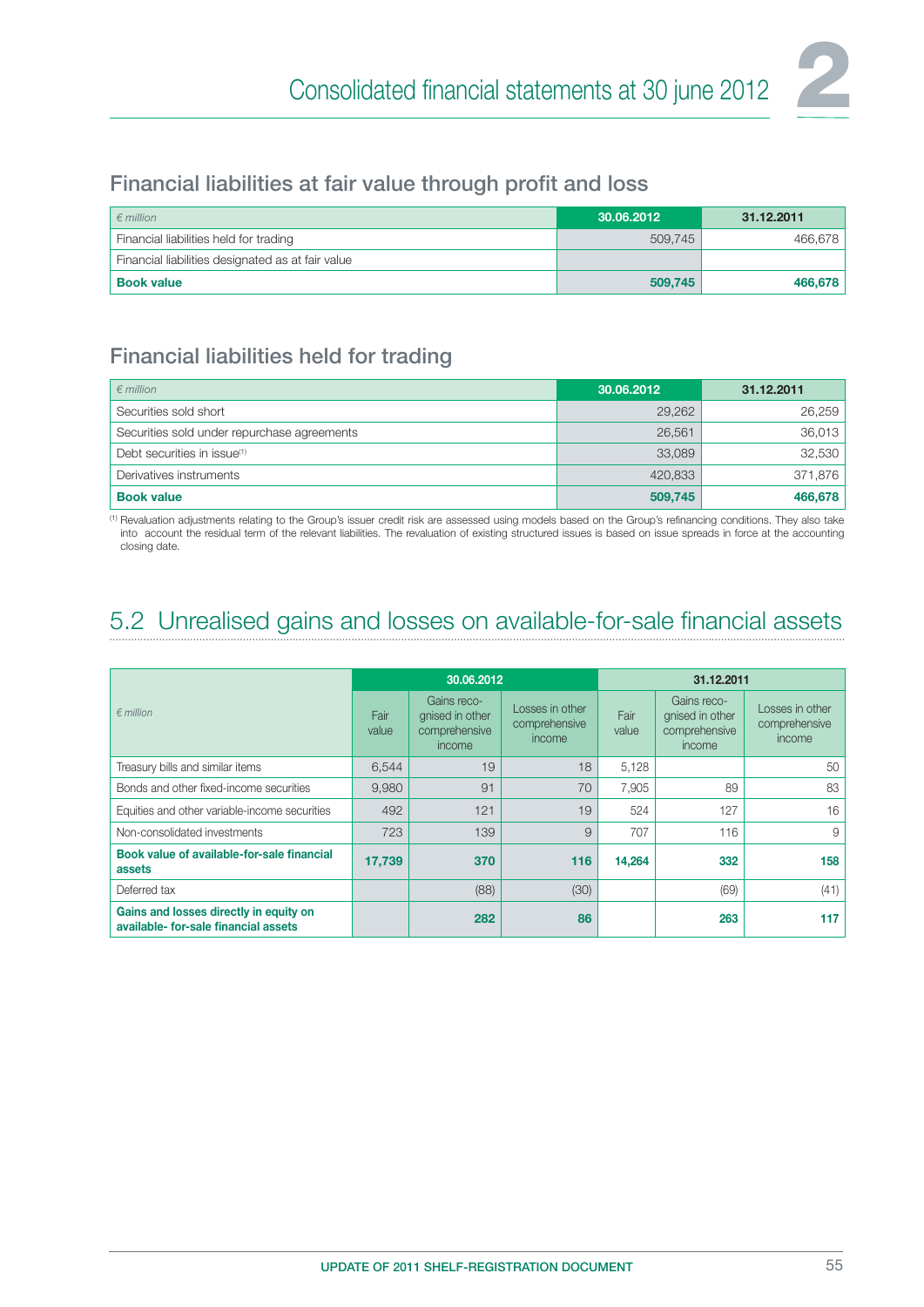## 5.3 Due from banks and loans and advances to customers

#### Due from banks

| $\n  emillion\n$                                     | 30.06.2012     | 31.12.2011     |
|------------------------------------------------------|----------------|----------------|
| <b>Banks</b>                                         |                |                |
| Loans and advances                                   | 48,178         | 44,290         |
| Performing current accounts in debit and receivables | 7,393          | 7,022          |
| Performing overnight time accounts and loans         | 8,133          | 10,648         |
| Securities bought under repurchase agreements        | 36,626         | 35,479         |
| Subordinated loans                                   | 50             | 27             |
| Securities not traded in an active market            | 320            | 336            |
| Other loans and advances                             | $\overline{2}$ | $\overline{2}$ |
| <b>Total</b>                                         | 85,176         | 80,134         |
| Impairment                                           | (565)          | (564)          |
| <b>Net book value</b>                                | 84,611         | 79,570         |

#### Loans and advances to customers

| $∈$ million                                   | 30.06.2012 | 31.12.2011 |
|-----------------------------------------------|------------|------------|
| <b>Customer items</b>                         |            |            |
| <b>Bills discounted</b>                       | 10,589     | 10,444     |
| Other loans                                   | 95,654     | 97,578     |
| Securities bought under repurchase agreements | 57,520     | 49,955     |
| Subordinated loans                            | 406        | 524        |
| Securities not traded in active market        | 5,817      | 6,782      |
| Short-term advances                           | 88         | 67         |
| Current accounts in debit                     | 6,541      | 6,581      |
| <b>Total</b>                                  | 176,615    | 171,931    |
| Impairment                                    | (3,893)    | (4,023)    |
| <b>Net value</b>                              | 172,722    | 167,908    |
| <b>Finance lease</b>                          |            |            |
| Property leasing                              | 293        | 308        |
| Net value                                     | 293        | 308        |
| <b>Net book value</b>                         | 173,015    | 168,216    |

#### Collateral securities:

During the first half of 2012, Crédit Agricole CIB brought €3,369 million asset to support Crédit Agricole S.A. involvement in different refinancing mechanisms, compared to  $€5,608$  million in 2011. Substantially the risks and rewards of the financial asset still belong to Crédit Agricole CIB.

Moreover, during the 2012 first half, Crédit Agricole CIB brought €4,000 million of assets to the Banque de France for its refinancing.

During the first half of 2012, Crédit Agricole CIB has used financing granted by the Banque de France for €4,017 million.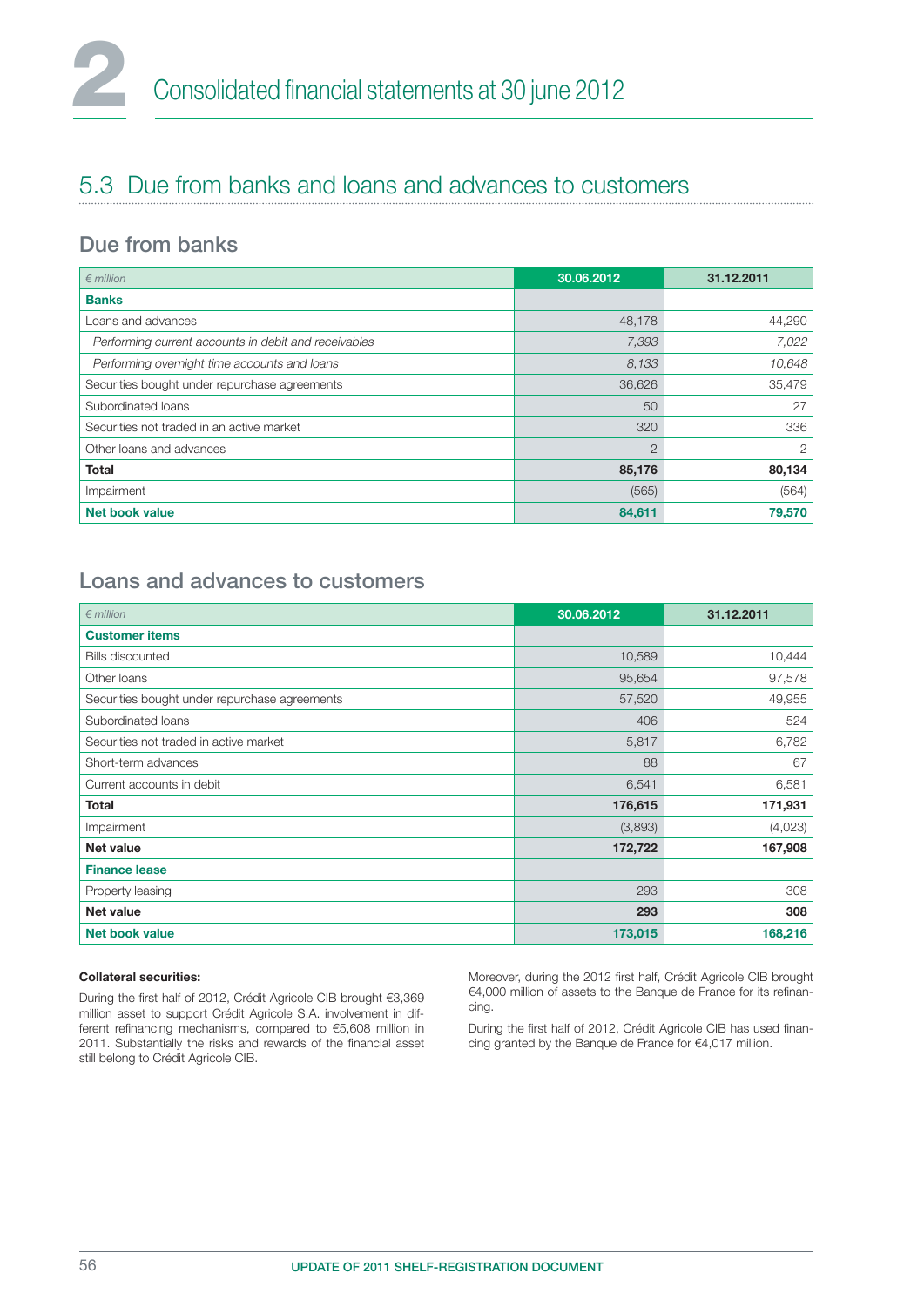### Due from banks and loans and advances to customer by customer type

|                       | 30.06.2012                           |                                        |                                |                                 |              |  |  |
|-----------------------|--------------------------------------|----------------------------------------|--------------------------------|---------------------------------|--------------|--|--|
| $\epsilon$ million    | <b>Gross</b><br>Ioans <sup>(1)</sup> | of which<br>impaired<br>doubtful debts | Impairment on<br>doubtful debt | <b>Collective</b><br>impairment | <b>Total</b> |  |  |
| Central governments   | 4,894                                | 77                                     | (75)                           | (27)                            | 4,792        |  |  |
| <b>Banks</b>          | 74,008                               | 620                                    | (565)                          |                                 | 73,443       |  |  |
| Central banks         | 11,168                               |                                        |                                |                                 | 11,168       |  |  |
| Non-bank institutions | 64,969                               | 610                                    | (341)                          | (825)                           | 63,803       |  |  |
| Corporates            | 101,015                              | 2,577                                  | (1,381)                        | (1, 172)                        | 98,462       |  |  |
| Retail customers      | 6,030                                | 709                                    | (72)                           |                                 | 5,958        |  |  |
| Net book value        | 262,084                              | 4,593                                  | (2, 434)                       | (2,024)                         | 257,626      |  |  |

(1) Including €1,000 million of performing restructured customer loans.

|                       | 31.12.2011                           |                                        |                                |                                 |              |  |  |
|-----------------------|--------------------------------------|----------------------------------------|--------------------------------|---------------------------------|--------------|--|--|
| $\epsilon$ million    | <b>Gross</b><br>Ioans <sup>(1)</sup> | of which<br>impaired<br>doubtful debts | Impairment on<br>doubtful debt | <b>Collective</b><br>impairment | <b>Total</b> |  |  |
| Central governments   | 4,464                                | 83                                     | (82)                           | (21)                            | 4,361        |  |  |
| <b>Banks</b>          | 61,895                               | 607                                    | (564)                          |                                 | 61,331       |  |  |
| Central banks         | 18,239                               |                                        |                                |                                 | 18,239       |  |  |
| Non-bank institutions | 57,182                               | 841                                    | (531)                          | (1,063)                         | 55,588       |  |  |
| Corporates            | 104,425                              | 2,033                                  | (1,061)                        | (1,206)                         | 102,158      |  |  |
| Retail customers      | 6,168                                | 759                                    | (59)                           |                                 | 6,109        |  |  |
| Net book value        | 252,373                              | 4,323                                  | (2, 297)                       | (2,290)                         | 247,786      |  |  |

(1) Including €1,021 million of performing restructured customer loans.

## 5.4 Impairment deducted from financial assets

| $\epsilon$ million                             | 31.12.2011 | Change in<br>scope | <b>Charges</b> | <b>Write-backs</b><br>and utilisations | <b>Translation</b><br>adjustmens | Other move-<br>ments | 30.06.2012 |
|------------------------------------------------|------------|--------------------|----------------|----------------------------------------|----------------------------------|----------------------|------------|
| Interbank loans                                | 564        |                    |                | (11)                                   | 8                                |                      | 565        |
| Customer loans                                 | 4,023      | (10)               | 210            | (411)                                  | 54                               | 27                   | 3,893      |
| of which general reserves                      | 2,290      |                    |                | (291)                                  | 25                               |                      | 2,024      |
| Available-for-sale assets                      | 511        | 3                  | 29             | (51)                                   | 6                                |                      | 498        |
| Other financial assets                         | 29         |                    |                |                                        |                                  | (1                   | 30         |
| <b>Total impairment of financial</b><br>assets | 5,127      | (7)                | 246            | (473)                                  | 67                               | 26                   | 4,986      |

| $\epsilon$ million                             | 31.12.2010 | Change in<br>scope | <b>Charges</b> | <b>Write-backs</b><br>and utilisations | <b>Translation</b><br>adjustmens | Other move-<br>ments | 31.12.2011 |
|------------------------------------------------|------------|--------------------|----------------|----------------------------------------|----------------------------------|----------------------|------------|
| Interbank loans                                | 537        | ۱1                 | 35             | (34)                                   | 15                               |                      | 564        |
| Customer loans                                 | 3,875      |                    | 499            | (452)                                  | 102                              | (2)                  | 4,023      |
| of which general reserves                      | 2,137      |                    | 76             |                                        | 77                               |                      | 2,290      |
| Available-for-sale assets                      | 517        | 8                  | 70             | (95)                                   | 8                                |                      | 511        |
| Other financial assets                         | 28         |                    | 15             | (15)                                   |                                  |                      | 29         |
| <b>Total impairment of financial</b><br>assets | 4,957      | 20                 | 619            | (596)                                  | 125,                             |                      | 5,127      |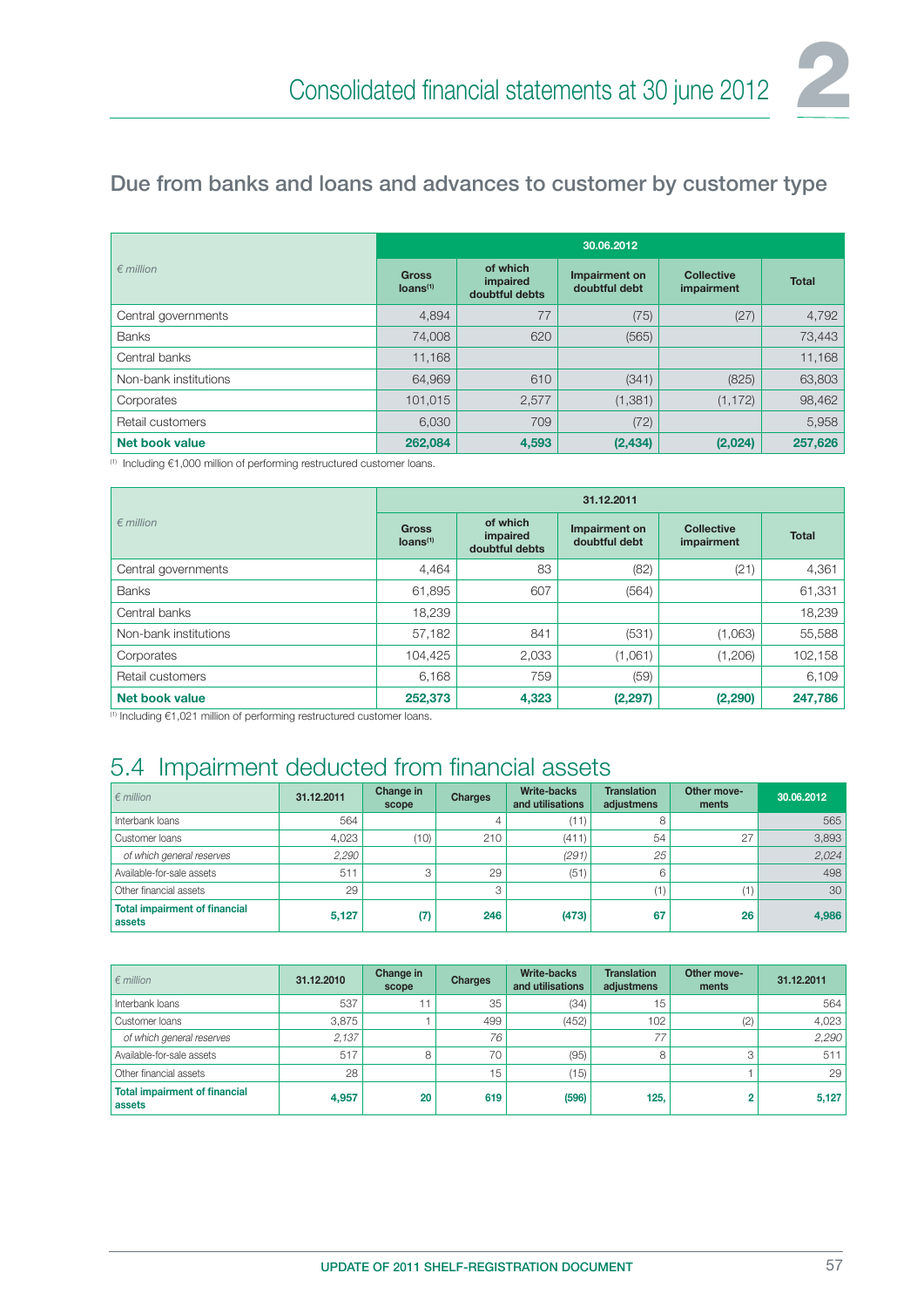### 5.5 Exposure to sovereign and non-sovereign risk on European country under watch

Given the economic climate confirming the difficulties that some countries in the eurozone face in controlling their public finances, the European solidarity policy has resulted in support for Greece, Portugal and Ireland.

#### Exposure to sovereign risk on Greece, Ireland, Portugal, Italy and Spain

#### Banking activity

For banking activity, information is presented according to the methodology that was used to perform stress tests at the request of the EBA (European Banking Authority). In the absence of any defaults and given the plans put in place, none of these exposures was individually impaired.

Exposure to sovereign debt corresponds to the accounting book value.

#### Sovereign Debt – Net exposures

|                                         | 30.06.2012                     |                                    |                                 |                                                      |          |  |
|-----------------------------------------|--------------------------------|------------------------------------|---------------------------------|------------------------------------------------------|----------|--|
|                                         |                                | <b>Net exposures Bank activity</b> |                                 |                                                      |          |  |
| $\epsilon$ million                      |                                | of which banking book              | of which                        | <b>Total Bank</b>                                    |          |  |
|                                         | Held-to-<br>maturity<br>assets | Available-for-<br>sale             | <b>Loans and</b><br>receivables | trading<br><b>book</b><br>(excluding<br>derivatives) | activity |  |
| Greece<br>of which before 2020 maturity |                                |                                    |                                 |                                                      |          |  |
| Ireland                                 |                                | 151                                |                                 |                                                      | 151      |  |
| Portugal                                |                                | 145                                |                                 | 4                                                    | 149      |  |
| Italy                                   |                                |                                    | 165                             | 339                                                  | 504      |  |
| Spain                                   |                                | 45                                 |                                 | 107                                                  | 152      |  |
| <b>Total</b>                            |                                | 341                                | 165                             | 450                                                  | 956      |  |

|                                         | 31.12.2011                     |                        |                          |                               |          |
|-----------------------------------------|--------------------------------|------------------------|--------------------------|-------------------------------|----------|
|                                         |                                |                        |                          |                               |          |
| $\epsilon$ million                      |                                | of which banking book  | of which                 | <b>Total Bank</b>             |          |
|                                         | Held-to-<br>maturity<br>assets | Available-for-<br>sale | Loans and<br>receivables | trading<br>book<br>(excluding | activity |
| Greece<br>of which before 2020 maturity |                                |                        |                          |                               |          |
| Ireland                                 |                                | 146                    |                          |                               | 146      |
| Portugal                                |                                | 256                    |                          | 8                             | 264      |
| Italy                                   |                                |                        | 192                      | 128                           | 320      |
| Spain                                   |                                | 45                     |                          |                               | 45       |
| <b>Total</b>                            |                                | 447                    | 192                      | 136                           | 775      |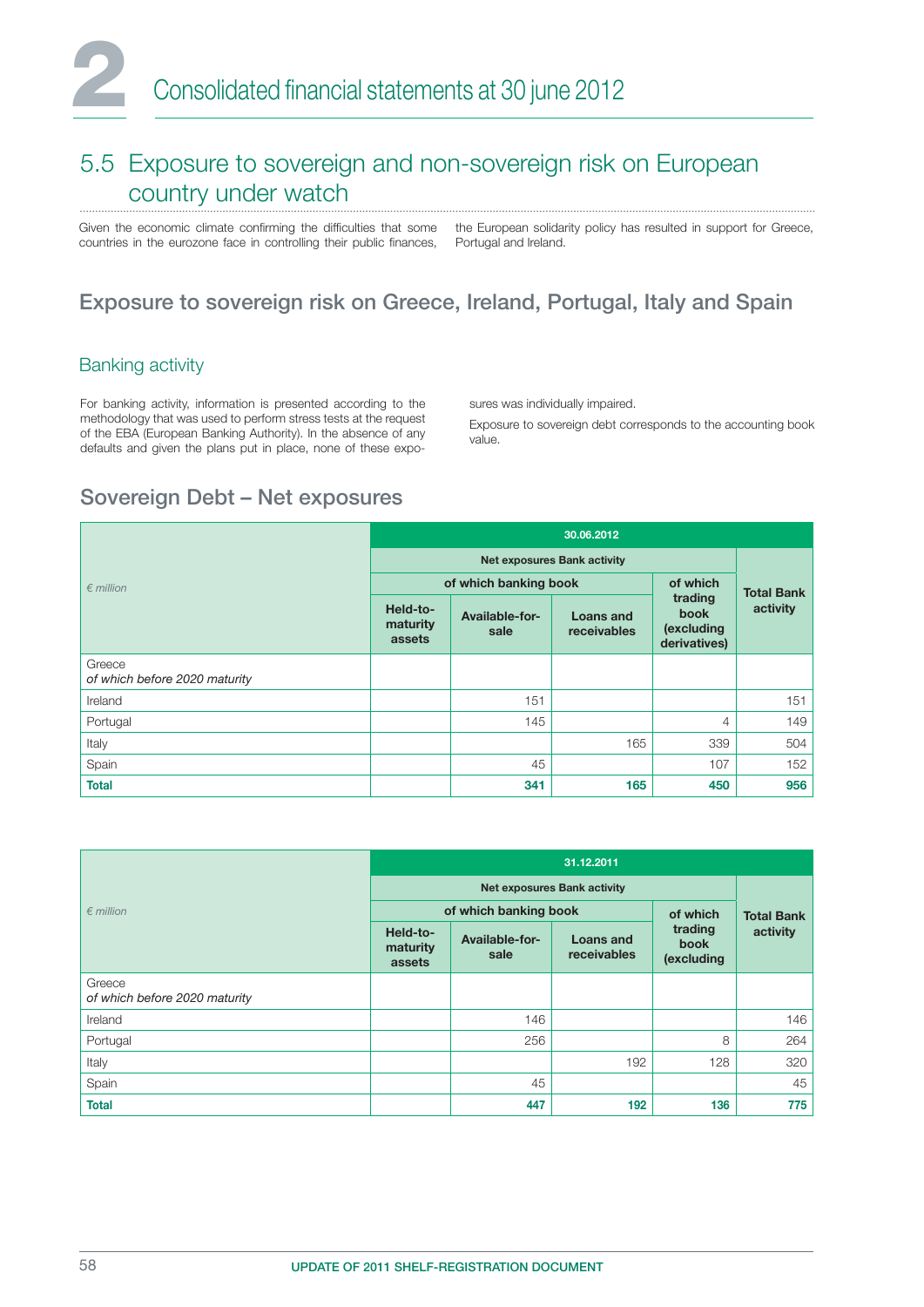

#### Sovereign debt by maturity (banking book)

| $\notin$ million | Residual<br>maturity | Net exposures  |
|------------------|----------------------|----------------|
| Greece           |                      |                |
|                  | Before 2020          |                |
|                  | <b>After 2020</b>    |                |
|                  | <b>Total</b>         |                |
| Ireland          |                      |                |
|                  | 1 year               | 3              |
|                  | 2 year               | 148            |
|                  | 3 year               |                |
|                  | 5 year               |                |
|                  | 10 year and more     |                |
|                  | <b>Total</b>         | 151            |
| Portugal         |                      |                |
|                  | 1 year               | $\overline{7}$ |
|                  | 2 year               | 135            |
|                  | 3 year               |                |
|                  | 5 year               | $\mathbf{2}$   |
|                  | 10 year and more     | 1              |
|                  | <b>Total</b>         | 145            |
| Italy            |                      |                |
|                  | 1 year               | 165            |
|                  | 2 year               |                |
|                  | 3 year               |                |
|                  | 5 year               |                |
|                  | 10 year and more     |                |
|                  | <b>Total</b>         | 165            |
| Spain            |                      |                |
|                  | 1 year               | 45             |
|                  | 2 year               |                |
|                  | 3 year               |                |
|                  | 5 year               |                |
|                  | 10 year and more     |                |
|                  | <b>Total</b>         | 45             |
|                  | <b>TOTAL</b>         | 506            |

#### Exposure to non-sovereign risk on Greece, Ireland, Portugal, Italy, Spain, Cyprus and Hungary

The exposure of Crédit Agricole CIB to the non-sovereign risk on European countries under watch is detailed below. It relates to portfolios of debt instruments and loans and receivables granted to customers and credit institutions. Trading exposures and offbalance sheet commitments are excluded from this analysis. The breakdown by country is performed by country of counterparty risk.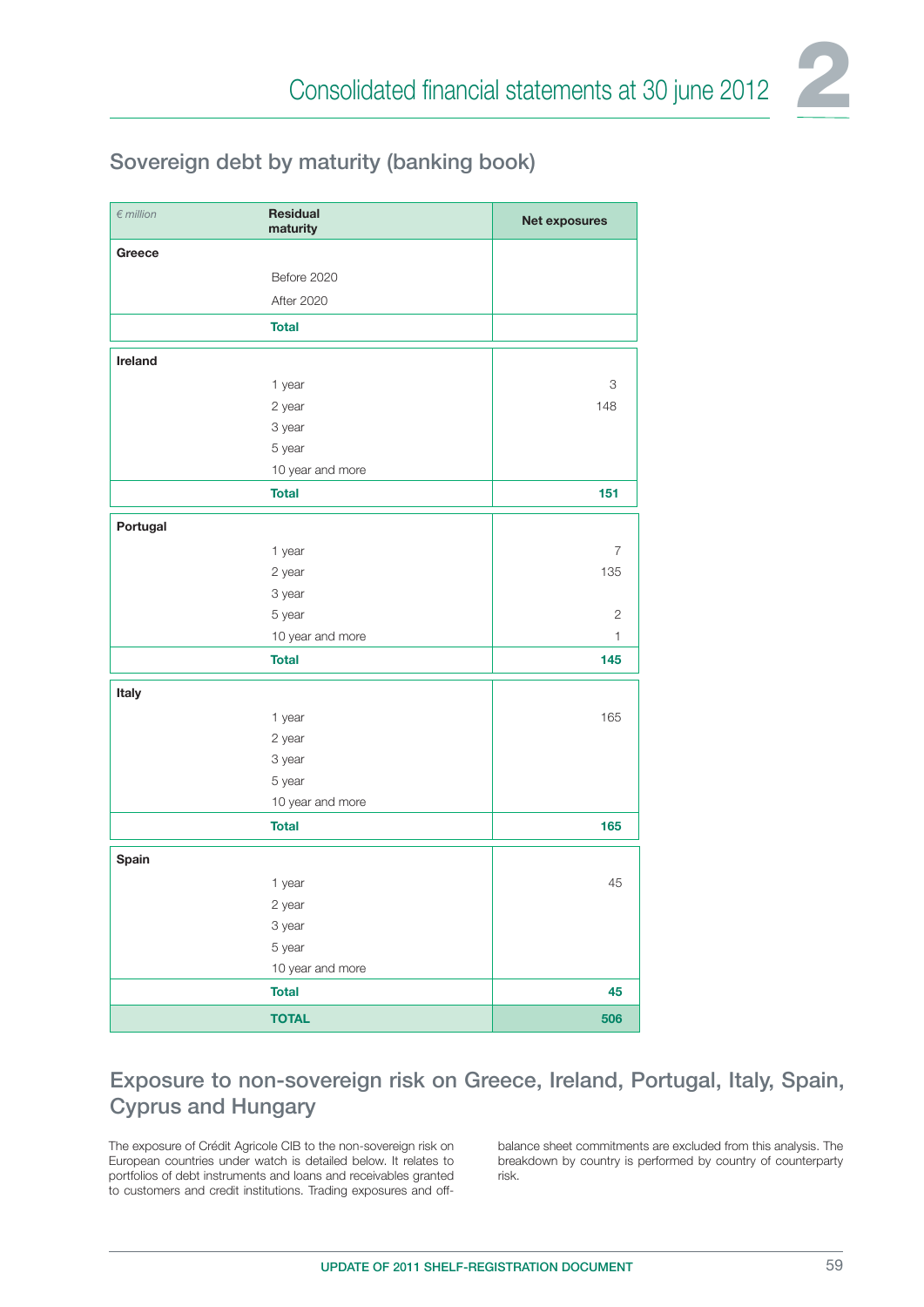## Banking activities (Credit risk)

|                                                       | 30.06.2012           |                                      |                                            |                           | 31.12.2011 |
|-------------------------------------------------------|----------------------|--------------------------------------|--------------------------------------------|---------------------------|------------|
| $∈$ million                                           | Gross<br>outstanding | O/W<br>impaired gross<br>outstanding | Individual<br>and collective<br>impairment | <b>Net</b><br>outstanding | Book value |
| Portugal                                              |                      |                                      |                                            |                           |            |
| <b>Banks</b>                                          | 122                  |                                      |                                            | 122                       | 149        |
| Customer loans                                        | 25                   |                                      |                                            | 25                        | 28         |
| Entreprises and Corporates excluding paragovernmental | 116                  |                                      | (5)                                        | 111                       | 114        |
| Entreprises and Corporates paragovernmental           |                      |                                      |                                            |                           |            |
| Local authorities                                     |                      |                                      |                                            |                           |            |
| <b>Total</b>                                          | 263                  |                                      | (5)                                        | 258                       | 291        |
| Italy                                                 |                      |                                      |                                            |                           |            |
| <b>Banks</b>                                          | 1,586                |                                      | (2)                                        | 1,584                     | 509        |
| Customer loans                                        | 839                  | 585                                  | (1)                                        | 838                       | 970        |
| Entreprises and Corporates excluding paragovernmental | 10,913               | 184                                  | (142)                                      | 10,771                    | 10,520     |
| Entreprises and Corporates paragovernmental           | 266                  |                                      |                                            | 266                       | 267        |
| Local authorities                                     |                      |                                      |                                            |                           |            |
| <b>Total</b>                                          | 13,604               | 769                                  | (145)                                      | 13,459                    | 12,266     |
| Ireland                                               |                      |                                      |                                            |                           |            |
| <b>Banks</b>                                          | 24                   |                                      |                                            | 24                        | 1          |
| Customer loans                                        | $\overline{4}$       |                                      |                                            | $\overline{4}$            | 3          |
| Entreprises and Corporates excluding paragovernmental | 1,784                | 10                                   | (8)                                        | 1,776                     | 1,783      |
| Entreprises and Corporates paragovernmental           |                      |                                      |                                            |                           |            |
| Local authorities                                     |                      |                                      |                                            |                           |            |
| <b>Total</b>                                          | 1,812                | 10                                   | (8)                                        | 1,804                     | 1,787      |
| Spain                                                 |                      |                                      |                                            |                           |            |
| <b>Banks</b>                                          | 327                  |                                      |                                            | 327                       | 287        |
| Customer loans                                        | 349                  |                                      |                                            | 349                       | 344        |
| Entreprises and Corporates excluding paragovernmental | 6,129                | 261                                  | (317)                                      | 5,812                     | 6,281      |
| Entreprises and Corporates paragovernmental           | 321                  |                                      |                                            | 321                       | 310        |
| Local authorities                                     | 391                  |                                      | (317)                                      | 391                       | 416        |
| <b>Total</b><br>Greece (including Cyprus)             | 7,517                | 261                                  |                                            | 7,200                     | 7,638      |
| <b>Banks</b>                                          | 65                   |                                      |                                            | 65                        | 52         |
| Customer loans                                        | 56                   |                                      |                                            | 56                        | 55         |
| Entreprises and Corporates excluding paragovernmental | 2,419                | 52                                   | (71)                                       | 2,348                     | 2,447      |
| Entreprises and Corporates paragovernmental           |                      |                                      |                                            |                           |            |
| Local authorities                                     |                      |                                      |                                            |                           |            |
| <b>Total</b>                                          | 2,540                | 52                                   | (71)                                       | 2,469                     | 2,554      |
| Hungary                                               |                      |                                      |                                            |                           |            |
| <b>Banks</b>                                          | 124                  |                                      |                                            | 124                       | 87         |
| Customer loans                                        | $\overline{2}$       |                                      |                                            | $\mathbf{2}$              | 1          |
| Entreprises and Corporates excluding paragovernmental | 589                  |                                      | (1)                                        | 588                       | 642        |
| Entreprises and Corporates paragovernmental           | 26                   |                                      |                                            | 26                        | 26         |
| Local authorities                                     |                      |                                      |                                            |                           | 27         |
| <b>Total</b>                                          | 741                  |                                      | (1)                                        | 740                       | 783        |
| <b>TOTAL</b>                                          | 26,477               | 1,092                                | (547)                                      | 25,930                    | 25,319     |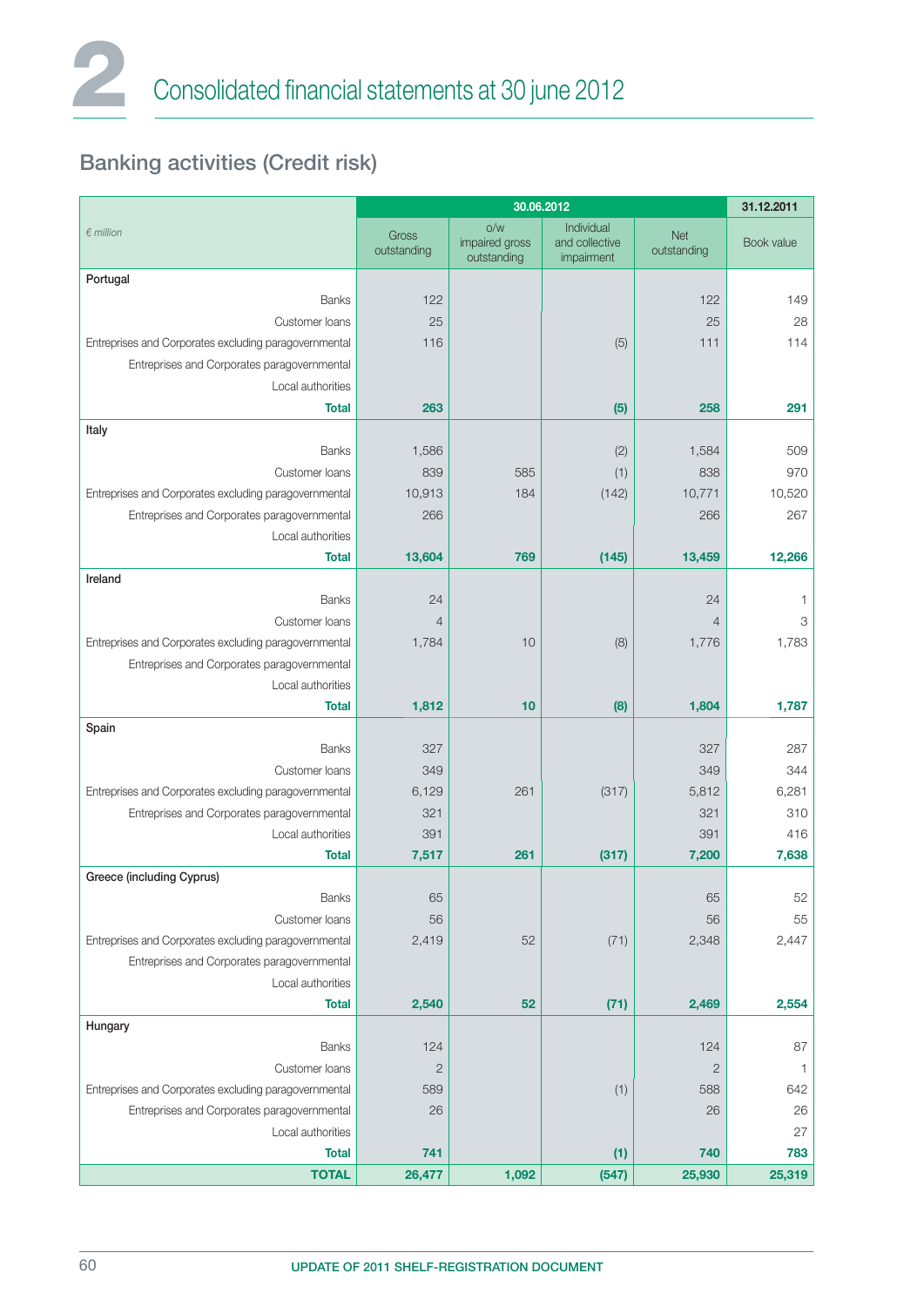

### Banking activity - Debt instruments

The disclosed amounts include the carrying amount in the balance sheet of debt instruments classified in available-for-sale financial assets.

|                                                                                                      | 30.06.2012                          | 31.12.2011                          |
|------------------------------------------------------------------------------------------------------|-------------------------------------|-------------------------------------|
| $\n  emillion\n$                                                                                     | Net exposure on debt<br>instruments | Net exposure on debt<br>instruments |
| Portugal                                                                                             |                                     |                                     |
| Banks                                                                                                | $\mathbf{1}$                        | 1                                   |
| Customer loans                                                                                       |                                     |                                     |
| Entreprises and Corporates excluding paragovernmental                                                |                                     |                                     |
| Entreprises and Corporates paragovernmental                                                          | 68                                  | 66                                  |
| Local authorities                                                                                    |                                     |                                     |
| <b>Total</b>                                                                                         | 69                                  | 67                                  |
| Italy                                                                                                |                                     |                                     |
| <b>Banks</b>                                                                                         | 49                                  | 64                                  |
| Customer loans                                                                                       | 160                                 | 274                                 |
| Entreprises and Corporates excluding paragovernmental<br>Entreprises and Corporates paragovernmental |                                     |                                     |
| Local authorities                                                                                    |                                     |                                     |
| <b>Total</b>                                                                                         | 209                                 | 338                                 |
| Ireland                                                                                              |                                     |                                     |
| <b>Banks</b>                                                                                         |                                     | 76                                  |
| Customer loans                                                                                       |                                     |                                     |
| Entreprises and Corporates excluding paragovernmental                                                | 57                                  | 229                                 |
| Entreprises and Corporates paragovernmental                                                          |                                     |                                     |
| Local authorities                                                                                    |                                     |                                     |
| <b>Total</b>                                                                                         | 57                                  | 305                                 |
| Spain                                                                                                |                                     |                                     |
| <b>Banks</b>                                                                                         |                                     | 113                                 |
| Customer loans                                                                                       |                                     |                                     |
| Entreprises and Corporates excluding paragovernmental                                                | 12                                  | 74                                  |
| Entreprises and Corporates paragovernmental                                                          |                                     |                                     |
| Local authorities                                                                                    |                                     |                                     |
| <b>Total</b>                                                                                         | 12                                  | 187                                 |
| Greece (including Cyprus)                                                                            |                                     |                                     |
| <b>Banks</b>                                                                                         |                                     |                                     |
| Customer loans                                                                                       |                                     |                                     |
| Entreprises and Corporates excluding paragovernmental                                                |                                     |                                     |
| Entreprises and Corporates paragovernmental                                                          |                                     |                                     |
| Local authorities                                                                                    |                                     |                                     |
| <b>Total</b>                                                                                         |                                     |                                     |
| Hungary                                                                                              |                                     |                                     |
| <b>Banks</b>                                                                                         | 108                                 | 121                                 |
| Customer loans                                                                                       |                                     |                                     |
| Entreprises and Corporates excluding paragovernmental                                                |                                     |                                     |
| Entreprises and Corporates paragovernmental<br>Local authorities                                     |                                     |                                     |
| <b>Total</b>                                                                                         | 108                                 | 121                                 |
| <b>TOTAL</b>                                                                                         | 455                                 | 1,018                               |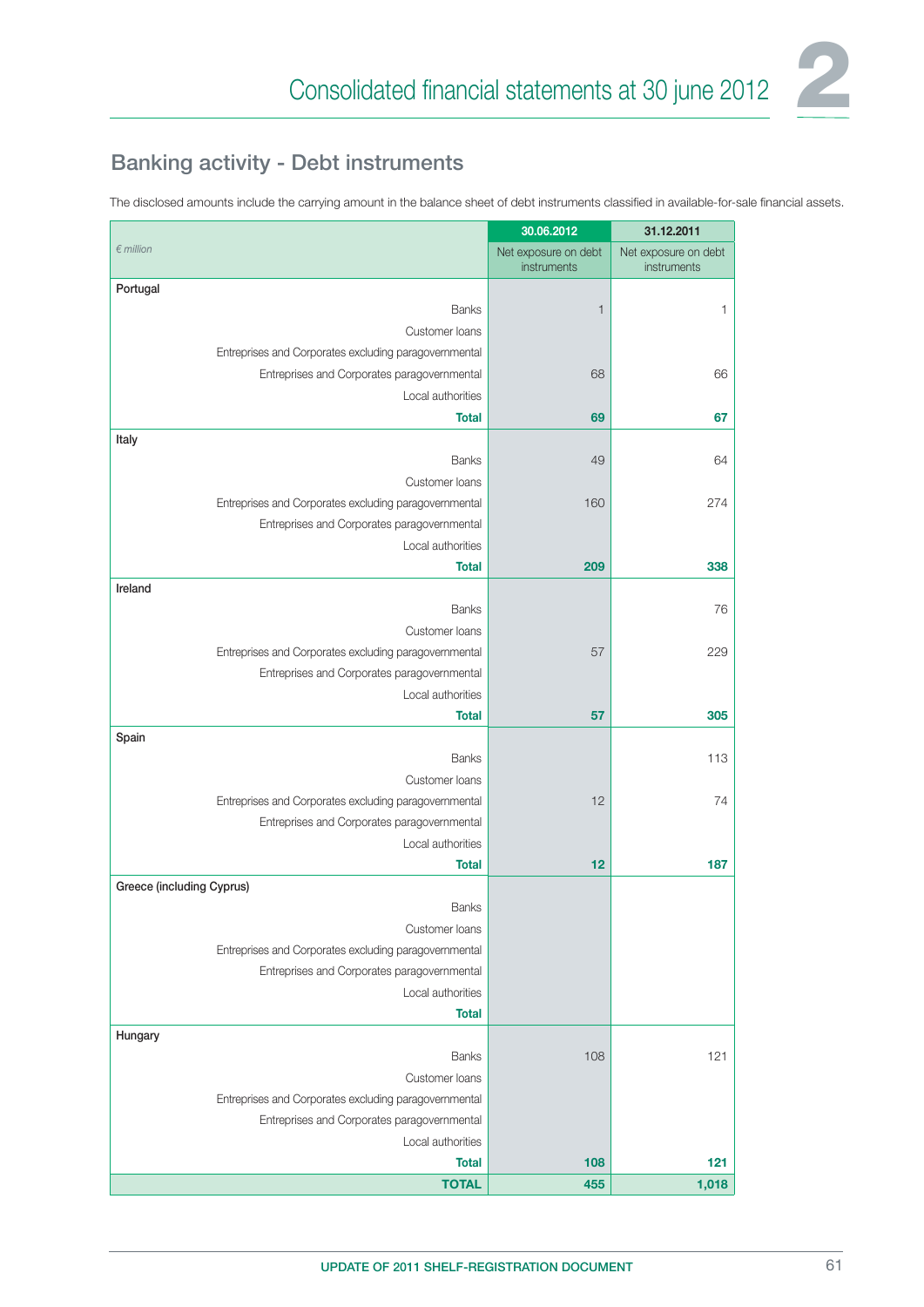## 5.6 Due to banks and customer accounts

#### Due to banks

| $\epsilon$ million                          | 30.06.2012 | 31.12.2011 |
|---------------------------------------------|------------|------------|
| Deposits                                    | 62,810     | 74,329     |
| of which current accounts in credit         | 4,428      | 4,303      |
| of which overnight accounts and borrowings  | 5,220      | 3,900      |
| Securities sold under repurchase agreements | 27,330     | 12,565     |
| <b>Book value</b>                           | 90,140     | 86,894     |

#### Customer accounts

| $\epsilon$ million                          | 30.06.2012 | 31.12.2011 |
|---------------------------------------------|------------|------------|
| Current accounts in credit                  | 41,947     | 39,383     |
| Special savings accounts                    | 159        |            |
| Other accounts                              | 55,109     | 60,005     |
| Securities sold under repurchase agreements | 66.614     | 58,225     |
| <b>Book value</b>                           | 163,829    | 157,613    |

## 5.7 Debt securities in issue and subordinated debt

| $\n  emillion\n$               | 30.06.2012 | 31.12.2011 |
|--------------------------------|------------|------------|
| Debt securities in issue       |            |            |
| Interest-bearing notes         | 19         | 39         |
| Negociable debt securities     | 20,024     | 24,961     |
| <b>Bonds</b>                   | 16         | 8          |
| Other debt securities in issue | 28         | 28         |
| <b>Book value</b>              | 20,087     | 25,036     |
| <b>Subordinated debt</b>       |            |            |
| Fixed-term subordinated debt   | 1,400      | 3,219      |
| Perpetual subordinated debt    | 4,895      | 4,964      |
| <b>Book value</b>              | 6,295      | 8,183      |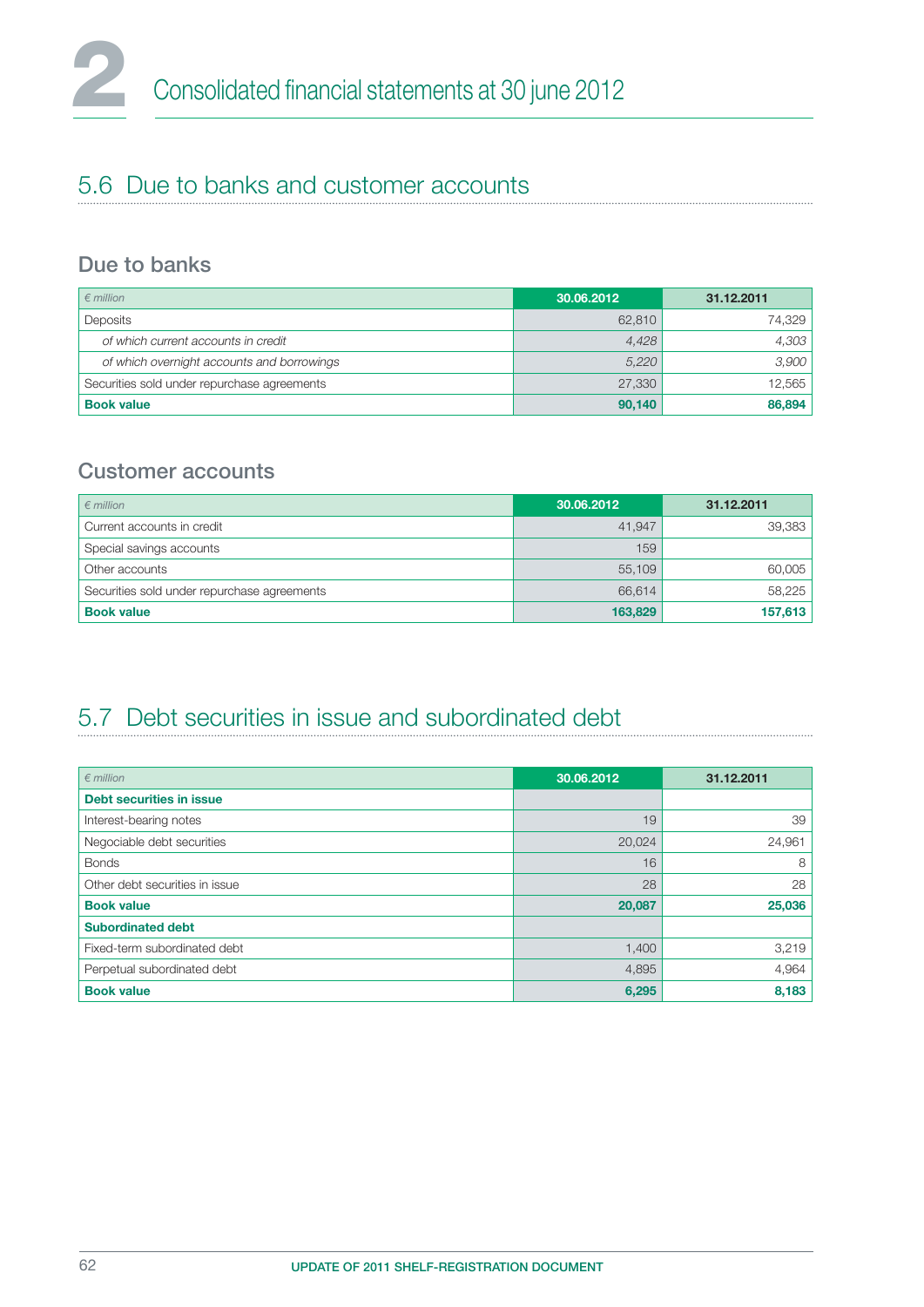

## 5.8 Property, plant and equipment and intangible assets (excluding goodwill)

| $\epsilon$ million                                  | 31.12.2011 | Change in<br>scope | Change<br>increases in (acqui-<br>sitions, business<br>combination) | <b>Decreases</b><br>(disposals and<br>redemption) | <b>Translation</b><br>adjusments | Other<br>movements | 30.06.2012 |
|-----------------------------------------------------|------------|--------------------|---------------------------------------------------------------------|---------------------------------------------------|----------------------------------|--------------------|------------|
| Property, plant and equipment<br>used in operations |            |                    |                                                                     |                                                   |                                  |                    |            |
| Gross value                                         | 1,681      | 63                 | 42                                                                  | (34)                                              | 15                               | $\overline{2}$     | 1,769      |
| Depreciation and impairment (1)                     | (978)      | (40)               | (47)                                                                | 28                                                | (10)                             |                    | (1,047)    |
| Net book value                                      | 703        | 23                 | (5)                                                                 | (6)                                               | 5                                | $\overline{2}$     | 722        |
| Intangible assets                                   |            |                    |                                                                     |                                                   |                                  |                    |            |
| Gross value                                         | 577        | 26                 | 30                                                                  | (12)                                              | 6                                |                    | 628        |
| Depreciation and impairment                         | (406)      | (22)               | (25)                                                                | 9                                                 | (4)                              | (1)                | (449)      |
| <b>Net book value</b>                               | 171        | 4                  | 5                                                                   | (3)                                               | $\overline{2}$                   |                    | 179        |

(1) Including depreciation of intangible assets led to third parties.

| $\n  emillion\n$                                    | 31.12.2010 | Change in<br>scope | Change<br>increases in (acqui-<br>sitions, business<br>combination) | <b>Decreases</b><br>(disposals and<br>redemption) | <b>Translation</b><br>adjusments | Other<br>movements | 31.12.2011 |
|-----------------------------------------------------|------------|--------------------|---------------------------------------------------------------------|---------------------------------------------------|----------------------------------|--------------------|------------|
| Property, plant and equipment<br>used in operations |            |                    |                                                                     |                                                   |                                  |                    |            |
| Gross value                                         | 1,635      |                    | 67                                                                  | (46)                                              | 18                               |                    | 1,681      |
| Depreciation and impairment (1)                     | (907)      | (6)                | (99)                                                                | 46                                                | (12)                             |                    | (978)      |
| Net book value                                      | 728        |                    | (32)                                                                |                                                   | 6                                |                    | 703        |
| Intangible assets                                   |            |                    |                                                                     |                                                   |                                  |                    |            |
| Gross value                                         | 530        | 4                  | 53                                                                  | (18)                                              | 5                                | 3                  | 577        |
| Depreciation and impairment                         | (360)      | (3)                | (55)                                                                | 15                                                | (3)                              |                    | (406)      |
| Net book value                                      | 170        |                    | (2)                                                                 | (3)                                               | $\overline{2}$                   | 3                  | 171        |

(1) Including depreciation of intangible assets led to third parties.

## 5.9 Reserves

| $\epsilon$ million                          | 31.12.2011 | Change in<br>scope | <b>Charges</b> | Write-backs,<br>amounts used | Write-backs.<br>amounts not<br>used | <b>Translation</b><br>adjusments | Other<br>movements | 30.06.2012 |
|---------------------------------------------|------------|--------------------|----------------|------------------------------|-------------------------------------|----------------------------------|--------------------|------------|
| Financing commitment<br>execution risks     | 20         |                    |                | (1)                          | (1)                                 | 0                                | 0                  | 25         |
| Operational risks                           |            | З                  |                |                              | $\Omega$                            | 0                                | (2)                |            |
| Employee retirement and similar<br>benefits | 638        |                    | 10             | (17)                         | (82)                                | 2                                | $64^{(1)}$         | 619        |
| Litigation                                  | 620        | 9                  | 22             | (1)                          | (3)                                 | 8                                | (22)               | 633        |
| Restructurations                            | 10         |                    |                | (4)                          | $\Omega$                            |                                  | (10)               |            |
| Other risks                                 | 81         | (1)                | 24             | (24)                         | (10)                                | 4                                | 5                  | 79         |
| <b>Total</b>                                | 1,369      | 16                 | 67             | (47)                         | (96)                                | 14                               | 35                 | 1,358      |

<sup>(1)</sup> At 30 June 2012, the other movements on employee benefits are mainly due to the significant decrease of reference rates used for the assessment of the commitments relative to long-term benefit regimes so as to be consistent with current market conditions.

| $\notin$ million                            | 31.12.2010 | Change in<br>scope | <b>Charges</b> | Write-backs.<br>amounts used | Write-backs,<br>amounts not<br>used | <b>Translation</b><br>adjusments | Other<br>movements | 31.12.2011 |
|---------------------------------------------|------------|--------------------|----------------|------------------------------|-------------------------------------|----------------------------------|--------------------|------------|
| Financing commitment<br>execution risks     | 13         |                    | 15             |                              | (8)                                 |                                  |                    | 20         |
| Operational risks                           |            |                    |                |                              |                                     |                                  |                    |            |
| Employee retirement and similar<br>benefits | 403        |                    | 309            | (82)                         | (59)                                |                                  | 64                 | 638        |
| Litigation                                  | 450        | 3                  | 197            | (19)                         | (46)                                | 4                                | 31                 | 620        |
| Restructurations                            |            | 19                 | $\overline{c}$ | (11)                         |                                     |                                  |                    | 10         |
| Other risks                                 | 50         |                    | 89             | (7)                          | (23)                                | 4                                | (32)               | 81         |
| <b>Total</b>                                | 916        | 23                 | 612            | (119)                        | (136)                               | 10                               | 63                 | 1,369      |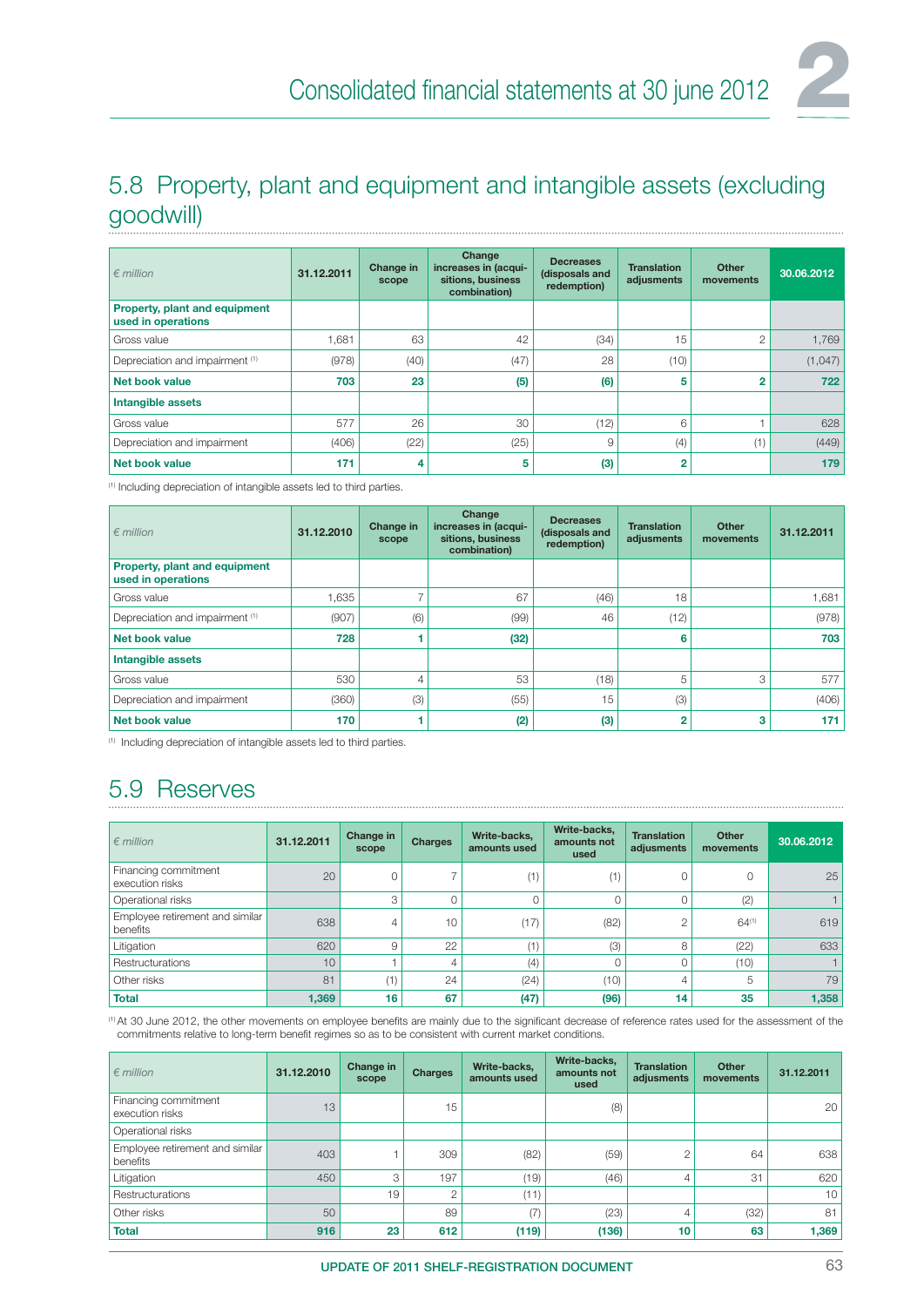## 5.10 Shareholders' equity

#### Ownership structure at 30 June 2012

At 30 June 2012, ownership and voting rights is as follows:

| <b>Shareholders</b>                | Number of shares at<br>30.06.2012 | % of share | % of voting rights |
|------------------------------------|-----------------------------------|------------|--------------------|
| Crédit Agricole S.A.               | 261,514,762                       | 97.33%     | 97.33%             |
| SACAM développement <sup>(2)</sup> | 5,992,478                         | 2.23%      | 2.23%              |
| Delfinances <sup>(1)</sup>         | 1,180,715                         | 0.44%      | 0.44%              |
| Individuals                        | 18                                | ns         | ns                 |
| <b>Total</b>                       | 268,687,973                       | 100.00%    | 100.00%            |

(1) Owned by Crédit Agricole S.A..

<sup>(2)</sup> Owned by Crédit Agricole group.

The par value of shares is €27. All the shares are fully paid up.

#### Preferred shares

| <b>Issuing entity</b>                        | Date of issue | <b>Amount of issue</b><br><b>USD million</b> | 30.06.2012<br>$\epsilon$ million | 31.12.2011<br>$\epsilon$ million |
|----------------------------------------------|---------------|----------------------------------------------|----------------------------------|----------------------------------|
| Crédit Agricole CIB Preferred Funding LLC    | dec-98        | 230                                          | 183                              | 178 I                            |
| Crédit Agricole CIB Preferred Funding II LLC | iune-02       | 320                                          | 254                              | 247                              |
|                                              |               | 550                                          | 437                              | 425                              |

#### Earnings per share

|                                                                                                     | 30.06.2012  | 31.12.2011  |
|-----------------------------------------------------------------------------------------------------|-------------|-------------|
| Net income (Group share) for the period (in million of euros)                                       | 389         | 682         |
| Average number of ordinary shares in issue during the period                                        | 251,911,376 | 237,606,975 |
| Weighted<br>average number of ordinary shares used to<br>calculate<br>diluted<br>earnings per share | 251,911,376 | 237,606,975 |
| Basic earnings per share (in euros)                                                                 | 1.54        | 2.87        |
| Diluted earnings per share (in euros)                                                               | 1.54        | 2.87        |

#### Dividends

| Dividend paid in respect of<br>year | <b>Net amount</b><br>$\epsilon$ million |
|-------------------------------------|-----------------------------------------|
| 2006                                | 2,049                                   |
| 2007                                |                                         |
| 2008                                |                                         |
| 2009                                |                                         |
| 2010                                | 955                                     |
| 2011                                |                                         |

For 2011, Crédit Agricole CIB Shareholders' meeting voted the distribution of €647 million and a resolution giving the sharaholders the ability to receive the dividend in shares.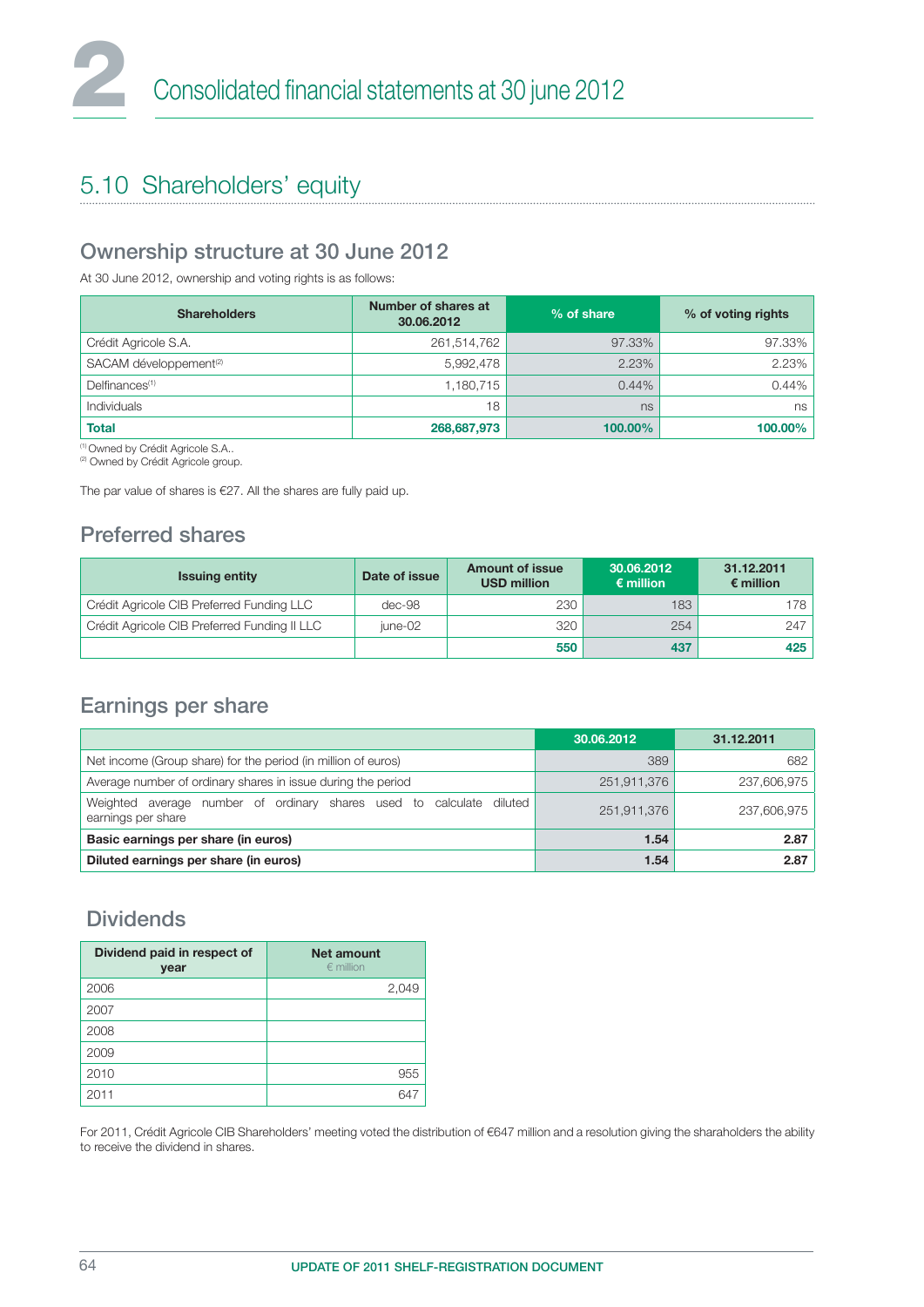

## ANOTE 6: FINANCING AND GUARANTEE **COMMITMENTS**

#### Commitments given and received

| $\epsilon$ million                                    | 30.06.2012 | 31.12.2011 |
|-------------------------------------------------------|------------|------------|
| <b>COMMITMENTS GIVEN</b>                              | 162,615    | 153,747    |
| <b>Financing Commitments</b>                          | 118,143    | 110,579    |
| $\bullet$ Banks                                       | 17,763     | 10,949     |
| • Customers                                           | 100,380    | 99,630     |
| Confirmed credit lines                                | 99,163     | 98,359     |
| - Confirmed documentary credits                       | 9,149      | 11,250     |
| - Other confirmed credit lines                        | 90,014     | 87,109     |
| Other                                                 | 1,217      | 1,271      |
| <b>Guarantee commitments</b>                          | 44,472     | 43,168     |
| • Banks                                               | 7,793      | 6,788      |
| Confirmed credit lines                                | 2,731      | 2,747      |
| Other                                                 | 5,062      | 4,041      |
| • Customers                                           | 36,679     | 36,380     |
| Property guarantees                                   | 1,818      | 2,656      |
| Other quarantees <sup>(1)</sup>                       | 34,861     | 33,724     |
| <b>COMMITMENTS RECEIVED</b>                           | 150,972    | 151,927    |
| <b>Financing commitments</b>                          | 18,509     | 20,558     |
| • Banks                                               | 15,458     | 18,974     |
| • Customers                                           | 3,051      | 1,584      |
| <b>Guarantee commitments</b>                          | 132,463    | 131,369    |
| • Banks                                               | 10,257     | 8,955      |
| • Customers                                           | 122,206    | 122,415    |
| Guarantees received from government bodies or similar | 20,919     | 22,080     |
| Other                                                 | 101,287    | 100,334    |

<sup>(1)</sup> The financial guarantees disclosed separately on December 31<sup>th</sup>, 2011 for €6,365 million were reclassified to «Other customer guarantees».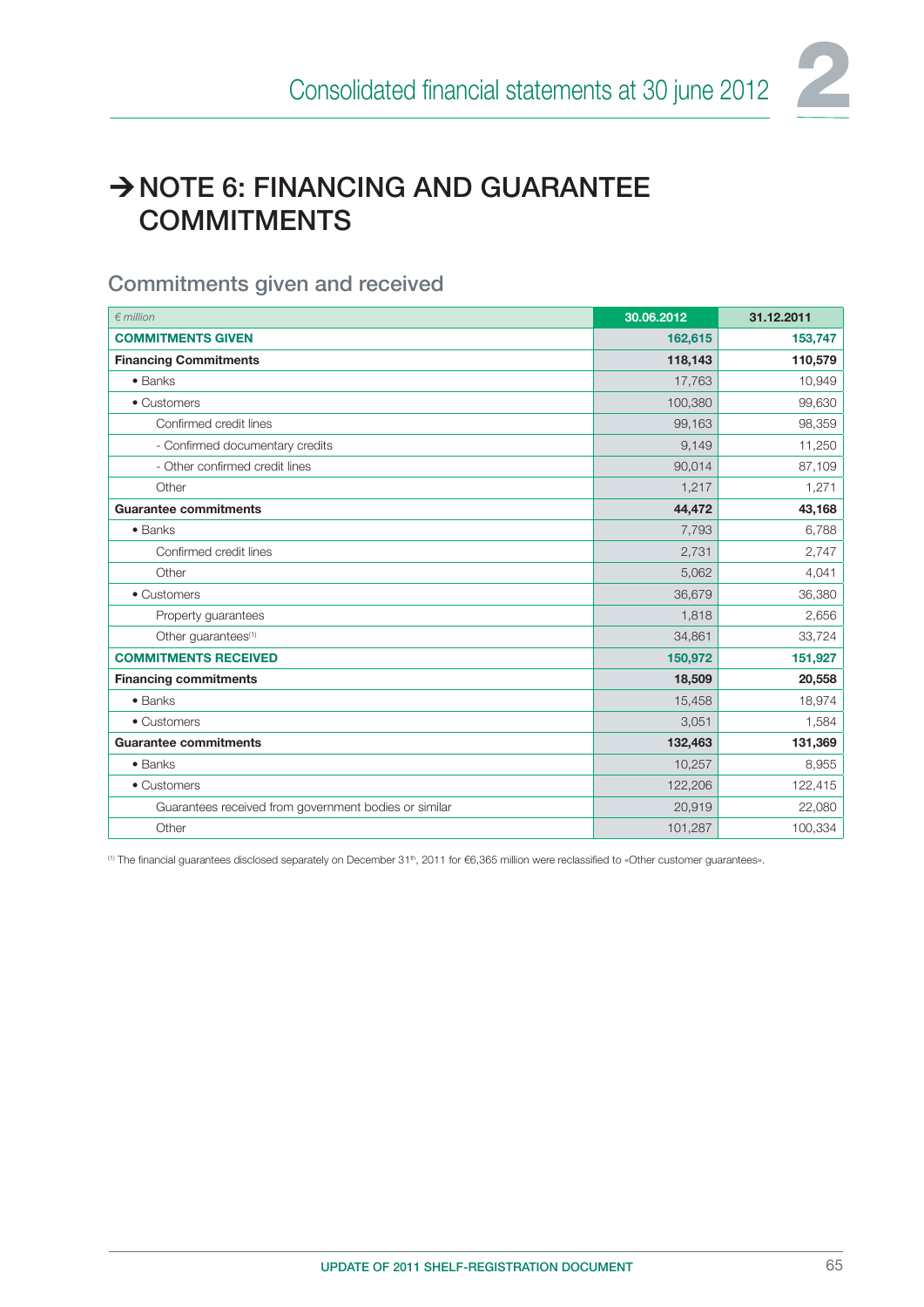## → NOTE 7: RECLASSIFICATIONS OF FINANCIAL INSTRUMENTS

#### Crédit Agricole CIB approach

Reclassifications from "financial assets held for trading" or "available-for-sale financial assets" by the Group since the effective date of the amendment to IAS 39 adopted by the European Union on 15 October 2008 were decided then carried out in accordance with the conditions set out by that amendment. They were recorded in their new accounting category at their fair value on the reclassification date.

### Reclassifications done by Crédit Agricole CIB

Pursuant to the amendment to IAS 39 published and adopted by the European Union in October 2008, in 2012 Crédit Agricole CIB did not make reclassifications as allowed by the amendment

#### ▲ Reclassifications: type, reason, and amount

During the first half of 2012, Crédit Agricole CIB did not make any reclassification for certain financial assets for which its management's intention changed from «Financial assets at fair value through profit or loss held for trading» to the «loans and receivables» category. It now intends to hold these financial assets for the foreseeable future and not to sell them in the short term.

The reclassifications made in 2011 only relate to syndication transactions.

to IAS 39. Information on previous reclassifications is provided below.

The reclassifications made during previous financial periods relate to syndication transactions or securitisation assets.

The table below resumes the value of assets reclassified in prior periods and which remain in the asset side of the Group's balance sheet at 30 June 2012.

|                                                                                                             | <b>Total reclassified</b><br>assets |                                               | <b>Reclassified assets in 2012</b> |                                    |                                               | <b>Reclassified assets</b><br>in previously years |                                               | <b>Reclassified assets</b><br>in previously years |                                               |
|-------------------------------------------------------------------------------------------------------------|-------------------------------------|-----------------------------------------------|------------------------------------|------------------------------------|-----------------------------------------------|---------------------------------------------------|-----------------------------------------------|---------------------------------------------------|-----------------------------------------------|
| $\epsilon$ million                                                                                          | Net book<br>value at<br>30.06.2012  | Estimated<br>market<br>value at<br>30.06.2012 | Reclassifi-<br>cation value        | Net book<br>value at<br>30.06.2012 | Estimated<br>market<br>value at<br>30.06.2012 | Net book<br>value at<br>30.06.2012                | Estimated<br>market<br>value at<br>30.06.2012 | Net book<br>value at<br>31.12.2011                | Estimated<br>market<br>value at<br>31.12.2011 |
| Financial assets at<br>fair value through<br>profit or loss reclas-<br>sified into loans<br>and receivables | 5.263                               | 4.731                                         |                                    |                                    |                                               | 5,263                                             | 4.731                                         | 5.902                                             | 5,322                                         |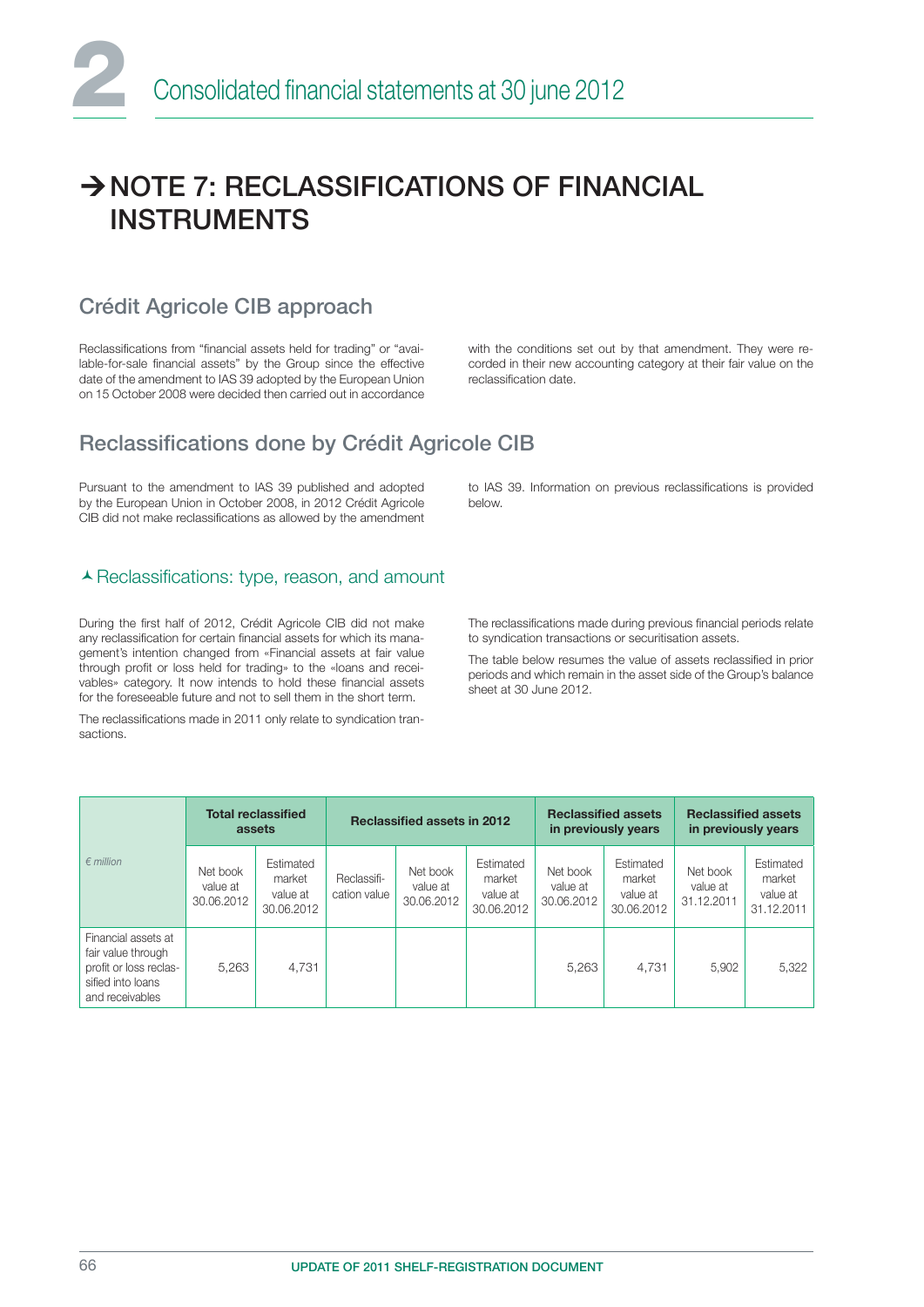#### A Change in fair value relating to reclassified assets, taken to profit and loss

During the first half of 2012, Crédit Agricole CIB did not realize reclassifications.

|                                                                                                   | Change in recognized fair value              |      |  |  |
|---------------------------------------------------------------------------------------------------|----------------------------------------------|------|--|--|
|                                                                                                   | First half 2012,<br>at reclassification date | 2011 |  |  |
| Financial assets at fair value through profit or loss reclassified into loans and<br>receivables. |                                              |      |  |  |

#### $\blacktriangle$  Income contribution of transferred assets since reclassification

The contribution of the reclassified assets since the date of reclassification to net income for the year includes all gains, losses, income and expenses recognised in profit or loss or in other comprehensive income.

|                                                                                                           | Pre-tax earnings impact since reclassification                 |                                                                                              |                                              |                                                                                              |                                              |                                                                                             |                                              |                                                                                              |  |  |
|-----------------------------------------------------------------------------------------------------------|----------------------------------------------------------------|----------------------------------------------------------------------------------------------|----------------------------------------------|----------------------------------------------------------------------------------------------|----------------------------------------------|---------------------------------------------------------------------------------------------|----------------------------------------------|----------------------------------------------------------------------------------------------|--|--|
|                                                                                                           | <b>Assets reclassified</b><br>during the first half of<br>2012 |                                                                                              | Assets reclassified prior to 2012            |                                                                                              |                                              |                                                                                             |                                              |                                                                                              |  |  |
|                                                                                                           | Impact as of 30.06.2012                                        |                                                                                              | <b>Cumulative impact as</b><br>of 31.12.2011 |                                                                                              | 2012 first semester<br>impact                |                                                                                             | <b>Cumulative impact as</b><br>of 30.06.2012 |                                                                                              |  |  |
| $\epsilon$ million                                                                                        | Reco-<br>gnized<br>income<br>and<br>expenses                   | If the asset<br>had been<br>kept in its<br>original<br>category<br>(change in<br>fair value) | Reco-<br>gnized<br>income<br>and<br>expenses | If the asset<br>had been<br>kept in its<br>original<br>category<br>(change in<br>fair value) | Reco-<br>gnized<br>income<br>and<br>expenses | If the asset<br>had been<br>kept in its<br>original cate-<br>gory (change<br>in fair value) | Reco-<br>gnized<br>income<br>and<br>expenses | If the asset<br>had been<br>kept in its<br>original<br>category<br>(change in<br>fair value) |  |  |
| Financial assets at<br>fair value through<br>profit or loss<br>reclassified into loans<br>and receivables |                                                                |                                                                                              | (36)                                         | (675)                                                                                        | 220                                          | 269                                                                                         | 184                                          | (406)                                                                                        |  |  |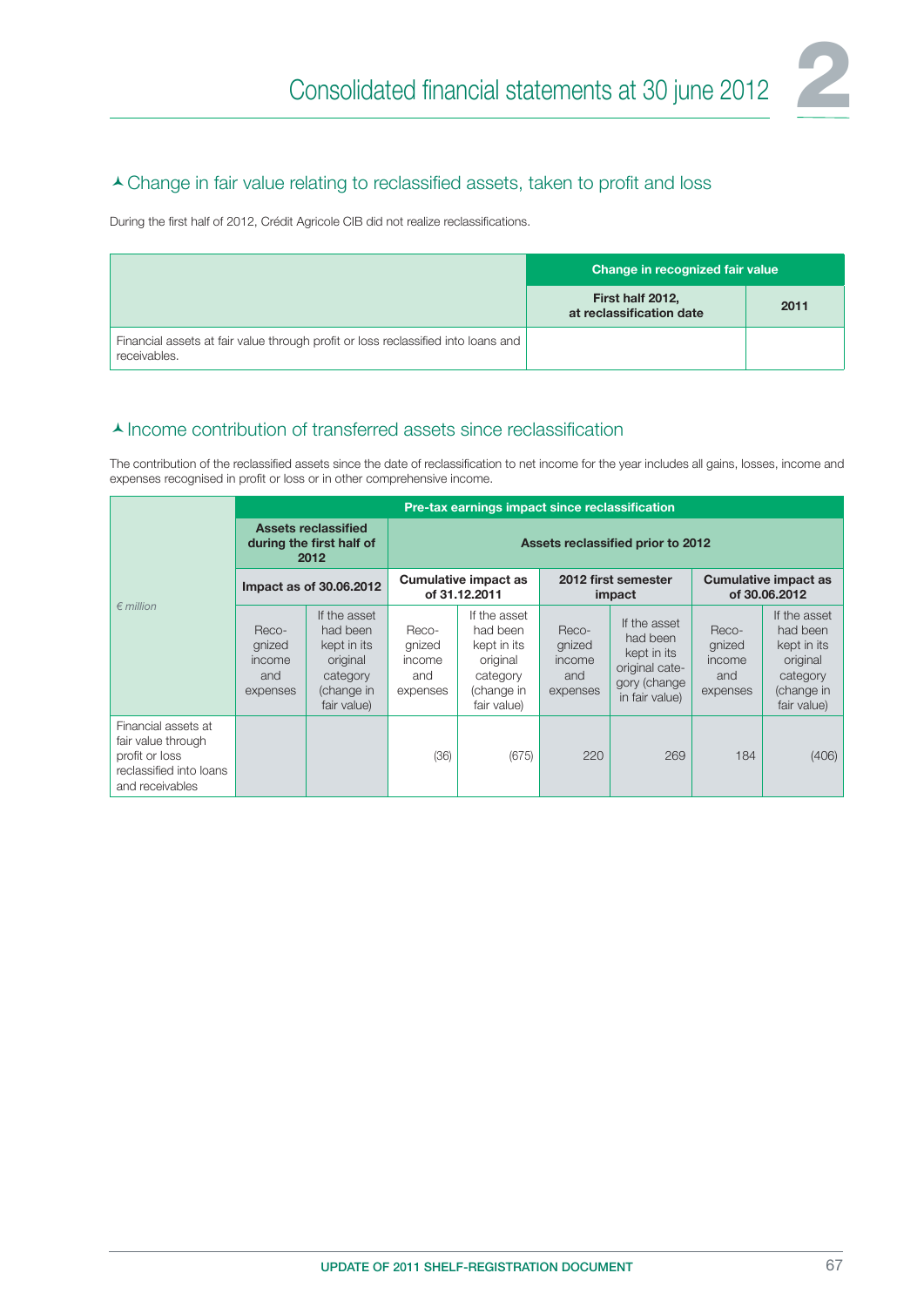## $\rightarrow$  NOTE 8: FAIR VALUE OF FINANCIAL INSTRUMENTS

Fair value is the amount for which an asset could be exchanged, or a liability settled, between knowledgeable, willing parties in an arm's length transaction.

The fair values shown below are estimates made on the reporting date. They are likely to change in subsequent periods due to developments in market conditions or other factors.

These values represent the best estimate that can be made and are based on a certain number of assumptions. To the extent that these models contain uncertainties, the fair values shown may not be achieved upon actual sale or immediate settlement of the financial instruments concerned

In practice, and in line with the going-concern principle, not ail these financial instruments would necessarily be settled immediately at the values estimated below.

### 8.1 Fair value of assets and liabilities valued on the basis of amortised cost method

|                                   | 30.06.2012        |                                  | 31.12.2011        |                                  |  |
|-----------------------------------|-------------------|----------------------------------|-------------------|----------------------------------|--|
| $\epsilon$ million                | <b>Book value</b> | <b>Estimated</b><br>market value | <b>Book value</b> | <b>Estimated</b><br>market value |  |
| <b>Assets</b>                     |                   |                                  |                   |                                  |  |
| Due from banks                    | 84,611            | 84,611                           | 79,570            | 79,570                           |  |
| Loans and advances to customers   | 173,015           | 174,324                          | 168,,216          | 167,535                          |  |
| Held-to-maturity financial assets |                   |                                  |                   |                                  |  |
| <b>Liabilities</b>                |                   |                                  |                   |                                  |  |
| Due to banks                      | 90,140            | 90,140                           | 86,894            | 86,894                           |  |
| Customer accounts                 | 163,829           | 163,829                          | 157,613           | 157,613                          |  |
| Debt securities in issue          | 20,087            | 20,098                           | 25,036            | 25,047                           |  |
| Subordinated det                  | 6,295             | 6,295                            | 8,183             | 8,183                            |  |

In some cases, market values are close to book values. This is particularly the case for:

- floating-rate assets or liabilities where changes in interest rates have no significant influence on fair value, as the rates on these instruments are frequently adjusted to market rates;
- short-term assets or liabilities where the redemption value is

considered to be close to the market value;

• sight liabilities:

• transactions for which there are no reliable observable data.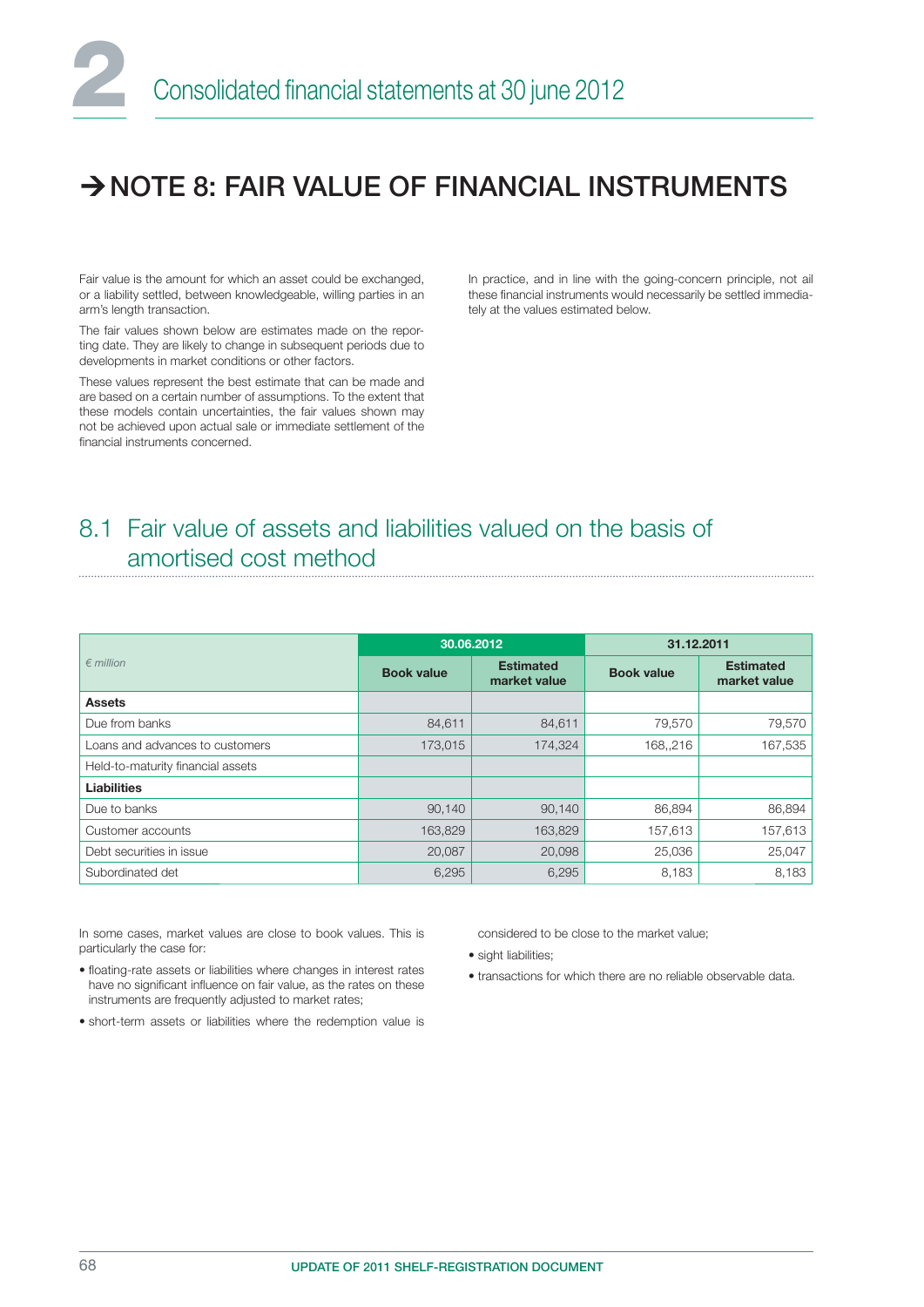

### 8.2 Information on financial instruments at fair value

#### Analysis of financial instruments at fair value by valuation model

#### Financial assets measured at fair value

Given amounts include related receivables and are net of impairments charges.

| $\epsilon$ million                                                                                       | <b>Total</b><br>30.06.2012 | Price quoted<br>for identical<br>instruments<br>in an active<br>market:<br>Level 1 | Measurement<br>based on<br>observable<br>data:<br>Level <sub>2</sub> | Measurement<br>based on non<br>observable<br>data:<br>Level 3 | <b>Total</b><br>31.12.2011 | Price quoted<br>for identical<br>instruments<br>in an active<br>market:<br>Level 1 | Measurement<br>based on<br>observable<br>data:<br>Level <sub>2</sub> | Measurement<br>based on non<br>observable<br>data:<br>Level 3 |
|----------------------------------------------------------------------------------------------------------|----------------------------|------------------------------------------------------------------------------------|----------------------------------------------------------------------|---------------------------------------------------------------|----------------------------|------------------------------------------------------------------------------------|----------------------------------------------------------------------|---------------------------------------------------------------|
| Financial liabilities held for<br>trading                                                                | 499,865                    | 54,862                                                                             | 439,250                                                              | 5,753                                                         | 461,855                    | 50,314                                                                             | 403,163                                                              | 8,378                                                         |
| Advances to customers                                                                                    | 257                        |                                                                                    | 257                                                                  |                                                               | 263                        |                                                                                    | 263                                                                  |                                                               |
| Securities bought under repur-<br>chase agreement                                                        | 24,903                     |                                                                                    | 24,903                                                               |                                                               | 38,027                     |                                                                                    | 38,027                                                               |                                                               |
| Securities held for trading                                                                              | 54,064                     | 51,388                                                                             | 2,653                                                                | 23                                                            | 49,550                     | 45,032                                                                             | 3,555                                                                | 963                                                           |
| Treasury bills and similar items                                                                         | 33,442                     | 33,442                                                                             |                                                                      |                                                               | 25,465                     | 25,459                                                                             | 6                                                                    |                                                               |
| Bonds and other fixed-<br>income securities                                                              | 12,848                     | 10,740                                                                             | 2,085                                                                | 23                                                            | 14,878                     | 10,907                                                                             | 3,008                                                                | 963                                                           |
| Equities and other variable-in-<br>come securities                                                       | 7,774                      | 7,206                                                                              | 568                                                                  |                                                               | 9,207                      | 8,666                                                                              | 541                                                                  |                                                               |
| Derivative financial instruments                                                                         | 420,641                    | 3,474                                                                              | 411,437                                                              | 5,730                                                         | 374,015                    | 5,282                                                                              | 361,318                                                              | 7,415                                                         |
| Financial assets designa-<br>ted as at fair value through<br>profit and loss upon initial<br>recognition | 81                         |                                                                                    | 81                                                                   |                                                               | 188                        |                                                                                    | 188                                                                  |                                                               |
| Securities designated as at fair<br>value through profit and loss<br>upon initial récognition            | 81                         |                                                                                    | 81                                                                   |                                                               | 188                        |                                                                                    | 188                                                                  |                                                               |
| Treasury bills and similar items                                                                         |                            |                                                                                    |                                                                      |                                                               |                            |                                                                                    |                                                                      |                                                               |
| Bonds and other fixed-income<br>securities                                                               | 5                          |                                                                                    | 5                                                                    |                                                               | 94                         |                                                                                    | 94                                                                   |                                                               |
| Equities and other variable-in-<br>come securities                                                       | 76                         |                                                                                    | 76                                                                   |                                                               | 94                         |                                                                                    | 94                                                                   |                                                               |
| Available-for-sale financial<br>assets                                                                   | 17,739                     | 14,381                                                                             | 3,358                                                                |                                                               | 14,264                     | 11,242                                                                             | 3,022                                                                |                                                               |
| Treasury bills and similar items                                                                         | 6.544                      | 6.542                                                                              | $\overline{2}$                                                       |                                                               | 5.128                      | 5.127                                                                              | $\mathbf{1}$                                                         |                                                               |
| Bonds and other fixed-income<br>securities                                                               | 9,980                      | 7,574                                                                              | 2,406                                                                |                                                               | 7,905                      | 5,905                                                                              | 2,000                                                                |                                                               |
| Equities and other variable-<br>income securities                                                        | 1,215                      | 265                                                                                | 950                                                                  |                                                               | 1,231                      | 210                                                                                | 1,021                                                                |                                                               |
| Derivatives hedging instru-<br>ments                                                                     | 1,678                      |                                                                                    | 1,678                                                                |                                                               | 1,639                      |                                                                                    | 1,639                                                                |                                                               |
| Total financial assets at fair<br>value                                                                  | 519,363                    | 69,243                                                                             | 444,367                                                              | 5,753                                                         | 477,946                    | 61,556                                                                             | 408,012                                                              | 8,378                                                         |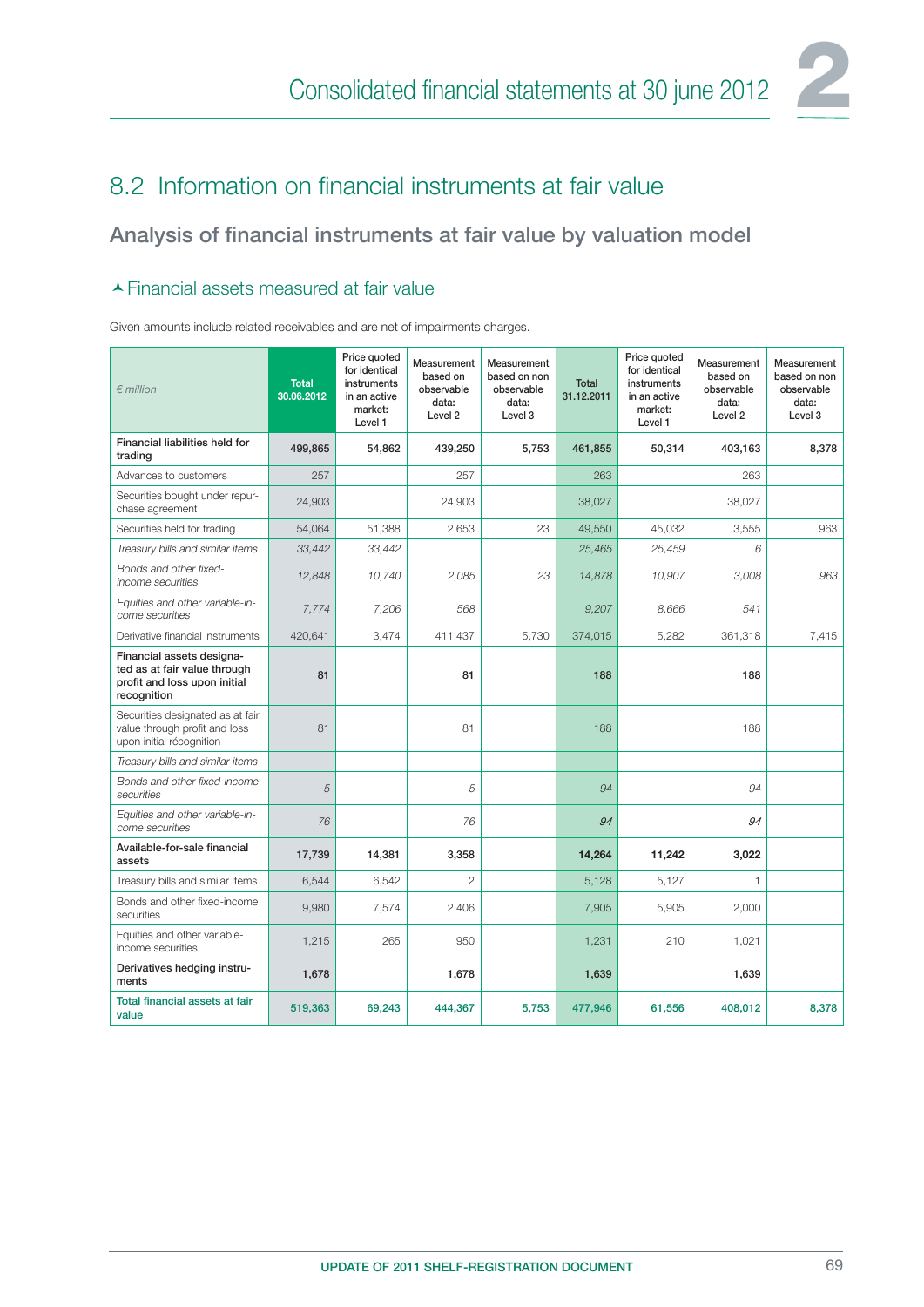#### Financial liabilities measured at fair value

Given amounts include related debts.

| $\n  emillion\n$                                                                       | <b>Total</b><br>30.06.2012 | Price quoted<br>for identical<br>instruments<br>in an active<br>market:<br>Level 1 | Measurement<br>based on<br>observable<br>data:<br>Level <sub>2</sub> | Measurement<br>based on non<br>observable<br>data:<br>Level 3 | Total<br>31.12.2011 | Price quoted<br>for identical<br>instruments<br>in an active<br>market:<br>Level 1 | Measurement<br>based on<br>observable<br>data:<br>Level <sub>2</sub> | Measurement<br>based on non<br>observable<br>data:<br>Level 3 |
|----------------------------------------------------------------------------------------|----------------------------|------------------------------------------------------------------------------------|----------------------------------------------------------------------|---------------------------------------------------------------|---------------------|------------------------------------------------------------------------------------|----------------------------------------------------------------------|---------------------------------------------------------------|
| Financial liabilities held for<br>trading                                              | 509,745                    | 31,818                                                                             | 472,746                                                              | 5,181                                                         | 466,678             | 30,912                                                                             | 433,209                                                              | 2,556                                                         |
| Securities sold short<br>(including treasury bills)                                    | 29,262                     | 27,206                                                                             | 2,056                                                                |                                                               | 26,259              | 24,724                                                                             | 1,535                                                                |                                                               |
| Securities sold under<br>repurchase agreements                                         | 26,561                     |                                                                                    | 26,561                                                               |                                                               | 36,013              |                                                                                    | 36,013                                                               |                                                               |
| Debt securities in issue                                                               | 33,089                     |                                                                                    | 33,089                                                               |                                                               | 32,530              |                                                                                    | 32,530                                                               |                                                               |
| Derivative financial<br>instruments                                                    | 420,833                    | 4,612                                                                              | 411,040                                                              | 5,181                                                         | 371,876             | 6,188                                                                              | 363,131                                                              | 2,556                                                         |
| <b>Financial liabilities</b><br>designated as at fair value<br>through profit and loss |                            |                                                                                    |                                                                      |                                                               |                     |                                                                                    |                                                                      |                                                               |
| Derivative hedging<br>instruments                                                      | 1,351                      |                                                                                    | 1,351                                                                |                                                               | 1,602               |                                                                                    | 1,602                                                                |                                                               |
| <b>Total financial liabilities at</b><br>fair value                                    | 511,096                    | 31,818                                                                             | 474,097                                                              | 5,181                                                         | 468,280             | 30,912                                                                             | 434,811                                                              | 2,556                                                         |

## 8.3 Measurement of the impact of taking into account day-one gain

| $\epsilon$ million                                                      | 30.06.2012 | 31.12.2011 |
|-------------------------------------------------------------------------|------------|------------|
| Deferred gains at 1 January                                             | 162        | 241        |
| Deferred gains generated by new transactions during the period          | 14         |            |
| Recognised in income during the period                                  |            |            |
| Amortisation and cancelled/redeemed/expired transactions                | (62)       | (106)      |
| Effect of parameters or products that became observable during the year |            |            |
| Deferred gains at the end of the period                                 | 114        | 162        |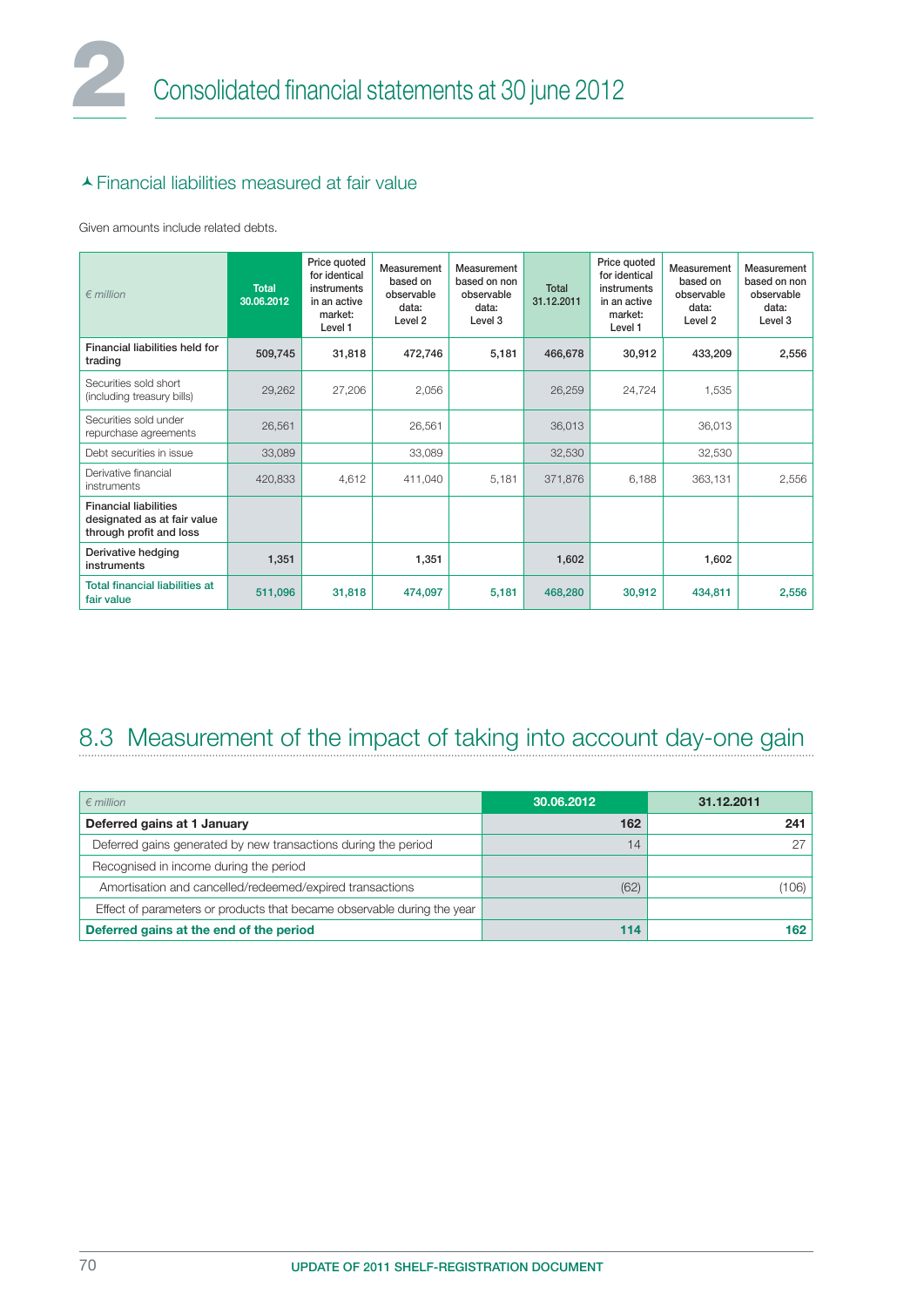

# $\rightarrow$  NOTE 9: POST-BALANCE SHEFT EVENTS

France's 2012 revised Finance Act

France's Assemblée Nationale passed the second revised law finance for 2012 on 31 July 2012. As regards the systemic tax, the text includes the creation of an additional tax on top of the systemic tax (article 235 ter ZE of the General Tax Code) due with respect to 2012. This additional tax, equalling the systemic risk tax which was due for payment at 30 April 2012, will be due for payment on 30 August 2012 and will be paid off to the appropriate public Treasury on 30 September 2012 at the latest.

If this law had been ratified before the closing of accounts, the impact of this additional tax on consolidated financial statements as at 30 June 2012 would have been of €15 million.

### Signature of an agreement between CITICS and Crédit Agricole CIB for the sale of CLSA

An agreement to sell a 19.9% stake in CLSA for \$310 million, and to give Crédit Agricole CIB a put option enabling the sale to CITICS International of the remaining 80.1% of CLSA for \$941.68 million, was signed by CITICS and Crédit Agricole CIB on 20 July 2012.

The completion of the disposal and CITICS' purchase of the remaining 80.1% will be subject to approval by the supervisory authorities, the approval of shareholders in accordance with CITICS'

articles of association, and any other usual condition stipulated in the transaction documents. The two parties have set a deadline of 30 June 2013 for the sale of the remaining 80.1%.

No financial impact was recorded in the consolidated financial statements of Crédit Agricole CIB at 30 June 2012.

## Signature of a partnership agreement between Kepler Capital Markets and Crédit Agricole CIB

On 17 July 2012, the two companies announced that they had entered into exclusive negotiations regarding the combination of Crédit Agricole Cheuvreux (CA Cheuvreux) with Kepler to create Kepler Cheuvreux, the leading independent equity brokerage firm in continental Europe.

No financial impact was recorded in the consolidated financial statements of Crédit Agricole CIB at 30 June 2012.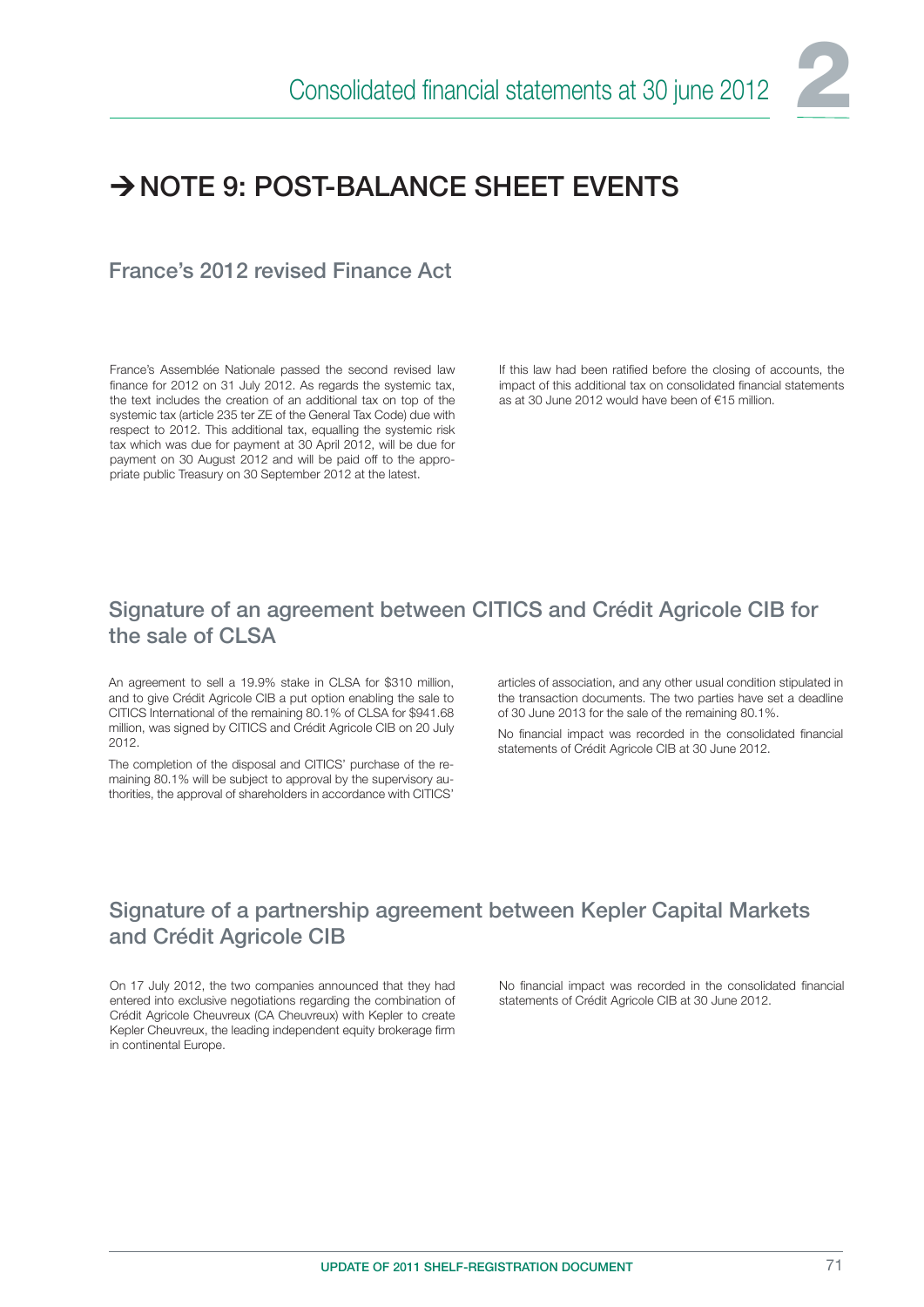# A NOTE 10: SCOPE OF CONSOLIDATION AT 30 JUNE 2012

#### The scope of consolidation at 30 June 2012 is detailed as follows.

|                                                  |                      |                | <b>Method</b>    |                | % control      | % interest     |                |  |
|--------------------------------------------------|----------------------|----------------|------------------|----------------|----------------|----------------|----------------|--|
| Subsidiaries, joint-ventures and associates      | <b>Country</b>       | (a)            | at<br>30.06.2012 | 30.06.<br>2012 | 31.12.<br>2011 | 30.06.<br>2012 | 31.12.<br>2011 |  |
| <b>Parent company</b>                            |                      |                |                  |                |                |                |                |  |
| Crédit Agricole CIB (SA)                         | France               |                | parent           | 100.00         | 100.00         | 100.00         | 100.00         |  |
| <b>Banks and financial institutions</b>          |                      |                |                  |                |                |                |                |  |
| Banco Crédit Agricole Brasil SA                  | <b>Brazil</b>        |                | full             | 100.00         | 100.00         | 100.00         | 100.00         |  |
| Banque Saudi Fransi - BSF                        | Saudi Arabia         |                | equity           | 31.11          | 31.11          | 31.11          | 31.11          |  |
| Crédit Agricole CIB Algérie                      | Algeria              |                | full             | 100.00         | 100.00         | 100.00         | 100.00         |  |
| Crédit Agricole CIB Australia Limited            | Australia            |                | full             | 100.00         | 100.00         | 100.00         | 100.00         |  |
| Crédit Agricole CIB China Limited                | China                |                | full             | 100.00         | 100.00         | 100.00         | 100.00         |  |
| Crédit Agricole CIB Merchant Bank Asia Ltd       | Singapore            |                | full             | 100.00         | 100.00         | 100.00         | 100.00         |  |
| Crédit Agricole CIB Services Private Limited     | India                |                | full             | 100.00         | 100.00         | 100.00         | 100.00         |  |
| Crédit Agricole CIB ZAO Russia                   | Russia               |                | full             | 100.00         | 100.00         | 100.00         | 100.00         |  |
| Crédit Agricole Luxembourg                       | Luxembourg           |                | full             | 100.00         | 100.00         | 100.00         | 100.00         |  |
| Crédit Agricole Suisse                           | Switzerland          |                | full             | 100.00         | 100.00         | 100.00         | 100.00         |  |
| Crédit Agricole Suisse (Bahamas)                 | <b>Bahamas</b>       |                | full             | 100.00         | 100.00         | 100.00         | 100.00         |  |
| Crédit Agricole Yatirim Bankasi Turk AS          | Turkey               |                | full             | 100.00         | 100.00         | 100.00         | 100.00         |  |
| Crédit Foncier de Monaco                         | Monaco               |                | full             | 70.13          | 70.13          | 68.95          | 68.92          |  |
| Finanziaria Indosuez International Ltd           | Switzerland          |                | full             | 100.00         | 100.00         | 100.00         | 100.00         |  |
| Newedge (groupe)                                 | France               |                | proportional     | 50.00          | 50.00          | 50.00          | 50.00          |  |
| PJSC Crédit Agricole CIB Ukraine                 | Ukraine              | S <sub>2</sub> | full             | 0.00           | 100.00         | 0.00           | 100.00         |  |
| <b>UBAF</b>                                      | France               |                | proportional     | 47.01          | 47.01          | 47.01          | 47.01          |  |
| <b>BGP Indosuez</b>                              | France               | E <sub>3</sub> | full             | 100.00         |                | 100.00         |                |  |
| Gestion Privée Indosuez (G.P.I)                  | France               | E <sub>3</sub> | full             | 100.00         |                | 100.00         |                |  |
| <b>Brokerage companies</b>                       |                      |                |                  |                |                |                |                |  |
| Cheuvreux/CLSA/Global Portfolio Trading Pte Ltd. | Singapore            |                | full             | 100.00         | 100.00         | 100.00         | 100.00         |  |
| CLSA B.V.                                        | Hong-Kong            |                | full             | 100.00         | 100.00         | 100.00         | 98.88          |  |
| Crédit Agricole Cheuvreux North America, Inc.    | <b>United States</b> |                | full             | 100.00         | 100.00         | 100.00         | 100.00         |  |
| Crédit Agricole Securities (USA) Inc             | <b>United States</b> |                | full             | 100.00         | 100.00         | 100.00         | 100.00         |  |
| Crédit Agricole Cheuvreux Espana S.A.            | Spain                |                | full             | 100.00         | 100.00         | 100.00         | 100.00         |  |
| Crédit Agricole Cheuvreux International Ltd      | United Kingdom       |                | full             | 100.00         | 100.00         | 100.00         | 100.00         |  |
| Crédit Agricole Cheuvreux Nordic AB SB           | Sweden               |                | full             | 100.00         | 100.00         | 100.00         | 100.00         |  |
| Crédit Agricole Cheuvreux S.A.                   | France               |                | full             | 100.00         | 100.00         | 100.00         | 100.00         |  |
| Crédit Agricole Van Moer Courtens                | Belgium              |                | full             | 88.40          | 85.00          | 88.40          | 85.00          |  |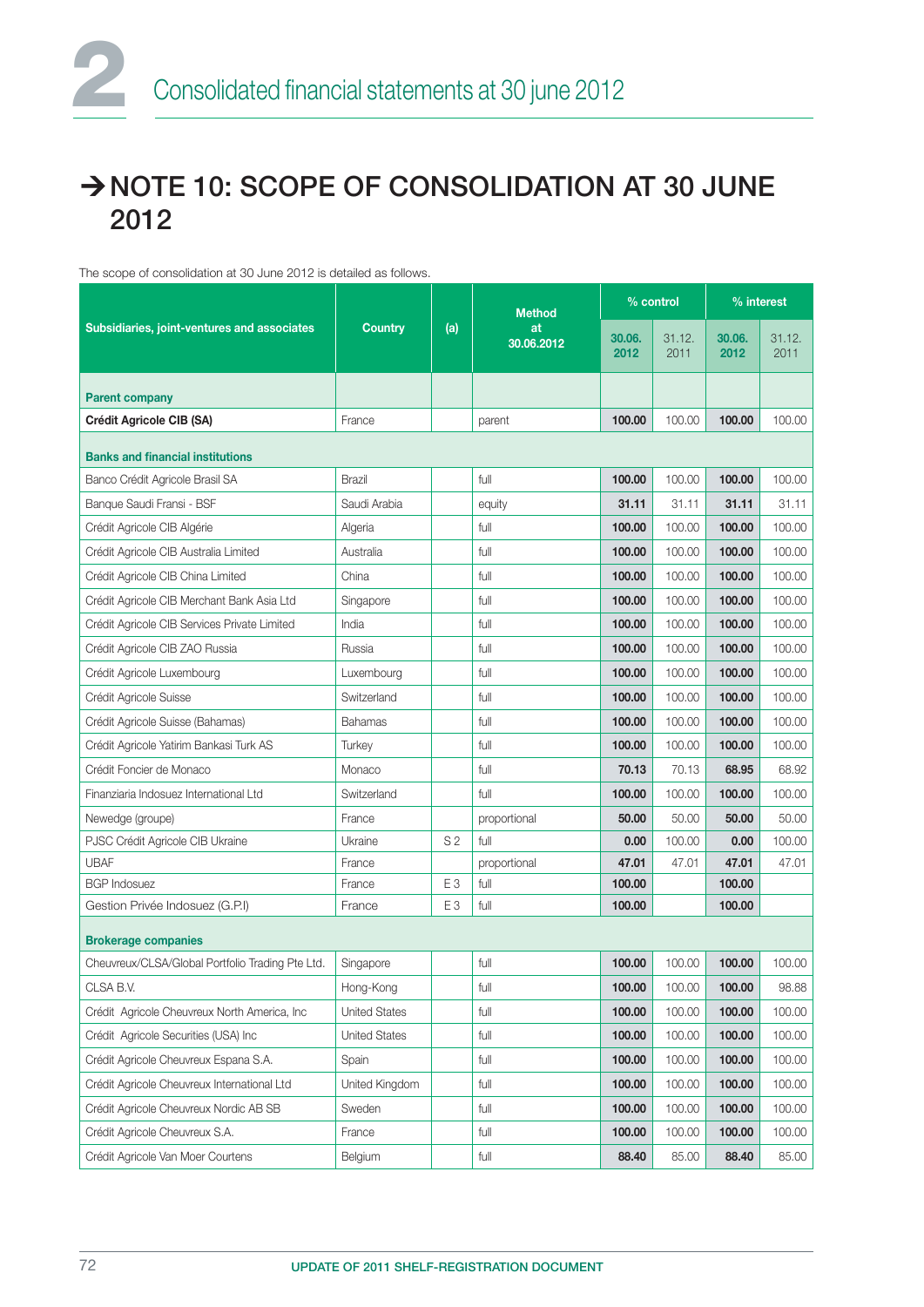

|                                                      |                       |                | <b>Method</b>    | % control      |                | % interest     |                |
|------------------------------------------------------|-----------------------|----------------|------------------|----------------|----------------|----------------|----------------|
| Subsidiaries, joint-ventures and associates          | <b>Country</b><br>(a) |                | at<br>30.06.2012 | 30.06.<br>2012 | 31.12.<br>2011 | 30.06.<br>2012 | 31.12.<br>2011 |
| <b>Investment companies</b>                          |                       |                |                  |                |                |                |                |
| Banque de Financement et de Trésorerie               | France                | S <sub>5</sub> | full             | 0.00           | 100.00         | 0.00           | 100.00         |
| Compagnie Française de l'Asie (CFA)                  | France                |                | full             | 100.00         | 100.00         | 100.00         | 100.00         |
| Crédit Agricole CIB Air Finance SA                   | France                |                | full             | 100.00         | 100.00         | 100.00         | 100.00         |
| Crédit Agricole CIB Capital Market Asia BV           | Netherlands           |                | full             | 100.00         | 100.00         | 100.00         | 100.00         |
| Crédit Agricole CIB Global Partners Inc.(groupe)     | <b>United States</b>  |                | full             | 100.00         | 100.00         | 100.00         | 100.00         |
| Crédit Agricole CIB Holdings Limited                 | United Kingdom        |                | full             | 100.00         | 100.00         | 100.00         | 100.00         |
| Crédit Agricole CIB UK IH                            | United Kingdom        |                | full             | 100.00         | 100.00         | 100.00         | 100.00         |
| Crédit Agricole Private Banking                      | France                |                | full             | 100.00         | 100.00         | 100.00         | 100.00         |
| Crédit Agricole CIB Capital Market Asia BV (Tokyo)   | Japan                 |                | full             | 100.00         | 100.00         | 100.00         | 100.00         |
| Doumer Finance SAS                                   | France                |                | full             | 100.00         | 100.00         | 100.00         | 100.00         |
| Fininvest                                            | France                |                | full             | 98.31          | 98.27          | 98.31          | 98.27          |
| Fletirec (groupe)                                    | France                |                | full             | 100.00         | 100.00         | 100.00         | 100.00         |
| <b>IPFO</b>                                          | France                |                | full             | 100.00         | 100.00         | 100.00         | 100.00         |
| <b>SAFEC</b>                                         | Switzerland           | S <sub>4</sub> | full             | 0.00           | 100.00         | 0.00           | 100.00         |
| Subsidiaries, joint-ventures and associates          |                       |                |                  |                |                |                |                |
| Cardinalimmo                                         | France                |                | full             | 49.61          | 49.61          | 49.61          | 49.61          |
| Financière Immobilière Crédit Agricole CIB           | France                |                | full             | 100.00         | 100.00         | 100.00         | 100.00         |
| <b>Insurance</b>                                     |                       |                |                  |                |                |                |                |
| <b>CAIRS Assurance SA</b>                            | France                |                | full             | 100.00         | 100.00         | 100.00         | 100.00         |
| <b>Other</b>                                         |                       |                |                  |                |                |                |                |
| Aguadana SL                                          | Spain                 | S <sub>1</sub> | full             | 0.00           | 100.00         | 0.00           | 100.00         |
| Aylesbury BV                                         | United Kingdom        | S <sub>3</sub> | full             | 0.00           | 100.00         | 0.00           | 100.00         |
| <b>CA Brasil DTVM</b>                                | <b>Brazil</b>         |                | full             | 100.00         | 100.00         | 100.00         | 100.00         |
| <b>CA Conseil SA</b>                                 | Luxembourg            |                | full             | 99.99          | 99.99          | 99.99          | 99.99          |
| Calixis Finance                                      | France                |                | $f$ ull          | 100.00         | 100.00         | 100.00         | 100.00         |
| Calliope srl                                         | Italy                 |                | full             | 100.00         | 100.00         | 67.00          | 67.00          |
| Calyce PLC                                           | United Kingdom        |                | full             | 100.00         | 100.00         | 100.00         | 100.00         |
| <b>CLIFAP</b>                                        | France                |                | full             | 100.00         | 100.00         | 100.00         | 100.00         |
| <b>CLINFIM</b>                                       | France                |                | full             | 100.00         | 100.00         | 100.00         | 100.00         |
| Crédit Agricole Asia Shipfinance Ltd                 | Hong Kong             |                | full             | 99.99          | 99.99          | 99.99          | 99.99          |
| Crédit Agricole CIB Finance Guernesey Ltd            | United Kingdom        |                | full             | 99.90          | 99.90          | 99.90          | 99.90          |
| Crédit Agricole CIB Financial Products Guernesey Ltd | United Kingdom        |                | full             | 99.90          | 99.90          | 99.90          | 99.90          |
| Crédit Agricole CIB Financial Solutions              | France                |                | full             | 99.76          | 99.76          | 99.76          | 99.76          |
| Crédit Agricole CIB Global Banking                   | France                |                | full             | 100.00         | 100.00         | 100.00         | 100.00         |
| Crédit Agricole CIB Preferred Funding II LLC         | <b>United States</b>  |                | full             | 100.00         | 100.00         | 100.00         | 100.00         |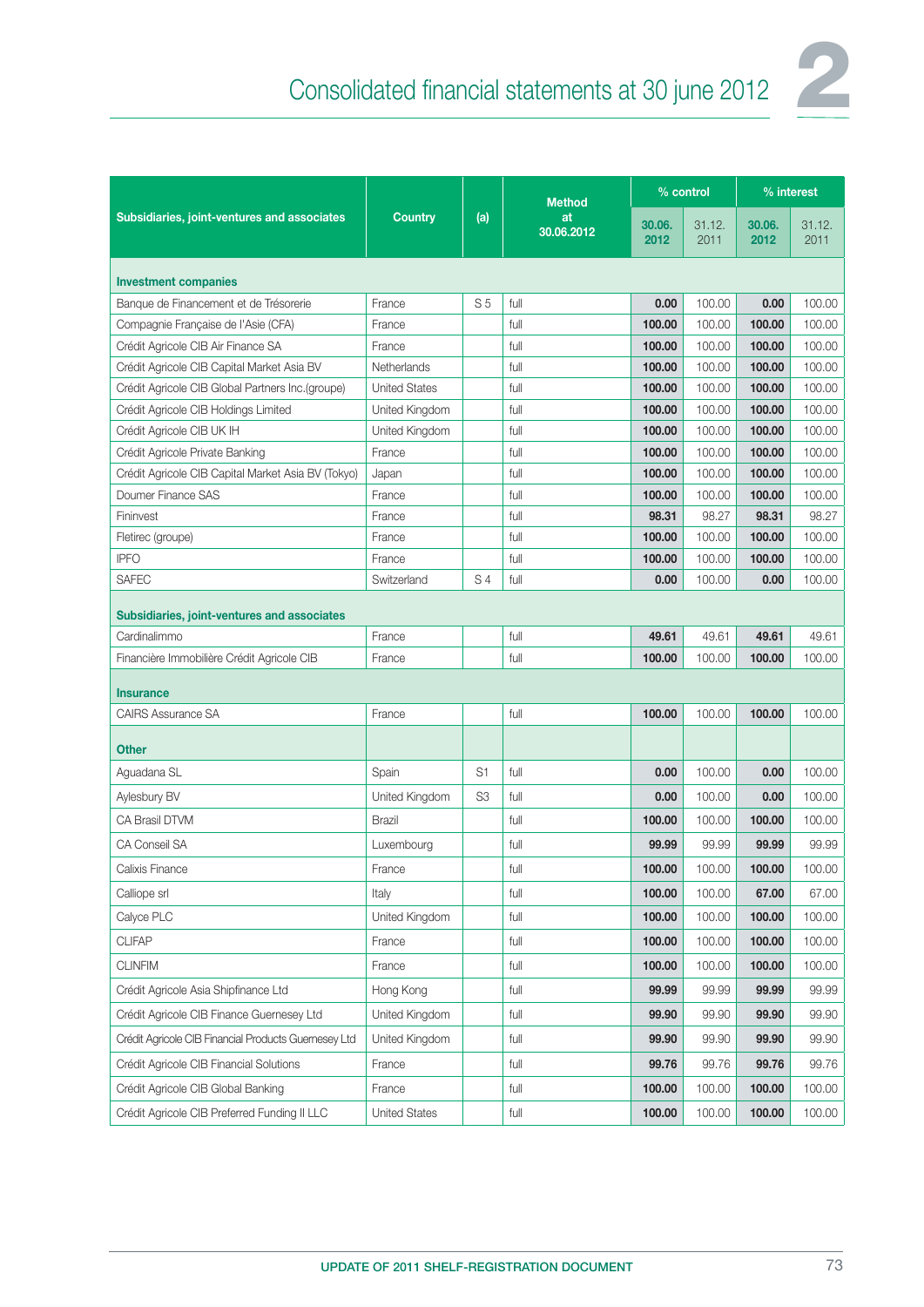# Consolidated financial statements at 30 june 2012

|                                             |                      |                | <b>Method</b>    | % control      |                | % interest     |                |  |
|---------------------------------------------|----------------------|----------------|------------------|----------------|----------------|----------------|----------------|--|
| Subsidiaries, joint-ventures and associates | Country              | (a)            | at<br>30.06.2012 | 30.06.<br>2012 | 31.12.<br>2011 | 30.06.<br>2012 | 31.12.<br>2011 |  |
| Crédit Agricole CIB Preferred Funding LLC   | <b>United States</b> |                | full             | 100.00         | 100.00         | 100.00         | 100.00         |  |
| Crédit Agricole Private Banking Levante     | Spain                | S <sub>1</sub> | full             | 0.00           | 100.00         | 0.00           | 100.00         |  |
| Crédit Agricole Private Banking Norte       | Spain                | S <sub>1</sub> | full             | 0.00           | 100.00         | 0.00           | 100.00         |  |
| <b>DGAD International SARL</b>              | Luxembourg           |                | full             | 100.00         | 100.00         | 100.00         | 100.00         |  |
| <b>Ester Finance Titrisation</b>            | France               |                | full             | 100.00         | 100.00         | 100.00         | 100.00         |  |
| European NPL S.A.                           | Luxembourg           |                | full             | 60.00          | 60.00          | 67.00          | 67.00          |  |
| Semeru CLSA Capital Partners Pte Ltd        | Singapore            |                | full             | 78.84          | 100.00         | 78.84          | 100.00         |  |
| Himalia PLC                                 | United Kingdom       |                | full             | 100.00         | 100.00         | 100.00         | 100.00         |  |
| Immobilière Sirius SA                       | Luxembourg           |                | full             | 100.00         | 100.00         | 100.00         | 100.00         |  |
| <b>INCA Sarl</b>                            | Luxembourg           |                | full<br>65.00    |                | 65.00          | 65,00          | 65.00          |  |
| Indosuez Finance Ltd                        | United Kingdom       |                | full             | 100.00         | 100.00         | 100.00         | 100.00         |  |
| Indosuez Holding SCA II                     | Luxembourg           |                | full             | 100.00         | 100.00         | 100.00         | 100.00         |  |
| Indosuez Management Luxembourg II           | Luxembourg           |                | full             | 100.00         | 100.00         | 99.99          | 100.00         |  |
| <b>Island Refinancing Srl</b>               | Italy                |                | full             | 100.00         | 100.00         | 67.00          | 67.00          |  |
| LDF 65 (SPV)                                | Luxembourg           |                | full             | 64.94          | 64.94          | 64.94          | 64.94          |  |
| LSF Italian Finance Company SRL             | Italy                |                | full             | 100.00         | 100.00         | 67.00          | 67.00          |  |
| Lyane BV                                    | Netherlands          |                | full             | 65.00          | 65.00          | 65,00          | 65.00          |  |
| <b>MERISMA</b>                              | France               |                | full             | 100.00         | 100.00         | 100.00         | 100.00         |  |
| Sagrantino BV                               | Netherlands          |                | full             | 100.00         | 100.00         | 67.00          | 67.00          |  |
| Sagrantino Italy srl                        | Italy                |                | full             | 100.00         | 100.00         | 67.00          | 67.00          |  |
| <b>SNC Doumer</b>                           | France               |                | full             | 99.94          | 99.94          | 99.94          | 99.94          |  |
| SCI La Baume                                | France               | E <sub>3</sub> | full             | 100.00         |                | 100.00         |                |  |

#### (a) Entrance (E) in the scope:

E 1 Threshold crossing

E 2 Creation

E 3 Acquisition (including gain of control)

#### Exit (S) of the scope:

S 1 End of business (including dissolution and liquidation)

- S 2 Sale to non-Group companies or deconsolidation following loss of control
- S 3 Deconsolidated due to non-materiality

S 4 Merger or takeover

S 5 Transfer of all assets and liabilities

#### Other:

D 1 Consolidation method change

D 2 Denomination change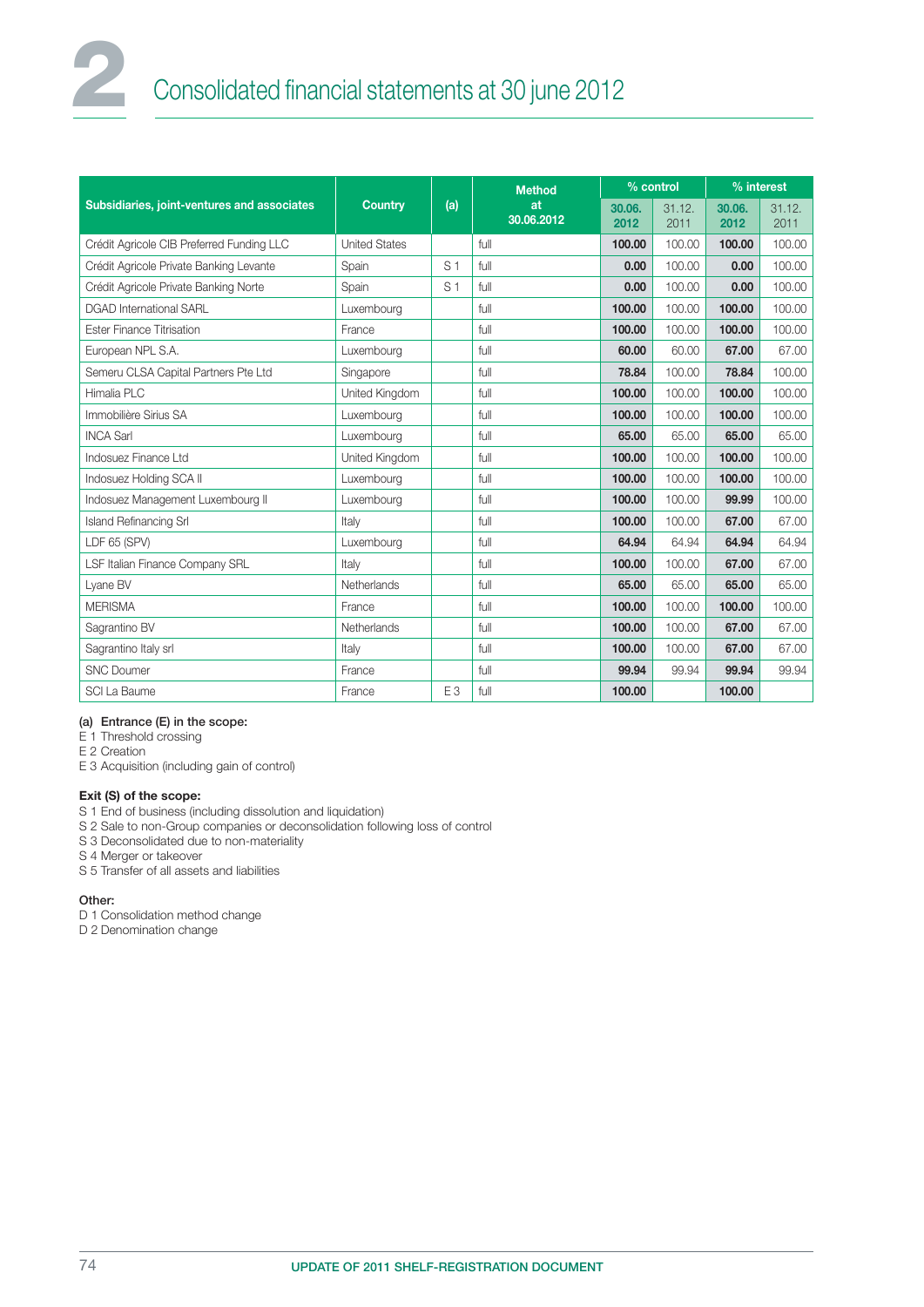# Statutory auditors' report on the condensed interim consolidated financial statements

This is a free translation into English of the Statutory Auditors' report issued in the French language and is provided solely for the convenience of English speaking readers.

This report should be read in conjunction with, and construed in accordance with, French law and professional auditing standards applicable in France.

#### January 1st, 2012 to June 30th, 2012

To the Shareholders,

In compliance with the assignment untrusted to us by your Shareholders' Meeting, and as required by article L. 451 -1 -2 III of the French Monetary and Financial Code, we have:

- reviewed the accompanying condensed interim Consolidated financial statements of Crédit Agricole Corporate and Investment Bank for the six months ended 30 June 2012 as attached to this report ;
- verified the information contained in the interim management report

Those condensed interim financial statements were established under the responsibility of the Board of Directors. It is our responsibility, based on our limited review, to assert our opinion on the financial statements.

#### 1. Opinion on the financial statements

We conducted our review in accordance with the professional standards applicable in France. A review consists of making enquiries, primarily of senior management members responsible for financial and accounting matters, and applying analytical and other review procedures. A review is substantially less in scope than an audit conducted in accordance with the professional standards applicable in France and therefore provides less assurance than an audit about whether the financial statements are free of material misstatement.

Based on our review, nothing has come to our attention giving us cause to believe that the condensed interim Consolidated financial statements are not presented fairly in ail material respects in accordance with IAS 34 – Interim Financial Reporting, as adopted by the European Union.

#### 2. Specific verification

We have also verified the information provided in the interim management report accompanying the condensed interim financial statements reviewed by us.

We have no matters to report as to its fair presentation and consistency with the condensed interim Consolidated financial statements.

Neuilly-sur-Seine and Paris-La Défense, August 29<sup>th</sup>, 2012

Statutory Auditors

PricewaterhouseCoopers Audit ERNST & YOUNG et Autres<br>Catherine Pariset Emmanuel Benoist Catherine Pariset Emmanuel Benoist Valérie Meeus Hassan Baai Emmanuel Benoist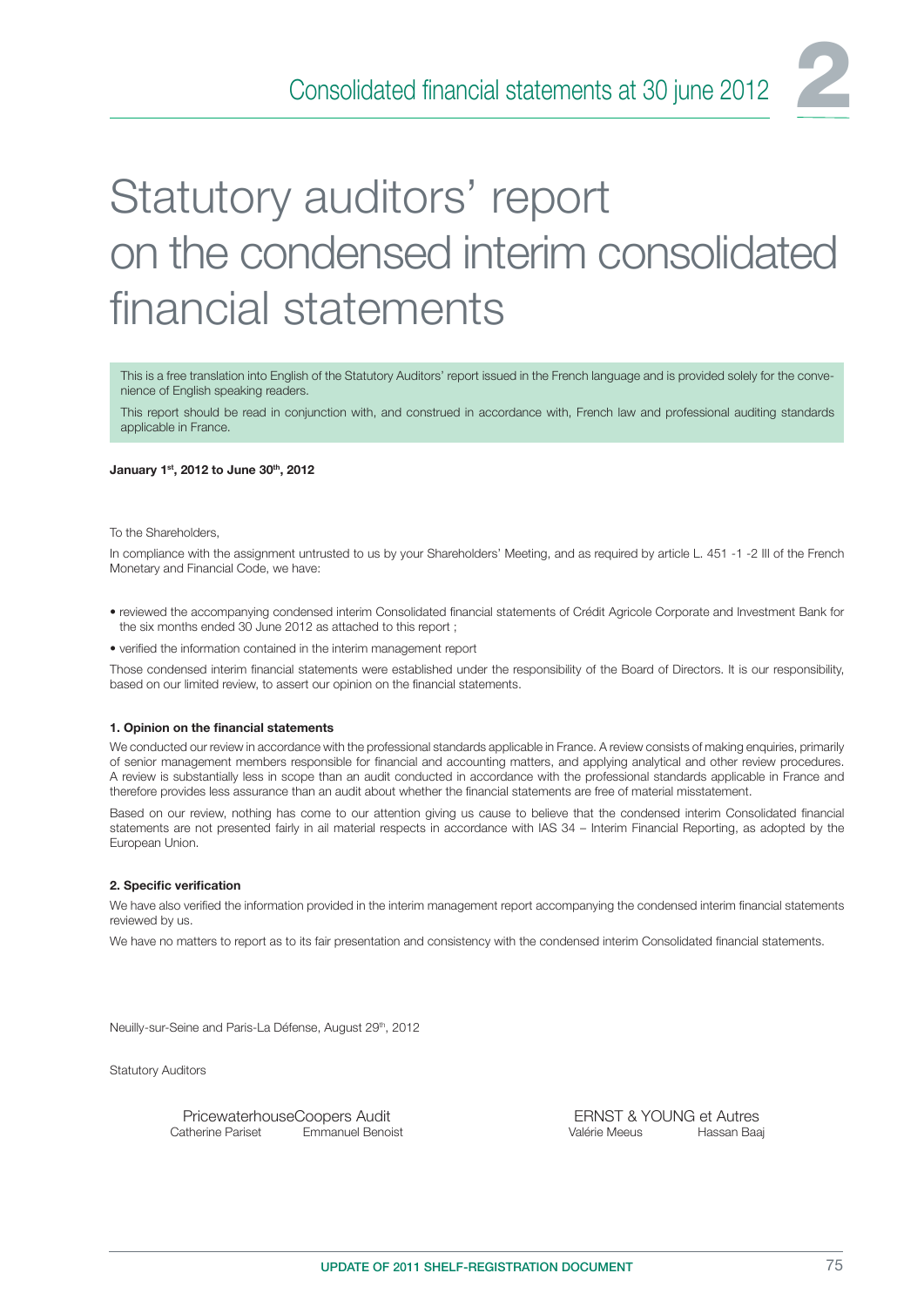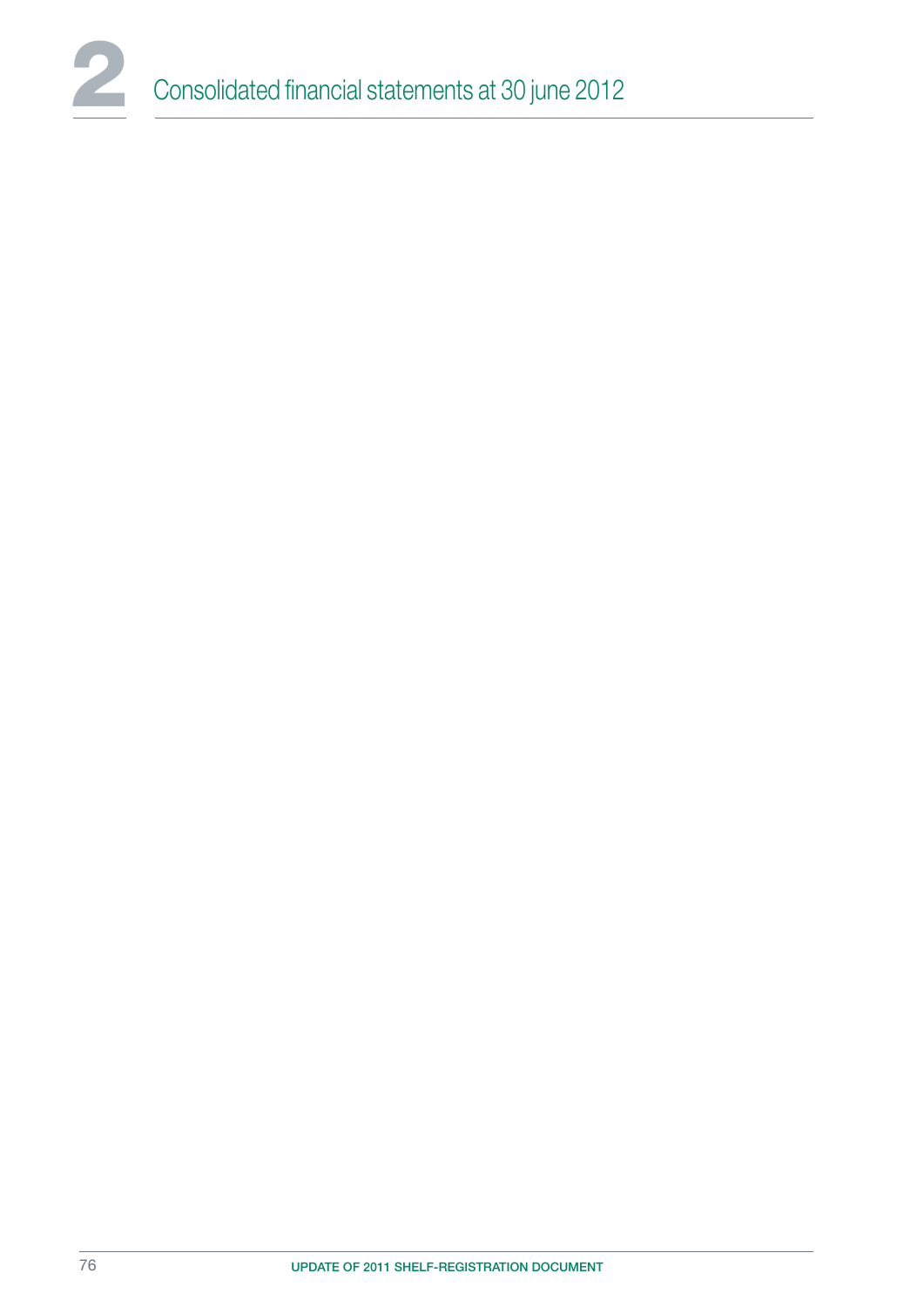# Additional 3 Information

## **Ratings**

| <b>Ratings</b>                                                  | <b>Standard &amp; Poor's</b> | Moody's                                                             | <b>FitchRatings</b>                                                             |
|-----------------------------------------------------------------|------------------------------|---------------------------------------------------------------------|---------------------------------------------------------------------------------|
| Long-term senior<br>unsecured debt                              | А                            | A2                                                                  | $A+$                                                                            |
| Outlook<br>Stable                                               |                              | Negative                                                            | Negative                                                                        |
| Last rating action                                              | 15/06/2012                   | 21/06/2012                                                          | 12/06/2012                                                                      |
| ST and LT rating affirmed; Outlook stable<br>Rating action type |                              | LT rating<br>downgraded;<br>Outlook negative; ST<br>rating affirmed | Affirmation of the LT<br>rating with negative<br>outlook (previously<br>stable) |
| Short-term debt                                                 | $A-1$                        | Prime-1                                                             | $F1+$                                                                           |

 $A$ 

## Other information regarding the recent evolution of the Bank

Board of Directors' members at 30 June 2012

Jean-Paul CHIFFLET, Chairman Edmond ALPHANDERY Philippe BRASSAC Frank E. DANGEARD Marc DESCHAMPS Jean-Frédéric DREYFUS Denis GASQUET François IMBAULT Marc KYRIACOU François MACE Didier MARTIN Michel MATHIEU Mrs Stéphane PALLEZ Jean-Pierre PAVIET Jean PHILIPPE Jean-Louis ROVEYAZ François THIBAULT François VEVERKA Philippe GESLIN, non-voting Director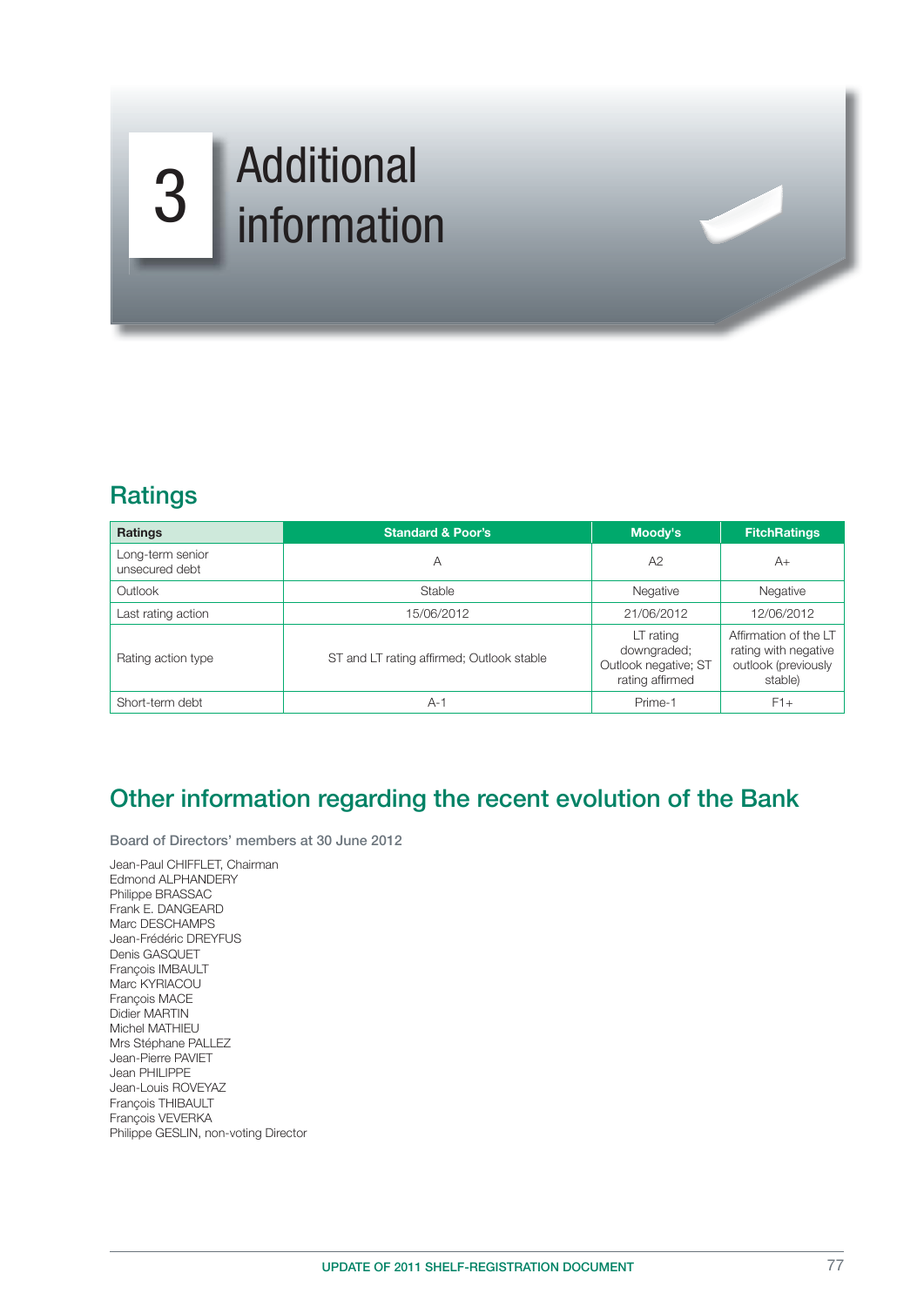## Update of compensations of the Chairman of the Board of Directors and of general management members

Compensation of Jean-Yves Hocher, Chief Executive Officer

- The fixed portion of the CEO's compensation is set with reference to market practice for CEO compensation.
- In 2011, the variable component was based on two sets of criteria:
- quantitative criteria: assigned a weight of 50%,
- qualitative criteria: assigned a weight of 50%.
- A long-term incentive is allocated based on annual performance.

#### $\triangleright$  Summary of compensation paid to Jean-Yves Hocher, Chief Executive Officer since 1 December 2010

Beginning on 1 January 2011, the costs of the fixed and variable compensation components, pension contributions and benefits in kind will be shared by the two companies. Crédit Agricole CIB is therefore responsible for 85% of the amounts indicated below (not including the variable remuneration paid in 2011).

The salary elements allocated and paid by Crédit Agricole S.A. for 2010 to Mr Hocher, Deputy Chief Executive Officer of Crédit Agricole S.A. are given in the table below in footnote (8). In 2010, Crédit Agricole CIB paid €15,000 to Mr Hocher as attendance fees due in his office of Director of Crédit Agricole CIB from 23 February 2010 to 1 December 2010. He was appointed Chief Executive Officer of Crédit Agricole CIB at the end of the 2010 financial year.

The fixed part of Mr Hocher's remuneration was set at €500,000 following a decision by the Boards of Directors of Crédit Agricole S.A. and Crédit Agricole CIB in 2011 and remains unchanged in 2012.

|                                                                                           | 2011                                                                          |                                                                 |  |  |  |
|-------------------------------------------------------------------------------------------|-------------------------------------------------------------------------------|-----------------------------------------------------------------|--|--|--|
| Jean-Yves Hocher, CEO<br>(in €)                                                           | Due (including<br>85% supported<br>by Crédit Agricole<br>$CIB$ <sup>(2)</sup> | Paid (including 85%<br>supported by Crédit<br>Agricole CIB) (3) |  |  |  |
| Fixed compensation <sup>(1)</sup>                                                         | 500,000(7)                                                                    | 500,000(7)                                                      |  |  |  |
| Variable compensation <sup>(1) (4)</sup>                                                  | 150,000 <sup>(9)</sup>                                                        | (8)                                                             |  |  |  |
| Variable compensation indexed<br>to Crédit Agricole S.A.' s share<br>value <sup>(4)</sup> | $50,000^{(9)}$                                                                | (8)                                                             |  |  |  |
| Deferred and contingent<br>compensation <sup>(5)</sup>                                    | 300,000(9)                                                                    |                                                                 |  |  |  |
| Exceptional compensation <sup>(1)</sup>                                                   | ٠                                                                             |                                                                 |  |  |  |
| Attendance fees                                                                           | 0                                                                             |                                                                 |  |  |  |
| Benefits in kind <sup>®</sup>                                                             | $35,335^{(7)}$                                                                | $35.335^{(7)}$                                                  |  |  |  |
| TOTAL                                                                                     | 1,035,335                                                                     | 535,335                                                         |  |  |  |

(1) Gross before tax.

<sup>(2)</sup> The figures given are those allocated for the term of office and for the year stated. Part of the variable remuneration that was allocated is conditional.

<sup>(3)</sup> All remuneration paid during the year to the company director in respect of his position. (4) The non-deferred variable remuneration comprises an amount paid since it was alloca-ted in year N+1 plus an amount paid six months later and indexed to the development

- of the share price over these six months.<br><sup>(6)</sup> The deferred variable remuneration is payable in the form of Crédit Agricole S.A. shares which vest gradually over a three-year period, subject to performance and presence requirements.
- 
- ® The benefits in kind relate mainly to the provision of company accommodation.<br>@ Crédit Agricole CIB pays 85% of the amounts stated, in proportion with the time spent<br>working for Crédit Agricole CIB.
- <sup>(8</sup> In 2011 Mr Hocher was not paid any variable remuneration for his position in office<br>at Crédit Agricole CIB. By way of information, in respect of his function within Crédit Agricole S.A., in its meeting on 23 February 2011 the Board of Directors of Crédit Agricole S.A., at the suggestion of the Compensation Committee, granted Mr Hocher variable remuneration of €554,000 for 2010, of which €332,400 was deferred variable remuneration in the form of Crédit Agricole S.A. shares which will vest over a three-year

period subject to meeting certain performance conditions and subject to remaining present within the Crédit Agricole S.A. group. In 2011, Crédit Agricole S.A. paid him in respect of the office he held at this company during 2010 gross variable remuneration<br>before tax of €166,200 and variable remuneration indexed to the price of the Crédit Agricole S.A. share of €28,254 (see footnote (4)).

(9) The Boards of Directors of Crédit Agricole S.A.on its 4 April 2012 meeting, and of Crédit Agricole CIB on its 9 May 2012 meeting, at the suggestion of the Compensation<br>Committee, granted Mr Hocher a variable compensation of €500,000 for 2012, of<br>which €300,000 was deferred variable remuneration in the fo shares which will vest over a three-year period subject to meeting certain performance conditions and subject to remaining present within the Crédit Agricole S.A. group.

#### Francis Canterini's compensation, deputy Chief Executive Officer

- The fixed portion of the deputy CEO's compensation is set with reference to market practice for deputy CEO compensation.
- In 2011, the variable component was based on two sets of criteria:
- quantitative criteria: assigned a weight of 50%,
- qualitative criteria: assigned a weight of 50%.
- A long-term incentive is allocated based on annual performance.

#### $\triangleright$  Summary of compensation paid to Francis Canterini, deputy Chief Executive Officer since 1 December 2010

Mr. Francis Canterini's fixed compensation was set at €450,000 by decision of Credit Agricole CIB's Board of Directors on 12 January 2011 and remains unchanged for 2012.

Salary elements allocated and paid for 2010 are not mentioned due to his late appointment as deputy CEO at end-2010

| <b>Francis Canterini, Deputy</b>                                                          | 2011                   |             |  |  |  |
|-------------------------------------------------------------------------------------------|------------------------|-------------|--|--|--|
| CEO (in $\epsilon$ )                                                                      | Due<br>(2)             | Paid<br>(3) |  |  |  |
| Fixed compensation <sup>(1)</sup>                                                         | 450,000                | 450,000     |  |  |  |
| Variable compensation(1) (4)                                                              | 192,000(8)             | (7)         |  |  |  |
| Variable compensation indexed<br>to Crédit Agricole S.A.' s share<br>value <sup>(4)</sup> | 38,400 <sup>(8)</sup>  | (7)         |  |  |  |
| Deferred and contingent<br>compensation <sup>(5)</sup>                                    | 153,600 <sup>(8)</sup> | (7)         |  |  |  |
| Exceptional compensation <sup>(1)</sup>                                                   | O                      | 5,833       |  |  |  |
| Attendance fees                                                                           | 0                      | U           |  |  |  |
| Benefits in kind <sup>®</sup>                                                             | 8,800                  | 8,800       |  |  |  |
| <b>TOTAL</b>                                                                              | 842,800                | 464,633     |  |  |  |

(1) Gross before tax.

<sup>(2)</sup> The figures given are those allocated for the term of office and for the year stated. Part of the variable remuneration that was allocated is conditional.

<sup>(3)</sup> All remuneration paid during the year to the company director in respect of his position. (4) The non-deferred variable remuneration comprises an amount paid since it was allocated in year N+1 plus an amount paid six months later and indexed to the development of the share price over these six months.

The deferred variable remuneration is payable in the form of Crédit Agricole S.A. shares which vest gradually over a three-year period, subject to performance and presence requirements.

(6) The benefits in kind relate to the provision of company car.

- (7) In 2011 Mr Canterini was not paid any variable remuneration for his position in office at Crédit Agricole CIB.
- (8) The Board of Directors of Crédit Agricole CIB, in its meeting on 21 February 2012, at the suggestion of the Compensation Committee, granted Mr Francis Canterini variable remuneration of €384,000 for 2011, of which €153,600 was deferred variable remuneration in the form of Crédit Agricole S.A. shares which will vest over a three-year period subject to meeting certain performance conditions and subject to remaining present within the Crédit Agricole S.A. group.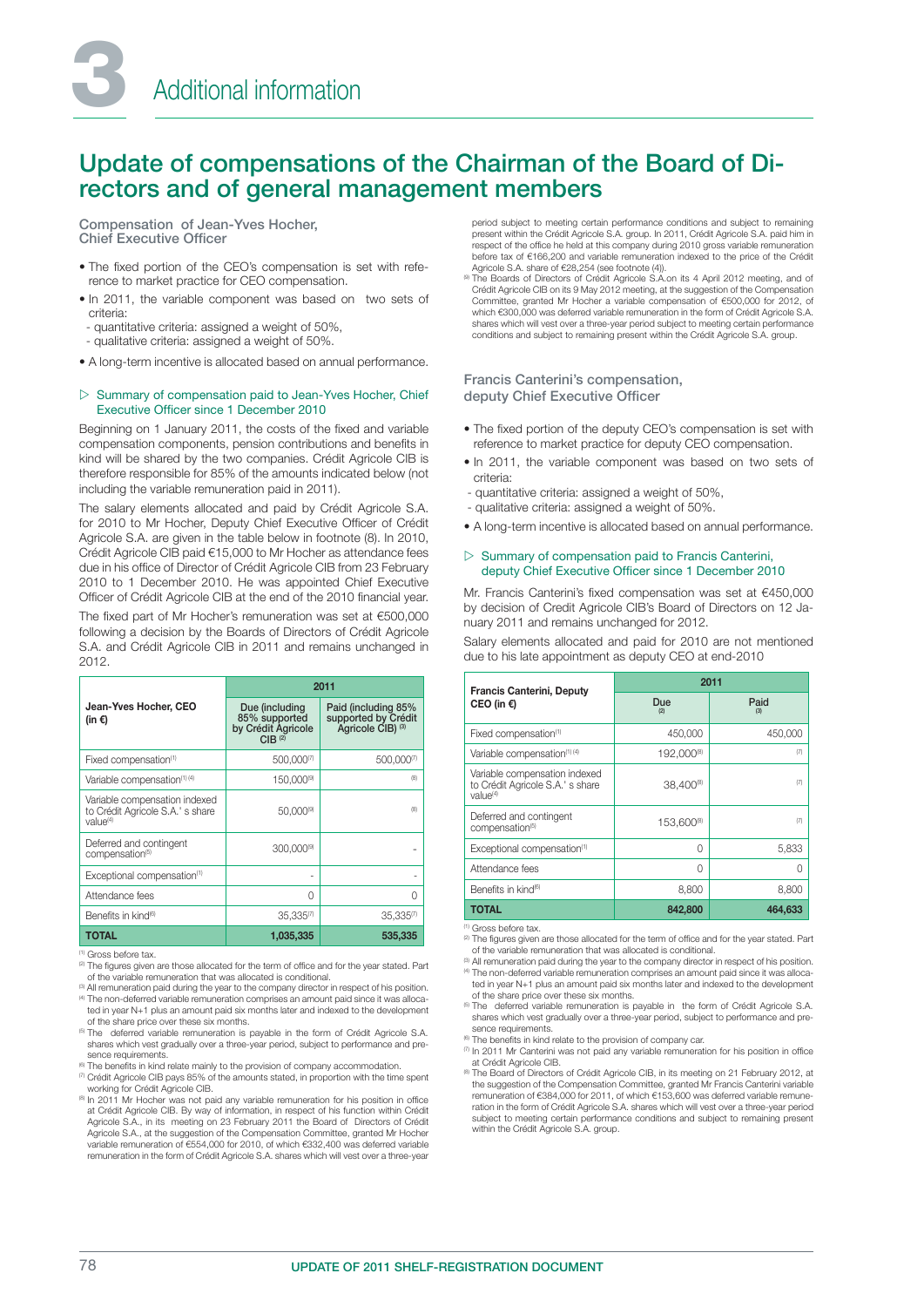

Pierre Cambefort's compensation, deputy Chief Executive Officer

- The fixed portion of the deputy CEO's compensation is set with reference to market practice for deputy CEO compensation.
- In 2011, the variable component was based on two sets of criteria:
- quantitative criteria: assigned a weight of 50%,
- qualitative criteria: assigned a weight of 50%.
- A long-term incentive is allocated based on annual performance.

#### $\triangleright$  Summary of compensation paid to Pierre Cambefort, deputy Chief Executive Officer since 1 December 2010

Mr. Pierre Cambefort's fixed compensation was set at €330,000 by decision of Credit Agricole CIB's Board of Directors on 11 May 2011 and remains unchanged for 2012.

|                                                                                              | 2010                  |             | 2011                   |             |  |  |
|----------------------------------------------------------------------------------------------|-----------------------|-------------|------------------------|-------------|--|--|
| Pierre Cambefort,<br>Deputy CEO (in €))                                                      | Due<br>(2)            | Paid<br>(3) | <b>Due</b><br>(2)      | Paid<br>(3) |  |  |
| Fixed compensation <sup>(1)</sup>                                                            | $86.667^{(7)}$        | 86,667(7)   | 303,077                | 303,077     |  |  |
| Variable compensation(1)(4)                                                                  | 182,500(8)            |             | 164,000(9)             | 182,500     |  |  |
| Variable compensation<br>indexed to Crédit<br>Agricole S.A.' s share<br>value <sup>(4)</sup> | 36,500 <sup>(8)</sup> |             | $32,800^{(9)}$         | 18,615      |  |  |
| Deferred and contingent<br>compensation <sup>(5)</sup>                                       | 146.000(8)            | ٠           | 131.200 <sup>(9)</sup> |             |  |  |
| Exceptional<br>compensation <sup>(1)</sup>                                                   | 0                     | 0           | $\Omega$               | ∩           |  |  |
| Attendance fees                                                                              | $\Omega$              | 0           | $\Omega$               | ∩           |  |  |
| Benefits in kind®                                                                            | 10,573                | 10,573      | 34,146                 | 34,146      |  |  |
| <b>TOTAL</b>                                                                                 | 462,240               | 97,240      | 665,223                | 538,338     |  |  |

(1) Gross before tax

Jean-Paul Chifflet, Chairman of the Board of Directors of Crédit Agricole CIB

 $\triangleright$  Summary of compensation paid by Crédit Agricole S.A. with respect to Jean-Paul Chifflet's functions as CEO of Crédit Agricole S.A. - Attendance fees paid by Crédit Agricole CIB with respect to Jean-Paul Chifflet's functions as Chairman of Crédit Agricole CIB's Board of directors

Jean-Paul Chifflet has been a Crédit Agricole S.A. corporate officer since 1 March 2010.

|                                                                                     |                                     | 2010                           | 2011     |                                        |           |
|-------------------------------------------------------------------------------------|-------------------------------------|--------------------------------|----------|----------------------------------------|-----------|
| Jean-Paul Chifflet                                                                  | Due (amount awarded) <sup>(2)</sup> |                                | Paid out |                                        | Paid out  |
| <b>Chairman of the Board of Directors</b>                                           | In proportion<br>to attendance      | Annual<br>basis <sup>(4)</sup> | (3)      | Due (amount<br>awarded) <sup>(2)</sup> | (4)       |
| Fixed compensation <sup>(1)</sup>                                                   | 750,000                             | 900,000                        | 750,000  | 900,000                                | 900,000   |
| Variable compensation <sup>(5)</sup>                                                | 274,400                             | 329,280                        |          | 270,000                                | 274,400   |
| Variable compensation indexed to Crédit Agricole S.A.' share's value <sup>(5)</sup> | 91.600                              | 109,920                        |          | 90,000                                 | 46,716    |
| Deferred and contingent compensation <sup>(6)</sup>                                 | 550,000                             | 660,000                        |          | 540,000                                |           |
| Exceptional compensation                                                            |                                     |                                |          |                                        | $\Omega$  |
| Attendance fees <sup>(7)</sup>                                                      | 39,000                              | 39,000                         | 39,000   | 48,000                                 | 48,000    |
| Benefits in kind <sup>(8)</sup>                                                     | 88,731                              | 104,459                        | 88.731   | 104.459                                | 104,459   |
| <b>TOTAL</b>                                                                        | 1,793,731                           | 2,142,659                      | 877,731  | 1,952,459                              | 1,373,575 |

(1) Gross before tax from 1 March 2010.

and the system of the statement of the statement of office and for the year stated. Part of the variable remuneration that was allocated is conditional.<br>
<sup>21</sup> All the amounts disclosed are those paid in respect of his posi

<sup>(a</sup> Given that the office started in the course of the year, 2010 was calculated on an annual basis in order to be more comparable to 2011.<br>® In 2010, Mr Chifflet was not paid any variable remuneration for his position in

was allocated in year N+1 plus an amount paid six months later and indexed to the development of the share price over these six months.<br>® The deferred variable remuneration is payable in the form of Crédit Agricole S.A. sh ments.

(7) Attendance fees paid by Crédit Agricole CIB in respect to his offi ce as Chairman of the Board of Director of Crédit Agricole CIB.

<sup>(8)</sup> The benefits in kind relate to the provision of company accommodation.

- <sup>(2)</sup> The figures given are those allocated for the term of office and for the year stated. Part
- of the variable remuneration that was allocated is conditional.<br><sup>(3)</sup> All remuneration paid during the year to the company director in respect of his position. <sup>(4)</sup> The non-deferred variable remuneration comprises an amount paid since it was allocated in year N+1 plus an amount paid six months later and indexed to the development of the share price over these six months.
- <sup>(5)</sup> The deferred variable remuneration is payable in the form of Crédit Agricole S.A.<br>shares which vest gradually over a three-year period, subject to performance and presence requirements
- The benefits in kind from 1 September 2010 relate mainly to the provision of company accommodation.
- (7) Fixed compensation set and paid to Mr Pierre Cambefort from 1 September 2010, in respect to his position as Deputy CEO.
- (8) Crédit Agricole CIB, in its meeting on 9 March 2011 the Board of Directors of Crédit Agricole S.A., at the suggestion of the Compensation Committee, granted Pierre Cambefort variable remuneration of €365,000 for 2010, of which €146,000 was deferred variable remuneration in the form of Crédit Agricole S.A. shares which will vest over a three-year period subject to meeting certain performance conditions and subject to remaining present within the Crédit Agricole S.A. group.
- n The Board of Directors of Crédit Agricole CIB, in its meeting on 9 May 2012, at the "Suggestion of the Compensation Committee, granted Pierra."<br>"Suggestion of the Compensation Committee, granted Pierre Cambefort variable in the form of Crédit Agricole S.A. shares which will vest over a three-year period subject to meeting certain performance conditions and subject to remaining present within the Crédit Agricole S.A. group.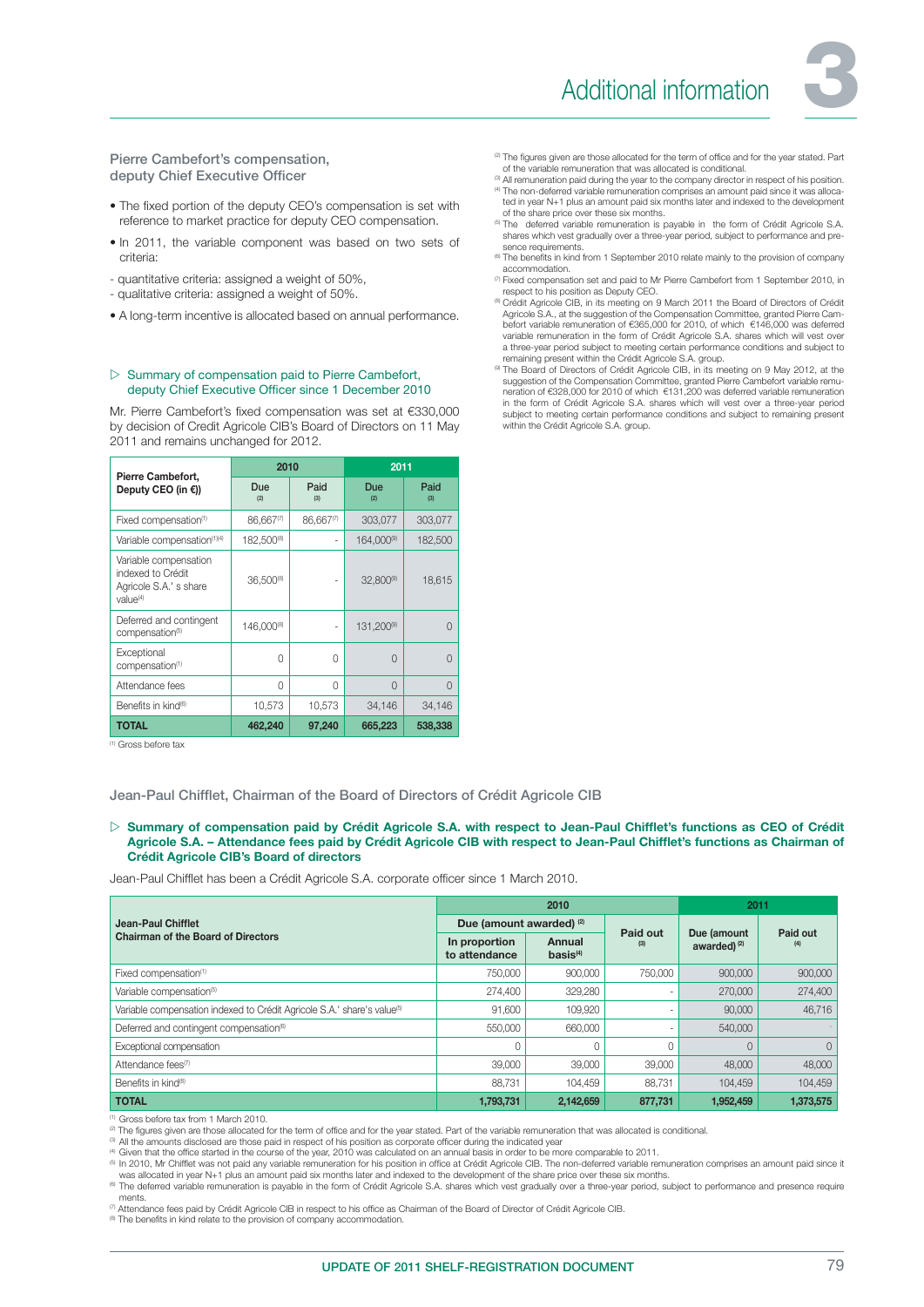## Table of compliance with AFEP/MEDEF's recommendations

Complementary information regarding the Chairman of the Board of Directors, the Chief Executive Officer and the Deputy Chief Executive Officers as of 30 June 2012

| <b>Executive Corporate</b><br><b>officers</b>                      | <b>Term of office</b> |                                           |     | <b>Employment</b><br>contract <sup>(*)</sup>                                   |              | <b>Complementary</b><br>pension plan |           | <b>Compensation</b><br>or benefits due<br>or potentially<br>due because of<br>termination or a<br>change in function |           | Indemnité<br>relative<br>à une clause<br>de non-<br>concurrence |           |
|--------------------------------------------------------------------|-----------------------|-------------------------------------------|-----|--------------------------------------------------------------------------------|--------------|--------------------------------------|-----------|----------------------------------------------------------------------------------------------------------------------|-----------|-----------------------------------------------------------------|-----------|
|                                                                    | <b>Begins</b>         | <b>Ends</b>                               |     | <b>Yes</b>                                                                     | <b>No</b>    | <b>Yes</b>                           | <b>No</b> | <b>Yes</b>                                                                                                           | <b>No</b> | <b>Yes</b>                                                      | <b>No</b> |
| Jean-Paul Chifflet<br>Chairman of the Board of<br><b>Directors</b> | 23.02.2010            | Term of office:<br>2013                   | (1) |                                                                                | $\checkmark$ |                                      |           | $\checkmark$ (2)<br>with<br>Crédit<br>Agricole<br>S.A.                                                               |           | $\checkmark$ (1)<br>with<br>Crédit<br>Agricole<br>S.A.          |           |
| Jean-Yves Hocher, CEO                                              | 01.12 2010            | Term of office:<br>4th quarter of<br>2013 | (2) | $\checkmark$ (2)<br>with Crédit<br>Agricole<br>S.A.<br>(contract<br>suspended) |              |                                      |           | $\checkmark$ (2)<br>with<br>Crédit<br>Agricole<br>S.A.                                                               |           | $\checkmark$ (2)<br>with<br>Crédit<br>Agricole<br>S.A.          |           |
| Pierre Cambefort, Deputy<br>CEO                                    | 01.09.2010            | Term of office:<br>4th quarter of<br>2013 | (3) | $\checkmark$ (3)                                                               |              | $\checkmark$                         |           |                                                                                                                      |           |                                                                 |           |
| Francis Canterini, Deputy<br>CEO                                   | 01.12.2010            | Term of office:<br>4th quarter of<br>2013 |     | $\checkmark$ (4)<br>with Crédit<br>Agricole<br>S.A.<br>(contract<br>suspended) |              |                                      |           |                                                                                                                      |           |                                                                 |           |
| Régis Monfront, Deputy<br>CEO                                      | 15.12.2011            | Term of office:<br>4th quarter of<br>2013 | (5) | $\checkmark$ (5)<br>with Crédit<br>Agricole CIB<br>(contract<br>suspended)     |              |                                      |           |                                                                                                                      |           |                                                                 |           |

<sup>(1)</sup> Mr. Chifflet was appointed Chairman on 23 February 2010 for his term of office as Director. End of term of office: after the Shareholders' meeting called to approve the financial statements for the year ended 31 December 2012.

Crédit Agricole CIB will not bear the following commitments: in the event that Mr. Chifflet leaves his office as Crédit Agricole S.A. Chief Executive Officer, a severance pay will be paid by Crédit Agricole S.A.. A non-competition commitment at the termination of this term of office, for whatever reason, may be asked by Crédit Agricole S.A..

(2) Mr. Hocher was appointed CEO on 1 December 2010 for a period expiring at the end of the Board of Directors' meeting held in the fourth quarter of 2013 examining the financial statements on 30 September 2013. He was Director of the Company from 23 February 2010 to 1 December 2010. Some commitments, which will not be borne by Crédit Agricole CIB, have been given by Crédit Agricole S.A. to Mr Hocher, Deputy CEO of this company in relation with his contract with Crédit Agricole S.A.. This contract is suspended until the expiration of his term of office as Deputy CEO in Crédit Agricole S.A. and will be re-activated when this position ends.

In the event of a breach of his employment contract, the commitments given are the following ones:

- Mr. Hocher would be subject to a non-competition clause with Crédit Agricole S.A. for one year after the termination of his employment contract.

 - A severance pay would be paid by Crédit Agricole S.A. to Mr Hocher. This severance pay would equal twice the sum total of the annual gross compensation perceived the last twelve months preceding the rupture (excluding benefits in kind), including any other indemnity and, notably, the conventional redundancy indemnity and the conditional non-competition indemnity. In case of possible liquidation of the pension at full rate, no rupture indemnity -excluding legal and conventional indemnity- will be due.

(3) Mr. Cambefort was appointed on 1 September 2010 for a period expiring at the end of the Board of Directors held in the second quarter of 2011 examining the financial statements on 31 March 2011. When the new CEO was appointed, his term of office was renewed for a period expiring at the end of the Board held in the fourth quarter of 2013 examining the financial statements on 30 September 2013. The employment contract of Mr. Cambefort with Crédit Agricole S.A. is suspended during the period of his assignment with Crédit Agricole CIB. At the end of this period, he may rejoin Crédit Agricole S.A. or another Crédit Agricole Group entity.

(4) Mr. Canterini was appointed on 1 December 2010 for a period expiring at the end of the Board of Directors held in the fourth quarter of 2013 examining the financial statements on 30 September 2013.

His employment contract with Crédit Agricole S.A. is suspended during his term of office in Crédit Agricole CIB.

(5) Mr. Monfront was appointed deputy CEO on 14 December 2011 with effect at 15 December 2011 for a period expiring at the end of the Board of Directors held in the fourth quarter of 2013 examining the financial statements on 30 September 2013.

His employment contract with Crédit Agricole CIB is suspended during his term of office in Crédit Agricole CIB.

<sup>(\*)</sup> The Afep/Medef recommendation against a corporate officer also having an employment contract only relates to the roles of Chairman of the Board of Directors and Chief Executive Officer.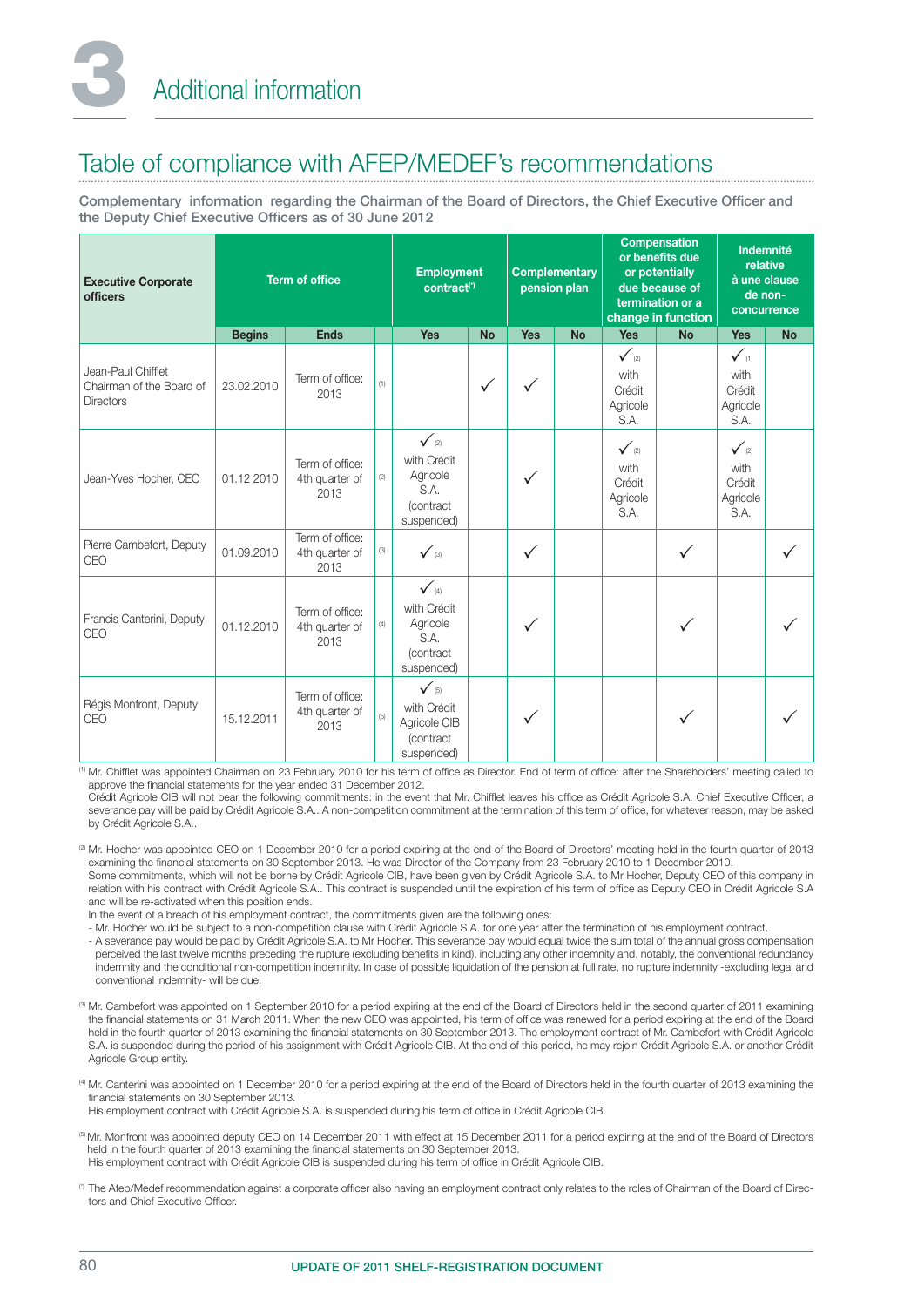# $G = \{x_1, x_2, \ldots, x_n\}$ 4 General information

| Person responsible for the update of the shelf-registration document and |  |  |  |  |  |  |
|--------------------------------------------------------------------------|--|--|--|--|--|--|
|                                                                          |  |  |  |  |  |  |
|                                                                          |  |  |  |  |  |  |
|                                                                          |  |  |  |  |  |  |
|                                                                          |  |  |  |  |  |  |

|--|--|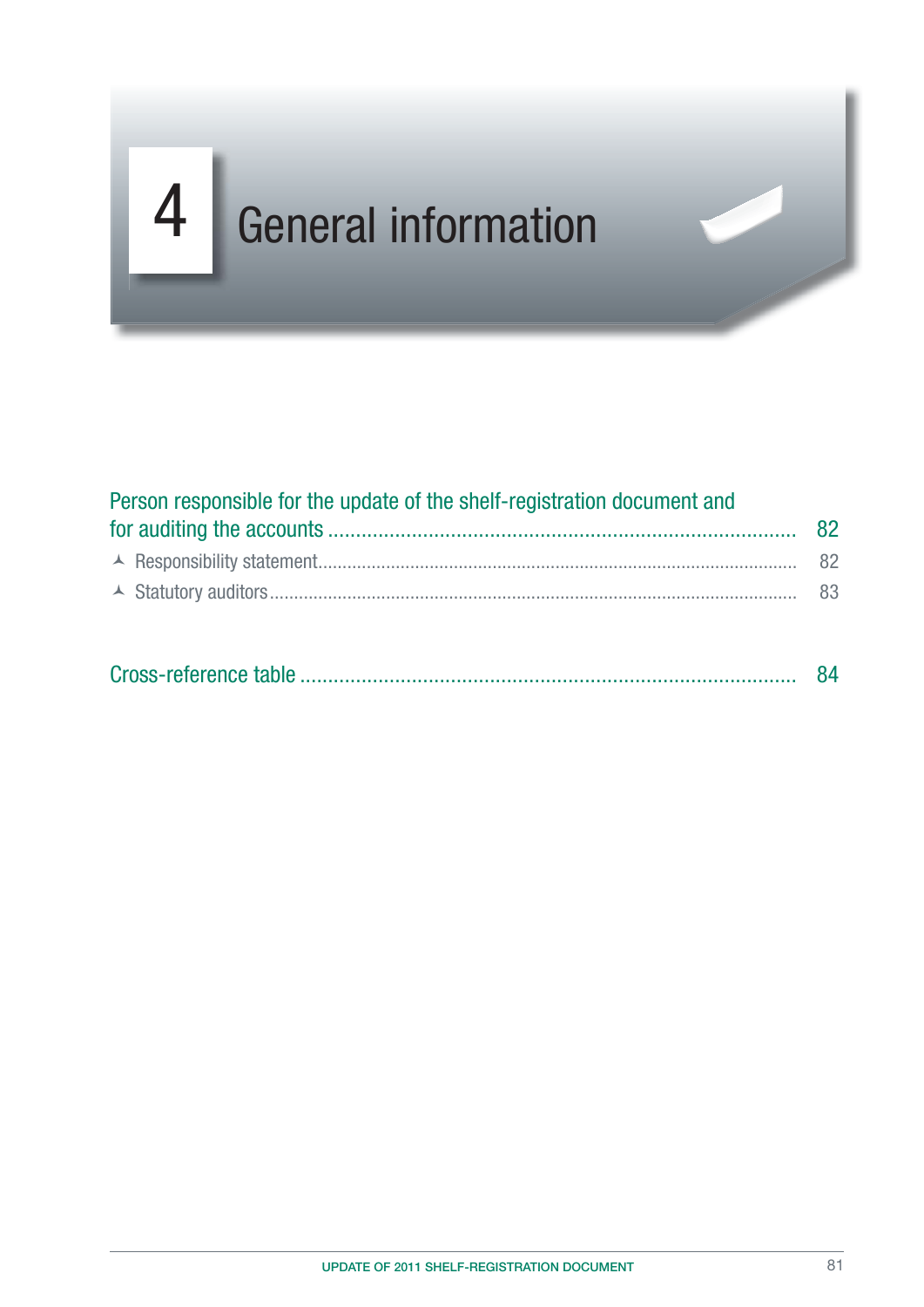

# Person responsible for the update of the shelf-registration document and for auditing the accounts

# $\rightarrow$  RESPONSIBILITY STATEMENT

I hereby certify that, to my knowledge and after ail due diligence, the information contained in this update to the 2011 shelf-registration document is true and accurate and contains no omissions likely to affect the import thereof.

To the best of my knowledge, the condensed interim financial statements for the first half of 2012 have been prepared in accordance with the applicable accounting standards and give a true a fair view of the assets and financial position of the company and the group of companies included in the consolidation for the first six months of the financial year and of the results for the period then ended, and the interim review of business operations on page 5 accurately depicts important events that arose during that period, their effect on the interim financial statements and the main related party transactions, as well as a description of the main risks and uncertainties anticipated during the second half of the financial year.

I have obtained a letter from the statutory auditors, PricewaterhouseCoopers Audit and Ernst & Young et Autres, upon completion of their work in which they state that they have verified the information relating to the financial situation and financial statements provided in this update of shelf-registration document and read the shelf-registration document and its update as a whole.

Courbevoie, 31 August 2012

The Chief Executive Officer of Crédit Agricole CIB Jean-Yves HOCHER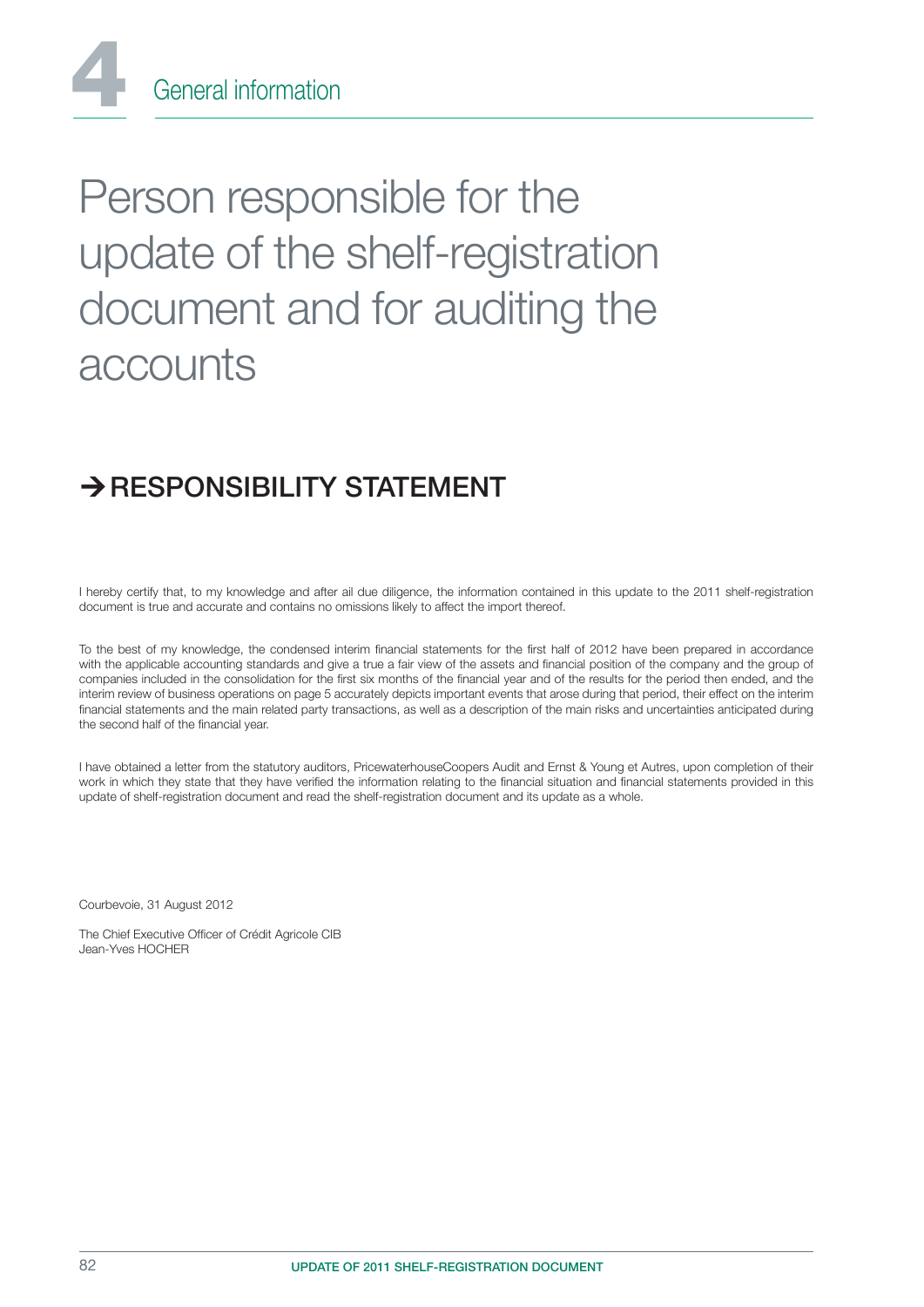

# $\rightarrow$  STATUTORY AUDITORS

#### PRIMARY STATUTORY AUDITORS

Ernst & Young et Autres Member of the Ernst & Young network

Member of the Versailles régional association of statutory auditors Company represented by: Valérie Meeus and Hassan Baaj Head office: 1-2 Place des saisons 92400 Courbevoie – Paris-La Défense

PricewaterhouseCoopers Audit Member of the PricewaterhouseCoopers network

Member of the Versailles régional association of statutory auditors Company represented by: Catherine Pariset and Emmanuel Benoist Head office: 63 Rue de Villiers 92200 Neuilly Sur Seine

#### ALTERNATE STATUTORY AUDITORS

#### Picarle et Associés **M. Etienne Boris**

Member of the Versailles régional association of statutory auditors

Company represented by: Marc Charles

Head office: 1-2 Place des saisons 92400 Courbevoie – Paris-La Défense Member of the Versailles régional

association of statutory auditors

63 Rue de Villiers 92208 Neuilly Sur Seine Cedex

#### LENGTH OF STATUTORY AUDITORS' MANDATES

Ernst & Young et Autres was renewed Statutory Auditor for six financial periods by the shareholders' meeting of 9 May 2012.

PricewaterhouseCoopers Audit was renewed Statutory Auditor for six financial periods by the shareholders' meeting of 9 May 2012.

#### LENGTH OF ALTERNATE AUDITORS' MANDATES

Picarle et Associes mandate as alternate auditors to Ernst & Young et Autres was renewed for a period of six financial periods by the shareholders' meeting of 9 May 2012.

Pierre Coll mandate as Alternate Auditor to PricewaterhouseCoopers Audit expired during the shareholders' meeting of 9 May 2012

Mr Etienne Boris has been appointed Alternate Auditor to PricewaterhouseCoopers Audit for a period of six financial periods by the shareholders' meeting of 9 May 2012.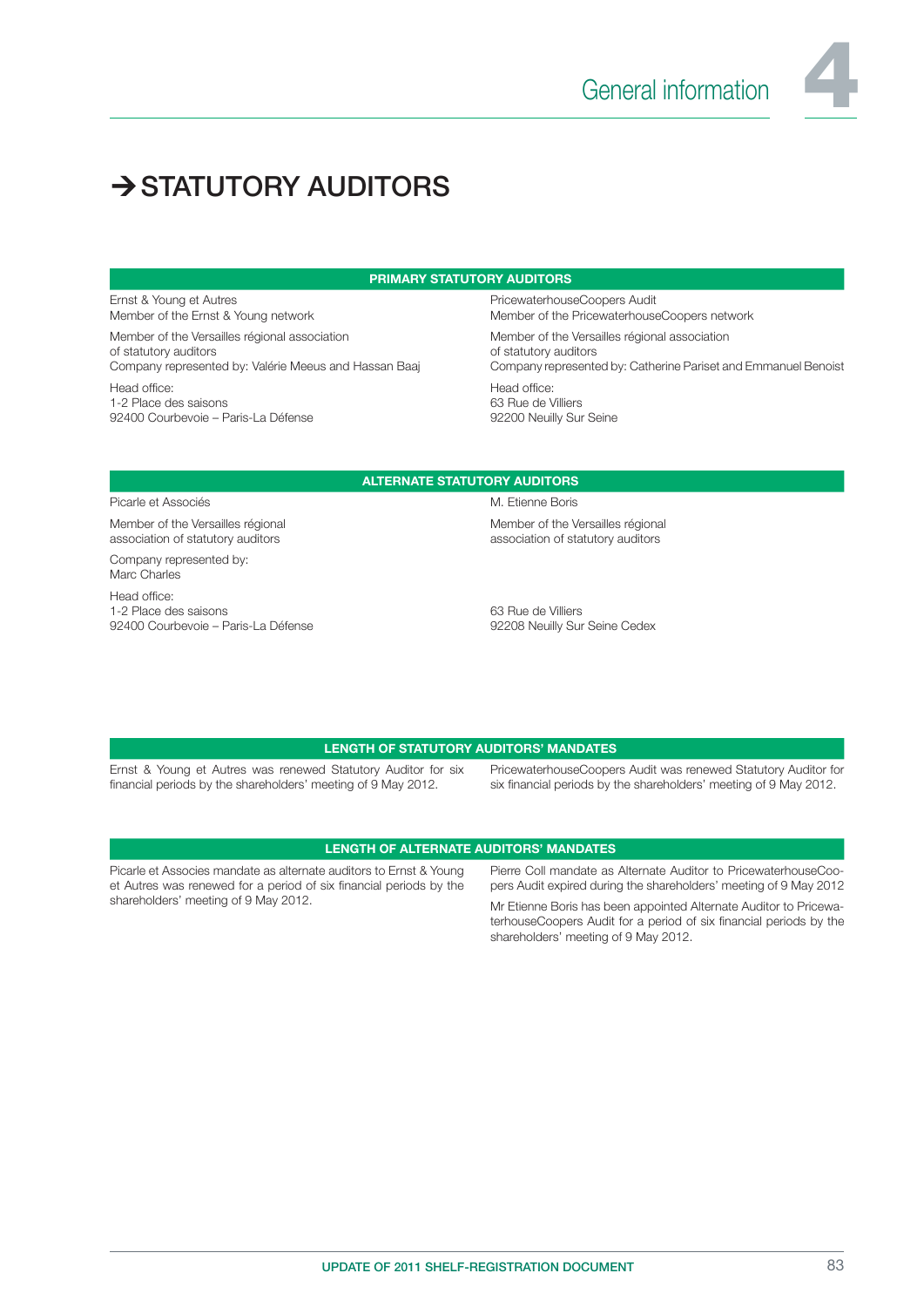General information

# Cross-reference table

The following table indicates the page references corresponding to the main information headings required by regulation EC 809/2004 enacting the terms of the « Prospectus » Directive.

|    | Headings required by regulation EC°809/2004 (Appendix XI)                                                                                                                                                                    | Page number<br>of this<br>document | Page number<br>of the shelf-<br>registration<br>document |
|----|------------------------------------------------------------------------------------------------------------------------------------------------------------------------------------------------------------------------------|------------------------------------|----------------------------------------------------------|
| 1. | Person responsible                                                                                                                                                                                                           | 82                                 | 267                                                      |
| 2. | Statutory auditors                                                                                                                                                                                                           | 83                                 | 268                                                      |
| З. | <b>Risk factors</b>                                                                                                                                                                                                          | 15 to 30                           | 100 to 126                                               |
|    |                                                                                                                                                                                                                              |                                    | 170 to 181                                               |
|    |                                                                                                                                                                                                                              |                                    | 199                                                      |
| 4. | Information about the issuer<br>4.1 History and development of the issuer                                                                                                                                                    |                                    | 10 to 12                                                 |
|    |                                                                                                                                                                                                                              |                                    |                                                          |
| 5. | <b>Business overview</b><br>5.1 Principal activities<br>5.1.3 Principal markets                                                                                                                                              |                                    | 14 to 17<br>14 to 17                                     |
|    | 6. Organisational structure<br>6.1 Brief description of the group and the issuer's position within the group<br>6.2 Dependence relationships within the Group                                                                | 45                                 | 13<br>$2$ to $3$<br>147                                  |
| 7. | Recent trends                                                                                                                                                                                                                | 31                                 | 92                                                       |
| 8. | Profit forecasts or estimates                                                                                                                                                                                                |                                    | N/A                                                      |
| 9. | Administrative, management and supervisory bodies<br>Information concerning members of the administrative and management bodies<br>9.1<br>9.2 Conflicts of interest in the administrative, management and supervisory bodies |                                    | 38 to 47<br>59 to 79<br>80                               |
|    | 10. Major shareholders                                                                                                                                                                                                       | 64                                 | 198                                                      |
|    | 11. Financial information concerning the issuer's assets and liabilities,<br>financial position and profits and losses                                                                                                       |                                    |                                                          |
|    | 11.1 Historical financial information <sup>(1)</sup><br>11.2 Financial statements                                                                                                                                            |                                    | 145 to 256<br>145 to 216                                 |
|    | 11.3 Auditing of historical annual financial statements                                                                                                                                                                      |                                    | 219 to 254<br>217 to 218<br>255 to 256                   |
|    | 11.4 Dates of the most recent financial disclosures<br>11.5 Interim financial information<br>11.6 Legal and arbitration proceedings<br>11.7 Significant change in the issuer's financial or commercial position              | 33 to 75<br>30                     | 127<br>N/A<br>125 : 258<br>258                           |
|    | 12. Material contracts                                                                                                                                                                                                       |                                    | 258                                                      |
|    | 13. Third party information and statements by experts and declarations<br>of any interest                                                                                                                                    |                                    | N/A                                                      |
|    | 14. Documents on display                                                                                                                                                                                                     |                                    | 259                                                      |

(1) In accordance with article 28 of EC regulation 809/2004 and article 212-11 of the AMF's general regulations, the following are incorporated for reference purposes: the consolidated financial statements for the period ended 31 December 2011, the statutory auditors' report on the consolidated financial statements for the period ended 31 December 2011 and the financial situation and 2011 net income respectively presented on pages 145 to 218, 81 to 98 and 100 to 126 of Crédit Agricole CIB's 2011 shelf-registration document registered by the AMF on 16 March 2012 under number D.12-0166 and available on the Crédit Agricole CIB website (www.ca-cib.com).